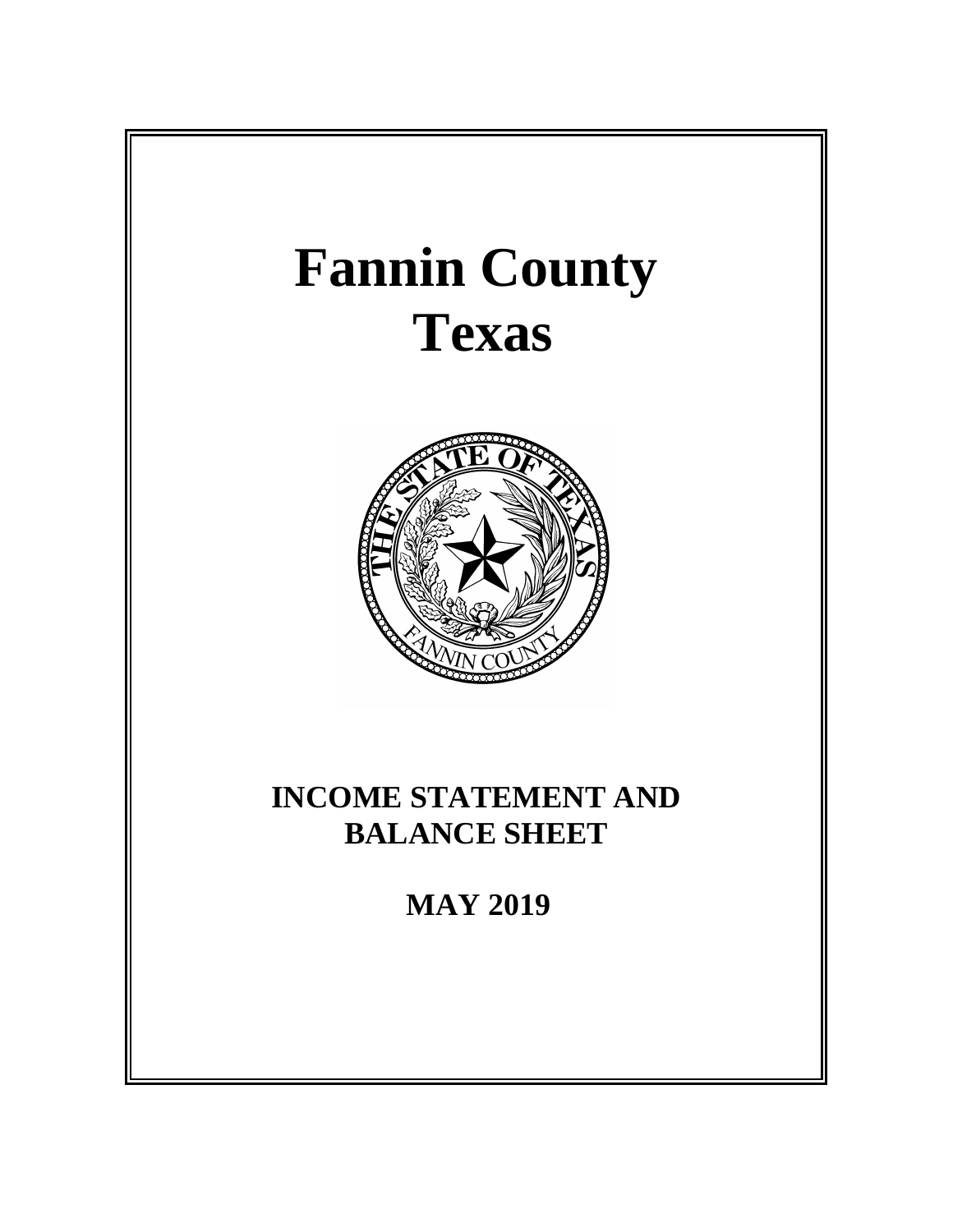| $06 - 04 - 2019$ | INCOME STATEMENT<br>TIME: 06:56 AM - FOR MONTH ENDING 5-31-19                                     |                     |            |                       | PAGE 1<br>PREPARER: 0004 |
|------------------|---------------------------------------------------------------------------------------------------|---------------------|------------|-----------------------|--------------------------|
|                  | FANNIN COUNTY<br>101 E. SAM RAYBURN DRIVE SUITE 303                                               | BONHAM, TEXAS 75418 |            |                       |                          |
|                  |                                                                                                   |                     |            |                       |                          |
|                  | ***** INCOME ACCOUNTS *****                                                                       |                     |            |                       |                          |
|                  | 10-300-110 UNENCUMBERED FUND BALANCE                                                              |                     |            | 0.00                  |                          |
|                  |                                                                                                   |                     |            |                       |                          |
|                  | 10-310-110 CURRENT TAXES                                                                          |                     |            | 8,098,640.82          |                          |
|                  |                                                                                                   |                     |            |                       |                          |
|                  |                                                                                                   |                     |            |                       |                          |
|                  | 10-318-120 PAY N LIEU TAX/GRASSLAND 0.00<br>10-318-121 PAY N LIEU TAX/UPPER TRINITY 12,705.80     |                     |            |                       |                          |
|                  | 10-318-122 TAX ABATEMENT/APPLICATION                                                              |                     | 18,300.00  |                       |                          |
|                  | 10-318-130 COURT COSTS/ARREST FEES                                                                |                     | 81,890.17  |                       |                          |
|                  | 10-318-132 ATTORNEYS & DOCTORS                                                                    |                     |            | 5,048.81<br>14,857.50 |                          |
|                  | 10-318-140 TAX ON MIXED DRINKS<br>10-318-140 TAX ON MIXED DRINKS<br>10-318-160 SALES TAX REVENUES |                     | 624,179.42 |                       |                          |
|                  |                                                                                                   |                     |            |                       |                          |
|                  |                                                                                                   |                     |            |                       |                          |
|                  | 10-319-420 JAIL PAY PHONE COMMISSION<br>10-319-429 SCHOLARSHIP FUNDS                              |                     |            | 136,269.22            |                          |
|                  | 10-319-551 ANNUAL PAYMENT                                                                         |                     |            | 0.00<br>0.00          |                          |
|                  | 10-319-552 MONTHLY MONITORING PAYMEN                                                              |                     |            | 0.00                  |                          |
|                  | 10-319-553 ADMINISTRATIVE FEE                                                                     |                     |            | 0.00                  |                          |
|                  | 10-319-554 REIMB.FOR CONFINEMENT EXP.                                                             |                     |            | 0.00                  |                          |
|                  |                                                                                                   |                     |            |                       |                          |
|                  | 10-320-200 ALCOHLIC BEVERAGE LICENSE                                                              |                     | 2,573.50   |                       |                          |
|                  | 10-320-300 SEWAGE PERMITS/INSPECTIONS                                                             |                     | 63,226.54  |                       |                          |
|                  | 10-320-545 FOOD SERV.PERMITS/CLASSES 0.00<br>10-320-546 \$5 COUNTY FEE/FOOD HANDLERS CLASS 0.00   |                     |            |                       |                          |
|                  |                                                                                                   |                     |            |                       |                          |
|                  | 10-321-200 COMMISSIONS ON CAR REGIST                                                              |                     |            | 71,081.95             |                          |
|                  | 10-321-250 COMMISSION ON CAR TITLES                                                               | 31, 265.00          |            |                       |                          |
|                  | 10-321-251 COMM.ON SALES TAX COLLECTIONS 265,184.12                                               |                     |            |                       |                          |
|                  | 10-321-901 TAX CERTIFICATES                                                                       |                     | 5,826.88   |                       |                          |
|                  |                                                                                                   |                     |            |                       |                          |
|                  |                                                                                                   |                     |            |                       |                          |
|                  |                                                                                                   |                     |            |                       |                          |
|                  |                                                                                                   |                     |            |                       |                          |
|                  |                                                                                                   |                     |            |                       |                          |
|                  | 10-340-135 FAMILY PROTECTION FEE<br>10-340-400 COUNTY JUDGE FEES                                  |                     |            | 1,245.54<br>268.00    |                          |
|                  | 10-340-403 COUNTY CLERK FEES                                                                      |                     |            | 77,548.23             |                          |
|                  | 10-340-450 DISTRICT CLERK FEES                                                                    |                     |            | 36,883.71             |                          |
|                  | 10-340-455 J. P. #1 FEES                                                                          |                     |            | 4,377.17              |                          |
|                  | 10-340-456 J. P. #2 FEES<br>10-340-457 J. P. #3 FEES                                              |                     |            | 2,283.90<br>2,871.52  |                          |
|                  | 10-340-475 DISTRICT ATTORNEY FEES                                                                 |                     |            | 1,527.64              |                          |
|                  | 10-340-480 BOND APPLICATION FEE                                                                   |                     |            | 0.00                  |                          |
|                  | 10-340-484 ELECTION REIMBURSEMENTS                                                                |                     |            | 610.17                |                          |
|                  | 10-340-551 CONSTABLE PCT. 1 FEES<br>10-340-552 CONSTABLE PCT. 2 FEES                              |                     |            | 4,060.00<br>1,680.00  |                          |
|                  |                                                                                                   |                     |            |                       |                          |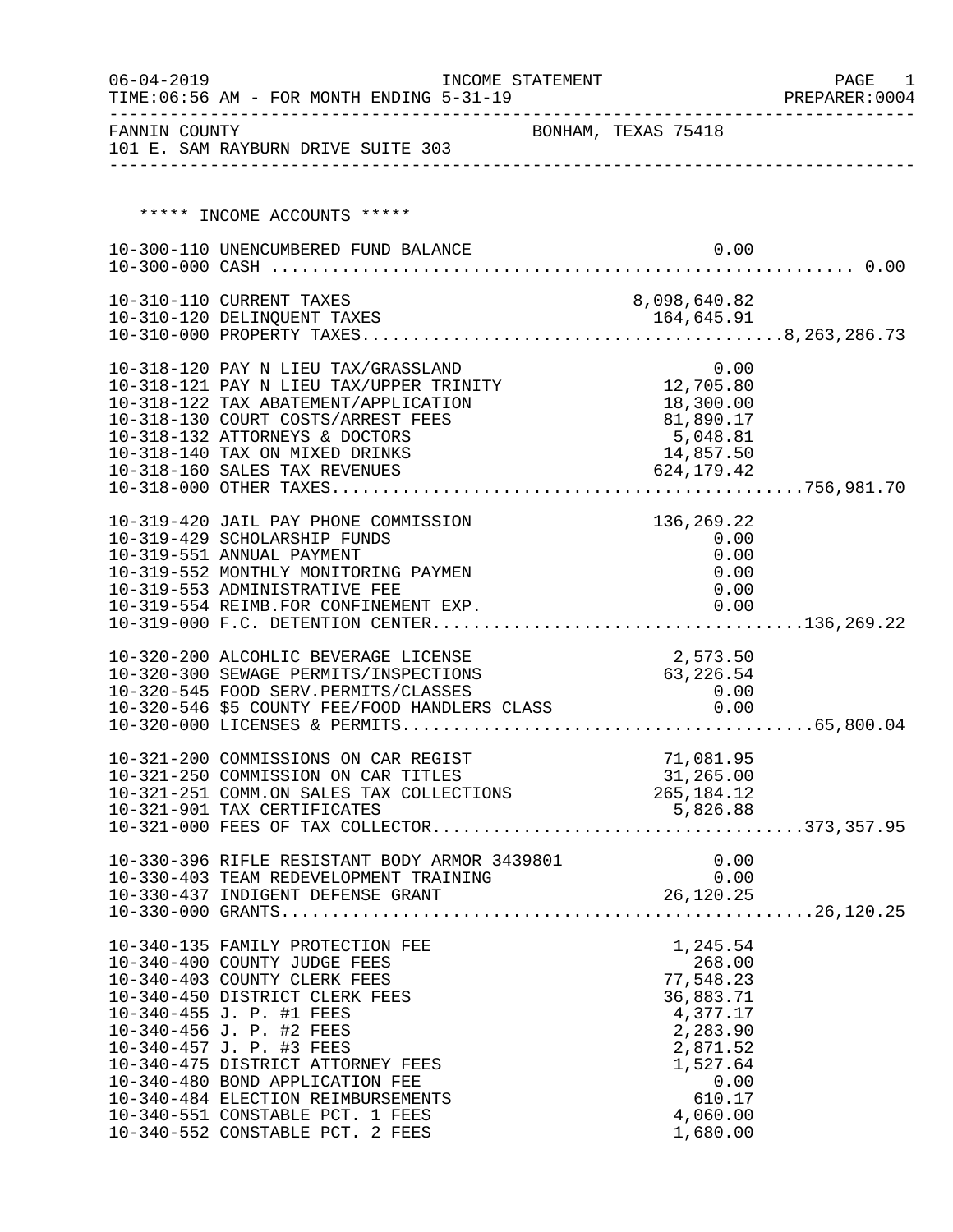| $06 - 04 - 2019$ | INCOME STATEMENT<br>TIME: 06:56 AM - FOR MONTH ENDING 5-31-19                                                                                                                                                                                                                                                                                                                                                                                                                                                                                                                                                                                                                                                                                                                                                                                                                                                                                                                                                                                  |                                                                                                                                                                                                                                                             | PAGE 2<br>PREPARER:0004 |
|------------------|------------------------------------------------------------------------------------------------------------------------------------------------------------------------------------------------------------------------------------------------------------------------------------------------------------------------------------------------------------------------------------------------------------------------------------------------------------------------------------------------------------------------------------------------------------------------------------------------------------------------------------------------------------------------------------------------------------------------------------------------------------------------------------------------------------------------------------------------------------------------------------------------------------------------------------------------------------------------------------------------------------------------------------------------|-------------------------------------------------------------------------------------------------------------------------------------------------------------------------------------------------------------------------------------------------------------|-------------------------|
| FANNIN COUNTY    | 101 E. SAM RAYBURN DRIVE SUITE 303                                                                                                                                                                                                                                                                                                                                                                                                                                                                                                                                                                                                                                                                                                                                                                                                                                                                                                                                                                                                             | BONHAM, TEXAS 75418                                                                                                                                                                                                                                         |                         |
|                  | 10-340-553 CONSTABLE PCT. 3 FEES<br>10-340-553 CONSTABLE FOR THE 10-340-560 SHERIFF FEES<br>10-340-573 BOND SUPERVISION FEES<br>10-340-600 D.C.6TH COURT OF APPEALS FEE 882.20<br>10-340-601 C.C.6TH COURT OF APPEALS FEE 240.00<br>10-340-652 SUBDIVISION FEES<br>10-340-65<br>10-340-900 OTHER FEES                                                                                                                                                                                                                                                                                                                                                                                                                                                                                                                                                                                                                                                                                                                                          | 0.00                                                                                                                                                                                                                                                        |                         |
|                  | 10-350-455 J. P. #1 FINES<br>10-350-456 J. P. #2 FINES<br>10-350-457 J. P. #3 FINES                                                                                                                                                                                                                                                                                                                                                                                                                                                                                                                                                                                                                                                                                                                                                                                                                                                                                                                                                            | 1,414.70<br>33.00<br>843.85                                                                                                                                                                                                                                 |                         |
|                  |                                                                                                                                                                                                                                                                                                                                                                                                                                                                                                                                                                                                                                                                                                                                                                                                                                                                                                                                                                                                                                                |                                                                                                                                                                                                                                                             |                         |
|                  | 10-360-100 INTEREST EARNINGS<br>10-360-110 INTEREST EARNINGS BUSINESS MONEY FU 6,256.82                                                                                                                                                                                                                                                                                                                                                                                                                                                                                                                                                                                                                                                                                                                                                                                                                                                                                                                                                        |                                                                                                                                                                                                                                                             |                         |
|                  | 10-364-162 SALE OF ASSETS LAND/BUILDING                                                                                                                                                                                                                                                                                                                                                                                                                                                                                                                                                                                                                                                                                                                                                                                                                                                                                                                                                                                                        | 0.00                                                                                                                                                                                                                                                        |                         |
|                  | 10-370-100 KFYN-RADIO TOWER RENT<br>10-370-132 PROPERTY INSURANCE LOSS PAYMENTS<br>10-370-135 HEALTH INS. SURPLUS DISTRIBUTION<br>10-370-139 STATE JUROR REIMB.FEE<br>10-370-143 D.A.SALARY REIMB.<br>10-370-144 CO. JUDGE COURT FEES SALARY REIMB.<br>10-370-147 UTILITIES REIMBURSEMENT<br>10-370-151 ASST. DA LONGEVITY PAY<br>10-370-152 HB 9 D.A. SUPPLEMENTAL FUNDS<br>10-370-162 COURT REPORTER SERVICE FEE<br>10-370-163 ADM.OF COURT JUSTICE 10% SB 1417<br>10-370-164 TIME PAYMENT FEE 40% SB 1417<br>10-370-164 TIME PAYMENT FEE 40% SB 1417<br>10-370-166 JUDICIAL SUPP.FEE(60 CENTS)<br>10-370-167 JUROR REIMB.FEE<br>10-370-408 COUNTY WELLNESS PROGRAM<br>10-370-410 CO CT AT LAW SUPPLEMENT<br>10-370-410 CO CT AT LAW SUPPLEMENT<br>10-370-432 PROCEEDS OF SALE OF LIVESTOCK<br>10-370-450 DIST. CLK. PASSPORT PHOTO<br>10-370-453 REIMB.CEC ODYSSEY SAAS<br>10-370-509 CANDY MACHINE COMMISSION<br>10-370-510 DR. PEPPER COMMISSION<br>10-370-553 DONATION CONST.3 RADIO EQUIP.<br>10-370-562 STATE REIMB.OFFENDER TRANSPORT | 1,600.00<br>154.82<br>0.00<br>12,478.00<br>18, 333. 32<br>0.00<br>10,058.52<br>3,480.00<br>2,878.48<br>3,366.65<br>328.89<br>1,315.69<br>205.45<br>1,360.36<br>881.48<br>42,000.00<br>8,043.28<br>890.00<br>10,796.50<br>94.56<br>48.00<br>0.00<br>5,215.40 |                         |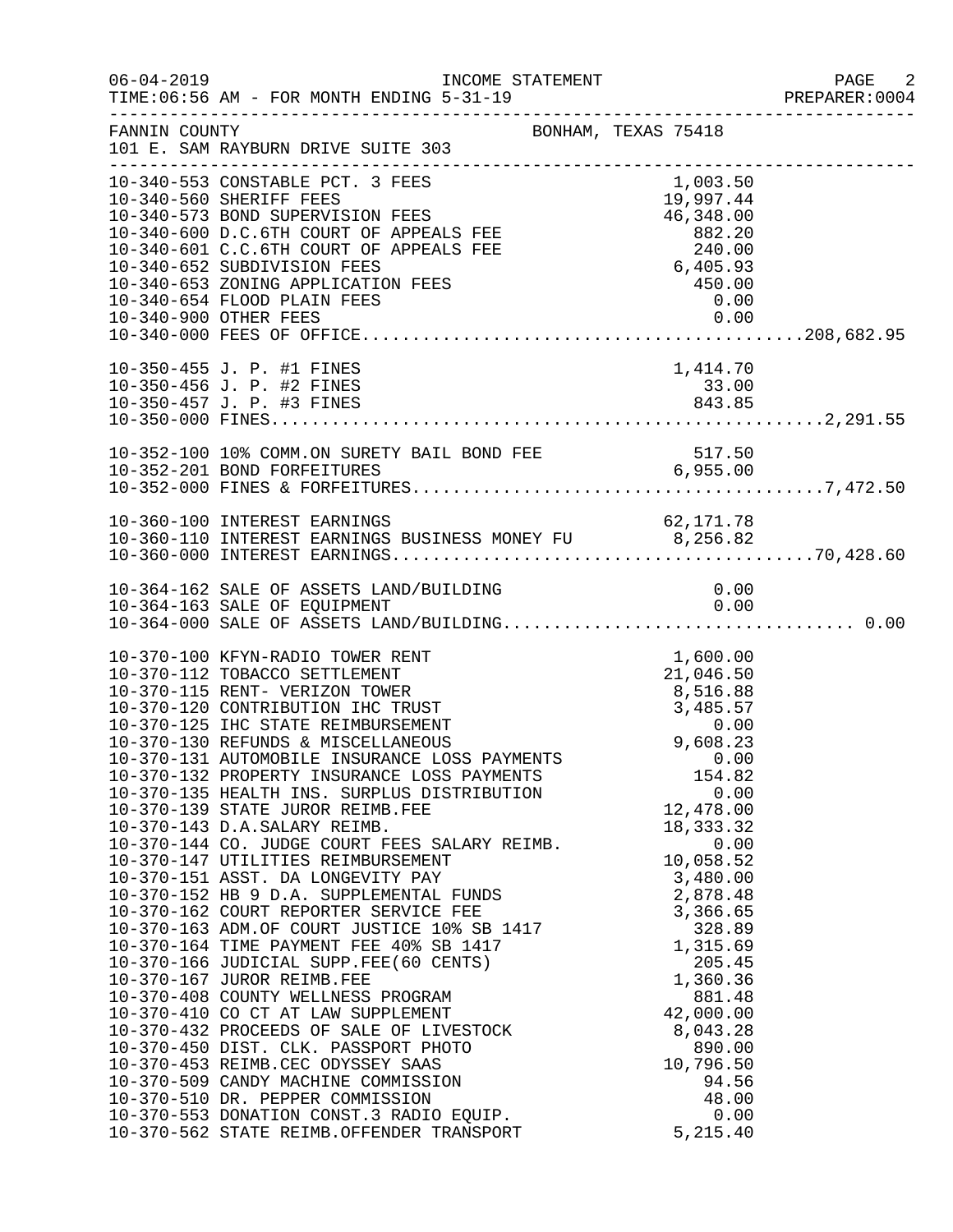| $06 - 04 - 2019$ | TIME: 06:56 AM - FOR MONTH ENDING 5-31-19                                                          | INCOME STATEMENT |                     |                                | PAGE 3<br>PREPARER:0004 |
|------------------|----------------------------------------------------------------------------------------------------|------------------|---------------------|--------------------------------|-------------------------|
| FANNIN COUNTY    | 101 E. SAM RAYBURN DRIVE SUITE 303<br>______________________________                               |                  | BONHAM, TEXAS 75418 |                                |                         |
|                  |                                                                                                    |                  |                     |                                |                         |
|                  | 11-300-111 BEGINNING CASH BALANCE                                                                  |                  |                     | 0.00                           |                         |
|                  | 11-340-600 COUNTY CLERK FEES<br>11-340-650 DISTRICT CLERK FEES<br>11-340-651 JUSTICE OF PEACE FEES |                  |                     | 2,943.57<br>1,487.67<br>644.41 |                         |
|                  | 11-360-100 INTEREST EARNINGS                                                                       |                  |                     | 148.01                         |                         |
|                  | 12-300-112 BEGINNING CASH BALANCE                                                                  |                  |                     | 0.00                           |                         |
|                  | 12-360-100 INTEREST EARNINGS                                                                       |                  |                     | 5.92                           |                         |
|                  | 12-370-134 CO.CLK.VITAL STAT.FEE                                                                   |                  |                     | 308.00                         |                         |
|                  | 13-300-113 BEGINNING CASH BALANCE                                                                  |                  |                     | 0.00                           |                         |
|                  | 13-345-113 SURETY BAIL BOND FEE                                                                    |                  |                     | 4,485.00                       |                         |
|                  | 13-370-130 REFUNDS & MISCELLANEOUS<br>13-370-132 TEMPORARY BOND SECURITY                           |                  |                     | 0.00<br>0.00                   |                         |
|                  | 14-300-114 BEGINNING CASH                                                                          |                  |                     | 0.00                           |                         |
|                  | 14-370-455 JP1 SECURITY FEE<br>14-370-456 JP2 SECURITY FEE<br>14-370-457 JP3 SECURITY FEE          |                  |                     | 120.29<br>30.50<br>63.03       |                         |
|                  | 16-300-116 BEGINNING CASH BALANCE                                                                  |                  |                     | 0.00                           |                         |
|                  | 16-370-149 CO. JUDGE EXCESS SUPP.                                                                  |                  |                     | 0.00                           |                         |
|                  | 17-300-117 BEGINNING CASH BALANCE                                                                  |                  |                     | 0.00                           |                         |
|                  | 17-340-131 PROBATE JUDGES EDUCATION                                                                |                  |                     | 150.00                         |                         |
|                  | 17-370-130 REFUNDS & MISCELLANEOUS                                                                 |                  |                     | 775.33                         |                         |
|                  | 18-300-118 BEGINNING CASH BALANCE                                                                  |                  |                     | 0.00                           |                         |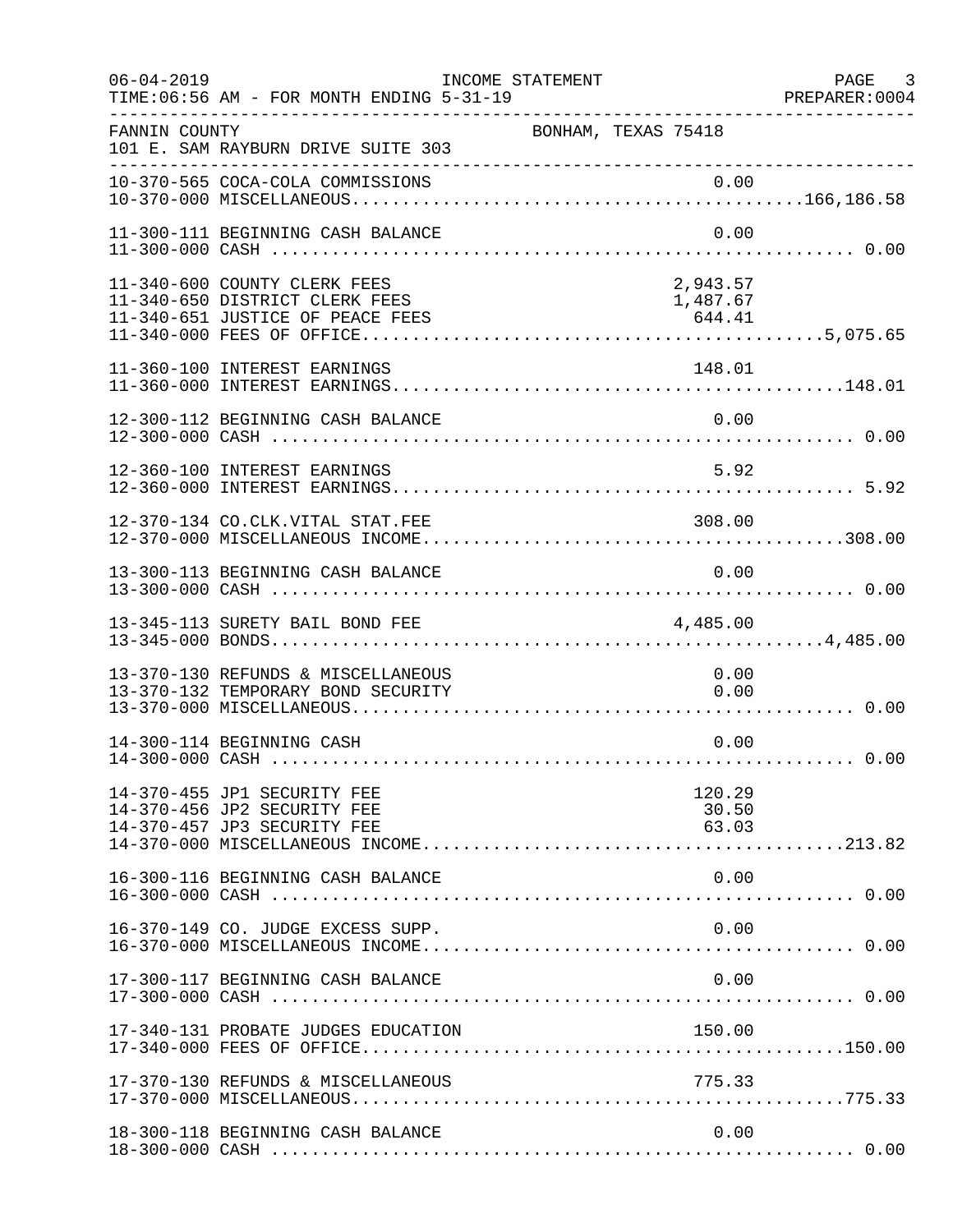| $06 - 04 - 2019$ | TIME: 06:56 AM - FOR MONTH ENDING 5-31-19                                                                                  | INCOME STATEMENT    | PAGE 4<br>PREPARER: 0004                     |
|------------------|----------------------------------------------------------------------------------------------------------------------------|---------------------|----------------------------------------------|
| FANNIN COUNTY    | 101 E. SAM RAYBURN DRIVE SUITE 303                                                                                         | BONHAM, TEXAS 75418 |                                              |
|                  | 18-360-100 INTEREST EARNINGS                                                                                               |                     | 81.31                                        |
|                  | 18-370-130 REFUNDS & MISCELLANEOUS<br>18-370-133 CO.CLERK PRESERVE REC FEE                                                 | 24,308.38           | 0.00                                         |
|                  | 19-300-119 BEGINNING CASH BALANCE                                                                                          |                     | 0.00                                         |
|                  | 19-360-100 INTEREST EARNINGS                                                                                               |                     | 15.25                                        |
|                  | 19-370-136 DIST.CLK.PRES.REC.FEE                                                                                           |                     |                                              |
|                  | 20-300-120 BEGINNING CASH BALANCE                                                                                          |                     | 0.00                                         |
|                  | 20-360-100 INTEREST EARNINGS                                                                                               | 58.96               |                                              |
|                  | 20-370-135 CO.OFFICE REC.MNGMT.FEE                                                                                         | 4,934.17            |                                              |
|                  | 21-300-121 BEGINNING CASH BALANCE                                                                                          |                     | 0.00                                         |
|                  | 21-310-110 CURRENT TAXES<br>21-310-120 DELINQUENT TAXES                                                                    | 9,556.04            | 466,532.76                                   |
|                  | 21-318-120 PAY N LIEU TAX/GRASSLAND<br>21-318-121 PAY N LIEU TAX/UPPER TRINITY<br>21-318-160 SALES TAX REVENUES            | $0\ldots00\,$       | 0.00<br>35,879.14                            |
|                  |                                                                                                                            |                     |                                              |
|                  | 21-330-200 FEMA GRANT                                                                                                      |                     | 0.00                                         |
|                  | 21-350-403 COUNTY CLERK FINES<br>21-350-450 DISTRICT CLERK FINES<br>21-350-455 J. P. #1 FINES<br>21-350-456 J. P. #2 FINES |                     | 1,015.50<br>4,096.24<br>1,647.74<br>1,359.47 |
|                  | 21-360-100 INTEREST EARNINGS                                                                                               |                     | 518.88                                       |
|                  | 21-364-162 LAND/BUILDING<br>21-364-163 SALE OF EQUIPMENT                                                                   |                     | 0.00<br>0.00                                 |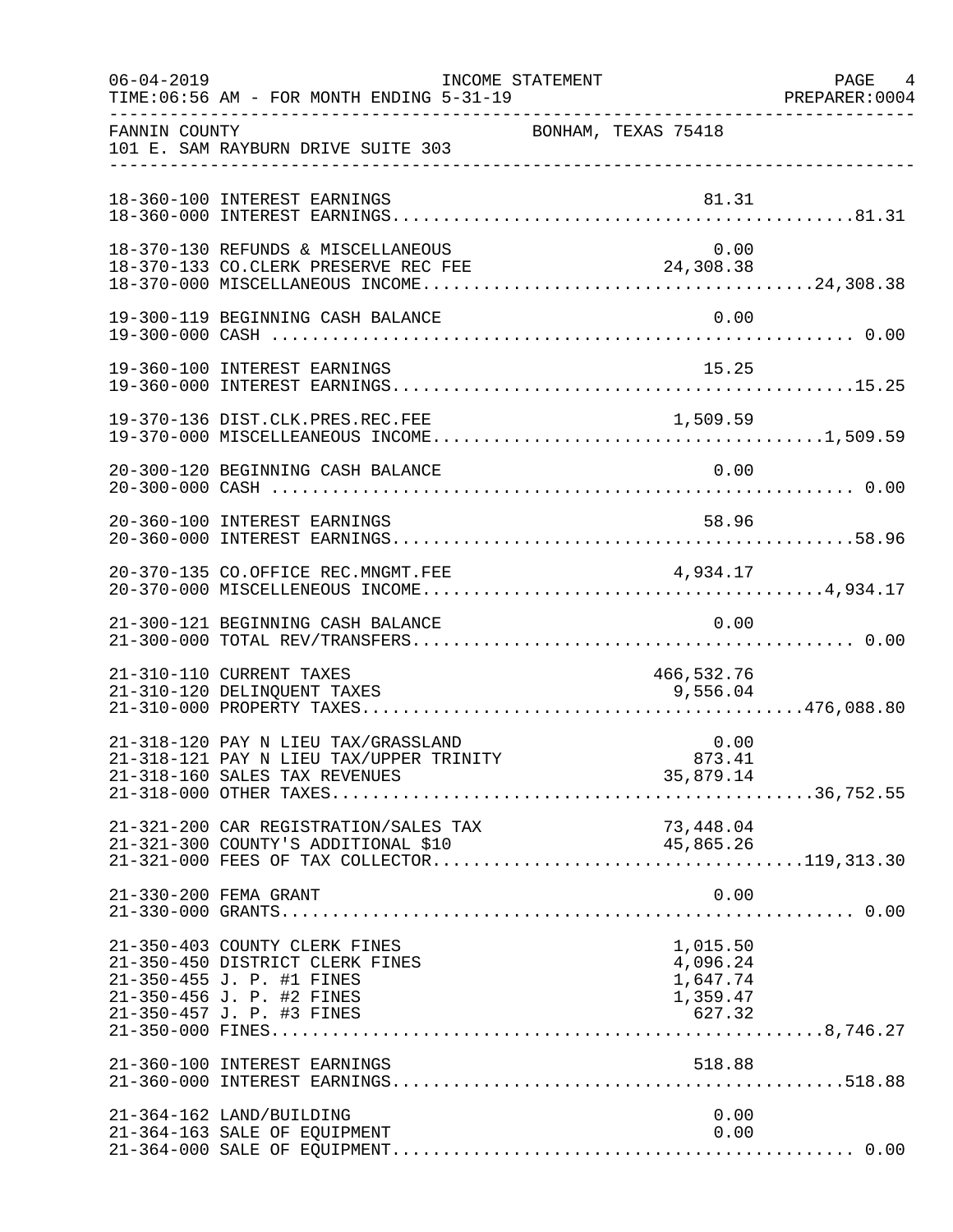| $06 - 04 - 2019$ | TIME: 06:56 AM - FOR MONTH ENDING 5-31-19                                                                                                                                                               | INCOME STATEMENT                                                                                                                                         | $-5$<br>PAGE<br>PREPARER: 0004 |
|------------------|---------------------------------------------------------------------------------------------------------------------------------------------------------------------------------------------------------|----------------------------------------------------------------------------------------------------------------------------------------------------------|--------------------------------|
| FANNIN COUNTY    | 101 E. SAM RAYBURN DRIVE SUITE 303                                                                                                                                                                      | BONHAM, TEXAS 75418                                                                                                                                      |                                |
|                  | 21-370-100 PROPERTY LEASE<br>21-370-120 STATE LATERAL ROAD<br>21-370-125 TDT. WEIGHT FEES<br>21-370-130 REFUNDS & MISCELLANEOUS<br>21-370-140 PROCEEDS OF LOAN<br>21-370-145 REIMBURSEMENT OF MATERIALS | 0.00<br>8,468.06<br>20,669.19<br>$91.80$<br>0.00<br>8, 249.23                                                                                            |                                |
|                  | 22-300-122 BEGINNING CASH BALANCE                                                                                                                                                                       | 0.00                                                                                                                                                     |                                |
|                  | 22-310-110 CURRENT TAXES<br>22-310-120 DELINQUENT TAXES                                                                                                                                                 | 543,448.94<br>11, 131.52                                                                                                                                 |                                |
|                  | 22-318-120 PAY N LIEU TAX/GRASSLAND<br>22-318-121 PAY N LIEU TAX/UPPER TRINITY                                                                                                                          | 0.00<br>1,017.41<br>41,794.43                                                                                                                            |                                |
|                  |                                                                                                                                                                                                         |                                                                                                                                                          |                                |
|                  | 22-330-200 FEMA GRANT                                                                                                                                                                                   | 0.00                                                                                                                                                     |                                |
|                  | 22-350-403 COUNTY CLERK FINES<br>22-350-450 DISTRICT CLERK FINES<br>22-350-455 J. P. #1 FINES<br>22-350-456 J. P. #2 FINES                                                                              | 1,182.91<br>4,771.56<br>1,919.41<br>1,583.60                                                                                                             |                                |
|                  | 22-360-100 INTEREST EARNINGS                                                                                                                                                                            | 4,244.71                                                                                                                                                 |                                |
|                  | 22-364-163 SALE OF EQUIPMENT                                                                                                                                                                            | 0.00                                                                                                                                                     |                                |
|                  | 22-370-120 STATE LATERAL ROAD<br>22-370-125 TDT WEIGHT FEES<br>22-370-130 REFUNDS & MISCELLANEOUS<br>22-370-131 AUTOMOBILE INSURANCE LOSS PAYMENT<br>22-370-140 PROCEEDS OF LOAN                        | 9,864.17<br>24,076.87<br>0.00<br>0.00<br>0.00<br>22-370-145 REIMBURSEMENT OF MATERIALS 11,736.64<br>22-370-150 TRENTON HIGH MEADOWS SUBDIVISION 5,600.00 |                                |
|                  | 23-300-123 BEGINNING CASH BALANCE                                                                                                                                                                       | 0.00                                                                                                                                                     |                                |
|                  | 23-310-110 CURRENT TAXES<br>23-310-120 DELINQUENT TAXES                                                                                                                                                 | 815, 173.32<br>16,697.22                                                                                                                                 |                                |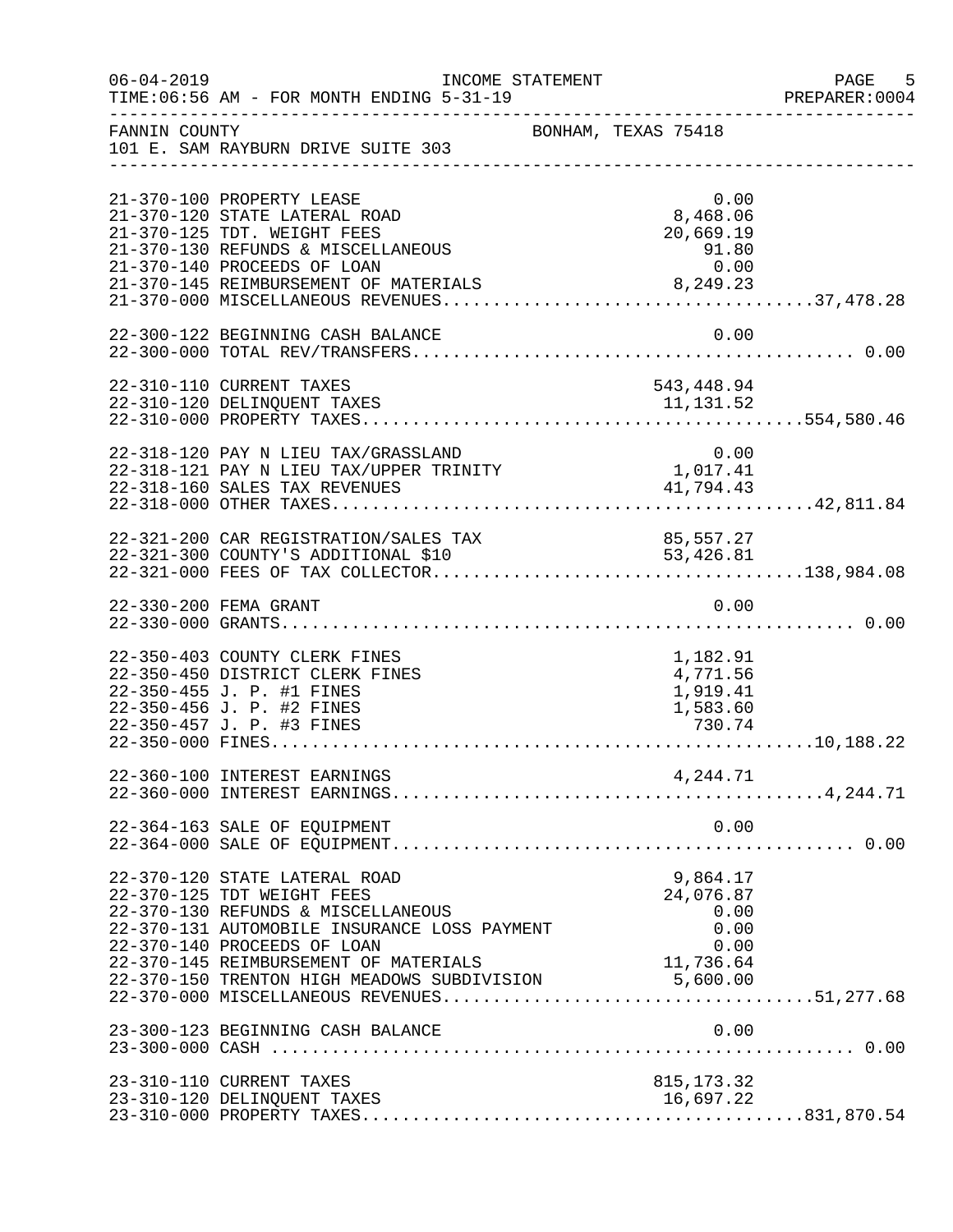| $06 - 04 - 2019$ | TIME: 06:56 AM - FOR MONTH ENDING 5-31-19                                                                                                                                                            | INCOME STATEMENT                                                   | PAGE 6<br>PREPARER: 0004 |
|------------------|------------------------------------------------------------------------------------------------------------------------------------------------------------------------------------------------------|--------------------------------------------------------------------|--------------------------|
| FANNIN COUNTY    | 101 E. SAM RAYBURN DRIVE SUITE 303                                                                                                                                                                   | BONHAM, TEXAS 75418                                                |                          |
|                  | 23-318-120 PAY N LIEU TAX/GRASSLAND<br>0.00<br>23-318-121 PAY N LIEU TAX/UPPER TRINITY 1,526.12<br>23-318-160 SALES TAX REVENUES<br>23-318-160 SALES TAX REVENUES                                    | 0.00<br>62,691.63                                                  |                          |
|                  |                                                                                                                                                                                                      |                                                                    |                          |
|                  | 23-330-200 FEMA GRANT                                                                                                                                                                                | 0.00                                                               |                          |
|                  | 23-350-403 COUNTY CLERK FINES<br>23-350-450 DISTRICT CLERK FINES<br>23-350-455 J. P. #1 FINES<br>23-350-456 J. P. #2 FINES<br>23-350-457 J. P. #3 FINES                                              | 1,774.38<br>7,157.37<br>2,879.10<br>2,375.38<br>1,096.10           |                          |
|                  | 23-360-100 INTEREST EARNINGS                                                                                                                                                                         | 4,184.70                                                           |                          |
|                  | 23-364-162 LAND/BUILDING<br>23-364-163 SALE OF EQUIPMENT                                                                                                                                             | 0.00<br>0.00                                                       |                          |
|                  | 23-370-120 STATE LATERAL ROAD<br>23-370-125 TDT WEIGHT FEES<br>23-370-130 REFUNDS & MISCELLANEOUS<br>23-370-139 RESTITUTION<br>23-370-140 PROCEEDS OF LOANS<br>23-370-145 REIMBURSEMENT OF MATERIALS | 14,796.25<br>36, 115.30<br>1,983.45<br>0.00<br>$0.00$<br>13,805.32 |                          |
|                  | 24-300-124 BEGINNING CASH BALANCE<br>24-300-999 TOTAL TRANSFERS                                                                                                                                      | 0.00                                                               | 0.00                     |
|                  | 24-310-110 CURRENT TAXES                                                                                                                                                                             | 464,014.73                                                         |                          |
|                  | 24-318-120 PAY N LIEU TAX/GRASSLAND<br>24-318-121 PAY N LIEU TAX/UPPER TRINITY                                                                                                                       | 0.00<br>868.70<br>35,685.45                                        |                          |
|                  | 24-321-200 CAR REGISTRATION/SALES TAX                                                                                                                                                                | 73,051.63<br>45,617.68                                             |                          |
|                  | 24-330-200 FEMA GRANT                                                                                                                                                                                | 0.00                                                               |                          |
|                  | 24-350-403 COUNTY CLERK FINES<br>24-350-450 DISTRICT CLERK FINES<br>24-350-455 J. P. #1 FINES                                                                                                        | 1,010.01<br>4,074.16<br>1,638.85                                   |                          |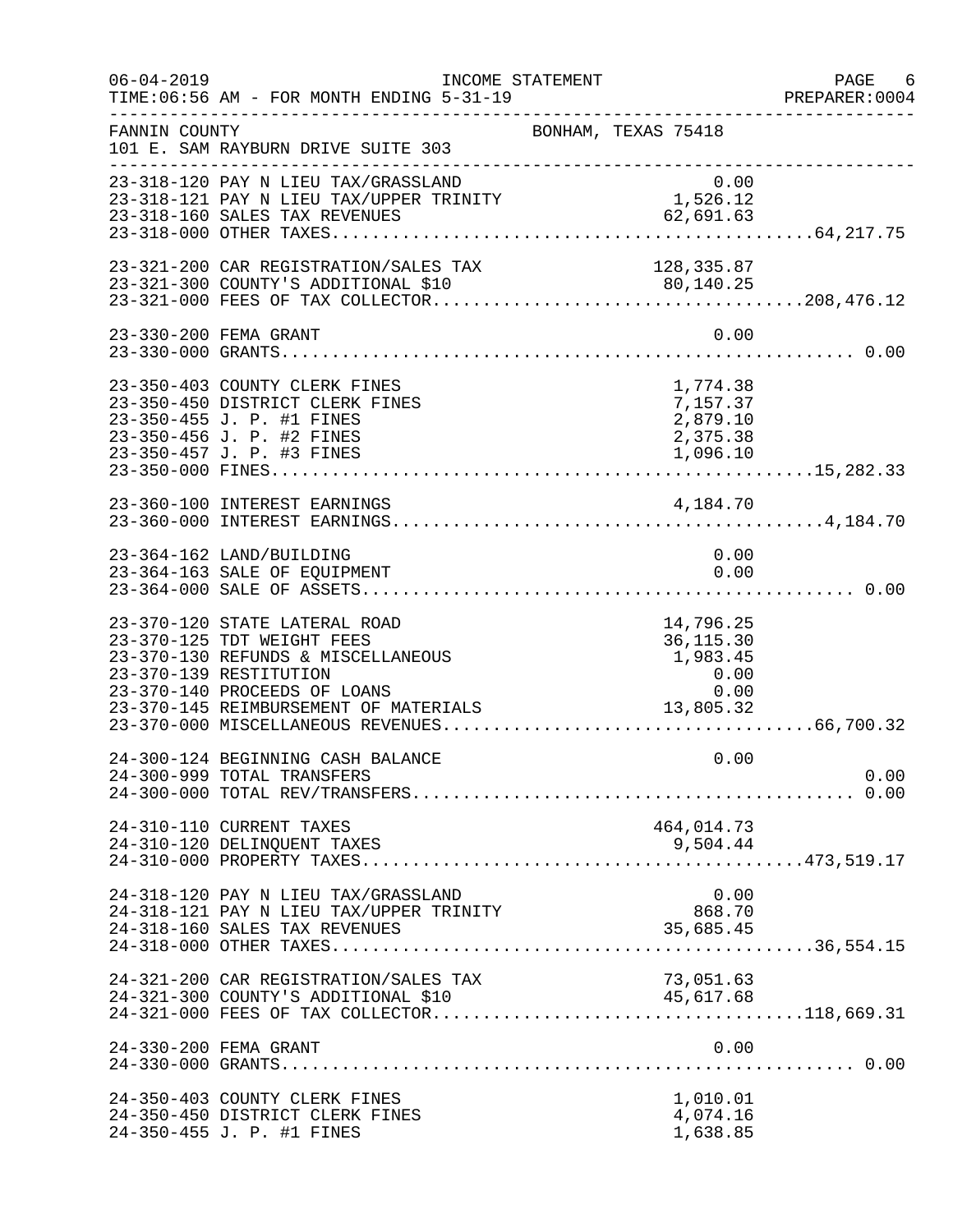| $06 - 04 - 2019$     | INCOME STATEMENT<br>TIME: 06:56 AM - FOR MONTH ENDING 5-31-19                                                                                                                                                                                                                                                                | PAGE 7<br>PREPARER:0004 |
|----------------------|------------------------------------------------------------------------------------------------------------------------------------------------------------------------------------------------------------------------------------------------------------------------------------------------------------------------------|-------------------------|
| FANNIN COUNTY        | BONHAM, TEXAS 75418<br>101 E. SAM RAYBURN DRIVE SUITE 303                                                                                                                                                                                                                                                                    |                         |
|                      | 24-350-456 J. P. #2 FINES<br>1,352.15                                                                                                                                                                                                                                                                                        |                         |
|                      | 24-360-100 INTEREST EARNING<br>2,742.65                                                                                                                                                                                                                                                                                      |                         |
|                      | 24-364-162 LAND/BUILDING<br>0.00<br>24-364-163 SALE OF EQUIPMENT<br>0.00                                                                                                                                                                                                                                                     |                         |
|                      | 24-370-120 STATE LATERAL ROAD<br>8,422.35<br>24-370-125 TDT WEIGHT FEES<br>20,557.62<br>24-370-130 REFUNDS & MISCELLANEOUS<br>432.86<br>24-370-138 SALE OF SCRAP IRON<br>0.00<br>24-370-140 PROCEEDS OF LOAN<br>0.00<br>1,761.64<br>24-370-145 REIMBURSEMENT OF MATERIALS<br>24-370-146 SALE OF RECYCLED MATERIALS<br>394.50 |                         |
|                      | 0.00<br>25-300-125 BEGINNING CASH BALANCE                                                                                                                                                                                                                                                                                    |                         |
| 25-370-625 DONATIONS | 25-370-138 SALE OF SCRAP IRON<br>0.00<br>0.00                                                                                                                                                                                                                                                                                |                         |
|                      | 26-300-126 BEGINNING CASH BALANCE<br>0.00                                                                                                                                                                                                                                                                                    |                         |
|                      | 26-360-100 INTEREST EARNINGS<br>61.69                                                                                                                                                                                                                                                                                        |                         |
|                      | 26-370-455 J.P.#1 TECHNOLOGY FEES<br>485.17                                                                                                                                                                                                                                                                                  |                         |
|                      | 0.00<br>27-300-127 BEGINNING CASH BALANCE                                                                                                                                                                                                                                                                                    |                         |
|                      | 27-360-100 INTEREST EARNINGS<br>13.29                                                                                                                                                                                                                                                                                        |                         |
|                      | 27-370-456 J.P.#2 TECHNOLOGY FEES<br>122.00                                                                                                                                                                                                                                                                                  |                         |
|                      | 0.00<br>28-300-128 BEGINNING CASH                                                                                                                                                                                                                                                                                            |                         |
|                      | 28-360-100 INTEREST EARNINGS<br>6.96                                                                                                                                                                                                                                                                                         |                         |
|                      | 28-370-456 J.P.#3 TECHNOLOGY FEES<br>252.02                                                                                                                                                                                                                                                                                  |                         |
|                      | 30-360-100 INTEREST EARNINGS<br>0.00                                                                                                                                                                                                                                                                                         |                         |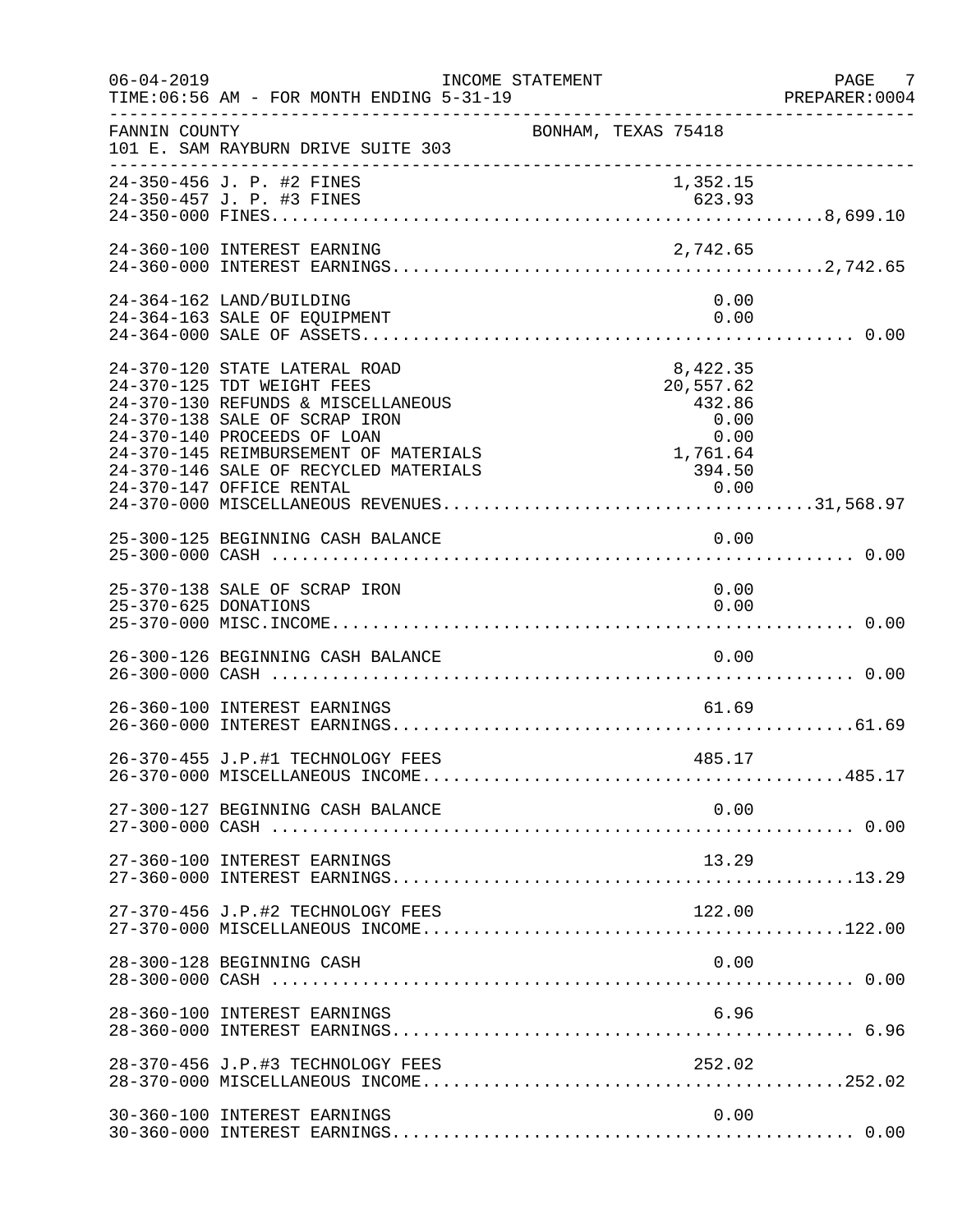| $06 - 04 - 2019$ | TIME: 06:56 AM - FOR MONTH ENDING 5-31-19                                              | INCOME STATEMENT |                      | PAGE 8<br>PREPARER: 0004 |
|------------------|----------------------------------------------------------------------------------------|------------------|----------------------|--------------------------|
| FANNIN COUNTY    | 101 E. SAM RAYBURN DRIVE SUITE 303                                                     |                  | BONHAM, TEXAS 75418  |                          |
|                  | 30-370-569 SHERIFF WORK RELEASE                                                        |                  | 0.00                 |                          |
|                  | 31-300-131 BEGINNING CASH BALANCE                                                      |                  | 0.00                 |                          |
|                  | 31-330-510 COURTHOUSE RESTORATION                                                      |                  | 117, 514.36          |                          |
|                  | 31-370-131 RESTORATION DONATIONS                                                       |                  | 0.00                 |                          |
|                  | 33-300-133 BEGINNING CASH BALANCE                                                      |                  | 0.00                 |                          |
|                  | 33-340-480 APPLICATION FEE                                                             |                  | 0.00                 |                          |
|                  | 34-300-134 BEGINNING CASH BALANCE                                                      |                  | 0.00                 |                          |
|                  | 34-360-100 INTEREST INCOME                                                             |                  | 37.10                |                          |
|                  | 34-370-450 DISTRICT CT.RECORDS ARCHIVE FEE                                             |                  | 2,678.17             |                          |
|                  | 35-340-403 COUNTY CLERK FEES<br>35-340-450 DISTRICT CLERK FEES                         |                  | 1,680.00<br>6,175.49 |                          |
|                  | 35-360-100 INTEREST EARNINGS                                                           |                  | 209.92               |                          |
|                  | 36-300-136 BEGINNING CASH BALANCE-D.A.FEE<br>36-300-236 BEGINNING CASH BALANCE-SEIZURE |                  | 0.00<br>0.00         |                          |
|                  | 36-340-475 DISTRICT ATTORNEY FEES                                                      |                  |                      |                          |
|                  | 36-352-200 CONTRABAND FORFEITURE<br>36-352-300 D.A. SEIZURE FUND                       |                  | 3,080.27             |                          |
|                  | 36-360-100 INTEREST EARNINGS-D.A. FEE<br>36-360-236 INTEREST EARNINGS-SEIZURE FUND     |                  | 7.83<br>11.93        |                          |
|                  | 36-370-130 REFUNDS & MISCELLANEOUS<br>36-370-319 RESTITUTION                           |                  | 925.09<br>0.00       |                          |
|                  | 37-360-100 INTEREST EARNINGS                                                           |                  | 2.18                 |                          |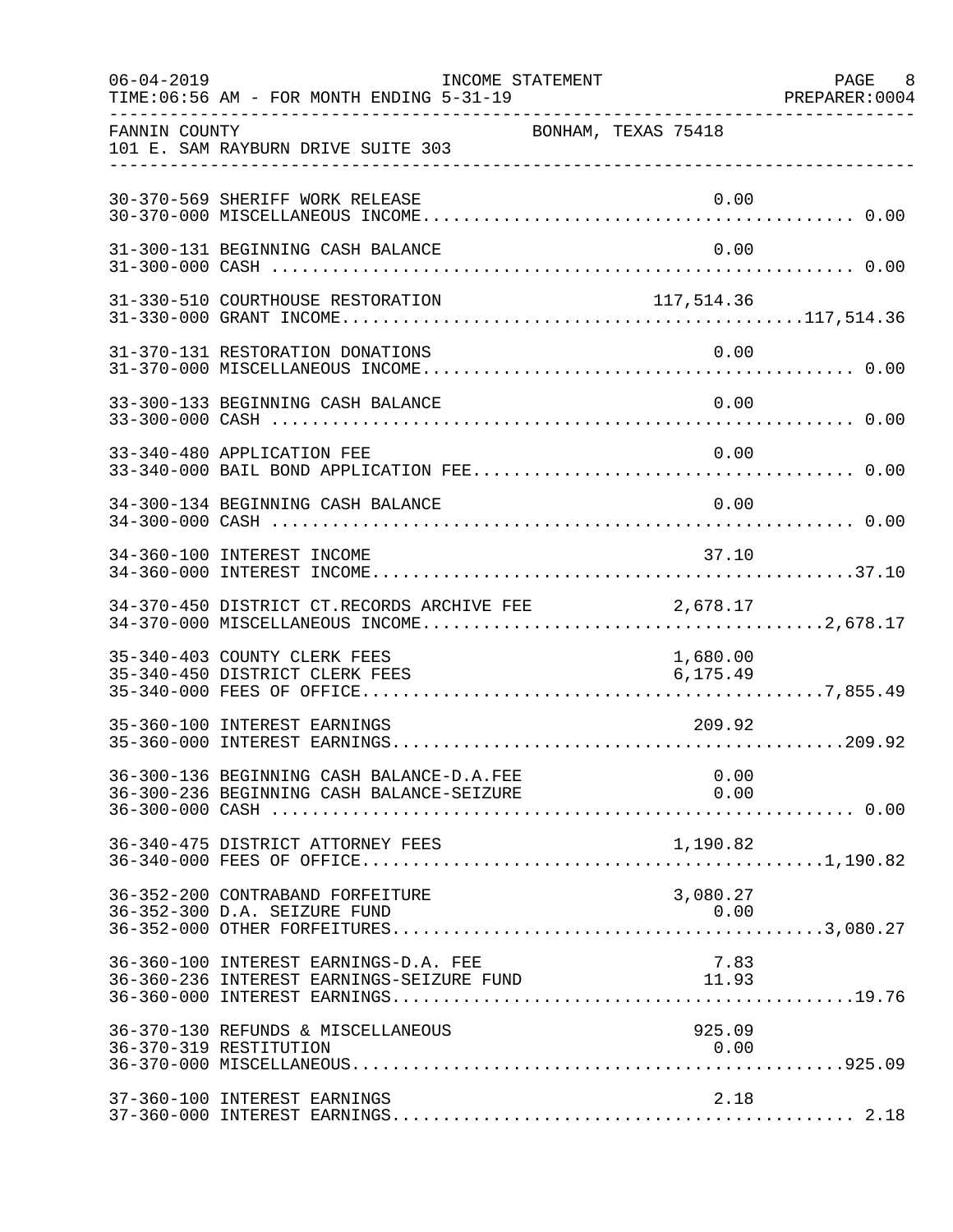| $06 - 04 - 2019$     | TIME: 06:56 AM - FOR MONTH ENDING 5-31-19                                                                         | INCOME STATEMENT    |                            | PAGE 9<br>PREPARER: 0004 |
|----------------------|-------------------------------------------------------------------------------------------------------------------|---------------------|----------------------------|--------------------------|
| FANNIN COUNTY        | 101 E. SAM RAYBURN DRIVE SUITE 303                                                                                | BONHAM, TEXAS 75418 |                            |                          |
|                      |                                                                                                                   |                     |                            |                          |
|                      | 38-360-100 INTEREST EARNINGS                                                                                      |                     | 283.83                     |                          |
|                      | 39-360-100 INTEREST EARNINGS                                                                                      |                     | 112.18                     |                          |
|                      | 39-370-150 BONNIE RUTH COOPER TRUST                                                                               |                     | 1,180.35                   |                          |
|                      | 40-300-110 UNENCUMBERED FUND BALANCE                                                                              |                     | 0.00                       |                          |
|                      | 40-330-410 NAACHO GRANT INCOME                                                                                    |                     | 0.00                       |                          |
| 41-370-406 DONATIONS |                                                                                                                   |                     | 150.00                     |                          |
|                      | 42-330-477 HAZARD MITIGATION DR-1999                                                                              |                     | 0.00                       |                          |
|                      | 44-330-423 2016 HOMELAND SECURITY                                                                                 |                     | 0.00                       |                          |
|                      | 45-330-403 CHAPTER 19 FUNDS                                                                                       |                     | 92.11                      |                          |
|                      | 46-300-146 BEGINNING CASH BALANCE                                                                                 |                     | 0.00                       |                          |
|                      | 46-330-475 SAFE ROOM REIMBURSEMENT DR-4029<br>46-330-476 ADMINISTRATIVE FEE                                       |                     | 35,527.25<br>1,900.01      |                          |
|                      | 48-300-148 BEGINNING CASH BALANCE                                                                                 |                     | 0.00                       |                          |
|                      | 48-340-130 REFUNDS & MISCELLANEOUS<br>48-340-403 CONTRACT ADMINISTRATIVE FEE<br>48-340-484 ELECTION REIMBURSEMENT |                     | 0.00<br>149.90<br>1,448.56 |                          |
|                      | 49-300-149 BEGINNING CASH BALANCE                                                                                 |                     | 0.00                       |                          |
|                      | 49-330-475 INVESTIGATOR/LEOSE GRANT                                                                               |                     | 681.66                     |                          |
|                      | 51-300-151 BEGINNING CASH BALANCE                                                                                 |                     | 0.00                       |                          |
|                      | 51-370-440 CO.CLK.CO.& DIST.CT.TECHNOLOGY FEE<br>$51-370-000$ CO.CLK.MISCELLANEOUS INCOME184.92                   |                     | 184.92                     |                          |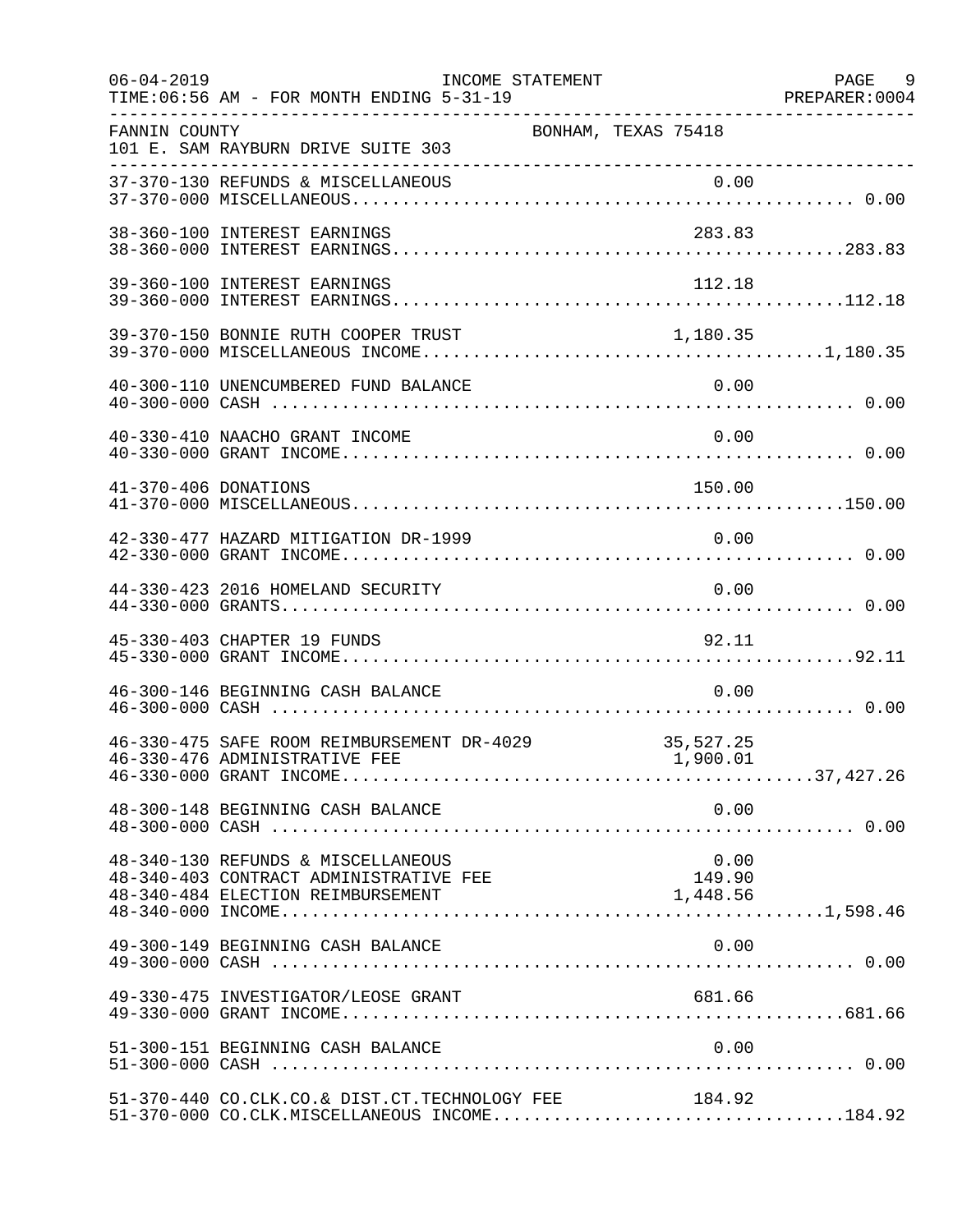| $06 - 04 - 2019$ | INCOME STATEMENT<br>TIME: 06:56 AM - FOR MONTH ENDING 5-31-19                                              |                                                    | PAGE 10 |
|------------------|------------------------------------------------------------------------------------------------------------|----------------------------------------------------|---------|
| FANNIN COUNTY    | BONHAM, TEXAS 75418<br>101 E. SAM RAYBURN DRIVE SUITE 303                                                  |                                                    |         |
|                  |                                                                                                            |                                                    |         |
|                  | 52-370-133 CO.CLK.COURT RECORDS PRESERVATION F 490.00                                                      |                                                    |         |
|                  | 53-300-153 BEGINNING CASH BALANCE                                                                          | 0.00                                               |         |
|                  | 53-370-133 CO.CLERK RECORDS ARCHIVE FEE 25,090.00                                                          |                                                    |         |
|                  | 55-300-156 BEGINNING CASH BALANCE                                                                          | 0.00                                               |         |
|                  | 55-360-100 INTEREST EARNINGS                                                                               | 0.19                                               |         |
|                  | 55-370-130 REFUNDS & MISCELLANEOUS<br>55-370-160 PEACE OFFICER ALLOCATION 2,282.76                         | 0.00                                               |         |
|                  | 56-300-156 BEGINNING CASH BALANCE                                                                          | 0.00                                               |         |
|                  | 56-330-560 BULLETPROOF VEST PARTNERSHIP                                                                    | 0.00                                               |         |
|                  | 56-352-200 CONTRABAND FOREITURE<br>56-352-300 PLEA BARGAIN AGREEMENT<br>56-352-432 LIVESTOCK SEIZURE       | 7,885.78<br>0.00<br>0.00                           |         |
|                  | 56-355-560 FEDERAL FORFEITURE FUNDS 2018 2018 2,063.58<br>56-355-000 FEDERAL FORFEITURE FUNDS 20182,063.58 |                                                    |         |
|                  | 56-360-100 INTEREST EARNINGS-SO FORFEITURE<br>56-360-159 INTEREST EARNINGS-FEDERAL FORF 2018               | 32.62<br>$\begin{array}{ccc} & & 0.00 \end{array}$ |         |
|                  | 56-370-108 FEDERAL OT REIMBURSEMENT<br>56-370-130 REFUNDS & MISCELLANEOUS                                  | 0.00<br>0.00                                       |         |
|                  | 56-390-140 TRANSFERS IN                                                                                    | 0.00                                               |         |
|                  | 57-300-157 BEGINNING CASH BALANCE                                                                          | 0.00                                               |         |
|                  | 57-360-100 INTEREST EARNINGS                                                                               | 0.00                                               |         |
|                  | 57-370-560 SHERIFF K-9 UNIT                                                                                | 0.00                                               |         |
|                  | 59-300-159 BEGINNING CASH BALANCE                                                                          | 0.00                                               |         |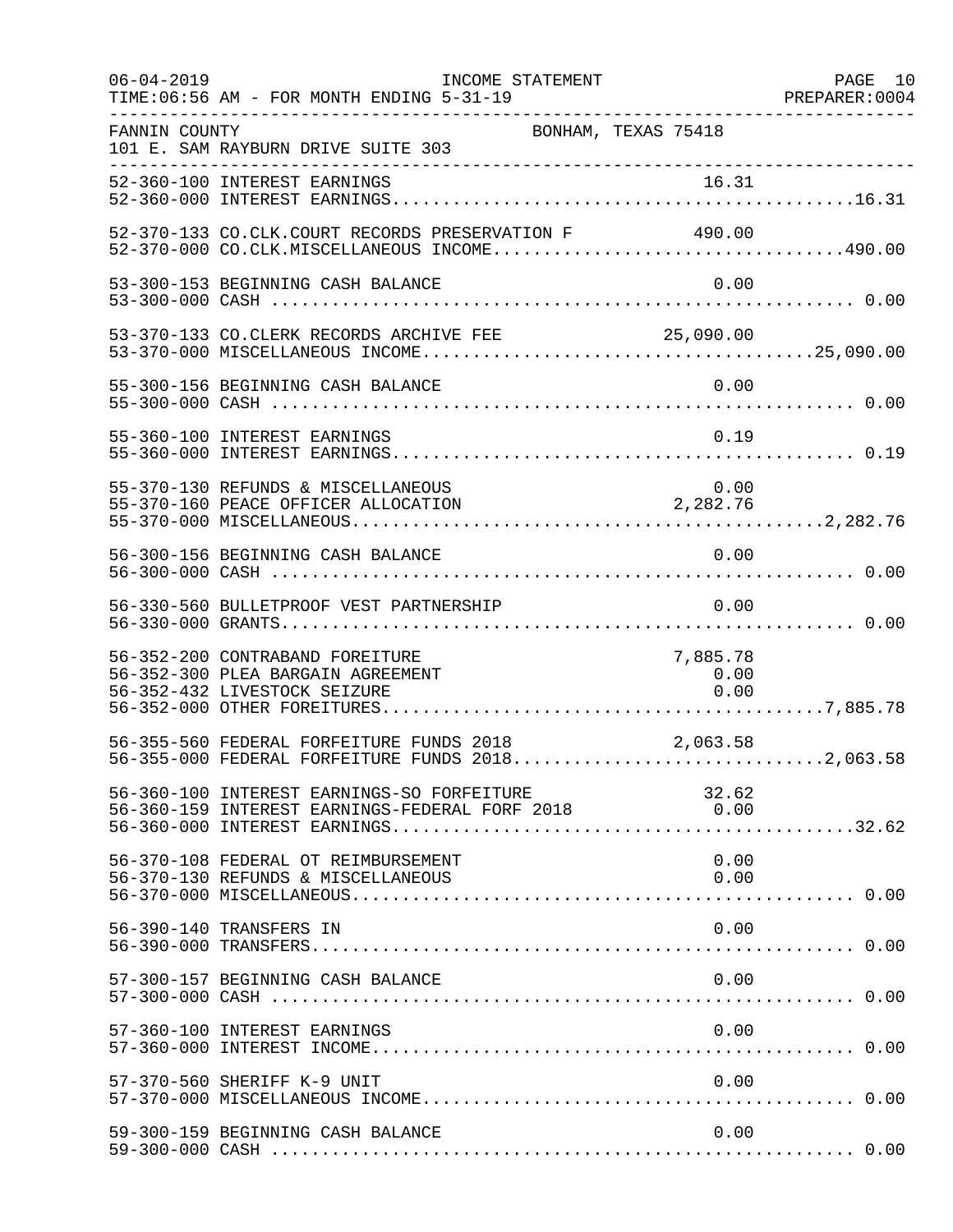| $06 - 04 - 2019$ | INCOME STATEMENT<br>TIME: 06:56 AM - FOR MONTH ENDING 5-31-19                                                                            |                                         | PAGE 11<br>PREPARER: 0004 |
|------------------|------------------------------------------------------------------------------------------------------------------------------------------|-----------------------------------------|---------------------------|
| FANNIN COUNTY    | 101 E. SAM RAYBURN DRIVE SUITE 303                                                                                                       | BONHAM, TEXAS 75418                     |                           |
|                  | 59-360-100 INTEREST EARNINGS                                                                                                             | 41.14                                   |                           |
|                  | 59-370-425 DRUG COURT FEE                                                                                                                | 1,699.27                                |                           |
|                  | 60-300-110 BEGINNING CASH BALANCE                                                                                                        | 0.00                                    |                           |
|                  | 60-310-110 CURRENT TAXES<br>60-310-120 DELINQUENT TAXES<br>60-310-260 CURRENT TAXES SERIES '98<br>60-310-262 DELINQUENT TAXES SERIES '98 | 421, 175.53<br>4,769.83<br>0.00<br>0.00 |                           |
|                  | 60-318-120 PAY N LIEU TAX/GRASSLAND<br>0.00 0.00<br>60-318-121 PAY N LIEU TAX/UPPER TRINITY 178.56                                       | 0.00                                    |                           |
|                  | 60-360-100 INTEREST EARNINGS<br>60-360-200 INTEREST, 2017 GO BONDS<br>60-360-300 INTEREST, 2018 GO BONDS                                 | 0.00<br>0.00<br>$0.00$<br>7,923.33      |                           |
|                  | 60-370-130 REFUNDS & MISCELLANEOUS                                                                                                       | 0.00                                    |                           |
|                  | 61-300-161 BEGINNING CASH BALANCE                                                                                                        | 0.00                                    |                           |
|                  | 61-370-440 DIST.CLK.CO.& DIST.CT.TECHNOLOGY FE 302.68<br>61-370-000 DIST.CLK.MISCELLANEOUS INCOME302.68                                  |                                         |                           |
|                  | 62-300-162 BEGINNING CASH BALANCE                                                                                                        | 0.00                                    |                           |
|                  | 62-360-100 INTEREST EARNINGS                                                                                                             | 40.92                                   |                           |
|                  | 62-370-133 DIST.CLK.COURT RECORDS PRESERVATION 2,068.20<br>62-370-000 DIST.CLK.COURT MISCELLAEOUS INCOME2,068.20                         |                                         |                           |
|                  | 63-300-151 BEGINNING CASH BALANCE                                                                                                        | 0.00                                    |                           |
|                  | 63-370-130 REFUNDS & MISCELLANEOUS<br>63-370-160 PEACE OFFICER ALLOCATION                                                                | 0.00<br>681.52                          |                           |
|                  | 64-300-152 BEGINNING CASH BALANCE                                                                                                        | 0.00                                    |                           |
|                  | 64-370-130 REFUNDS & MISCELLANEOUS<br>64-370-160 PEACE OFFICER ALLOCATION                                                                | 0.00<br>681.62                          |                           |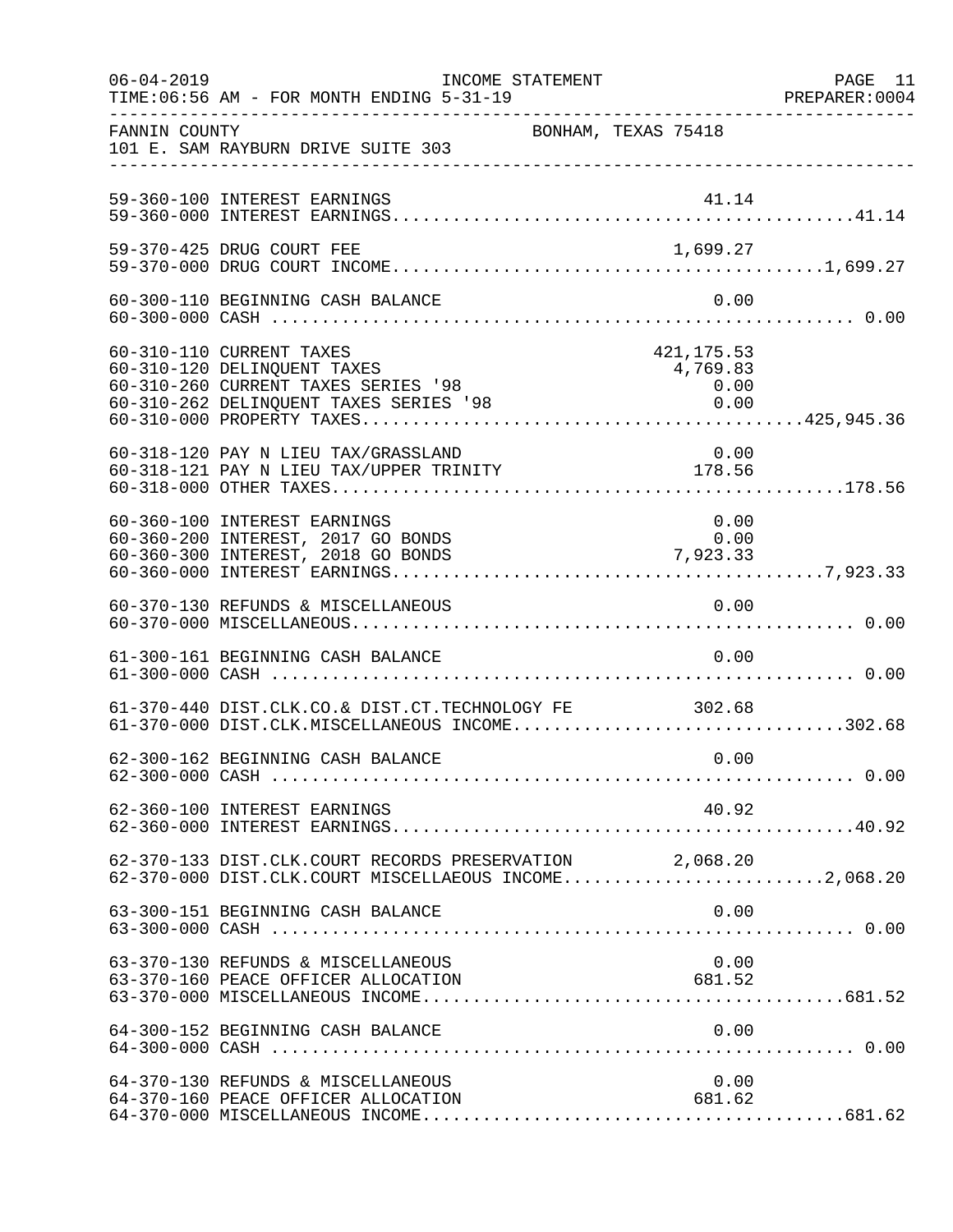| $06 - 04 - 2019$ | INCOME STATEMENT<br>TIME: 06:56 AM - FOR MONTH ENDING 5-31-19                                       |                     | PAGE 12<br>PREPARER: 0004 |
|------------------|-----------------------------------------------------------------------------------------------------|---------------------|---------------------------|
| FANNIN COUNTY    | 101 E. SAM RAYBURN DRIVE SUITE 303                                                                  | BONHAM, TEXAS 75418 |                           |
|                  | 65-300-153 BEGINNING CASH BALANCE                                                                   | 0.00                |                           |
|                  | 65-370-130 REFUNDS & MISCELLANEOUS<br>65-370-160 PEACE OFFICER ALLOCATION                           | 0.00<br>681.52      |                           |
|                  | 66-300-166 BEGINNING CASH BALANCE                                                                   | 0.00                |                           |
|                  | 66-360-100 INTEREST EARNINGS LEGEND BANK<br>66-360-166 INTEREST EARNINGS ICS                        | 0.00<br>38,189.51   |                           |
|                  | 66-370-130 REFUNDS & MISCELLANEOUS                                                                  | 5,179.97            |                           |
|                  | 67-300-110 UNENCUMBERED FUND BALANCE                                                                | 0.00                |                           |
|                  | 67-319-551 ANNUAL PAYMENT                                                                           | 10,000.00           |                           |
|                  | 68-300-168 BEGINNING CASH BALANCE                                                                   | 0.00                |                           |
|                  | 68-360-100 INTEREST EARNING LEGEND BANK<br>68-360-168 INTEREST EARNINGS BUSINESS MONEY FU 31,344.71 | 0.00                |                           |
|                  | 68-370-130 REFUNDS & MISCELLANEOUS                                                                  | 0.00                |                           |
|                  | 70-360-100 INTEREST EARNINGS                                                                        | 1,271.10            |                           |
|                  | 71-330-475 INVESTIGATOR CRIMES AGAINST WOMEN                                                        | 0.00                |                           |
|                  | 72-330-560 INVESTIGATOR CRIMES AGAINST CHILDRE 3,297.94                                             |                     |                           |
|                  | 80-300-180 BEGINNING CASH BALANCE                                                                   | 0.00                |                           |
|                  | 80-370-130 MISCELLANEOUS<br>80-370-180 PROGRAM FEES                                                 | 0.00<br>350.00      |                           |
|                  | 81-300-110 UNENCUMBERED FUND BALANCE                                                                | 0.00                |                           |
|                  | 81-318-181 YEAR 1 PAYMENT                                                                           | 0.00                |                           |
|                  | 82-300-123 UNENCUMBERED FUND BALANCE                                                                | 0.00                |                           |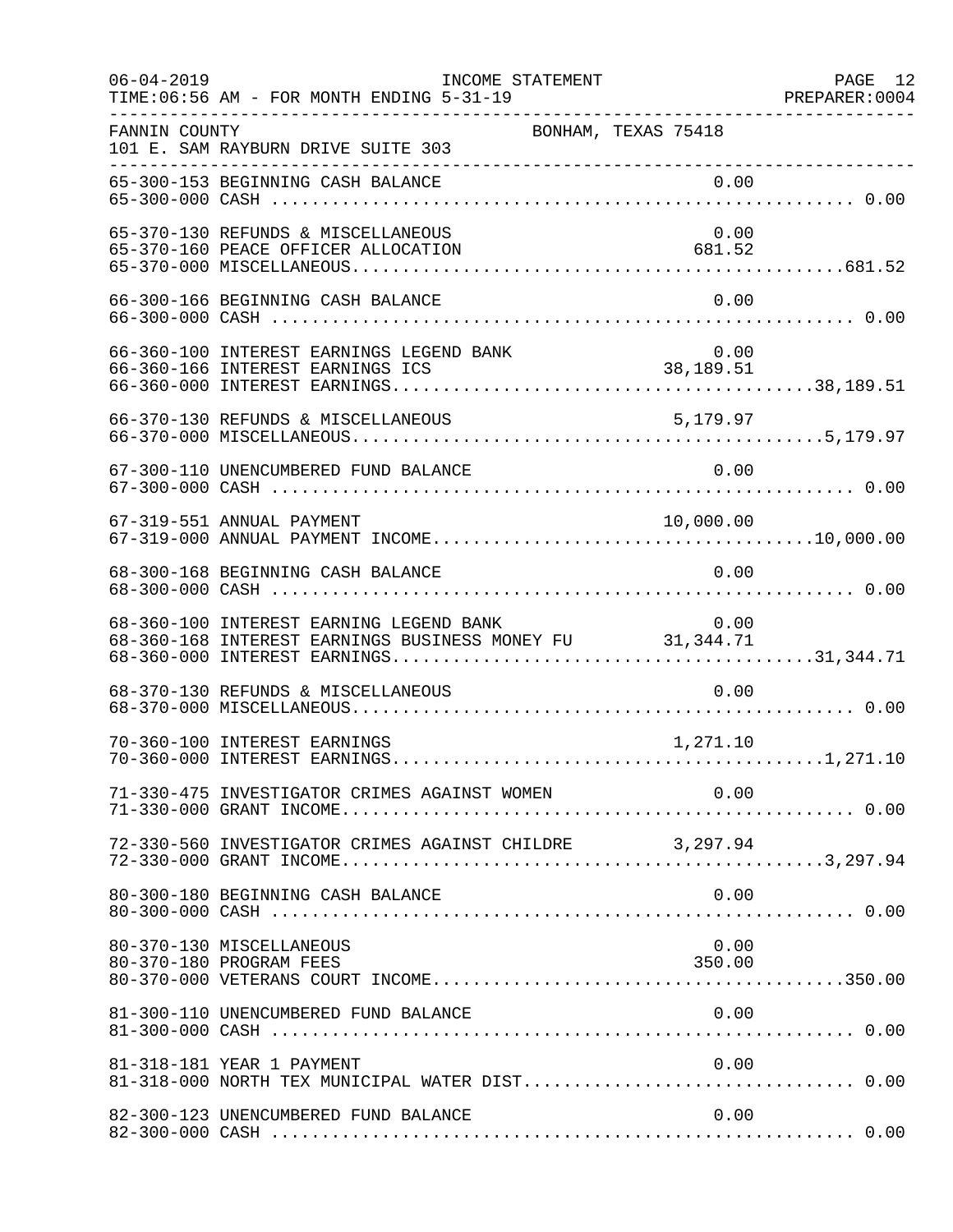|               | 06-04-2019    INCOME STATEMENT<br>TIME: 06:56 AM - FOR MONTH ENDING 5-31-19                                                                                                                                                                                                                                                                                                           |                                                                           | PAGE 13<br>PREPARER: 0004 |
|---------------|---------------------------------------------------------------------------------------------------------------------------------------------------------------------------------------------------------------------------------------------------------------------------------------------------------------------------------------------------------------------------------------|---------------------------------------------------------------------------|---------------------------|
| FANNIN COUNTY | BONHAM, TEXAS 75418<br>101 E. SAM RAYBURN DRIVE SUITE 303                                                                                                                                                                                                                                                                                                                             |                                                                           |                           |
|               | 82-318-182 YEAR 1 PAYMENT                                                                                                                                                                                                                                                                                                                                                             | 0.00                                                                      |                           |
|               | 83-300-124 UNENCUMBERED FUND BALANCE                                                                                                                                                                                                                                                                                                                                                  | 0.00                                                                      |                           |
|               | 83-318-183 YEAR 1 PAYMENT<br>83-318-000 NORTH TEXAS MUNICIPAL WATER DIST 0.00                                                                                                                                                                                                                                                                                                         | 0.00                                                                      |                           |
|               | 84-300-110 UNENCUMBERED FUND BALANCE                                                                                                                                                                                                                                                                                                                                                  | 0.00                                                                      |                           |
|               | 84-318-184 PERSONNEL INCOME YEAR 1 108,900.00<br>84-318-185 EMERGENCY RADIO IMP.INC.YEAR 1 400,000.00<br>84-318-186 VEHICLE OR SPEC EQUIP INC YEAR 1 80,000.00<br>84-318-250 DRUG SCREENING/PSYCHOLOGICAL INC YE 600.00<br>80,000.00<br><br>84-318-395 UNIFORMS INCOME YEAR 1<br>84-318-427 TRAINING INCOME YEAR 1 10,000.00<br>84-318-000 NORTH TEXAS MUNICIPAL WATER DIST602,500.00 |                                                                           |                           |
|               |                                                                                                                                                                                                                                                                                                                                                                                       |                                                                           |                           |
|               | 85-370-150 DONATIONS                                                                                                                                                                                                                                                                                                                                                                  | 550.00                                                                    |                           |
|               | 87-340-575 JUVENILE PROBATION FEES<br>87-340-575 JUVENILE PROBAILON FEES<br>87-340-576 JUVENILE PROBATION RESTITUTION 623.50<br>87-340-577 JUVENILE PROBATION COURT COSTS 240.00<br>87-340-578 FEES RECEIVED FOR OTHER COUNTIES 0.00                                                                                                                                                  | 900.00                                                                    |                           |
|               | 88-367-100 HOSPITAL QUARTERLY PAYMENT                                                                                                                                                                                                                                                                                                                                                 | 0.00                                                                      |                           |
|               | 89-300-110 UNENCUMBERED FUND BALANCE                                                                                                                                                                                                                                                                                                                                                  | 0.00                                                                      |                           |
|               | 89-330-908 STRUCTURAL FAM. THER. GRANT OOG<br>89-330-915 BASIC PROBATION SUPERVISION<br>89-330-916 COMMUNITY PROGRAMS<br>89-330-917 PRE/POST ADJUDICATION<br>89-330-918 COMMITMENT DIVERSION<br>89-330-919 MENTAL HEALTH SERVICES<br>89-330-919 MENTAL HEALTH SERVICES (12,760.00)<br>89-330-920 REGIONAL DIVERSIONS ALTERNATIVES (15,477.00)                                         | 12,500.00<br>100,819.00<br>67,083.00<br>6,842.00<br>8,329.00<br>12,760.00 |                           |
|               | 89-360-189 INTEREST INCOME                                                                                                                                                                                                                                                                                                                                                            | 115.35                                                                    |                           |
|               | 89-370-130 REFUNDS & MISCELLANEOUS<br>89-370-995 LOCAL FUNDING                                                                                                                                                                                                                                                                                                                        | 120.00<br>160,000.00                                                      |                           |
|               | 92-360-100 INTEREST EARNINGS<br>92-360-350 GOV. COMMODITY PROG. ASCS                                                                                                                                                                                                                                                                                                                  | 615.46<br>0.00                                                            |                           |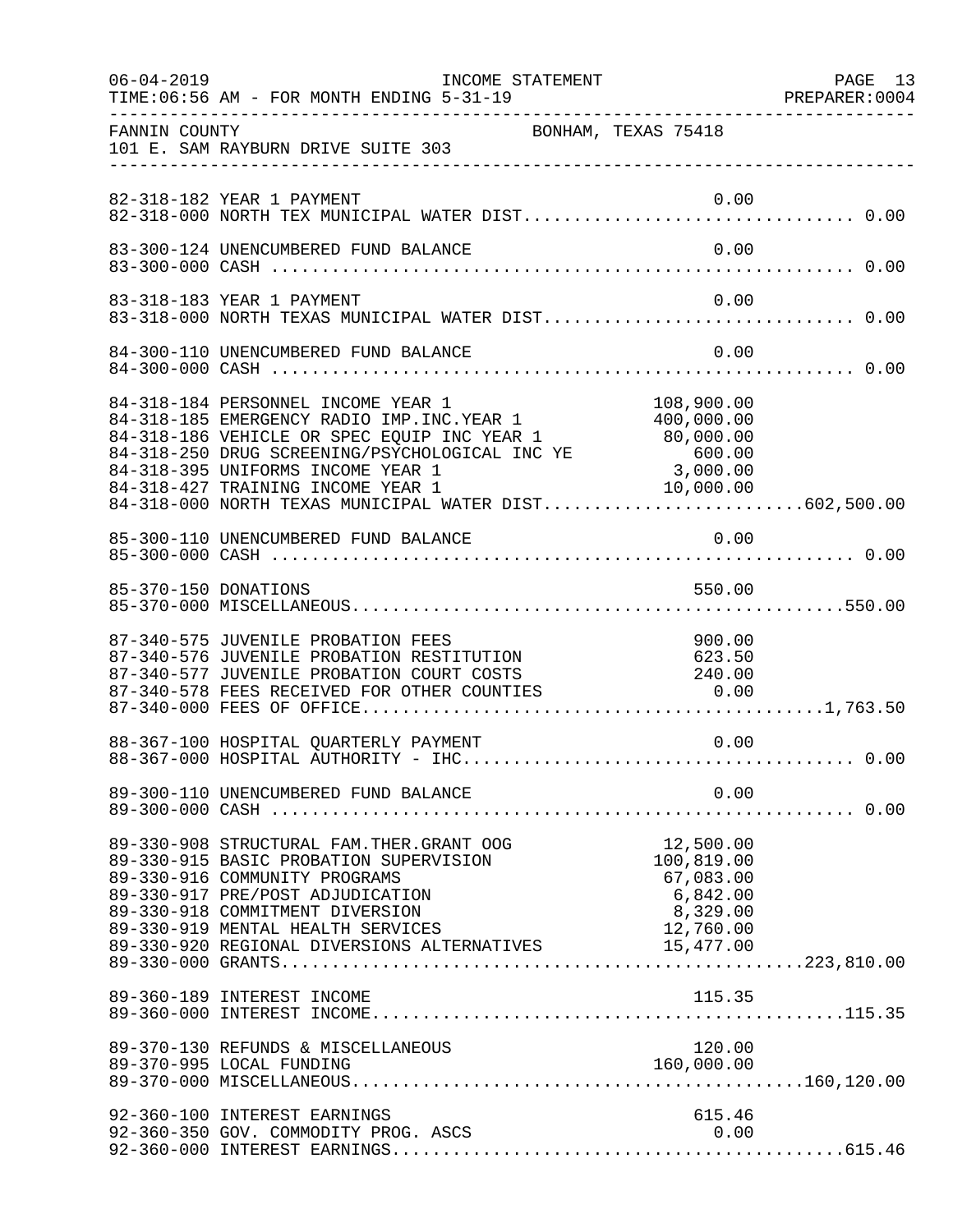| $06 - 04 - 2019$                                                                                       | INCOME STATEMENT                                                                                                                                                                                                                                                                                                                                                                                                                                                                                                                                           |                     |  |                                                                                                                                                                                                                         | PAGE 14<br>PREPARER:0004 |
|--------------------------------------------------------------------------------------------------------|------------------------------------------------------------------------------------------------------------------------------------------------------------------------------------------------------------------------------------------------------------------------------------------------------------------------------------------------------------------------------------------------------------------------------------------------------------------------------------------------------------------------------------------------------------|---------------------|--|-------------------------------------------------------------------------------------------------------------------------------------------------------------------------------------------------------------------------|--------------------------|
|                                                                                                        | FANNIN COUNTY<br>101 E. SAM RAYBURN DRIVE SUITE 303                                                                                                                                                                                                                                                                                                                                                                                                                                                                                                        | BONHAM, TEXAS 75418 |  |                                                                                                                                                                                                                         |                          |
| 92-370-100 RENT                                                                                        |                                                                                                                                                                                                                                                                                                                                                                                                                                                                                                                                                            |                     |  | 0.00                                                                                                                                                                                                                    |                          |
|                                                                                                        |                                                                                                                                                                                                                                                                                                                                                                                                                                                                                                                                                            |                     |  |                                                                                                                                                                                                                         |                          |
|                                                                                                        |                                                                                                                                                                                                                                                                                                                                                                                                                                                                                                                                                            |                     |  |                                                                                                                                                                                                                         |                          |
|                                                                                                        | 95-360-100 INTEREST EARNINGS                                                                                                                                                                                                                                                                                                                                                                                                                                                                                                                               |                     |  | 0.00                                                                                                                                                                                                                    |                          |
|                                                                                                        | 95-370-125 AFLAC FSA CLEARING<br>95-370-130 REFUNDS & MISCELLANEOUS                                                                                                                                                                                                                                                                                                                                                                                                                                                                                        |                     |  | 0.00<br>$4.37-$                                                                                                                                                                                                         |                          |
|                                                                                                        |                                                                                                                                                                                                                                                                                                                                                                                                                                                                                                                                                            |                     |  |                                                                                                                                                                                                                         |                          |
|                                                                                                        | ***** EXPENSE ACCOUNTS *****                                                                                                                                                                                                                                                                                                                                                                                                                                                                                                                               |                     |  |                                                                                                                                                                                                                         |                          |
| 10-400-435 PRINTING<br>10-400-480 BOND<br>10-400-481 DUES<br>10-400-574 TECHNOLOGY<br>10-400-590 BOOKS | 10-400-101 SALARY ELECTED OFFICIAL<br>10-400-104 STATE PROBATE SALARY SUPPLEMENT<br>10-400-105 SALARY SECRETARY<br>10-400-201 SOCIAL SECURITY TAXES<br>10-400-202 GROUP HEALTH & DENTAL INSURANCE<br>10-400-203 RETIREMENT<br>10-400-204 WORKERS' COMPENSATION<br>10-400-205 MEDICARE TAX<br>10-400-225 TRAVEL ALLOWANCE<br>10-400-310 OFFICE SUPPLIES<br>10-400-311 POSTAL EXPENSES<br>10-400-427 OUT OF COUNTY TRAVEL<br>10-400-431 LOCAL TRAVEL<br>10-400-437 COURT REPORTER EXPENSE<br>10-400-468 JUVENILE BOARD SALARY<br>10-400-572 OFFICE EQUIPMENT |                     |  | 46,148.04<br>0.00<br>21,381.43<br>4,193.67<br>10,015.43<br>7, 913.84<br>149.42<br>980.77<br>2,400.00<br>845.98<br>124.57<br>4,425.91<br>0.00<br>72.50<br>0.00<br>1,600.00<br>1,243.00<br>0.00<br>217.00<br>0.00<br>0.00 |                          |
|                                                                                                        | 10-401-403 TCOG RURAL ADDRESSING                                                                                                                                                                                                                                                                                                                                                                                                                                                                                                                           |                     |  | 23,000.00                                                                                                                                                                                                               |                          |
| 10-403-203 RETIREMENT                                                                                  | 10-403-101 SALARY ELECTED OFFICIAL<br>10-403-104 SALARY DEPUTIES<br>10-403-107 REGULAR-TEMP. PART-TIME<br>10-403-201 SOCIAL SECURITY TAXES<br>10-403-202 GROUP HEALTH & DENTAL INSURANCE<br>10-403-204 WORKERS COMPENSATION                                                                                                                                                                                                                                                                                                                                |                     |  | 40,318.56<br>116,644.19<br>12,094.65<br>9,417.39<br>53,550.56<br>19,348.20<br>340.57                                                                                                                                    |                          |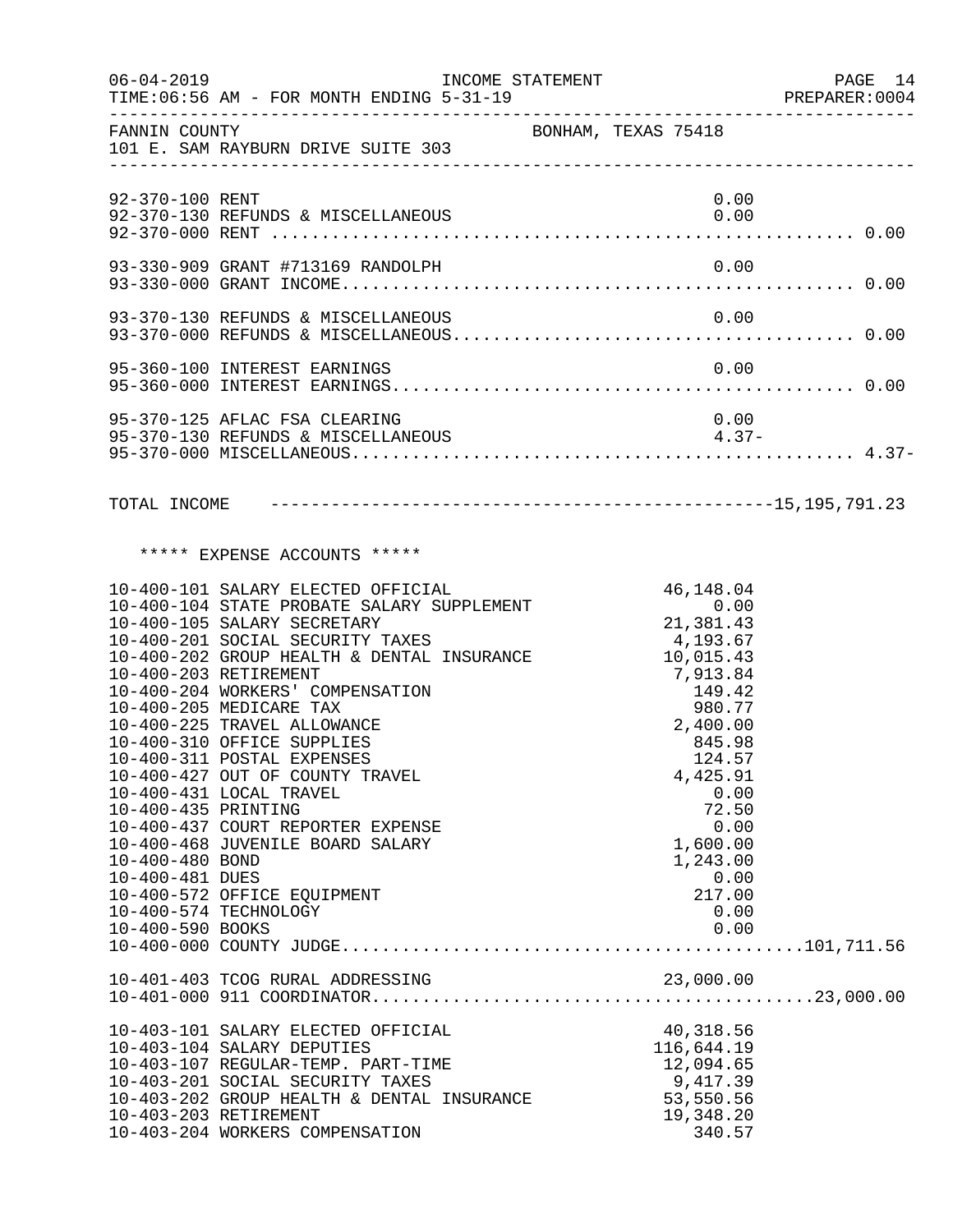|                     |                                                                                                                                                    |                                                                            |                                                                | PAGE 15<br>PREPARER: 0004 |
|---------------------|----------------------------------------------------------------------------------------------------------------------------------------------------|----------------------------------------------------------------------------|----------------------------------------------------------------|---------------------------|
|                     | FANNIN COUNTY SONHAM, TEXAS 75418<br>101 E. SAM RAYBURN DRIVE SUITE 303                                                                            |                                                                            |                                                                |                           |
|                     |                                                                                                                                                    |                                                                            |                                                                |                           |
|                     | 10-403-205 MEDICARE TAX                                                                                                                            |                                                                            | 2,202.39                                                       |                           |
|                     | 10-403-310 OFFICE SUPPLIES<br>10-403-311 POSTAL EXPENSES                                                                                           |                                                                            | $1,001.72$<br>0.00<br>4,429.52<br>0.00<br>1,087.00<br>2.961.52 |                           |
|                     | 10-403-420 UTILITIES TELEPHONE                                                                                                                     |                                                                            |                                                                |                           |
|                     | 10-403-427 OUT OF COUNTY TRAVEL                                                                                                                    |                                                                            |                                                                |                           |
|                     | 10-403-431 LOCAL TRAVEL                                                                                                                            |                                                                            |                                                                |                           |
| 10-403-435 PRINTING |                                                                                                                                                    |                                                                            |                                                                |                           |
|                     | 10-403-437 IMAGING/INDEXING                                                                                                                        | $1,087.00$<br>3,861.52                                                     |                                                                |                           |
| 10-403-480 BOND     |                                                                                                                                                    |                                                                            | 513.00                                                         |                           |
| 10-403-481 DUES     |                                                                                                                                                    |                                                                            | 0.00                                                           |                           |
|                     |                                                                                                                                                    |                                                                            |                                                                |                           |
|                     |                                                                                                                                                    |                                                                            |                                                                |                           |
| 10-404-109 SALARY   |                                                                                                                                                    |                                                                            | 15,765.41                                                      |                           |
|                     | 10-404-201 SOCIAL SECURITY TAXES                                                                                                                   |                                                                            | 588.36                                                         |                           |
|                     | 10-404-203 RETIREMENT                                                                                                                              |                                                                            | 0.00                                                           |                           |
|                     | 10-404-205 MEDICARE TAX<br>10-404-310 ELECTION SUPPLIES                                                                                            |                                                                            | 137.59<br>2,737.25                                             |                           |
| 10-404-311 POSTAGE  |                                                                                                                                                    |                                                                            |                                                                |                           |
|                     | 10-404-421 ELECTION INTERNET                                                                                                                       |                                                                            |                                                                |                           |
|                     | 10-404-423 CELL PHONE                                                                                                                              |                                                                            |                                                                |                           |
|                     | 10-404-427 ELECTION TRAVEL                                                                                                                         |                                                                            |                                                                |                           |
|                     | 10-404-428 EMPLOYEE TRAINING                                                                                                                       |                                                                            |                                                                |                           |
|                     | 10-404-429 DPS BACKGROUND CHECK                                                                                                                    |                                                                            |                                                                |                           |
|                     | 10-404-430 BIDS AND NOTICES                                                                                                                        |                                                                            |                                                                |                           |
|                     | 10-404-430 BIDS AND NOTICES<br>10-404-442 PROFESSIONAL SERVICE/TRANSLATOR<br>10-404-481 DUES<br>10-404-483 VOTER REGISTRATION                      | $160.00$<br>$253.70$<br>$0.00$<br>$0.00$<br>$334.98$<br>$131.25$<br>300.00 |                                                                |                           |
|                     | 10-404-483 VOTER REGISTRATION                                                                                                                      |                                                                            | 300.00<br>0.00                                                 |                           |
|                     |                                                                                                                                                    |                                                                            |                                                                |                           |
|                     |                                                                                                                                                    |                                                                            |                                                                |                           |
|                     | 10-404-485 ELECTION MAINT. AGREEMENT<br>10-404-573 ELECTION MAINT. AGREEMENT 10-404-573 ELECTION EQUIPMENT 0.00                                    |                                                                            |                                                                |                           |
|                     |                                                                                                                                                    |                                                                            | 26,872.56                                                      |                           |
|                     |                                                                                                                                                    |                                                                            |                                                                |                           |
|                     | 10-405-102 SALARY APPOINTED OFFICIAL 26,872.56<br>10-405-201 SOCIAL SECURITY TAXES 1,642.40<br>10-405-202 GROUP HEALTH & DENTAL INSURANCE 7,650.08 |                                                                            |                                                                |                           |
|                     | 10-405-203 RETIREMENT                                                                                                                              |                                                                            | 3,075.57                                                       |                           |
|                     | 10-405-204 WORKERS' COMPENSATION                                                                                                                   |                                                                            | 53.61                                                          |                           |
|                     | 10-405-205 MEDICARE TAX                                                                                                                            |                                                                            | 384.10                                                         |                           |
|                     | 10-405-310 OFFICE SUPPLIES<br>10-405-311 POSTAL EXPENSES                                                                                           |                                                                            | 92.69                                                          |                           |
|                     | 10-405-427 OUT OF COUNTY TRAVEL                                                                                                                    |                                                                            | 0.00<br>207.64                                                 |                           |
|                     | 10-405-428 TRAINING/TUITION                                                                                                                        |                                                                            | 0.00                                                           |                           |
| 10-405-435 PRINTING |                                                                                                                                                    |                                                                            | 0.00                                                           |                           |
|                     | 10-405-453 COMPUTER SOFTWARE                                                                                                                       |                                                                            | 0.00                                                           |                           |
|                     | 10-405-572 OFFICE EQUIPMENT                                                                                                                        |                                                                            | 34.99                                                          |                           |
|                     |                                                                                                                                                    |                                                                            |                                                                |                           |
| 10-406-103 SALARY   |                                                                                                                                                    |                                                                            | 23,658.92                                                      |                           |
|                     | 10-406-107 SALARY TEMP./EXTRA                                                                                                                      |                                                                            | 0.00                                                           |                           |
|                     | 10-406-201 SOCIAL SECURITY TAXES                                                                                                                   |                                                                            | 1,481.27                                                       |                           |
|                     | 10-406-202 GROUP HEALTH & DENTAL INS                                                                                                               |                                                                            | 970.62                                                         |                           |
|                     | 10-406-203 RETIREMENT<br>10-406-204 WORKERS' COMPENSATION                                                                                          |                                                                            | 2,709.32<br>37.42                                              |                           |
|                     | 10-406-205 MEDICARE TAX                                                                                                                            |                                                                            | 346.42                                                         |                           |
|                     | 10-406-225 TRAVEL ALLOWANCE                                                                                                                        |                                                                            | 0.00                                                           |                           |
|                     | 10-406-310 OFFICE SUPPLIES                                                                                                                         |                                                                            | 109.25                                                         |                           |
|                     | 10-406-311 POSTAL EXPENSE                                                                                                                          |                                                                            | 0.00                                                           |                           |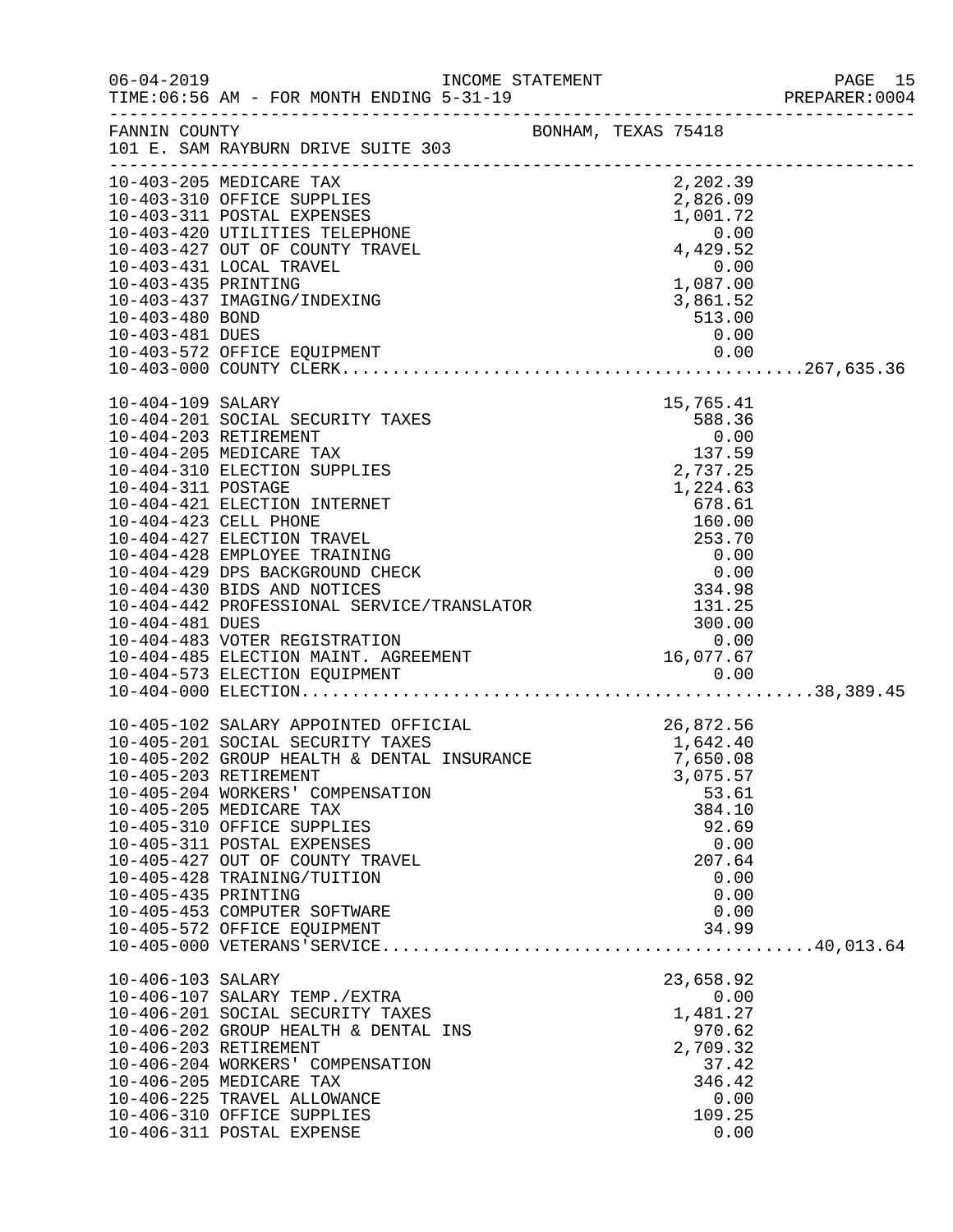|                      |                                                                         |                        | PAGE 16 |
|----------------------|-------------------------------------------------------------------------|------------------------|---------|
|                      | FANNIN COUNTY BONHAM, TEXAS 75418<br>101 E. SAM RAYBURN DRIVE SUITE 303 |                        |         |
|                      |                                                                         |                        |         |
|                      |                                                                         |                        |         |
|                      |                                                                         |                        |         |
|                      |                                                                         |                        |         |
|                      |                                                                         |                        |         |
|                      |                                                                         |                        |         |
|                      |                                                                         |                        |         |
|                      |                                                                         |                        |         |
|                      |                                                                         |                        |         |
|                      |                                                                         |                        |         |
|                      |                                                                         |                        |         |
|                      |                                                                         |                        |         |
|                      |                                                                         |                        |         |
|                      |                                                                         |                        |         |
|                      |                                                                         |                        |         |
|                      |                                                                         |                        |         |
|                      |                                                                         |                        |         |
|                      |                                                                         |                        |         |
|                      |                                                                         |                        |         |
|                      |                                                                         |                        |         |
|                      |                                                                         |                        |         |
|                      |                                                                         |                        |         |
|                      |                                                                         |                        |         |
|                      |                                                                         |                        |         |
|                      |                                                                         |                        |         |
|                      |                                                                         |                        |         |
|                      |                                                                         |                        |         |
|                      |                                                                         |                        |         |
|                      |                                                                         |                        |         |
|                      | 10-409-490 MISCELLANEOUS                                                | 0.00                   |         |
|                      | 10-409-491 SULPHUR RIVER REGIONAL MOBILITY AUT                          | 0.00                   |         |
|                      | 10-409-495 '98 JAIL BOND PAYMENT                                        | 0.00                   |         |
|                      | 10-409-499 BANK SERVICE FEES                                            | 6,400.00               |         |
|                      |                                                                         |                        |         |
|                      |                                                                         |                        |         |
|                      | 10-410-101 SALARY ELECTED OFFICIAL                                      | 96, 923. 16            |         |
|                      | 10-410-103 SALARY COURT COORDINATOR                                     | 21,599.28              |         |
|                      | 10-410-110 SALARY COURT REPORTER                                        | 45, 344. 40            |         |
| 10-410-130 BAILIFF   |                                                                         | 27, 213.30             |         |
|                      | 10-410-201 SOCIAL SECURITY TAXES                                        | 11,818.43              |         |
|                      | 10-410-202 GROUP HEALTH & DENTAL INS<br>10-410-203 RETIREMENT           | 27,100.48<br>22,052.72 |         |
|                      | 10-410-204 WORKERS COMPENSATION                                         | 385.25                 |         |
|                      | 10-410-205 MEDICARE TAX                                                 | 2,828.40               |         |
|                      | 10-410-310 OFFICE SUPPLIES                                              | 109.66                 |         |
| 10-410-311 POSTAGE   |                                                                         | 644.30                 |         |
|                      | 10-410-315 COPIER RENTAL                                                | 549.74                 |         |
|                      | 10-410-395 BAILIFF UNIFORMS                                             | 0.00                   |         |
| 10-410-420 TELEPHONE |                                                                         | 1,519.65               |         |
|                      | 10-410-421 DSL INTERNET                                                 | 0.00                   |         |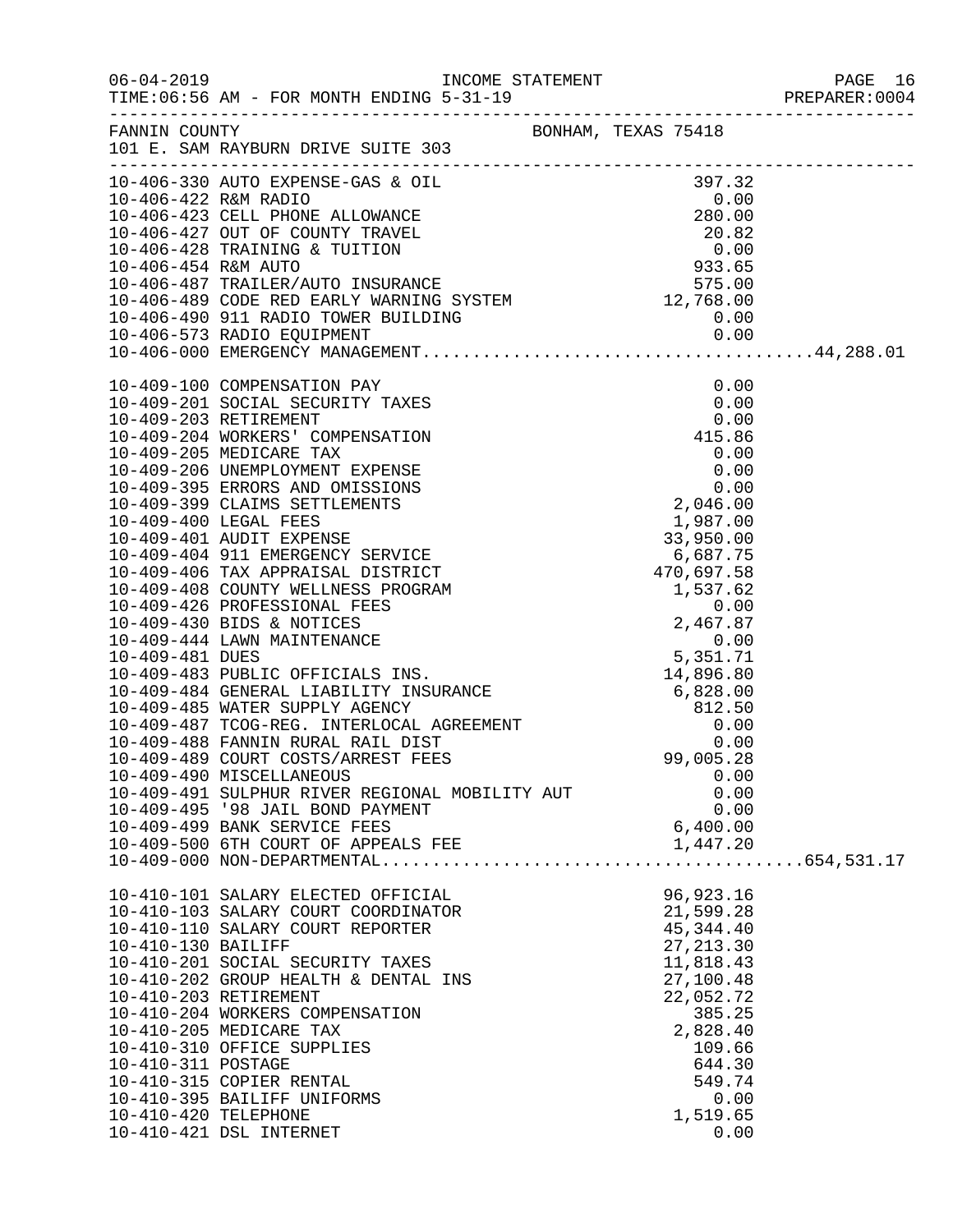| $06 - 04 - 2019$                                               | TIME: 06:56 AM - FOR MONTH ENDING 5-31-19                                                                                                                                                                                                                                                                                                                                                                                                                                                                                                                                                                      |                     |                                                                                                                                                                                                                               |  |
|----------------------------------------------------------------|----------------------------------------------------------------------------------------------------------------------------------------------------------------------------------------------------------------------------------------------------------------------------------------------------------------------------------------------------------------------------------------------------------------------------------------------------------------------------------------------------------------------------------------------------------------------------------------------------------------|---------------------|-------------------------------------------------------------------------------------------------------------------------------------------------------------------------------------------------------------------------------|--|
|                                                                | FANNIN COUNTY<br>101 E. SAM RAYBURN DRIVE SUITE 303                                                                                                                                                                                                                                                                                                                                                                                                                                                                                                                                                            | BONHAM, TEXAS 75418 |                                                                                                                                                                                                                               |  |
|                                                                | 10-410-4267 NDIGENT (60.00)<br>10-410-425 DROFESSIONAL SERVICES (60.00)<br>10-410-427 OUT OF COUNTY TRAVEL (60.00)<br>10-410-439 PROFESSIONAL SERVICES (60.00)<br>10-410-437 COURT REPORTER EXPENSE (60.00)<br>10-410-439 WITNESS EXPENS                                                                                                                                                                                                                                                                                                                                                                       |                     |                                                                                                                                                                                                                               |  |
|                                                                | 10-425-467 VISITING JUDGE EXPENSE                                                                                                                                                                                                                                                                                                                                                                                                                                                                                                                                                                              |                     | 252.30                                                                                                                                                                                                                        |  |
| 10-435-130 BAILIFF<br>10-435-205 MEDICARE<br>10-435-427 TRAVEL | 10-435-103 SALARY COURT COORDINATOR<br>10-435-110 SALARY COURT REPORTER<br>10-435-201 SOCIAL SECURITY<br>10-435-202 GROUP HEALTH INSURANCE<br>10-435-203 RETIREMENT<br>10-435-204 WORKERS COMPENSATION<br>10-435-310 OFFICE SUPPLIES<br>10-435-311 DISTRICT JUDGE POSTAGE<br>10-435-352 GPS/SCRAM MONITORS<br>10-435-395 BAILIFF UNIFORMS<br>10-435-421 LEXIS NEXIS ONLINE LEGAL<br>10-435-428 TRAINING/TUITION<br>10-435-432 ATTORNEY FEES JUVENILE<br>10-435-433 ATTORNEY FEES DRUG CT<br>10-435-434 APPEAL COURT TRANSCRIPTS<br>10-435-435 ATTORNEYS FEES APPEALS CT<br>10-435-436 ATTORNEY FEES- CPS CASES |                     | 24,732.57<br>52,652.07<br>27,856.44<br>6,562.67<br>22,950.24<br>12,319.83<br>211.83<br>1,534.87<br>684.66<br>83.49<br>0.00<br>435.00<br>448.00<br>98.99<br>470.00<br>12,035.00<br>0.00<br>27,633.50<br>7,750.00<br>227,640.68 |  |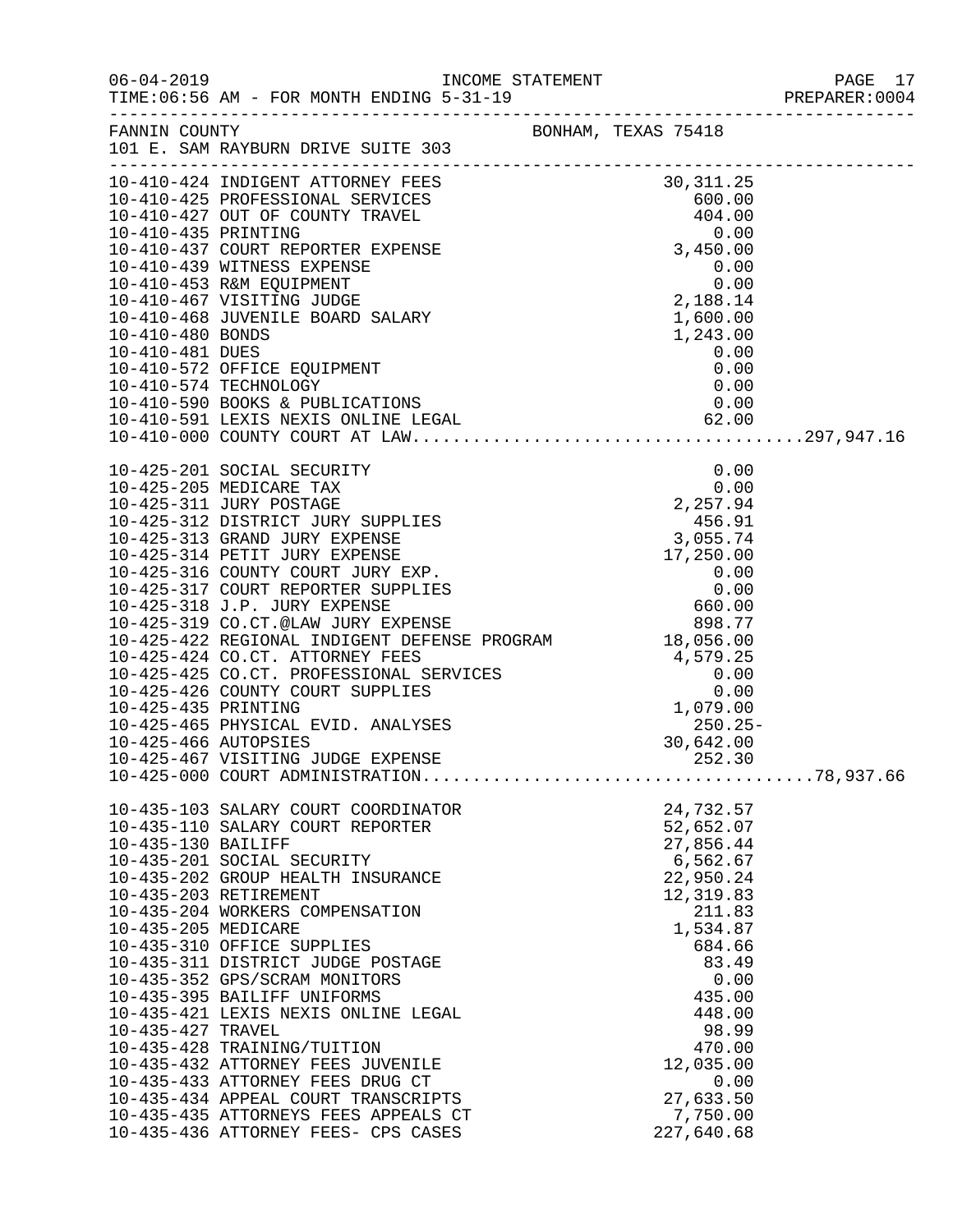|                                                           |                                                                                                                                                                                                                                                                                                                                                                                                                                                                                                                                                                 |  |                                                                                                                                                                                                                     | PREPARER: 0004 |
|-----------------------------------------------------------|-----------------------------------------------------------------------------------------------------------------------------------------------------------------------------------------------------------------------------------------------------------------------------------------------------------------------------------------------------------------------------------------------------------------------------------------------------------------------------------------------------------------------------------------------------------------|--|---------------------------------------------------------------------------------------------------------------------------------------------------------------------------------------------------------------------|----------------|
|                                                           | FANNIN COUNTY<br>101 E. SAM RAYBURN DRIVE SUITE 303                                                                                                                                                                                                                                                                                                                                                                                                                                                                                                             |  |                                                                                                                                                                                                                     |                |
|                                                           | 10-435-437 ATTORNEY FEES<br>10-435-437 ATTORNEY FEES<br>10-435-438 COURT REPORTER EXPENSE<br>10-435-439 INVESTIGATOR EXPENSE<br>10-435-440 PHYSICIANS EXPENSE<br>10-435-440 PHYSICIANS EXPENSE<br>10-435-442 OTHER PROFESSIONAL SERV.<br>10-<br>10-435-574 TECHNOLOGY<br>10-435-590 DISTRICT JUDGE BOOKS 0.00<br>10-435-000 336TH DISTRICT COURT ADMINISTRATION558,489.73                                                                                                                                                                                       |  |                                                                                                                                                                                                                     |                |
| 10-450-481 DUES                                           |                                                                                                                                                                                                                                                                                                                                                                                                                                                                                                                                                                 |  | $0.00$<br>$41.50$<br>$528.00$<br>$50.00$<br>50.00<br>34.01-                                                                                                                                                         |                |
| 10-455-435 PRINTING<br>10-455-480 BOND<br>10-455-481 DUES | 10-455-101 SALARY ELECTED OFFICIAL<br>10-455-103 SALARY ASSISTANTS<br>10-455-201 SOCIAL SECURITY TAXES<br>10-455-202 GROUP HEALTH & DENTAL INSURANCE<br>10-455-203 RETIREMENT<br>10-455-204 WORKERS' COMPENSATION<br>10-455-205 MEDICARE TAX<br>10-455-225 TRAVEL ALLOWANCE<br>10-455-310 OFFICE SUPPLIES<br>10-455-311 POSTAL EXPENSES<br>10-455-420 UTILITIES TELEPHONE<br>10-455-422 R & M RADIO<br>10-455-423 CELL PHONE ALLOWANCE<br>10-455-427 OUT OF COUNTY TRAVEL<br>10-455-572 OFFICE EQUIPMENT<br>10-455-573 RADIO EQUIPMENT<br>10-455-574 TECHNOLOGY |  | 30,796.20<br>43, 341. 12<br>4,658.42<br>22,950.24<br>8,484.89<br>147.58<br>1,089.36<br>1,600.00<br>475.30<br>223.21<br>898.86<br>0.00<br>160.00<br>1,700.74<br>0.00<br>178.00<br>135.00<br>1,626.97<br>0.00<br>0.00 |                |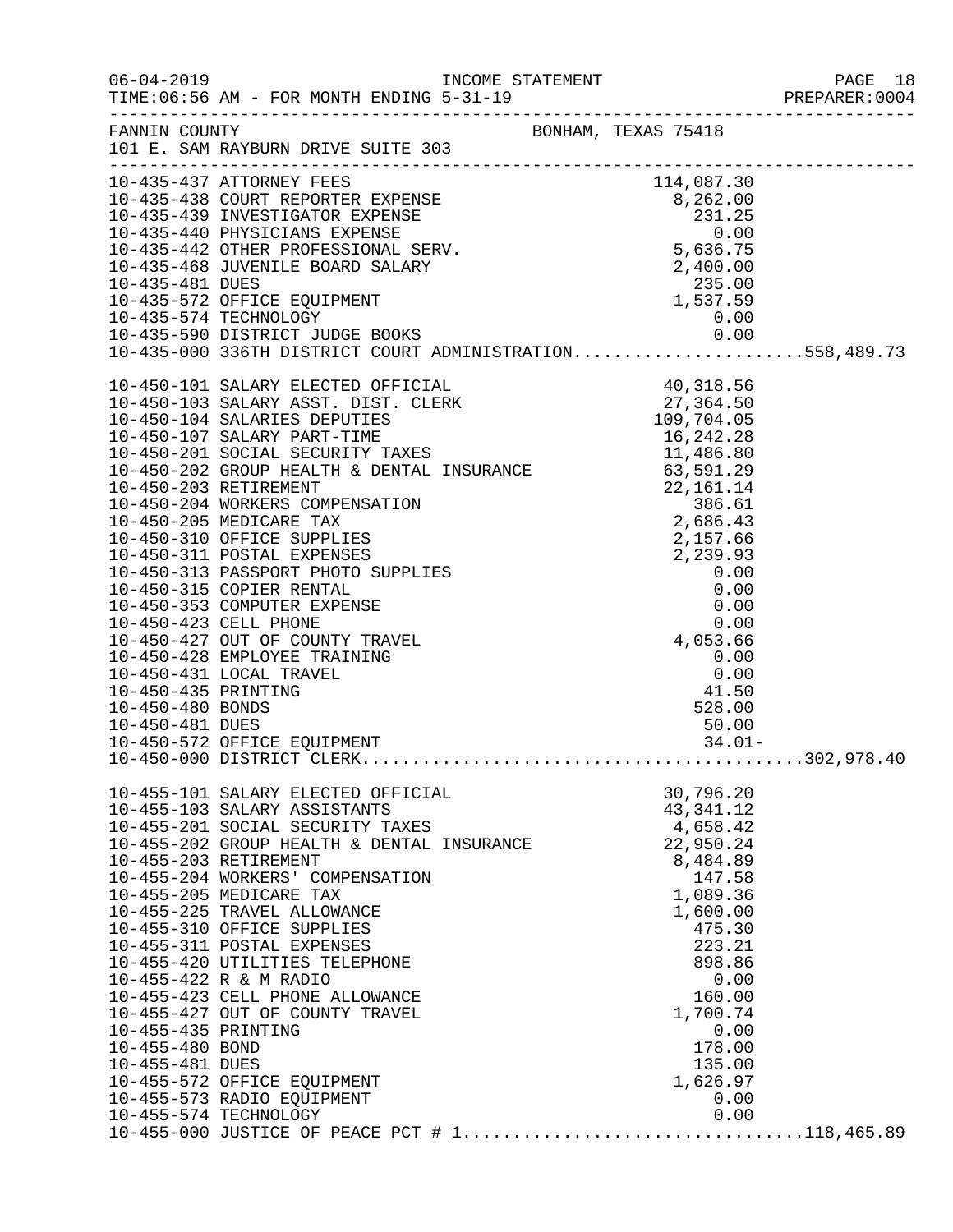| FANNIN COUNTY                                                                    | 101 E. SAM RAYBURN DRIVE SUITE 303                                                                                                                                                                                                                                                                                                                                                                                                                                                                                                                                                                                    | BONHAM, TEXAS 75418                                                                                                            |                                                                                                                                  |  |
|----------------------------------------------------------------------------------|-----------------------------------------------------------------------------------------------------------------------------------------------------------------------------------------------------------------------------------------------------------------------------------------------------------------------------------------------------------------------------------------------------------------------------------------------------------------------------------------------------------------------------------------------------------------------------------------------------------------------|--------------------------------------------------------------------------------------------------------------------------------|----------------------------------------------------------------------------------------------------------------------------------|--|
| 10-456-421 DSL LINE<br>10-456-435 PRINTING<br>10-456-480 BOND<br>10-456-481 DUES | 10-456-101 SALARY ELECTED OFFICIAL 30,796.20<br>10-456-104 SALARY DEPUTY 27,363.60<br>10-456-201 SOCIAL SECURITY TAXES 3,715.06<br>10-456-202 GROUP HEALTH & DENTAL INSURANCE 15,284.96<br>15,284.96<br>10-456-203 RETIREMENT<br>10-456-204 WORKERS' COMPENSATION<br>10-456-205 MEDICARE TAX<br>10-456-225 TRAVEL ALLOWANCE<br>10-456-310 OFFICE SUPPLIES<br>10-456-311 POSTAL EXPENSES<br>10-456-420 UTILITIES TELEPHONE<br>10-456-422 R & M RADIO<br>10-456-423 CELL PHONE ALLOWANCE<br>10-456-427 OUT OF COUNTY TRAVEL<br>10-456-460 OFFICE RENTAL<br>10-456-572 OFFICE EQUIPMENT<br>10-456-573 RADIO EQUIPMENT    | 15, 284.96<br>6, 656.25<br>116.04<br>868.74<br>1, 600.00<br>316.84<br>224.64<br>805.33<br>558.65<br>0.00<br>3, 489.81<br>61.92 | 61.92<br>2,800.00<br>278.00<br>95.00<br>907.59<br>1,175.00                                                                       |  |
| 10-457-435 PRINTING<br>10-457-480 BOND<br>10-457-481 DUES                        | 10-457-101 SALARY ELECTED OFFICIAL 30,796.20<br>10-457-103 SALARY ASSISTANT 18,192.41<br>10-457-201 SOCIAL SECURITY TAXES 3,146.50<br>10-457-202 GROUP HEALTH & DENTAL INSURANCE 15,300.16<br>10-457-202 GROUP HEALTH & DENTAL INSURAN<br>10-457-203 RETIREMENT<br>10-457-204 WORKERS' COMPENSATION<br>10-457-205 MEDICARE TAX<br>10-457-225 TRAVEL ALLOWANCE<br>10-457-310 OFFICE SUPPLIES<br>10-457-311 POSTAL EXPENSES<br>10-457-420 UTILITIES TELEPHONE<br>10-457-423 CELL PHONE ALLOWANCE<br>10-457-427 OUT OF COUNTY TRAVEL<br>10-457-460 OFFICE RENTAL<br>10-457-572 OFFICE EQUIPMENT<br>10-457-574 TECHNOLOGY | $5,606.71$<br>$100.12$<br>$735.89$                                                                                             | 1,600.00<br>133.86<br>100.00<br>0.00<br>160.00<br>785.24<br>57.25<br>1,874.97<br>228.00<br>60.00<br>0.00<br>0.00                 |  |
|                                                                                  | 10-475-101 DA. SALARY SUPPLEMENT<br>10-475-102 HB 9 D.A. SUPPLEMENTAL FUNDS<br>10-475-103 SALARY ASSISTANT D.A.<br>10-475-104 ASST. DA LONGEVITY PAY<br>10-475-105 SALARIES SECRETARIES<br>10-475-106 DA SALARY REIMB. GC CH 46<br>10-475-107 SALARY TEMP./EXTRA<br>10-475-108 INVESTIGATOR CRIMES AGAINST WOMEN<br>10-475-109 INVESTIGATOR<br>10-475-110 DISCOVERY CLERK<br>10-475-201 SOCIAL SECURITY TAXES                                                                                                                                                                                                         |                                                                                                                                | 3,461.58<br>2,520.00<br>211,490.38<br>3,160.00<br>127,004.58<br>19,026.14<br>0.00<br>0.00<br>41,817.96<br>23,650.40<br>25,578.24 |  |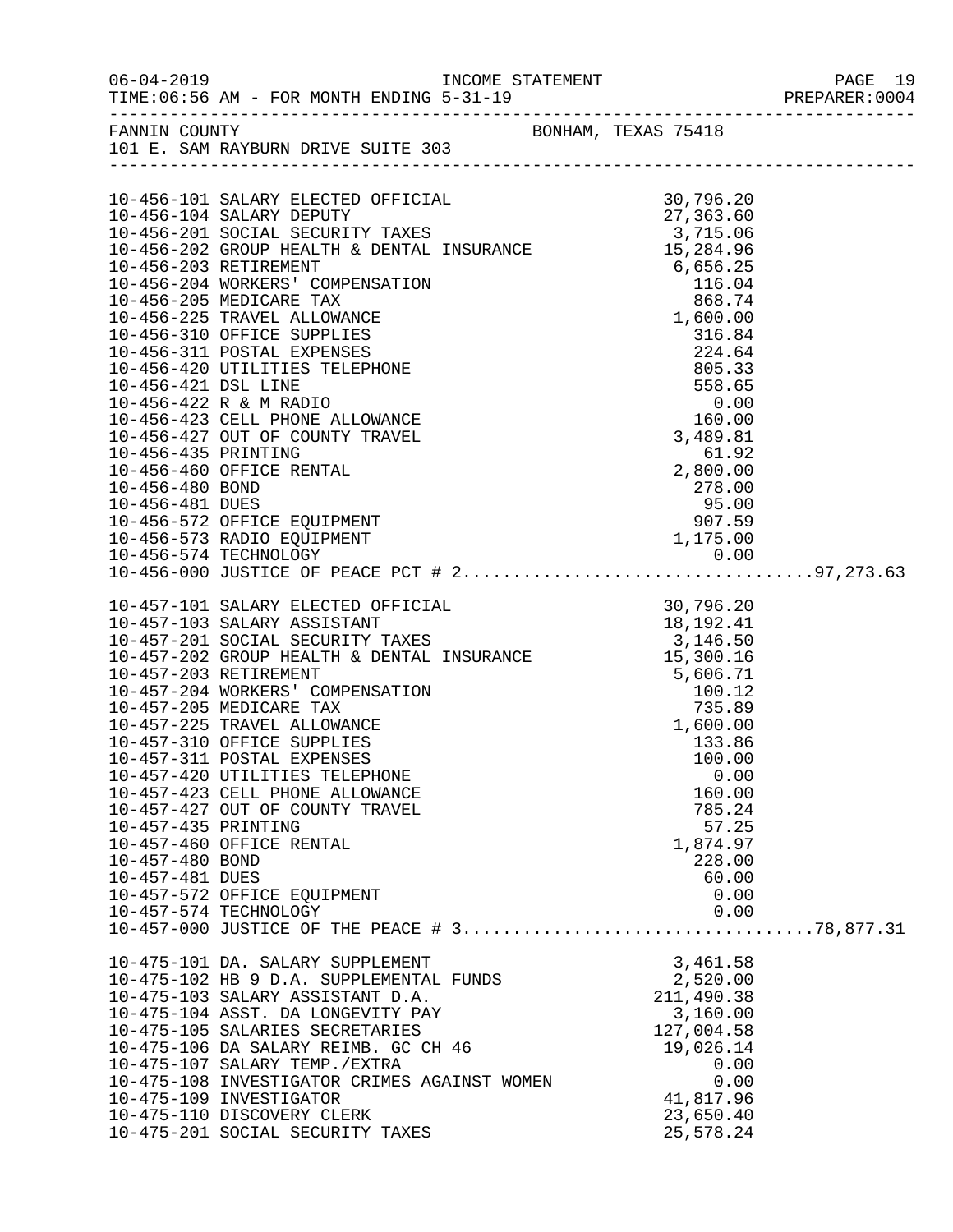| $06 - 04 - 2019$                                          | $\begin{array}{c} \mathcal{L}_{\mathcal{A}}(\mathcal{A})=\mathcal{L}_{\mathcal{A}}(\mathcal{A})\end{array}$<br>TIME: 06:56 AM - FOR MONTH ENDING 5-31-19                                                                                                                                                                                                                                                                                                                                  | INCOME STATEMENT PAGE 20<br>5-31-19 PREPARER:0004<br>---------------------------------                                                                 |  |
|-----------------------------------------------------------|-------------------------------------------------------------------------------------------------------------------------------------------------------------------------------------------------------------------------------------------------------------------------------------------------------------------------------------------------------------------------------------------------------------------------------------------------------------------------------------------|--------------------------------------------------------------------------------------------------------------------------------------------------------|--|
| FANNIN COUNTY                                             | 101 E. SAM RAYBURN DRIVE SUITE 303                                                                                                                                                                                                                                                                                                                                                                                                                                                        | BONHAM, TEXAS 75418                                                                                                                                    |  |
|                                                           | $\begin{tabular}{l c c c} \multicolumn{1}{l}{\textbf{10-475-202 G ROUP HEMELTH IN SURANCE}} & \multicolumn{1}{l}{\textbf{10-475-203 RETREMENT}} & \multicolumn{1}{l}{\textbf{10-475-203 RETIREMENT}} & \multicolumn{1}{l}{\textbf{10-475-203 RETIREMENT}} & \multicolumn{1}{l}{\textbf{10-475-203 NEDICARE TAX} & \multicolumn{1}{l}{\textbf{10-475-204 WOKERAS'} & \textbf{10-475-205 MEDTCER SUPPLIES} &$                                                                               |                                                                                                                                                        |  |
|                                                           |                                                                                                                                                                                                                                                                                                                                                                                                                                                                                           |                                                                                                                                                        |  |
| 10-495-435 PRINTING<br>10-495-480 BOND<br>10-495-481 DUES | $\begin{tabular}{lllllllllllllllllllllllllllllllllll} \textbf{10-495-102} & \textbf{SALARY APOINTED} & \textbf{DFFICIAL} & & & & & & & 50\,,301\,,90 \\ \textbf{10-495-103} & \textbf{SALARIES ASSISTANTS} & & & & & 83\,,654\,,88 \\ \textbf{10-495-201} & \textbf{SOCIAL SECURITY TAXES} & & & 8\,,491\,,12 \\ \textbf{10-495-202} & \textbf{GROUP HEALITH & \textbf{DENTAL INSURANCE} & & & 3$<br>10-495-431 LOCAL TRAVEL<br>10-495-452 R & M EQUIPMENT<br>10-495-572 OFFICE EQUIPMENT | 0.00<br>143.00<br>0.00<br>286.00<br>295.00<br>472.98                                                                                                   |  |
| 10-496-435 PRINTING<br>10-496-480 BOND<br>10-496-481 DUES | 10-496-103 SALARY PURCHASING AGENT<br>10-496-201 SOCIAL SECURITY TAXES<br>10-496-202 GROUP HEALTH INSURANCE<br>10-496-203 RETIREMENT<br>10-496-204 WORKERS' COMPENSATION<br>10-496-205 MEDICARE TAX<br>10-496-310 OFFICE SUPPLIES<br>10-496-353 COMPUTER SOFTWARE MAINTENANCE<br>10-496-421 CELL PHONE<br>10-496-427 OUT OF COUNTY TRAVEL<br>10-496-431 LOCAL TRAVEL<br>10-496-452 R & M EQUIPMENT                                                                                        | 23,076.81<br>1,430.78<br>4,954.29<br>2,638.97<br>50.52<br>334.63<br>390.25<br>655.00<br>180.00<br>2,580.81<br>0.00<br>18.00<br>0.00<br>93.00<br>354.00 |  |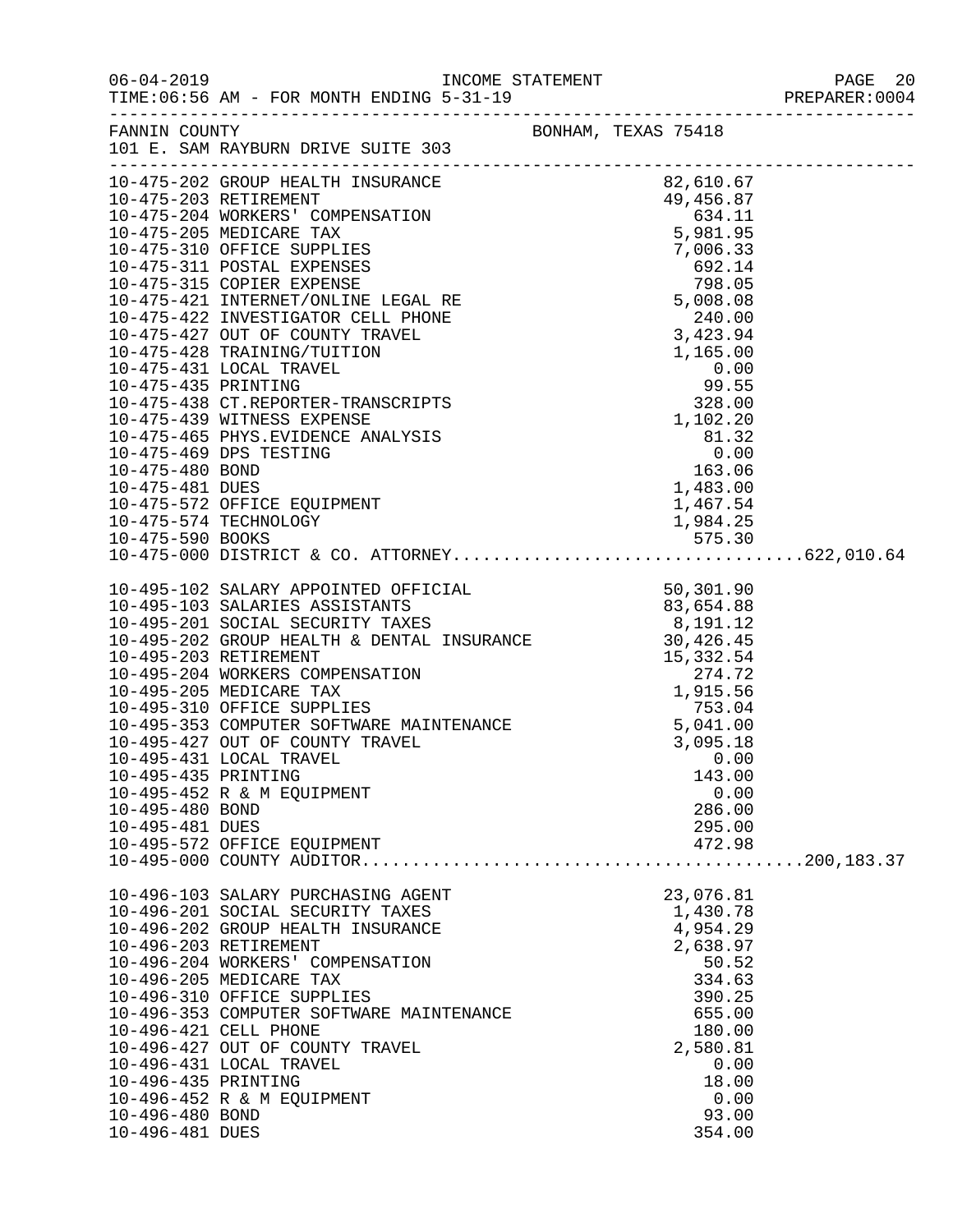|                     |                                                          |  |                      |      | PAGE 21<br>PREPARER:0004 |
|---------------------|----------------------------------------------------------|--|----------------------|------|--------------------------|
|                     | FANNIN COUNTY<br>101 E. SAM RAYBURN DRIVE SUITE 303      |  |                      |      |                          |
|                     | 10-496-572 OFFICE EQUIPMENT                              |  |                      |      |                          |
|                     |                                                          |  |                      |      |                          |
|                     |                                                          |  |                      |      |                          |
|                     |                                                          |  |                      |      |                          |
|                     |                                                          |  |                      |      |                          |
|                     |                                                          |  |                      |      |                          |
|                     |                                                          |  |                      |      |                          |
|                     |                                                          |  |                      |      |                          |
|                     |                                                          |  |                      |      |                          |
|                     |                                                          |  |                      |      |                          |
|                     |                                                          |  |                      |      |                          |
|                     |                                                          |  |                      |      |                          |
|                     |                                                          |  |                      |      |                          |
|                     |                                                          |  |                      |      |                          |
|                     |                                                          |  | 271.00               |      |                          |
| 10-497-481 DUES     |                                                          |  | 175.00               |      |                          |
|                     |                                                          |  |                      |      |                          |
|                     |                                                          |  |                      |      |                          |
|                     |                                                          |  |                      |      |                          |
|                     |                                                          |  |                      |      |                          |
|                     |                                                          |  |                      |      |                          |
|                     |                                                          |  |                      |      |                          |
|                     |                                                          |  |                      |      |                          |
|                     |                                                          |  |                      |      |                          |
|                     |                                                          |  |                      |      |                          |
|                     |                                                          |  |                      |      |                          |
|                     |                                                          |  |                      |      |                          |
|                     |                                                          |  |                      |      |                          |
|                     |                                                          |  |                      |      |                          |
|                     |                                                          |  |                      |      |                          |
|                     |                                                          |  |                      |      |                          |
|                     | 10-499-420 TELEPHONE LEONARD OFFICE                      |  | 540.69               |      |                          |
|                     | 10-499-423 CELL PHONE                                    |  |                      | 0.00 |                          |
|                     | 10-499-427 OUT OF COUNTY TRAVEL                          |  | 2,307.03             |      |                          |
| 10-499-435 PRINTING |                                                          |  | 96.15                |      |                          |
|                     | 10-499-460 LEONARD OFFICE RENT                           |  | 800.00               |      |                          |
| 10-499-480 BOND     |                                                          |  |                      | 0.00 |                          |
| 10-499-481 DUES     |                                                          |  | 175.00               |      |                          |
|                     | 10-499-572 OFFICE EQUIPMENT<br>10-499-574 TECHNOLOGY     |  | 668.71               | 0.00 |                          |
|                     |                                                          |  |                      |      |                          |
|                     |                                                          |  |                      |      |                          |
|                     | 10-503-103 SALARY-TECHNICIAN                             |  | 28,562.58            |      |                          |
|                     | 10-503-107 PART TIME TECHNICIAN                          |  | 12,976.12            |      |                          |
|                     | 10-503-201 SOCIAL SECURITY                               |  | 2,429.72             |      |                          |
|                     | 10-503-202 GROUP HEALTH INSURANCE                        |  | 7,650.08<br>4,754.16 |      |                          |
|                     | 10-503-203 RETIREMENT<br>10-503-204 WORKERS COMPENSATION |  | 103.50               |      |                          |
|                     | 10-503-205 MEDICARE TAX                                  |  | 568.17               |      |                          |
|                     | 10-503-225 TRAVEL ALLOWANCE                              |  | 552.00               |      |                          |
|                     | 10-503-310 OFFICE SUPPLIES                               |  |                      | 0.00 |                          |
|                     | 10-503-421 CELL PHONE ALLOWANCE                          |  | 276.00               |      |                          |
|                     | 10-503-423 EMERGENCY INTERNET                            |  | 276.96               |      |                          |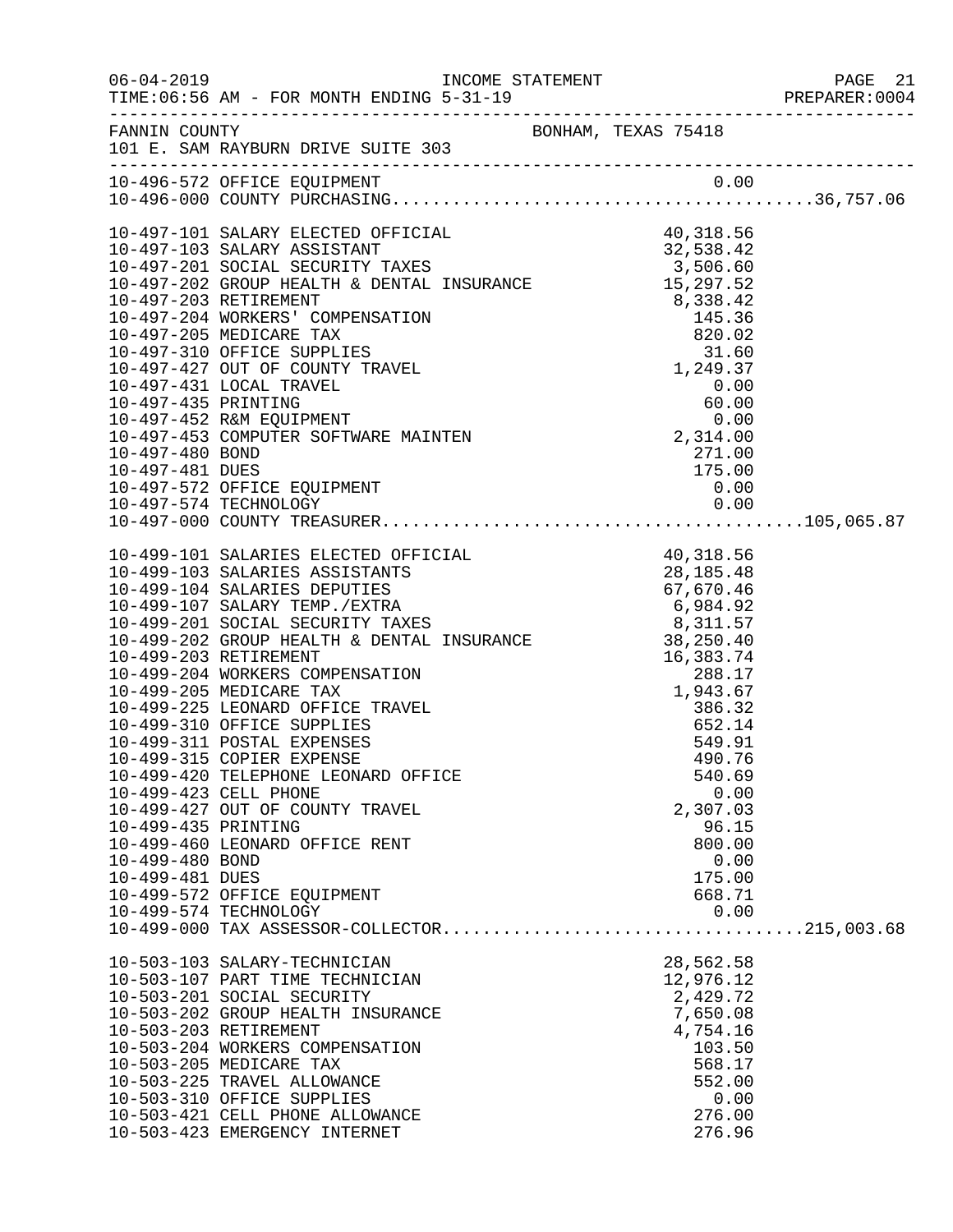|                 |                                                                                                                                                                                                                                            |                              |                |              | PREPARER: 0004 |
|-----------------|--------------------------------------------------------------------------------------------------------------------------------------------------------------------------------------------------------------------------------------------|------------------------------|----------------|--------------|----------------|
|                 | FANNIN COUNTY<br>101 E. SAM RAYBURN DRIVE SUITE 303 BONHAM, TEXAS 75418                                                                                                                                                                    |                              |                |              |                |
|                 | 10-503-427 OUT OF COUNTY TRAVEL                                                                                                                                                                                                            |                              |                | 0.00         |                |
|                 |                                                                                                                                                                                                                                            |                              |                |              |                |
|                 |                                                                                                                                                                                                                                            |                              |                |              |                |
|                 |                                                                                                                                                                                                                                            |                              |                |              |                |
|                 |                                                                                                                                                                                                                                            |                              |                |              |                |
|                 | 10-503-427 OUT OF COUNTY TRAVEL<br>10-503-435 PRINTING<br>10-503-453 R&M COMPUTER/TRAINING<br>10-503-572 OFFICE EQUIPMENT<br>10-503-574 COMPUTER/WEB SOFTWARE<br>10-503-576 COUNTY COMPUTER REPLACEMENT<br>10-503-576 COUNTY COMPUTER REPL |                              |                |              |                |
|                 |                                                                                                                                                                                                                                            |                              |                | 0.00         |                |
|                 |                                                                                                                                                                                                                                            |                              |                |              |                |
|                 | 10-510-107 REGULAR TEMP.- PART TIME<br>10-510-115 SALARY JANITOR 27,365.40<br>10-510-201 SOCIAL SECURITY TAXES 1,673.00<br>10-510-202 GROUP HEALTH & DENTAL INSURANCE 7,650.08                                                             |                              |                |              |                |
|                 |                                                                                                                                                                                                                                            |                              |                |              |                |
|                 |                                                                                                                                                                                                                                            |                              |                |              |                |
|                 |                                                                                                                                                                                                                                            |                              |                |              |                |
|                 |                                                                                                                                                                                                                                            |                              |                |              |                |
|                 |                                                                                                                                                                                                                                            |                              |                |              |                |
|                 |                                                                                                                                                                                                                                            |                              |                |              |                |
|                 |                                                                                                                                                                                                                                            |                              |                |              |                |
|                 |                                                                                                                                                                                                                                            |                              |                |              |                |
|                 |                                                                                                                                                                                                                                            |                              |                |              |                |
|                 |                                                                                                                                                                                                                                            |                              |                |              |                |
|                 |                                                                                                                                                                                                                                            |                              |                |              |                |
|                 |                                                                                                                                                                                                                                            |                              |                |              |                |
|                 |                                                                                                                                                                                                                                            |                              |                |              |                |
|                 |                                                                                                                                                                                                                                            |                              |                |              |                |
|                 |                                                                                                                                                                                                                                            |                              |                |              |                |
|                 |                                                                                                                                                                                                                                            |                              |                |              |                |
|                 |                                                                                                                                                                                                                                            |                              |                |              |                |
|                 | R<br>10-510-443 TRASH PICK-UP                                                                                                                                                                                                              | $-7502.10$<br>574.56<br>0.00 |                |              |                |
|                 | 10-510-445 AIR CONDITIONER MAINTENANCE                                                                                                                                                                                                     |                              |                |              |                |
|                 | 10-510-446 ELEVATOR MAINTENANCE CONTR                                                                                                                                                                                                      |                              |                |              |                |
|                 | 10-510-450 R & M BUILDINGS                                                                                                                                                                                                                 |                              |                | 0.00         |                |
|                 | 10-510-453 COMPUTER SOFTWARE MAINTEN                                                                                                                                                                                                       |                              | 76,790.99      |              |                |
|                 | 10-510-463 RENTAL PERSONNEL PAGER                                                                                                                                                                                                          |                              |                | 0.00         |                |
|                 | 10-510-482 FIRE INSURANCE                                                                                                                                                                                                                  |                              | 27,011.00      |              |                |
| 10-510-500 LAND | 10-510-530 PERMANENT IMPROVEMENTS                                                                                                                                                                                                          |                              |                | 0.00<br>0.00 |                |
|                 | 10-510-572 OFFICE EQUIPMENT                                                                                                                                                                                                                |                              |                | 0.00         |                |
|                 | 10-510-573 ODYSSEY SOFTWARE/EQUIPMENT                                                                                                                                                                                                      |                              |                | 0.00         |                |
|                 | 10-510-574 TECHNOLOGY                                                                                                                                                                                                                      |                              |                | 0.00         |                |
|                 | 10-510-575 LAND/BUILDING                                                                                                                                                                                                                   |                              |                | 0.00         |                |
|                 | 10-510-577 JANITOR EQUIPMENT                                                                                                                                                                                                               |                              |                | 0.00         |                |
|                 |                                                                                                                                                                                                                                            |                              |                |              |                |
|                 | 10-511-115 SALARY JANITOR                                                                                                                                                                                                                  |                              | 3,428.22       |              |                |
|                 | 10-511-201 SOCIAL SECURITY TAXES                                                                                                                                                                                                           |                              | 212.53         |              |                |
|                 | 10-511-203 RETIREMENT                                                                                                                                                                                                                      |                              | 392.25         |              |                |
|                 | 10-511-204 WORKER' COMPENSATION                                                                                                                                                                                                            |                              | 62.39          |              |                |
|                 | 10-511-205 MEDICARE TAX<br>10-511-225 JANITOR TRAVEL                                                                                                                                                                                       |                              | 49.69<br>73.64 |              |                |
|                 | 10-511-332 JANITOR SUPPLIES                                                                                                                                                                                                                |                              | 686.86         |              |                |
|                 | 10-511-440 UTILITIES ELECTRICITY                                                                                                                                                                                                           |                              | 2,607.29       |              |                |
|                 | 10-511-441 UTILITIES GAS                                                                                                                                                                                                                   |                              | 606.13         |              |                |
|                 | 10-511-442 UTILITIES WATER                                                                                                                                                                                                                 |                              | 686.51         |              |                |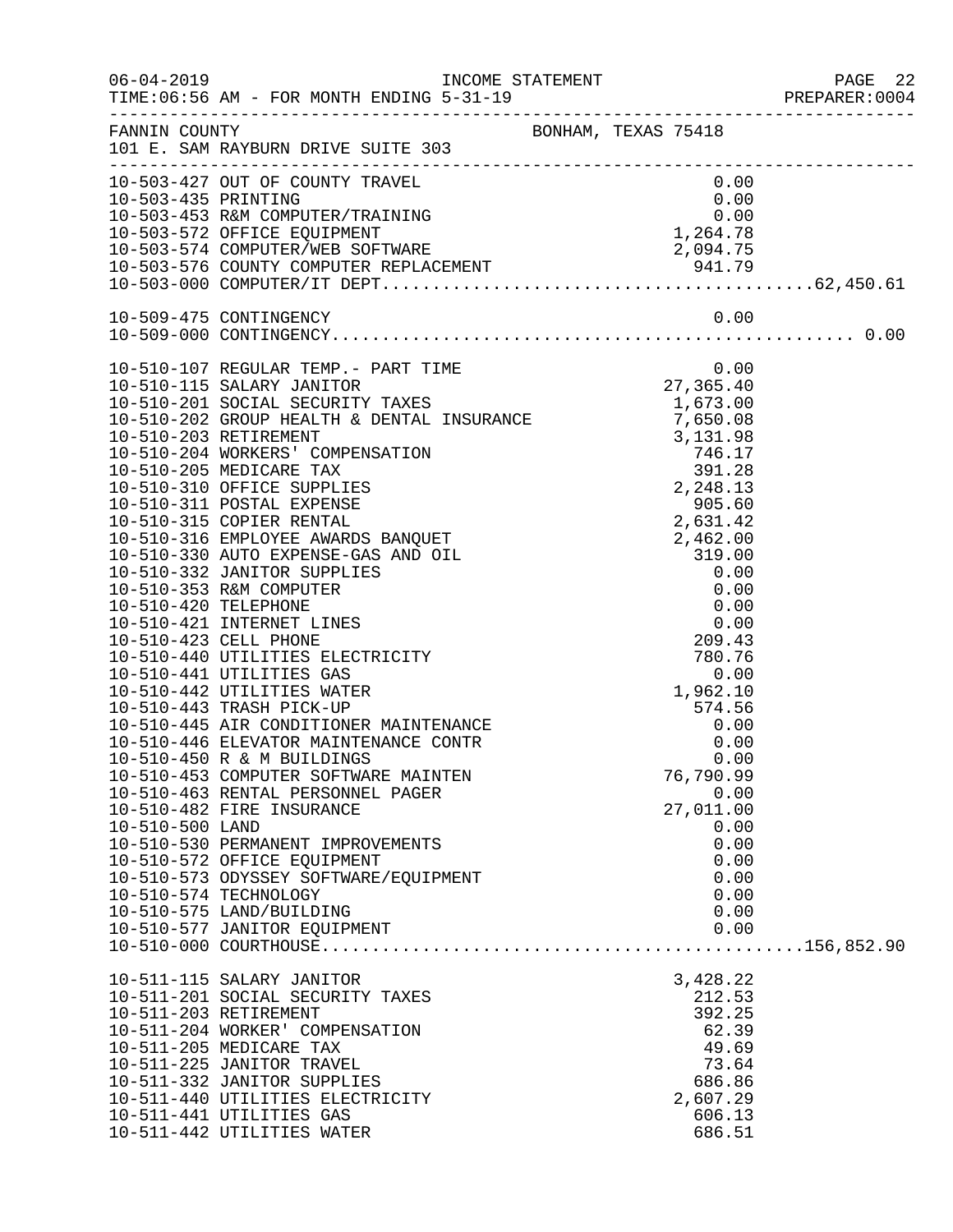|                                             |                                                                                                                                                                                                                                                                                                                                                                                                                                                                    |                              |                                                                                                                                                                          | PAGE 23<br>PREPARER:0004 |  |
|---------------------------------------------|--------------------------------------------------------------------------------------------------------------------------------------------------------------------------------------------------------------------------------------------------------------------------------------------------------------------------------------------------------------------------------------------------------------------------------------------------------------------|------------------------------|--------------------------------------------------------------------------------------------------------------------------------------------------------------------------|--------------------------|--|
| FANNIN COUNTY                               | 101 E. SAM RAYBURN DRIVE SUITE 303                                                                                                                                                                                                                                                                                                                                                                                                                                 | BONHAM, TEXAS 75418          |                                                                                                                                                                          |                          |  |
|                                             | 10-511-443 TRASH PICK-UP SERVICE<br>10-511-444 LAWN MAINTENANCE<br>10-511-450 R & M BUILDING<br>10-511-482 FIRE INSURANCE                                                                                                                                                                                                                                                                                                                                          | $287.28$<br>0.00<br>1,031.89 | 951.00                                                                                                                                                                   |                          |  |
|                                             |                                                                                                                                                                                                                                                                                                                                                                                                                                                                    |                              |                                                                                                                                                                          |                          |  |
|                                             | 10-512-332 JANITOR SUPPLIES<br>10-512-440 UTILITIES ELECTRICITY<br>10-512-442 UTILITIES WATER<br>10-512-450 R&M BUILDING<br>10-512-482 FIRE INSURANCE                                                                                                                                                                                                                                                                                                              | $3,858.30$<br>$424.98$       | 153.37<br>$424.98$<br>728.00<br>1,321.00                                                                                                                                 |                          |  |
| 10-513-420 TELEPHONE<br>10-513-421 INTERNET | 10-513-115 SALARY JANITOR<br>10-513-201 SOCIAL SECURITY TAXES<br>10-513-203 RETIREMENT<br>10-513-204 WORKERS' COMPENSATION<br>10-513-205 MEDICARE TAX<br>10-513-315 COPIER RENTAL<br>10-513-332 JANITOR SUPPLIES<br>10-513-440 UTILITIES ELECTRICITY<br>10-513-441 UTILITIES GAS<br>10-513-442 UTILITIES WATER<br>10-513-443 TRASH PICKUP SERVICE<br>10-513-444 LAWN MAINTENANCE<br>10-513-450 R&M BUILDING<br>10-513-455 PARKING LOT<br>10-513-482 FIRE INSURANCE |                              | 7,752.95<br>480.69<br>887.57<br>249.34<br>112.37<br>775.88<br>696.11<br>3,322.99<br>0.00<br>2,937.61<br>849.02<br>654.53<br>574.56<br>0.00<br>534.32<br>0.00<br>2,420.00 |                          |  |
|                                             |                                                                                                                                                                                                                                                                                                                                                                                                                                                                    |                              |                                                                                                                                                                          |                          |  |
|                                             | 10-515-440 UTILITIES ELECTRICITY<br>10-515-441 UTILITIES GAS<br>10-515-442 UTILITIES WATER<br>10-515-444 LAWN MAINTENANCE<br>10-515-450 R&M BUILDING<br>10-515-482 FIRE INSURANCE<br>10-515-501 PEST CONTROL                                                                                                                                                                                                                                                       |                              | 333.26<br>333.21<br>0.00<br>100.00<br>225.00<br>1,611.00<br>65.00                                                                                                        |                          |  |
| 10-516-420 TELEPHONE                        | 10-516-115 SALARY JANITOR<br>10-516-201 SOCIAL SECURITY TAXES<br>10-516-203 RETIREMENT<br>10-516-204 WORKERS' COMPENSATION<br>10-516-205 MEDICARE TAX<br>10-516-225 JANITOR TRAVEL<br>10-516-332 JANITOR SUPPLIES<br>10-516-440 UTILITIES ELECTRICITY<br>10-516-441 UTILITIES GAS                                                                                                                                                                                  |                              | 1,733.53<br>107.52<br>198.29<br>49.89<br>25.17<br>108.53<br>293.10<br>0.00<br>3,616.32<br>0.00                                                                           |                          |  |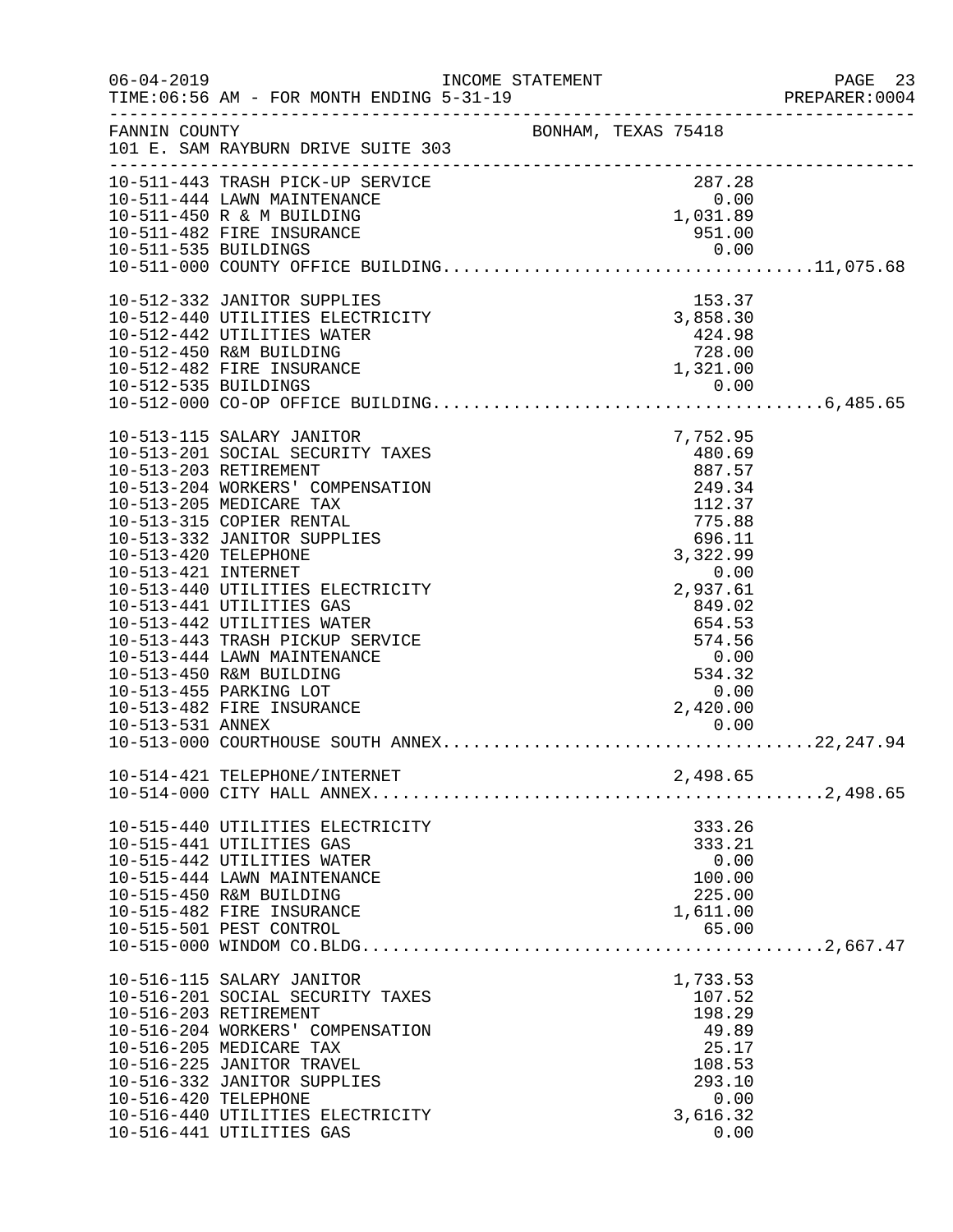|                     | $06 - 04 - 2019$<br>TIME: 06:56 AM - FOR MONTH ENDING 5-31-19                                                                                                                                                                                                                                                                                                                                                                                                                                               | INCOME STATEMENT |                   |                                                                                                                              |                              | PAGE 24 |
|---------------------|-------------------------------------------------------------------------------------------------------------------------------------------------------------------------------------------------------------------------------------------------------------------------------------------------------------------------------------------------------------------------------------------------------------------------------------------------------------------------------------------------------------|------------------|-------------------|------------------------------------------------------------------------------------------------------------------------------|------------------------------|---------|
| FANNIN COUNTY       | BONHAM, TEXAS 75418<br>101 E. SAM RAYBURN DRIVE SUITE 303                                                                                                                                                                                                                                                                                                                                                                                                                                                   |                  |                   |                                                                                                                              |                              |         |
|                     | 10-516-442 UTILITIES WATER<br>10-516-443 TRASH PICKUP SERVICE<br>10-516-444 LAWN MAINTENANCE<br>10-516-450 R&M BUILDING<br>10-516-482 FIRE INSURANCE<br>10-516-530 BUILDING REMODEL<br>10-516-535 BUILDING CONSTRUCTION<br>10-516-572 OFFICE EQUIPMENT<br>$10-516-000$ AGRILIFE EXTENSION BUILDING7,662.03                                                                                                                                                                                                  |                  |                   | 392.68<br>166.00<br>971.00<br>0.00                                                                                           | 0.00<br>0.00<br>0.00<br>0.00 |         |
| 10-517-535 BUILDING |                                                                                                                                                                                                                                                                                                                                                                                                                                                                                                             |                  |                   |                                                                                                                              | 0.00                         |         |
|                     | 10-518-311 POSTAL EXPENSES<br>10-518-332 JANITOR SUPPLIES<br>10-518-420 UTILITIES TELEPHONE<br>10-518-421 INTERNET SERVICES<br>10-518-440 UTILITIES ELECTRICITY<br>10-518-441 UTILITIES GAS<br>10-518-442 UTILITIES WATER<br>10-518-443 TRASH PICKUP SERVICE<br>10-518-450 R & M BUILDING<br>10-518-460 MOVING EXPENSES<br>10-518-470 OFFICE SPACE LEASE<br>10-518-483 ALARM MONITORING<br>10-518-484 CLEANING SERVICES<br>10-518-501 PEST CONTROL 695.00<br>10-518-000 COUNTY OFFICES RELOCATION140,784.25 |                  | 0.00<br>89,725.00 | 346.00<br>1,676.99<br>10, 411. 13<br>8,941.74<br>14,922.22<br>2,251.93<br>3,108.28<br>1,017.66<br>6,802.70<br>885.60<br>0.00 |                              |         |
|                     | 10-519-165 CONSTRUCTION                                                                                                                                                                                                                                                                                                                                                                                                                                                                                     |                  |                   |                                                                                                                              | 0.00                         |         |
|                     | 10-520-484 GENERAL LIABILITY INSURANCE                                                                                                                                                                                                                                                                                                                                                                                                                                                                      |                  |                   | 2,025.00                                                                                                                     |                              |         |
|                     |                                                                                                                                                                                                                                                                                                                                                                                                                                                                                                             |                  |                   |                                                                                                                              |                              |         |
|                     | 10-543-416 FIRE PROTECTION SERVICE<br>10-543-422 R&M RADIO/TOWER<br>10-543-440 UTILITIES ELECTRICITY<br>10-543-447 REPEATER SERVICE CONTRACT                                                                                                                                                                                                                                                                                                                                                                |                  | 8,507.60          | 63,000.00                                                                                                                    | 0.00<br>0.00                 |         |
|                     | 10-551-101 SALARY ELECTED OFFICIAL<br>1,414.92<br>10-551-202 GROUP HEALTH & DENTAL INSURANCE 3,499.84<br>10-551-203 RETIREMENT<br>10-551-204 WORKERS' COMPENSATION<br>10-551-205 MEDICARE TAX<br>10-551-310 OFFICE SUPPLIES<br>10-551-311 POSTAL EXPENSES<br>10-551-330 AUTO EXPENSE-GAS AND OIL<br>10-551-421 ONLINE RESEARCH/ACCURINT<br>10-551-422 R & M RADIO<br>10-551-427 TRAVEL EXPENSE                                                                                                              |                  |                   | 22,953.24<br>2,626.80<br>294.61<br>330.90<br>77.42<br>669.34<br>350.00<br>1,600.00                                           | 0.00<br>0.00                 |         |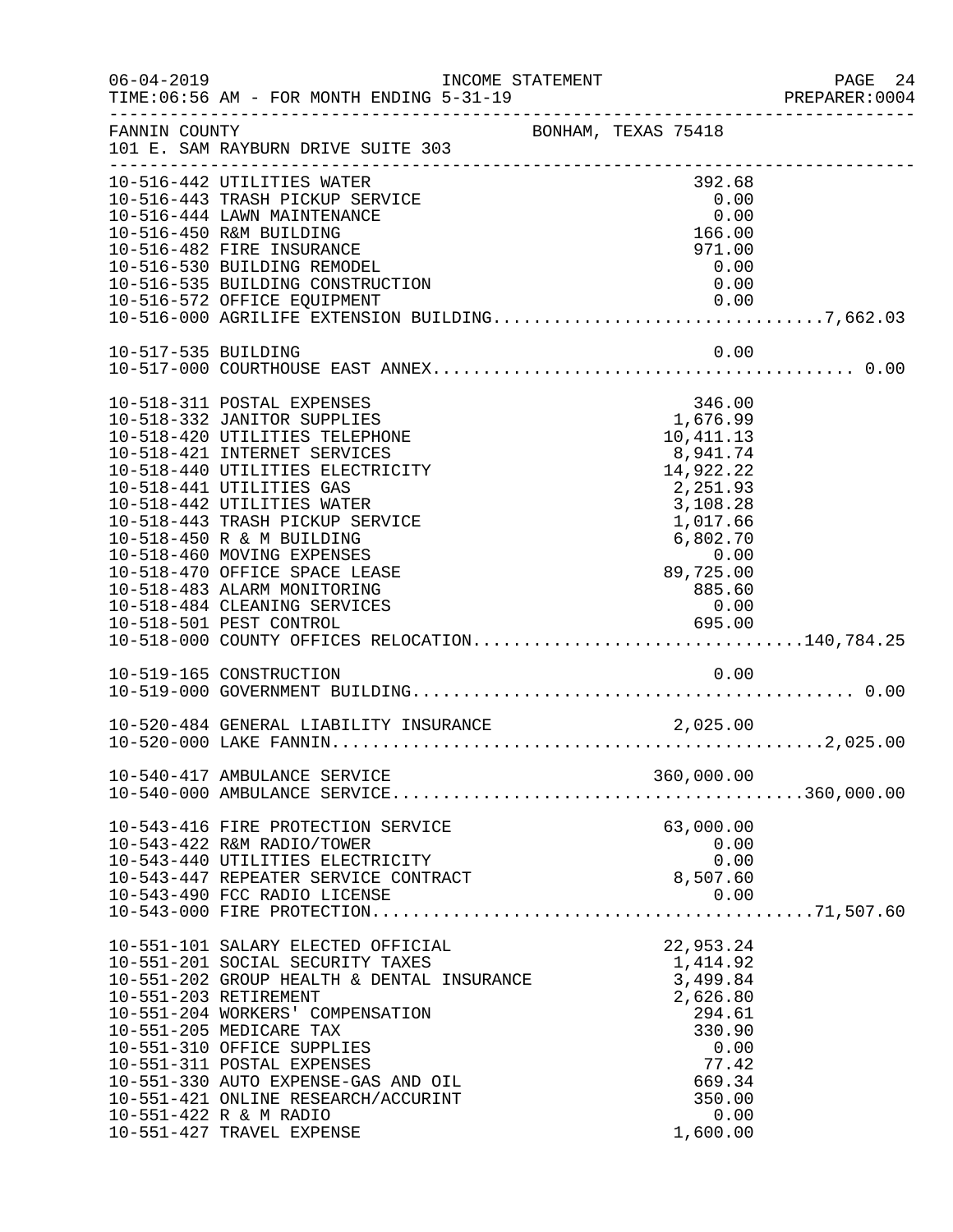| $06 - 04 - 2019$                                                | TIME: 06:56 AM - FOR MONTH ENDING 5-31-19                                                                                                                                                                                                                                                                                                                                                                                                                                                             |                     |                                                                                                                                                           | PAGE 25<br>PREPARER: 0004 |
|-----------------------------------------------------------------|-------------------------------------------------------------------------------------------------------------------------------------------------------------------------------------------------------------------------------------------------------------------------------------------------------------------------------------------------------------------------------------------------------------------------------------------------------------------------------------------------------|---------------------|-----------------------------------------------------------------------------------------------------------------------------------------------------------|---------------------------|
| FANNIN COUNTY                                                   | 101 E. SAM RAYBURN DRIVE SUITE 303                                                                                                                                                                                                                                                                                                                                                                                                                                                                    | BONHAM, TEXAS 75418 |                                                                                                                                                           |                           |
| 10-551-435 PRINTING<br>10-551-480 BOND<br>10-551-572 EQUIPMENT  | 10-551-488 LAW ENFORCEMENT PROF. INS                                                                                                                                                                                                                                                                                                                                                                                                                                                                  |                     | 0.00<br>$92.50$<br>$483.00$<br>0.00                                                                                                                       |                           |
| 10-552-203 RETIREMENT<br>10-552-435 PRINTING<br>10-552-480 BOND | 10-552-101 SALARY ELECTED OFFICIAL $10-552-201$ SOCIAL SECURITY TAXES $790.22$<br>10-552-202 GROUP HEALTH & DENTAL INSURANCE $7,650.08$<br>10-552-202 BETIDEMENT<br>10-552-204 WORKERS' COMPENSATION<br>10-552-205 MEDICARE TAX<br>10-552-310 OFFICE SUPPLIES<br>10-552-311 POSTAL EXPENSES<br>10-552-330 AUTO EXPENSE-GAS AND OIL<br>10-552-422 R & M RADIO<br>10-552-427 TRAVEL EXPENSE<br>10-552-428 TRAINING/TUITION/TRAVEL<br>10-552-488 LAW ENFOREMENT PROF. INS.<br>10-552-573 RADIO EQUIPMENT |                     | $1,275.62$<br>$143.05$<br>$184.84$<br>$0.00$<br>$142.63$<br>$0.00$<br>$142.63$<br>0.00<br>1,600.00<br>0.00<br>77.00<br>177.50<br>177.50<br>483.00<br>0.00 |                           |
| 10-553-435 PRINTING<br>10-553-480 BOND                          | 10-553-101 SALARY ELECTED OFFICIAL<br>10-553-202 GROUP HEALTH & DENTAL INSURANCE 7.650.08<br>10-553-203 RETIREMENT & DENTAL INSURANCE 7,650.08<br>10-553-204 WORKERS' COMPENSATION<br>10-553-205 MEDICARE TAX<br>10-553-310 OFFICE SUPPLIES<br>10-553-311 POSTAL EXPENSES<br>10-553-330 AUTO EXPENSE-GAS AND OIL<br>10-553-427 TRAVEL EXPENSE<br>10-553-488 LAW ENFORCEMENT PROF. INS                                                                                                                 |                     | 9,907.38<br>050.08<br>1,133.90<br>127.17<br>166.84<br>0.00<br>0.00<br>0.00<br>1,600.00<br>0.00<br>0.00<br>483.00                                          |                           |
|                                                                 | 10-555-441 ANIMAL CONTROL OFFICER/SERVICES                                                                                                                                                                                                                                                                                                                                                                                                                                                            |                     | 963.51                                                                                                                                                    |                           |
| 10-560-111 LIEUTENANT                                           | 10-560-101 SALARY ELECTED OFFICIAL<br>10-560-102 ADMINISTRATIVE SECRETARY<br>10-560-103 CHIEF DEPUTY<br>10-560-104 SALARIES DEPUTIES<br>10-560-107 PT RECORDS/EVIDENCE CLERKS<br>10-560-108 COMPENSATION PAY<br>10-560-109 INVESTIGATOR-CRIMES AGAINST CHILDRE<br>10-560-110 JAIL ADMINISTRATOR<br>10-560-113 TRANSPORT OFFICER<br>10-560-114 PROF. STANDARDS OFFICER<br>10-560-120 SALARY DISPATCHER                                                                                                 |                     | 41,534.28<br>29,032.38<br>32,049.18<br>415,962.11<br>8,685.03<br>0.00<br>24,078.60<br>24,559.74<br>29, 135. 70<br>24,800.76<br>0.00<br>141, 219.72        |                           |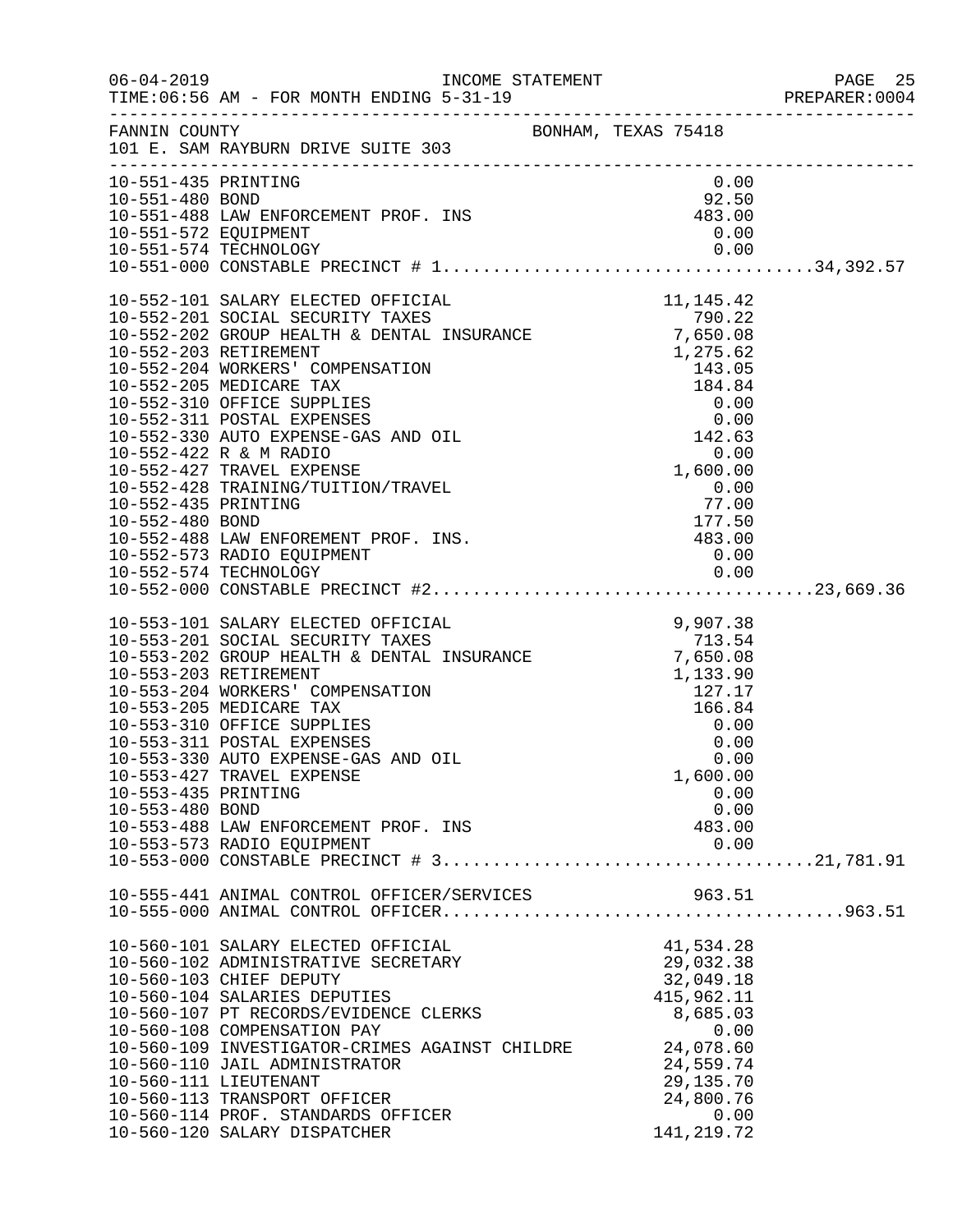|                       | 06-04-2019                                INCOME STATEMENT<br>TIME:06:56 AM – FOR MONTH ENDING 5-31-19<br>TIME: 06:56 AM - FOR MONTH ENDING 5-31-19                                         |              | PAGE 26<br>PREPARER: 0004 |
|-----------------------|---------------------------------------------------------------------------------------------------------------------------------------------------------------------------------------------|--------------|---------------------------|
|                       | FANNIN COUNTY                                                                                                                                                                               |              |                           |
|                       |                                                                                                                                                                                             |              |                           |
|                       |                                                                                                                                                                                             |              |                           |
|                       |                                                                                                                                                                                             |              |                           |
|                       |                                                                                                                                                                                             |              |                           |
|                       |                                                                                                                                                                                             |              |                           |
|                       |                                                                                                                                                                                             |              |                           |
|                       |                                                                                                                                                                                             |              |                           |
|                       |                                                                                                                                                                                             |              |                           |
|                       |                                                                                                                                                                                             |              |                           |
|                       |                                                                                                                                                                                             |              |                           |
|                       |                                                                                                                                                                                             |              |                           |
|                       |                                                                                                                                                                                             |              |                           |
|                       |                                                                                                                                                                                             |              |                           |
|                       |                                                                                                                                                                                             |              |                           |
|                       |                                                                                                                                                                                             |              |                           |
|                       |                                                                                                                                                                                             |              |                           |
|                       |                                                                                                                                                                                             |              |                           |
|                       |                                                                                                                                                                                             |              |                           |
|                       |                                                                                                                                                                                             |              |                           |
|                       |                                                                                                                                                                                             |              |                           |
|                       |                                                                                                                                                                                             |              |                           |
|                       |                                                                                                                                                                                             |              |                           |
|                       |                                                                                                                                                                                             |              |                           |
|                       |                                                                                                                                                                                             |              |                           |
|                       |                                                                                                                                                                                             |              |                           |
|                       |                                                                                                                                                                                             |              |                           |
|                       |                                                                                                                                                                                             |              |                           |
|                       | 1,511.42<br>10-560-445 AIR CONDITIONER MAINTENANCE<br>10-560-447 REPEATER SERVICE CONTRACT<br>10-560-450 SHERIFF OFF. R&M BLDG.<br>10-560-452 R & M EQUIPMENT<br>10-560-452 R & M EQUIPMENT |              |                           |
|                       |                                                                                                                                                                                             |              |                           |
|                       |                                                                                                                                                                                             |              |                           |
|                       |                                                                                                                                                                                             |              |                           |
|                       | 10-560-453 TYLER/CAD MAINTENANCE                                                                                                                                                            | 13,678.00    |                           |
|                       | 10-560-454 R & M AUTOMOBILES                                                                                                                                                                | 18,288.46    |                           |
| $10 - 560 - 480$ BOND |                                                                                                                                                                                             | 80.00        |                           |
|                       | 10-560-482 FIRE INSURANCE                                                                                                                                                                   | 267.00       |                           |
|                       | 10-560-487 AUTOMOBILE INSURANCE                                                                                                                                                             | 9,162.00     |                           |
|                       | 10-560-488 LAW ENFORCEMENT INSURANCE                                                                                                                                                        | 14,490.00    |                           |
|                       | 10-560-571 HWY. PATROL RADAR EQUIPMENT                                                                                                                                                      | 0.00         |                           |
|                       | 10-560-572 OFFICE EQUIPMENT                                                                                                                                                                 | 2,141.00     |                           |
|                       | 10-560-573 RADIO EQUIPMENT                                                                                                                                                                  | 0.00         |                           |
|                       | 10-560-574 TECHNOLOGY                                                                                                                                                                       | 1,543.98     |                           |
|                       | 10-560-575 AUTOMOBILES                                                                                                                                                                      | 84, 335.00   |                           |
| 10-560-579 WEAPONS    |                                                                                                                                                                                             | 2,332.93     |                           |
|                       | 10-560-630 AUTO NOTE PMT-PRINCIPAL                                                                                                                                                          | 0.00         |                           |
|                       | 10-560-670 AUTO NOTE PMT-INTEREST                                                                                                                                                           | 0.00         |                           |
|                       |                                                                                                                                                                                             |              |                           |
|                       | 10-562-396 BODY ARMOR                                                                                                                                                                       | 0.00         |                           |
|                       | 10-562-000 RIFLE RESISTANT BODY ARMOR 3439801 0.00                                                                                                                                          |              |                           |
|                       | 10-565-380 PRISONER HOUSING                                                                                                                                                                 | 1,104,275.00 |                           |
|                       | 10-565-400 PRISONER TRANSPORT/GUARD                                                                                                                                                         | 4,712.64     |                           |
|                       | 10-565-405 PRISONER MEDICAL                                                                                                                                                                 | 31, 234.31   |                           |
|                       | 10-565-429 SCHOLARSHIP AWARDS                                                                                                                                                               | 0.00         |                           |
|                       | 10-565-442 CR4200 UTILITY WATER                                                                                                                                                             | 0.00         |                           |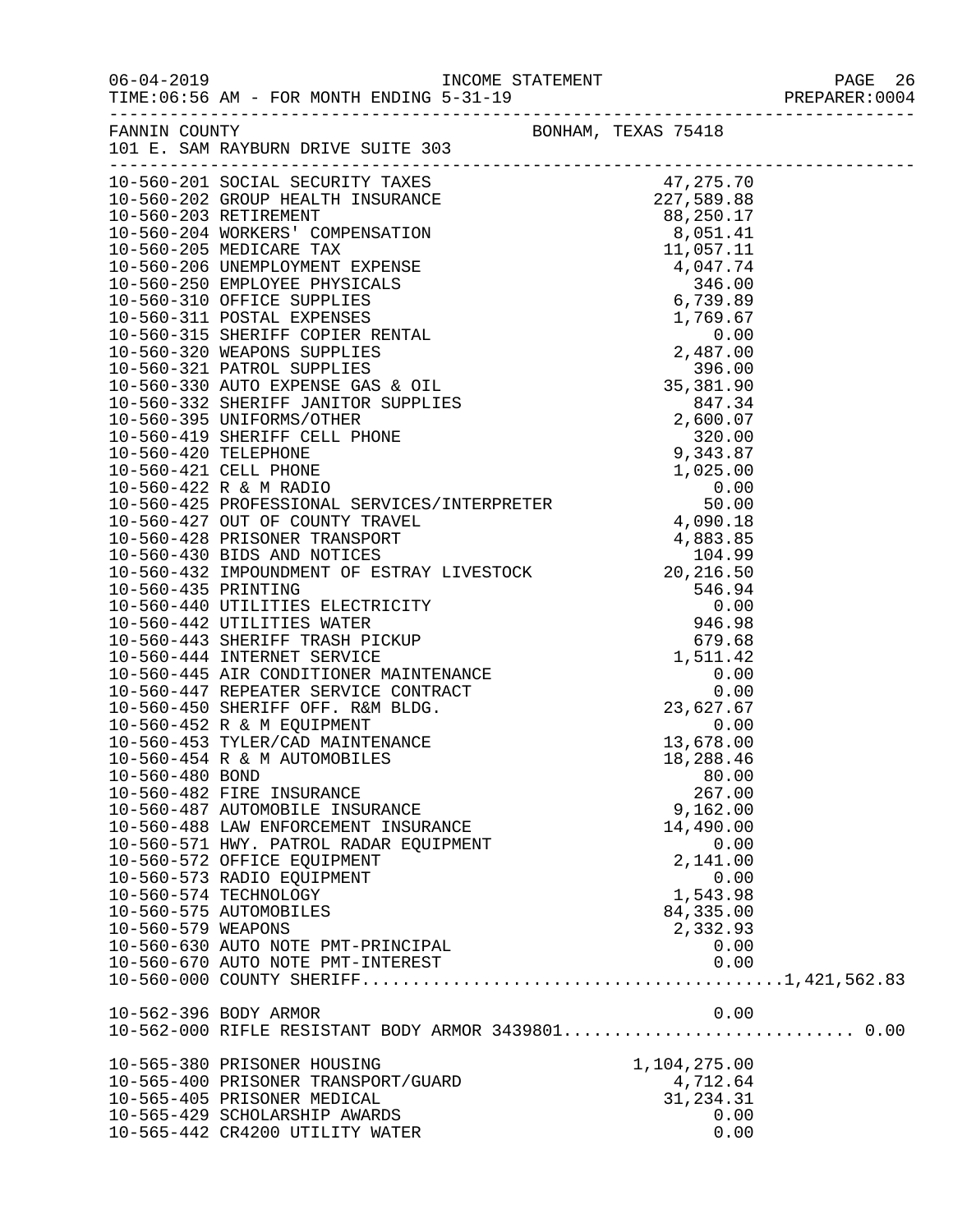| $06 - 04 - 2019$                                                                                         | INCOME STATEMENT<br>TIME: 06:56 AM - FOR MONTH ENDING 5-31-19                                                                                                                                                                                                                                                                                                                                                                                                                                                                                                  |                                                                                                                                                                                                                        | PAGE 27<br>PREPARER: 0004 |
|----------------------------------------------------------------------------------------------------------|----------------------------------------------------------------------------------------------------------------------------------------------------------------------------------------------------------------------------------------------------------------------------------------------------------------------------------------------------------------------------------------------------------------------------------------------------------------------------------------------------------------------------------------------------------------|------------------------------------------------------------------------------------------------------------------------------------------------------------------------------------------------------------------------|---------------------------|
| FANNIN COUNTY                                                                                            | BONHAM, TEXAS 75418<br>101 E. SAM RAYBURN DRIVE SUITE 303                                                                                                                                                                                                                                                                                                                                                                                                                                                                                                      |                                                                                                                                                                                                                        |                           |
| 10-565-500 LAND                                                                                          | 10-565-450 R&M BUILDING<br>10-565-482 FIRE INSURANCE<br>10-565-491 JUSTICE ASSISTANCE GRANT                                                                                                                                                                                                                                                                                                                                                                                                                                                                    | 0.00<br>0.00<br>0.00<br>0.00                                                                                                                                                                                           |                           |
|                                                                                                          |                                                                                                                                                                                                                                                                                                                                                                                                                                                                                                                                                                |                                                                                                                                                                                                                        |                           |
| 10-570-420 TELEPHONE                                                                                     |                                                                                                                                                                                                                                                                                                                                                                                                                                                                                                                                                                | 1,505.49                                                                                                                                                                                                               |                           |
| 10-573-420 TELEPHONE                                                                                     | 10-573-103 SALARY-BOND SUPERVISOR<br>10-573-201 SOCIAL SECURITY TAXES<br>10-573-202 GROUP HEALTH INSURANCE<br>10-573-203 RETIREMENT<br>10-573-204 WORKERS' COMPENSATION<br>10-573-205 MEDICARE TAX<br>10-573-310 OFFICE SUPPLIES<br>10-573-311 POSTAL EXPENSES<br>10-573-313 DRUG TESTING SUPPLIES<br>10-573-340 EVALUATIONS<br>10-573-353 COMPUTER EXPENSE<br>10-573-453 COMPUTER SOFTWARE                                                                                                                                                                    | 28, 313. 71<br>1,745.89<br>7,650.08<br>3,240.50<br>56.43<br>408.29<br>330.23<br>0.00<br>562.50<br>0.00<br>0.00<br>525.13<br>963.00                                                                                     |                           |
| 10-575-311 POSTAGE<br>10-575-420 TELEPHONE                                                               | 10-575-408 DETENTION OPERATING COST<br>10-575-415 RESIDENTIAL PLACEMENT<br>10-575-416 COUNSELING SERVICES<br>10-575-427 TRAVEL & TRAINING 0.00<br>10-575-995 JUVENILE PROBATION FUNDING 160,000.00                                                                                                                                                                                                                                                                                                                                                             | 17.32<br>0.00<br>0.00<br>0.00<br>0.00                                                                                                                                                                                  |                           |
| 10-590-420 TELEPHONE<br>10-590-435 PRINTING<br>10-590-454 R&M AUTO<br>10-590-480 BOND<br>10-590-481 DUES | 10-590-104 SALARIES DEPUTIES<br>10-590-107 SALARY TEMP/EXTRA<br>10-590-151 SALARY HEALTH INSPECTOR<br>10-590-201 SOCIAL SECURITY TAXES<br>10-590-202 GROUP HEALTH & DENTAL INSURANCE<br>10-590-203 RETIREMENT<br>10-590-204 WORKERS' COMPENSATION<br>10-590-205 MEDICARE TAX<br>10-590-310 OFFICE SUPPLIES<br>10-590-311 POSTAL EXPENSE<br>10-590-315 COPIER RENTAL<br>10-590-330 AUTO EXPENSE GAS & OIL<br>10-590-427 OUT OF COUNTY TRAVEL<br>10-590-453 SOFTWARE MAINTENANCE SAFE<br>10-590-467 VISITING HEALTH INSPECTOR<br>10-590-487 AUTOMOBILE INSURANCE | 8,456.70<br>10,950.79<br>27,544.86<br>2,822.20<br>10,136.31<br>5,371.61<br>98.05<br>660.00<br>483.20<br>839.57<br>423.45<br>685.41<br>484.33<br>387.98<br>0.00<br>400.00<br>444.61<br>0.00<br>299.56<br>0.00<br>183.00 |                           |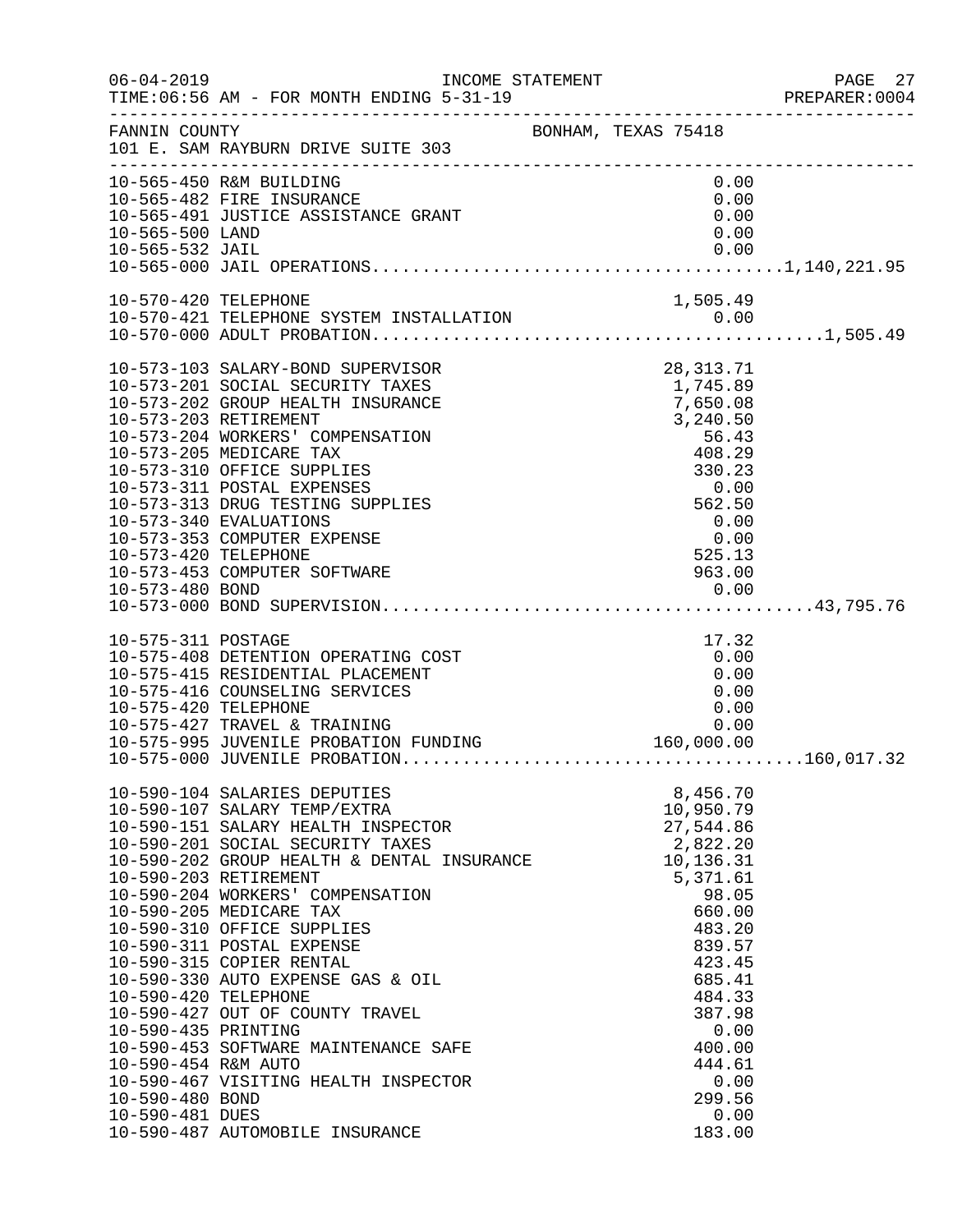| $06 - 04 - 2019$                                                                                          | TIME: 06:56 AM - FOR MONTH ENDING 5-31-19                                                                                                                                                                                                                         |                                                                                                  |                                 |
|-----------------------------------------------------------------------------------------------------------|-------------------------------------------------------------------------------------------------------------------------------------------------------------------------------------------------------------------------------------------------------------------|--------------------------------------------------------------------------------------------------|---------------------------------|
|                                                                                                           | FANNIN COUNTY BONHAM, TEXAS 75418<br>101 E. SAM RAYBURN DRIVE SUITE 303                                                                                                                                                                                           |                                                                                                  |                                 |
|                                                                                                           | 10-590-572 OFFICE EQUIPMENT                                                                                                                                                                                                                                       | 235.19                                                                                           |                                 |
| 10-591-435 PRINTING<br>10-591-454 R&M AUTO<br>10-591-480 BOND<br>10-591-481 DUES<br>10-591-574 TECHNOLOGY | 10-591-453 SOFTWARE MAINTENANCE<br>10-591-487 AUTOMOBILE INSURANCE<br>10-591-572 OFFICE EQUIPMENT                                                                                                                                                                 | $387.57$ $15.00$ $0.00$ $0.00$ $306$ $306$<br>$50.00$<br>0.00<br>0.00<br>822.79<br>2,132.62      |                                 |
| 10-640-575 LAKE FANNIN                                                                                    | 10-640-416 TRI-COUNTY SNAP<br>10-640-440 UTILITIES ELECTRICITY<br>10-640-441 UTILITIES GAS<br>10-640-442 UTILITIES WATER<br>10-640-443 TRASH PICK-UP<br>10-640-450 R & M BUILDINGS (TDHS)<br>10-640-482 FIRE INSURANCE<br>10-640-493 DHS PARKING LOT              | 2,103.00<br>4,470.06<br>1,424.02<br>2,380.55<br>287.28<br>0.00<br>2,329.00<br>0.00<br>0.00       |                                 |
|                                                                                                           | 10-641-102 SALARY APPOINTED OFFICIAL                                                                                                                                                                                                                              | 1,600.00                                                                                         | $\ldots \ldots \ldots 1,600.00$ |
| 10-645-203 RETIREMENT<br>10-645-205 MEDICARE TAX                                                          | 10-645-102 SALARY IHC DIRECTOR<br>10-645-107 SALARY ASSISTANT<br>10-645-201 SOCIAL SECURITY TAX<br>10-645-202 GROUP HEALTH INSURANCE<br>10-645-204 WORKER'S COMP<br>10-645-210 TOTAL SALARY & BENEFITS<br>10-645-310 OFFICE SUPPLIES<br>10-645-311 POSTAL EXPENSE | 28, 372.68<br>8,456.70<br>2,240.63<br>10,136.41<br>4,212.70<br>73.79<br>524.03<br>151.19<br>0.00 | 54,016.94                       |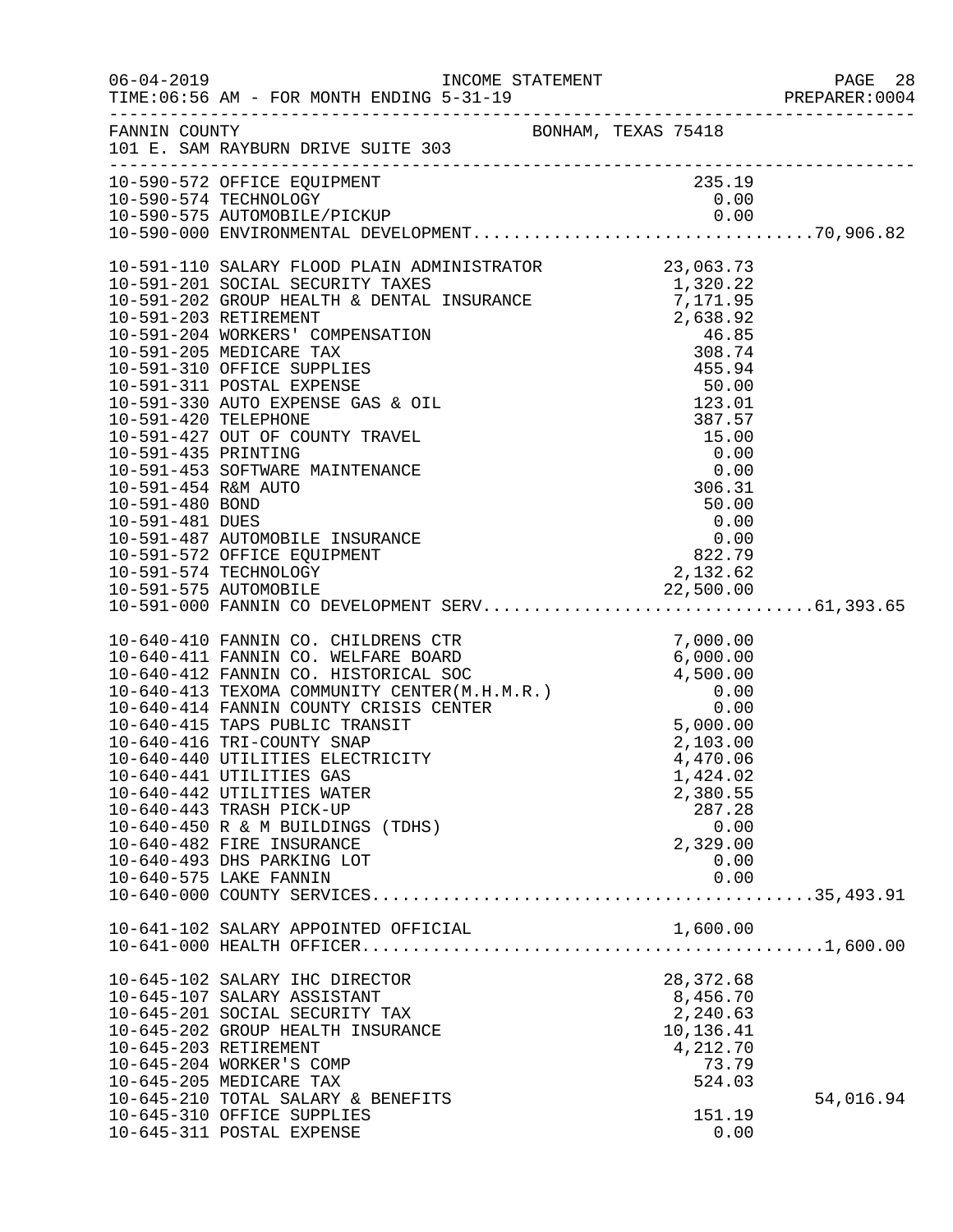| $06 - 04 - 2019$     | INCOME STATEMENT                                                                         |                     |                                | PAGE 29<br>PREPARER: 0004 |
|----------------------|------------------------------------------------------------------------------------------|---------------------|--------------------------------|---------------------------|
|                      | FANNIN COUNTY<br>101 E. SAM RAYBURN DRIVE SUITE 303                                      | BONHAM, TEXAS 75418 |                                |                           |
|                      | 10-645-330 BIDS & NOTICES<br>10-645-353 COMPUTER EXPENSE                                 |                     | 0.00<br>9,531.00               |                           |
|                      | 10-645-390 SUBSCRIPTIONS                                                                 |                     | 0.00                           |                           |
|                      | 10-645-399 SUBTOTAL OFFICE EXPENSE                                                       |                     |                                | 9,682.19                  |
|                      | 10-645-404 COBRA/INSURANCE<br>10-645-407 INELIGIBLE IHC EXPENSE                          |                     | 0.00<br>0.00                   |                           |
|                      | 10-645-409 DIABETIC SUPPLIES                                                             |                     | 616.32                         |                           |
|                      | 10-645-410 CERT. REG. NURSE ANES.                                                        |                     |                                |                           |
|                      | 10-645-411 PHYSICIAN, NON-EMERGENCY                                                      |                     | $0.00$<br>9,521.69             |                           |
|                      | 10-645-412 PRESCRIPTIONS, DRUGS                                                          |                     | 6,598.03                       |                           |
|                      | 10-645-413 HOSPITAL, INPATIENT                                                           |                     | 9,868.71                       |                           |
|                      | 10-645-414 HOSPITAL, OUTPATIENT                                                          |                     | 46,843.36                      |                           |
|                      | 10-645-415 LABORATORY/ X-RAY<br>10-645-416 SKILLED NURSING FACILITY                      |                     | 268.50<br>0.00                 |                           |
|                      | 10-645-417 FAMILY PLANNING                                                               |                     | 0.00                           |                           |
|                      | 10-645-418 FED. QUALIFIED HEALTH CENTER 10-645-418 FED. QUALIFIED HEALTH CENTER 1,677.42 |                     |                                |                           |
|                      | 10-645-419 COUNSELING SERVICE                                                            |                     | 0.00                           |                           |
|                      | 10-645-420 RURAL HEALTH CLINIC                                                           |                     | 0.00                           |                           |
|                      | 10-645-421 STATE HOSPITAL CONTRACTS                                                      |                     | 0.00                           |                           |
|                      | 10-645-422 AMBULATORY SURGICAL CENTE<br>10-645-423 MEDICAL EQUIP. PURCHASE               |                     | 0.00<br>0.00                   |                           |
|                      | 10-645-425 TOTAL MEDICAL/IHC                                                             |                     |                                | 75,394.03                 |
|                      | 10-645-427 OUT OF COUNTY TRAVEL                                                          |                     | 0.00                           |                           |
| 10-645-435 PRINTING  |                                                                                          |                     | 0.00                           |                           |
| 10-645-440 TELEPHONE |                                                                                          |                     | 862.44                         |                           |
| 10-645-441 DSL LINE  |                                                                                          |                     | 555.76                         |                           |
|                      | 10-645-499 SERVICES & OTHER CHARGES                                                      |                     |                                | 1,418.20                  |
|                      | 10-645-574 TECHNOLOGY<br>10-645-599 CAPITAL OUTLAY                                       |                     | 0.00                           | 0.00                      |
|                      |                                                                                          |                     |                                |                           |
|                      | 10-665-105 SALARY SECRETARY                                                              |                     | 18,510.12                      |                           |
|                      | 10-665-107 REGULAR-TEMP. PART-TIME                                                       |                     | 18,510.12<br>0.00<br>34,069.68 |                           |
|                      | 10-665-150 CO. AGENTS SALARIES                                                           |                     | 34,069.68                      |                           |
|                      | 10-665-201 SOCIAL SECURITY TAXES                                                         |                     | 2,891.18                       |                           |
|                      | 10-665-202 GROUP HEALTH & DENTAL INSURANCE                                               |                     | 7,650.08                       |                           |
|                      | 10-665-203 RETIREMENT                                                                    |                     | 2,118.45                       |                           |
|                      | 10-665-204 WORKERS' COMPENSATION<br>10-665-205 MEDICARE TAX                              |                     | 36.93<br>676.06                |                           |
|                      | 10-665-310 OFFICE SUPPLIES                                                               |                     | 188.94                         |                           |
|                      | 10-665-311 POSTAL EXPENSE                                                                |                     | 0.00                           |                           |
|                      | 10-665-315 COPIER RENTAL                                                                 |                     | 899.63                         |                           |
|                      | 10-665-335 PROGRAM SUPPLIES                                                              |                     | 0.00                           |                           |
| 10-665-420 TELEPHONE |                                                                                          |                     | 1,182.35                       |                           |
|                      | 10-665-421 CELL PHONE ALLOWANCE                                                          |                     | 1,200.00                       |                           |
|                      | 10-665-422 CABLE INTERNET<br>10-665-427 IN/OUT CO.TRAVEL-AG.                             |                     | 392.00<br>348.61               |                           |
|                      | 10-665-428 IN/OUT CO.TRAVEL-F.C.S.                                                       |                     | 2,016.18                       |                           |
|                      | 10-665-429 IN/OUT CO.TRAVEL-4-H                                                          |                     | 396.46                         |                           |
|                      | 10-665-572 OFFICE EQUIPMENT                                                              |                     | 0.00                           |                           |
|                      | 10-665-574 TECHNOLOGY                                                                    |                     | 0.00                           |                           |
|                      |                                                                                          |                     |                                |                           |
|                      | 10-696-491 SOIL & WATER CONSERVATION                                                     |                     | 1,000.00                       |                           |
|                      | 10-696-492 INDIGENT BURIAL                                                               |                     | 1,000.00                       |                           |
|                      | 10-696-494 FLOOD CONTROL SITE MAINTENANCE                                                |                     | 0.00                           |                           |
|                      |                                                                                          |                     |                                |                           |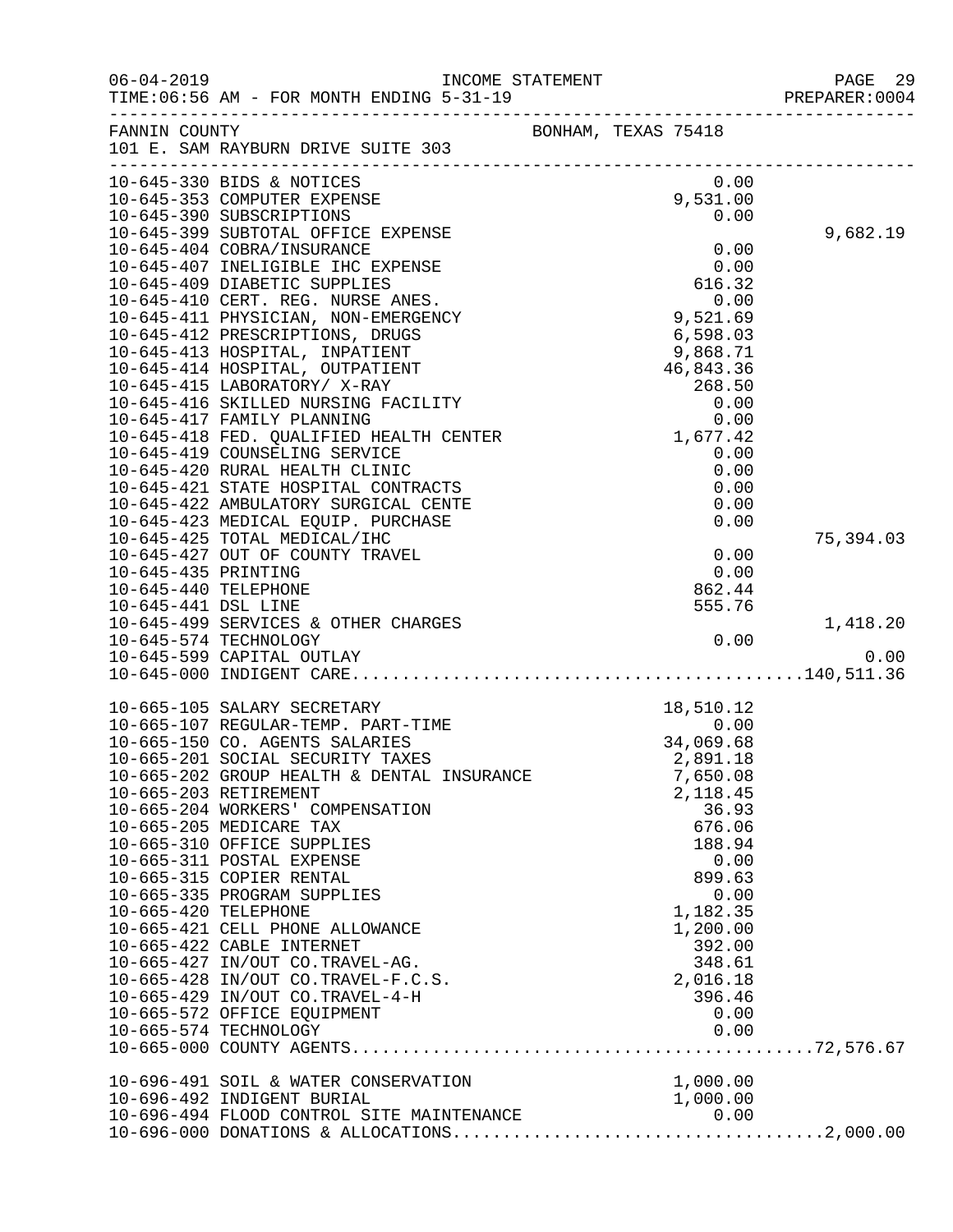| $06 - 04 - 2019$     | INCOME STATEMENT<br>TIME: 06:56 AM - FOR MONTH ENDING 5-31-19                                                                                                                                                                                                                                                                                                                                                                                                             |                                                                                                                                               | PAGE 30<br>PREPARER:0004 |
|----------------------|---------------------------------------------------------------------------------------------------------------------------------------------------------------------------------------------------------------------------------------------------------------------------------------------------------------------------------------------------------------------------------------------------------------------------------------------------------------------------|-----------------------------------------------------------------------------------------------------------------------------------------------|--------------------------|
| FANNIN COUNTY        | 101 E. SAM RAYBURN DRIVE SUITE 303                                                                                                                                                                                                                                                                                                                                                                                                                                        | BONHAM, TEXAS 75418                                                                                                                           |                          |
| 11-435-107 PART TIME |                                                                                                                                                                                                                                                                                                                                                                                                                                                                           | 0.00                                                                                                                                          |                          |
| 11-510-571 EQUIPMENT | 11-510-571 EQUIPMENT<br>11-510-000 COURTHOUSE SECURITY EQUIP27,659.80                                                                                                                                                                                                                                                                                                                                                                                                     |                                                                                                                                               |                          |
| 11-560-205 MEDICARE  | 11-560-130 SALARY/BAILIFF<br>11-560-201 SOCIAL SECURITY<br>11-560-203 RETIREMENT<br>11-560-204 WORKER'S COMPENSATION<br>11-560-427 BAILIFF CONT.ED./OUT OF COUNTY                                                                                                                                                                                                                                                                                                         | 0.00<br>0.00<br>0.00<br>0.00<br>0.00<br>0.00                                                                                                  |                          |
|                      | 12-403-310 OFFICE SUPPLIES                                                                                                                                                                                                                                                                                                                                                                                                                                                | 715.50                                                                                                                                        |                          |
|                      |                                                                                                                                                                                                                                                                                                                                                                                                                                                                           |                                                                                                                                               |                          |
|                      | 14-435-320 JP1 SECURITY EXPENSE<br>14-435-321 JP2 SECURITY EXPENSE<br>14-435-322 JP3 SECURITY EXPENSE                                                                                                                                                                                                                                                                                                                                                                     | 0.00<br>0.00<br>0.00                                                                                                                          |                          |
|                      | 16-400-310 OFFICE SUPPLIES<br>16-400-427 OUT OF COUNTY TRAVEL<br>16-400-572 OFFICE EQUIPMENT<br>16-400-590 COUNTY JUDGE BOOKS                                                                                                                                                                                                                                                                                                                                             | 0.00<br>0.00<br>0.00<br>0.00                                                                                                                  |                          |
|                      | 17-400-427 OUT OF COUNTY TRAVEL                                                                                                                                                                                                                                                                                                                                                                                                                                           | 0.00                                                                                                                                          |                          |
| 18-402-420 TELEPHONE | 18-402-103 SALARY ASSISTANT<br>18-402-107 SALARY TEMP/EXTRA<br>18-402-201 SOCIAL SECURITY TAXES<br>18-402-202 GROUP HEALTH INSURANCE<br>18-402-203 RETIREMENT<br>18-402-204 WORKERS COMPENSATION<br>18-402-205 MEDICARE TAX<br>18-402-310 OFFICE SUPPLIES<br>18-402-312 IMAGING SYSTEM<br>18-402-315 COPIER MAINTENANCE<br>18-402-437 DIGITAL IMAGING OF MICROFILM<br>18-402-453 COMPUTER SOFTWARE<br>18-402-490 CO. CLERK MISCELLANEOUS<br>18-402-574 COMPUTER EQUIPMENT | 20,434.56<br>0.00<br>1,028.16<br>7,650.08<br>2,338.52<br>39.18<br>240.40<br>0.00<br>10,350.00<br>0.00<br>0.00<br>0.00<br>0.00<br>0.00<br>0.00 |                          |
|                      | 19-450-107 SALARY TEMP/EXTRA<br>19-450-201 SOCIAL SECURITY TAXES<br>19-450-203 RETIREMENT                                                                                                                                                                                                                                                                                                                                                                                 | 0.00<br>0.00<br>0.00                                                                                                                          |                          |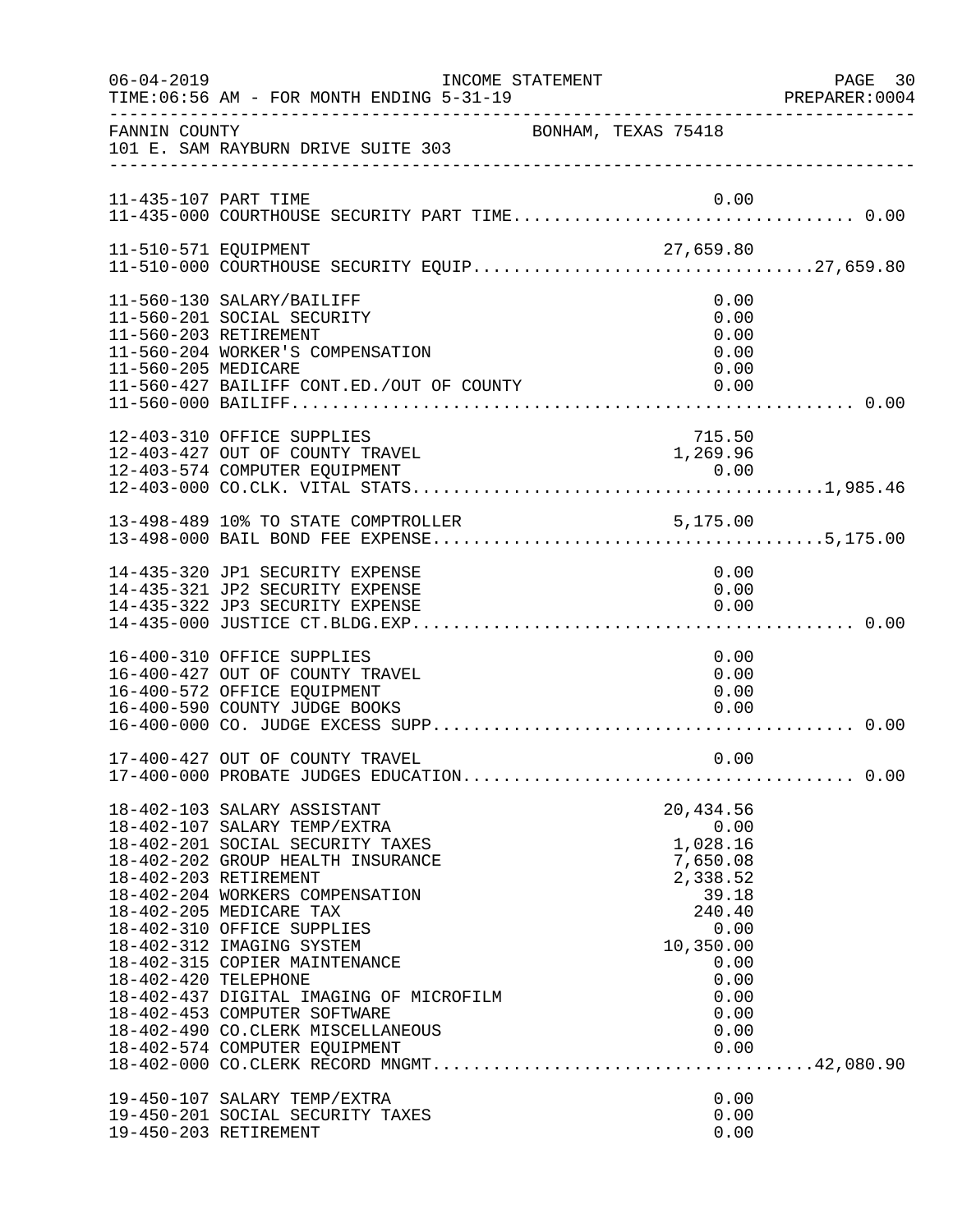| FANNIN COUNTY<br>101 E. SAM RAYBURN DRIVE SUITE 303<br>FANNIN COUNTY<br>BONHAM, TEXAS 75418<br>19-450-204 WORKERS COMPENSATION<br>0.00<br>19-450-205 MEDICARE TAX<br>0.00<br>19-430-203 MEDICANE IAA<br>19-450-310 OFFICE SUPPLIES<br>19-450-400 RECORDS STORAGE SHELVING<br>0.00<br>0.00<br>19-450-435 PRINTING<br>0.00<br>19-450-572 OFFICE EQUIPMENT<br>0.00<br>20-449-103 SALARY ASSISTANT<br>0.00<br>0.00<br>20-449-107 SALARY TEMP./EXTRA<br>20-449-201 SOCIAL SECURITY TAXES<br>0.00<br>20-449-202 GROUP HEALTH INSURANCE<br>0.00<br>20-449-203 RETIREMENT<br>0.00<br>20-449-204 WORKERS COMPENSATION<br>0.00<br>20-449-205 MEDICARE TAX<br>0.00<br>$\begin{array}{cccc} & & & & & 0.00 \\ 20-449-350 & RECORDS & DISPOSAL & & & 0.00 \\ 20-449-400 & RECORDS & STORAGE & SHELVING & & & 1,232.29 \\ 20-449-453 & COMPUTER SOFTNARE MAINTEMANCE & & & 0.00 \\ 20-449-453 & COMPUTER SOFTNARE MAINTEMANCE & & & 1,550.00 \\ 20-449-574 & COMPUTER EONTAL & & & & 1,550.00 \\ \end{array}$<br>21-621-100 COMPENSATION PAY<br>0.00<br>$0.00$<br>$43,422.30$<br>$0.00$<br>$115,237.48$<br>$0.00$<br>$31.286.03$<br>21-621-101 SALARY ELECTED OFFICIAL<br>21-621-105 SALARY SECRETARY<br>21-621-106 SALARY PRECINCT EMPLOYEES<br>21-621-107 REGULAR-TEMP. PART-TIME<br>31,286.03<br>21-621-108 SALARY-FOREMAN<br>21-621-199 TOTAL SALARIES<br>189,945.81<br>21-621-201 SOCIAL SECURITY TAXES<br>11,512.13<br>21-621-202 GROUP HEALTH INSURANCE<br>52,391.82<br>21-621-203 RETIREMENT<br>21,740.10<br>21-621-204 WORKERS' COMPENSATION<br>3,643.73<br>21-621-205 MEDICARE TAX<br>2,692.27<br>21-621-206 UNEMPLOYMENT EXPENSE<br>0.00<br>21-621-299 TOTAL EMPLOYEE BENEFITS<br>91,980.05<br>21-621-314 EMPLOYEE PHYSICALS/DOT TESTING<br>270.00<br>21-621-340 SHOP SUPPLIES<br>1,136.54<br>21-621-341 R & B MAT. ROCK & GRAVEL<br>111,684.68<br>21-621-342 R & B MAT. CULVERTS<br>25,985.72<br>185.35<br>21-621-343 R & B MAT. HARDWRE & LUMB<br>$21-621-344$ R & B MAT ASPHALT /RD OIL<br>56,299.06<br>21-621-345 CHEMICALS<br>0.00<br>21-621-346 CETRZ EXPENDITURES<br>0.00<br>21-621-350 DEBRIS REMOVAL<br>0.00<br>21-621-399 TOTAL R&B MATERIAL<br>195,561.35<br>21-621-400 LEGAL FEES<br>0.00<br>21-621-420 UTILITY TELEPHONE<br>486.48<br>21-621-421 CELL PHONE ALLOWANCE<br>400.00<br>21-621-423 INTERNET SERVICE<br>0.00<br>21-621-427 OUT OF COUNTY TRAVEL<br>334.00<br>21-621-430 BIDS, NOTICES & PERMITS<br>157.36<br>0.00<br>21-621-435 PRINTING |  |  |  | PREPARER: 0004 |
|--------------------------------------------------------------------------------------------------------------------------------------------------------------------------------------------------------------------------------------------------------------------------------------------------------------------------------------------------------------------------------------------------------------------------------------------------------------------------------------------------------------------------------------------------------------------------------------------------------------------------------------------------------------------------------------------------------------------------------------------------------------------------------------------------------------------------------------------------------------------------------------------------------------------------------------------------------------------------------------------------------------------------------------------------------------------------------------------------------------------------------------------------------------------------------------------------------------------------------------------------------------------------------------------------------------------------------------------------------------------------------------------------------------------------------------------------------------------------------------------------------------------------------------------------------------------------------------------------------------------------------------------------------------------------------------------------------------------------------------------------------------------------------------------------------------------------------------------------------------------------------------------------------------------------------------------------------------------------------------------------------------------------------------------------------------------------------------------------------------------------------------------------------------------------------------------------------------------------------------------------------------------------------------------------------------------------------------------------------------------------------------------------------------------------------------------------------------|--|--|--|----------------|
|                                                                                                                                                                                                                                                                                                                                                                                                                                                                                                                                                                                                                                                                                                                                                                                                                                                                                                                                                                                                                                                                                                                                                                                                                                                                                                                                                                                                                                                                                                                                                                                                                                                                                                                                                                                                                                                                                                                                                                                                                                                                                                                                                                                                                                                                                                                                                                                                                                                              |  |  |  |                |
|                                                                                                                                                                                                                                                                                                                                                                                                                                                                                                                                                                                                                                                                                                                                                                                                                                                                                                                                                                                                                                                                                                                                                                                                                                                                                                                                                                                                                                                                                                                                                                                                                                                                                                                                                                                                                                                                                                                                                                                                                                                                                                                                                                                                                                                                                                                                                                                                                                                              |  |  |  |                |
|                                                                                                                                                                                                                                                                                                                                                                                                                                                                                                                                                                                                                                                                                                                                                                                                                                                                                                                                                                                                                                                                                                                                                                                                                                                                                                                                                                                                                                                                                                                                                                                                                                                                                                                                                                                                                                                                                                                                                                                                                                                                                                                                                                                                                                                                                                                                                                                                                                                              |  |  |  |                |
|                                                                                                                                                                                                                                                                                                                                                                                                                                                                                                                                                                                                                                                                                                                                                                                                                                                                                                                                                                                                                                                                                                                                                                                                                                                                                                                                                                                                                                                                                                                                                                                                                                                                                                                                                                                                                                                                                                                                                                                                                                                                                                                                                                                                                                                                                                                                                                                                                                                              |  |  |  |                |
|                                                                                                                                                                                                                                                                                                                                                                                                                                                                                                                                                                                                                                                                                                                                                                                                                                                                                                                                                                                                                                                                                                                                                                                                                                                                                                                                                                                                                                                                                                                                                                                                                                                                                                                                                                                                                                                                                                                                                                                                                                                                                                                                                                                                                                                                                                                                                                                                                                                              |  |  |  |                |
|                                                                                                                                                                                                                                                                                                                                                                                                                                                                                                                                                                                                                                                                                                                                                                                                                                                                                                                                                                                                                                                                                                                                                                                                                                                                                                                                                                                                                                                                                                                                                                                                                                                                                                                                                                                                                                                                                                                                                                                                                                                                                                                                                                                                                                                                                                                                                                                                                                                              |  |  |  |                |
|                                                                                                                                                                                                                                                                                                                                                                                                                                                                                                                                                                                                                                                                                                                                                                                                                                                                                                                                                                                                                                                                                                                                                                                                                                                                                                                                                                                                                                                                                                                                                                                                                                                                                                                                                                                                                                                                                                                                                                                                                                                                                                                                                                                                                                                                                                                                                                                                                                                              |  |  |  |                |
|                                                                                                                                                                                                                                                                                                                                                                                                                                                                                                                                                                                                                                                                                                                                                                                                                                                                                                                                                                                                                                                                                                                                                                                                                                                                                                                                                                                                                                                                                                                                                                                                                                                                                                                                                                                                                                                                                                                                                                                                                                                                                                                                                                                                                                                                                                                                                                                                                                                              |  |  |  |                |
|                                                                                                                                                                                                                                                                                                                                                                                                                                                                                                                                                                                                                                                                                                                                                                                                                                                                                                                                                                                                                                                                                                                                                                                                                                                                                                                                                                                                                                                                                                                                                                                                                                                                                                                                                                                                                                                                                                                                                                                                                                                                                                                                                                                                                                                                                                                                                                                                                                                              |  |  |  |                |
|                                                                                                                                                                                                                                                                                                                                                                                                                                                                                                                                                                                                                                                                                                                                                                                                                                                                                                                                                                                                                                                                                                                                                                                                                                                                                                                                                                                                                                                                                                                                                                                                                                                                                                                                                                                                                                                                                                                                                                                                                                                                                                                                                                                                                                                                                                                                                                                                                                                              |  |  |  |                |
|                                                                                                                                                                                                                                                                                                                                                                                                                                                                                                                                                                                                                                                                                                                                                                                                                                                                                                                                                                                                                                                                                                                                                                                                                                                                                                                                                                                                                                                                                                                                                                                                                                                                                                                                                                                                                                                                                                                                                                                                                                                                                                                                                                                                                                                                                                                                                                                                                                                              |  |  |  |                |
|                                                                                                                                                                                                                                                                                                                                                                                                                                                                                                                                                                                                                                                                                                                                                                                                                                                                                                                                                                                                                                                                                                                                                                                                                                                                                                                                                                                                                                                                                                                                                                                                                                                                                                                                                                                                                                                                                                                                                                                                                                                                                                                                                                                                                                                                                                                                                                                                                                                              |  |  |  |                |
|                                                                                                                                                                                                                                                                                                                                                                                                                                                                                                                                                                                                                                                                                                                                                                                                                                                                                                                                                                                                                                                                                                                                                                                                                                                                                                                                                                                                                                                                                                                                                                                                                                                                                                                                                                                                                                                                                                                                                                                                                                                                                                                                                                                                                                                                                                                                                                                                                                                              |  |  |  |                |
|                                                                                                                                                                                                                                                                                                                                                                                                                                                                                                                                                                                                                                                                                                                                                                                                                                                                                                                                                                                                                                                                                                                                                                                                                                                                                                                                                                                                                                                                                                                                                                                                                                                                                                                                                                                                                                                                                                                                                                                                                                                                                                                                                                                                                                                                                                                                                                                                                                                              |  |  |  |                |
|                                                                                                                                                                                                                                                                                                                                                                                                                                                                                                                                                                                                                                                                                                                                                                                                                                                                                                                                                                                                                                                                                                                                                                                                                                                                                                                                                                                                                                                                                                                                                                                                                                                                                                                                                                                                                                                                                                                                                                                                                                                                                                                                                                                                                                                                                                                                                                                                                                                              |  |  |  |                |
|                                                                                                                                                                                                                                                                                                                                                                                                                                                                                                                                                                                                                                                                                                                                                                                                                                                                                                                                                                                                                                                                                                                                                                                                                                                                                                                                                                                                                                                                                                                                                                                                                                                                                                                                                                                                                                                                                                                                                                                                                                                                                                                                                                                                                                                                                                                                                                                                                                                              |  |  |  |                |
|                                                                                                                                                                                                                                                                                                                                                                                                                                                                                                                                                                                                                                                                                                                                                                                                                                                                                                                                                                                                                                                                                                                                                                                                                                                                                                                                                                                                                                                                                                                                                                                                                                                                                                                                                                                                                                                                                                                                                                                                                                                                                                                                                                                                                                                                                                                                                                                                                                                              |  |  |  |                |
|                                                                                                                                                                                                                                                                                                                                                                                                                                                                                                                                                                                                                                                                                                                                                                                                                                                                                                                                                                                                                                                                                                                                                                                                                                                                                                                                                                                                                                                                                                                                                                                                                                                                                                                                                                                                                                                                                                                                                                                                                                                                                                                                                                                                                                                                                                                                                                                                                                                              |  |  |  |                |
|                                                                                                                                                                                                                                                                                                                                                                                                                                                                                                                                                                                                                                                                                                                                                                                                                                                                                                                                                                                                                                                                                                                                                                                                                                                                                                                                                                                                                                                                                                                                                                                                                                                                                                                                                                                                                                                                                                                                                                                                                                                                                                                                                                                                                                                                                                                                                                                                                                                              |  |  |  |                |
|                                                                                                                                                                                                                                                                                                                                                                                                                                                                                                                                                                                                                                                                                                                                                                                                                                                                                                                                                                                                                                                                                                                                                                                                                                                                                                                                                                                                                                                                                                                                                                                                                                                                                                                                                                                                                                                                                                                                                                                                                                                                                                                                                                                                                                                                                                                                                                                                                                                              |  |  |  |                |
|                                                                                                                                                                                                                                                                                                                                                                                                                                                                                                                                                                                                                                                                                                                                                                                                                                                                                                                                                                                                                                                                                                                                                                                                                                                                                                                                                                                                                                                                                                                                                                                                                                                                                                                                                                                                                                                                                                                                                                                                                                                                                                                                                                                                                                                                                                                                                                                                                                                              |  |  |  |                |
|                                                                                                                                                                                                                                                                                                                                                                                                                                                                                                                                                                                                                                                                                                                                                                                                                                                                                                                                                                                                                                                                                                                                                                                                                                                                                                                                                                                                                                                                                                                                                                                                                                                                                                                                                                                                                                                                                                                                                                                                                                                                                                                                                                                                                                                                                                                                                                                                                                                              |  |  |  |                |
|                                                                                                                                                                                                                                                                                                                                                                                                                                                                                                                                                                                                                                                                                                                                                                                                                                                                                                                                                                                                                                                                                                                                                                                                                                                                                                                                                                                                                                                                                                                                                                                                                                                                                                                                                                                                                                                                                                                                                                                                                                                                                                                                                                                                                                                                                                                                                                                                                                                              |  |  |  |                |
|                                                                                                                                                                                                                                                                                                                                                                                                                                                                                                                                                                                                                                                                                                                                                                                                                                                                                                                                                                                                                                                                                                                                                                                                                                                                                                                                                                                                                                                                                                                                                                                                                                                                                                                                                                                                                                                                                                                                                                                                                                                                                                                                                                                                                                                                                                                                                                                                                                                              |  |  |  |                |
|                                                                                                                                                                                                                                                                                                                                                                                                                                                                                                                                                                                                                                                                                                                                                                                                                                                                                                                                                                                                                                                                                                                                                                                                                                                                                                                                                                                                                                                                                                                                                                                                                                                                                                                                                                                                                                                                                                                                                                                                                                                                                                                                                                                                                                                                                                                                                                                                                                                              |  |  |  |                |
|                                                                                                                                                                                                                                                                                                                                                                                                                                                                                                                                                                                                                                                                                                                                                                                                                                                                                                                                                                                                                                                                                                                                                                                                                                                                                                                                                                                                                                                                                                                                                                                                                                                                                                                                                                                                                                                                                                                                                                                                                                                                                                                                                                                                                                                                                                                                                                                                                                                              |  |  |  |                |
|                                                                                                                                                                                                                                                                                                                                                                                                                                                                                                                                                                                                                                                                                                                                                                                                                                                                                                                                                                                                                                                                                                                                                                                                                                                                                                                                                                                                                                                                                                                                                                                                                                                                                                                                                                                                                                                                                                                                                                                                                                                                                                                                                                                                                                                                                                                                                                                                                                                              |  |  |  |                |
|                                                                                                                                                                                                                                                                                                                                                                                                                                                                                                                                                                                                                                                                                                                                                                                                                                                                                                                                                                                                                                                                                                                                                                                                                                                                                                                                                                                                                                                                                                                                                                                                                                                                                                                                                                                                                                                                                                                                                                                                                                                                                                                                                                                                                                                                                                                                                                                                                                                              |  |  |  |                |
|                                                                                                                                                                                                                                                                                                                                                                                                                                                                                                                                                                                                                                                                                                                                                                                                                                                                                                                                                                                                                                                                                                                                                                                                                                                                                                                                                                                                                                                                                                                                                                                                                                                                                                                                                                                                                                                                                                                                                                                                                                                                                                                                                                                                                                                                                                                                                                                                                                                              |  |  |  |                |
|                                                                                                                                                                                                                                                                                                                                                                                                                                                                                                                                                                                                                                                                                                                                                                                                                                                                                                                                                                                                                                                                                                                                                                                                                                                                                                                                                                                                                                                                                                                                                                                                                                                                                                                                                                                                                                                                                                                                                                                                                                                                                                                                                                                                                                                                                                                                                                                                                                                              |  |  |  |                |
|                                                                                                                                                                                                                                                                                                                                                                                                                                                                                                                                                                                                                                                                                                                                                                                                                                                                                                                                                                                                                                                                                                                                                                                                                                                                                                                                                                                                                                                                                                                                                                                                                                                                                                                                                                                                                                                                                                                                                                                                                                                                                                                                                                                                                                                                                                                                                                                                                                                              |  |  |  |                |
|                                                                                                                                                                                                                                                                                                                                                                                                                                                                                                                                                                                                                                                                                                                                                                                                                                                                                                                                                                                                                                                                                                                                                                                                                                                                                                                                                                                                                                                                                                                                                                                                                                                                                                                                                                                                                                                                                                                                                                                                                                                                                                                                                                                                                                                                                                                                                                                                                                                              |  |  |  |                |
|                                                                                                                                                                                                                                                                                                                                                                                                                                                                                                                                                                                                                                                                                                                                                                                                                                                                                                                                                                                                                                                                                                                                                                                                                                                                                                                                                                                                                                                                                                                                                                                                                                                                                                                                                                                                                                                                                                                                                                                                                                                                                                                                                                                                                                                                                                                                                                                                                                                              |  |  |  |                |
|                                                                                                                                                                                                                                                                                                                                                                                                                                                                                                                                                                                                                                                                                                                                                                                                                                                                                                                                                                                                                                                                                                                                                                                                                                                                                                                                                                                                                                                                                                                                                                                                                                                                                                                                                                                                                                                                                                                                                                                                                                                                                                                                                                                                                                                                                                                                                                                                                                                              |  |  |  |                |
|                                                                                                                                                                                                                                                                                                                                                                                                                                                                                                                                                                                                                                                                                                                                                                                                                                                                                                                                                                                                                                                                                                                                                                                                                                                                                                                                                                                                                                                                                                                                                                                                                                                                                                                                                                                                                                                                                                                                                                                                                                                                                                                                                                                                                                                                                                                                                                                                                                                              |  |  |  |                |
|                                                                                                                                                                                                                                                                                                                                                                                                                                                                                                                                                                                                                                                                                                                                                                                                                                                                                                                                                                                                                                                                                                                                                                                                                                                                                                                                                                                                                                                                                                                                                                                                                                                                                                                                                                                                                                                                                                                                                                                                                                                                                                                                                                                                                                                                                                                                                                                                                                                              |  |  |  |                |
|                                                                                                                                                                                                                                                                                                                                                                                                                                                                                                                                                                                                                                                                                                                                                                                                                                                                                                                                                                                                                                                                                                                                                                                                                                                                                                                                                                                                                                                                                                                                                                                                                                                                                                                                                                                                                                                                                                                                                                                                                                                                                                                                                                                                                                                                                                                                                                                                                                                              |  |  |  |                |
|                                                                                                                                                                                                                                                                                                                                                                                                                                                                                                                                                                                                                                                                                                                                                                                                                                                                                                                                                                                                                                                                                                                                                                                                                                                                                                                                                                                                                                                                                                                                                                                                                                                                                                                                                                                                                                                                                                                                                                                                                                                                                                                                                                                                                                                                                                                                                                                                                                                              |  |  |  |                |
|                                                                                                                                                                                                                                                                                                                                                                                                                                                                                                                                                                                                                                                                                                                                                                                                                                                                                                                                                                                                                                                                                                                                                                                                                                                                                                                                                                                                                                                                                                                                                                                                                                                                                                                                                                                                                                                                                                                                                                                                                                                                                                                                                                                                                                                                                                                                                                                                                                                              |  |  |  |                |
|                                                                                                                                                                                                                                                                                                                                                                                                                                                                                                                                                                                                                                                                                                                                                                                                                                                                                                                                                                                                                                                                                                                                                                                                                                                                                                                                                                                                                                                                                                                                                                                                                                                                                                                                                                                                                                                                                                                                                                                                                                                                                                                                                                                                                                                                                                                                                                                                                                                              |  |  |  |                |
|                                                                                                                                                                                                                                                                                                                                                                                                                                                                                                                                                                                                                                                                                                                                                                                                                                                                                                                                                                                                                                                                                                                                                                                                                                                                                                                                                                                                                                                                                                                                                                                                                                                                                                                                                                                                                                                                                                                                                                                                                                                                                                                                                                                                                                                                                                                                                                                                                                                              |  |  |  |                |
|                                                                                                                                                                                                                                                                                                                                                                                                                                                                                                                                                                                                                                                                                                                                                                                                                                                                                                                                                                                                                                                                                                                                                                                                                                                                                                                                                                                                                                                                                                                                                                                                                                                                                                                                                                                                                                                                                                                                                                                                                                                                                                                                                                                                                                                                                                                                                                                                                                                              |  |  |  |                |
|                                                                                                                                                                                                                                                                                                                                                                                                                                                                                                                                                                                                                                                                                                                                                                                                                                                                                                                                                                                                                                                                                                                                                                                                                                                                                                                                                                                                                                                                                                                                                                                                                                                                                                                                                                                                                                                                                                                                                                                                                                                                                                                                                                                                                                                                                                                                                                                                                                                              |  |  |  |                |
|                                                                                                                                                                                                                                                                                                                                                                                                                                                                                                                                                                                                                                                                                                                                                                                                                                                                                                                                                                                                                                                                                                                                                                                                                                                                                                                                                                                                                                                                                                                                                                                                                                                                                                                                                                                                                                                                                                                                                                                                                                                                                                                                                                                                                                                                                                                                                                                                                                                              |  |  |  |                |
|                                                                                                                                                                                                                                                                                                                                                                                                                                                                                                                                                                                                                                                                                                                                                                                                                                                                                                                                                                                                                                                                                                                                                                                                                                                                                                                                                                                                                                                                                                                                                                                                                                                                                                                                                                                                                                                                                                                                                                                                                                                                                                                                                                                                                                                                                                                                                                                                                                                              |  |  |  |                |
|                                                                                                                                                                                                                                                                                                                                                                                                                                                                                                                                                                                                                                                                                                                                                                                                                                                                                                                                                                                                                                                                                                                                                                                                                                                                                                                                                                                                                                                                                                                                                                                                                                                                                                                                                                                                                                                                                                                                                                                                                                                                                                                                                                                                                                                                                                                                                                                                                                                              |  |  |  |                |
|                                                                                                                                                                                                                                                                                                                                                                                                                                                                                                                                                                                                                                                                                                                                                                                                                                                                                                                                                                                                                                                                                                                                                                                                                                                                                                                                                                                                                                                                                                                                                                                                                                                                                                                                                                                                                                                                                                                                                                                                                                                                                                                                                                                                                                                                                                                                                                                                                                                              |  |  |  |                |
|                                                                                                                                                                                                                                                                                                                                                                                                                                                                                                                                                                                                                                                                                                                                                                                                                                                                                                                                                                                                                                                                                                                                                                                                                                                                                                                                                                                                                                                                                                                                                                                                                                                                                                                                                                                                                                                                                                                                                                                                                                                                                                                                                                                                                                                                                                                                                                                                                                                              |  |  |  |                |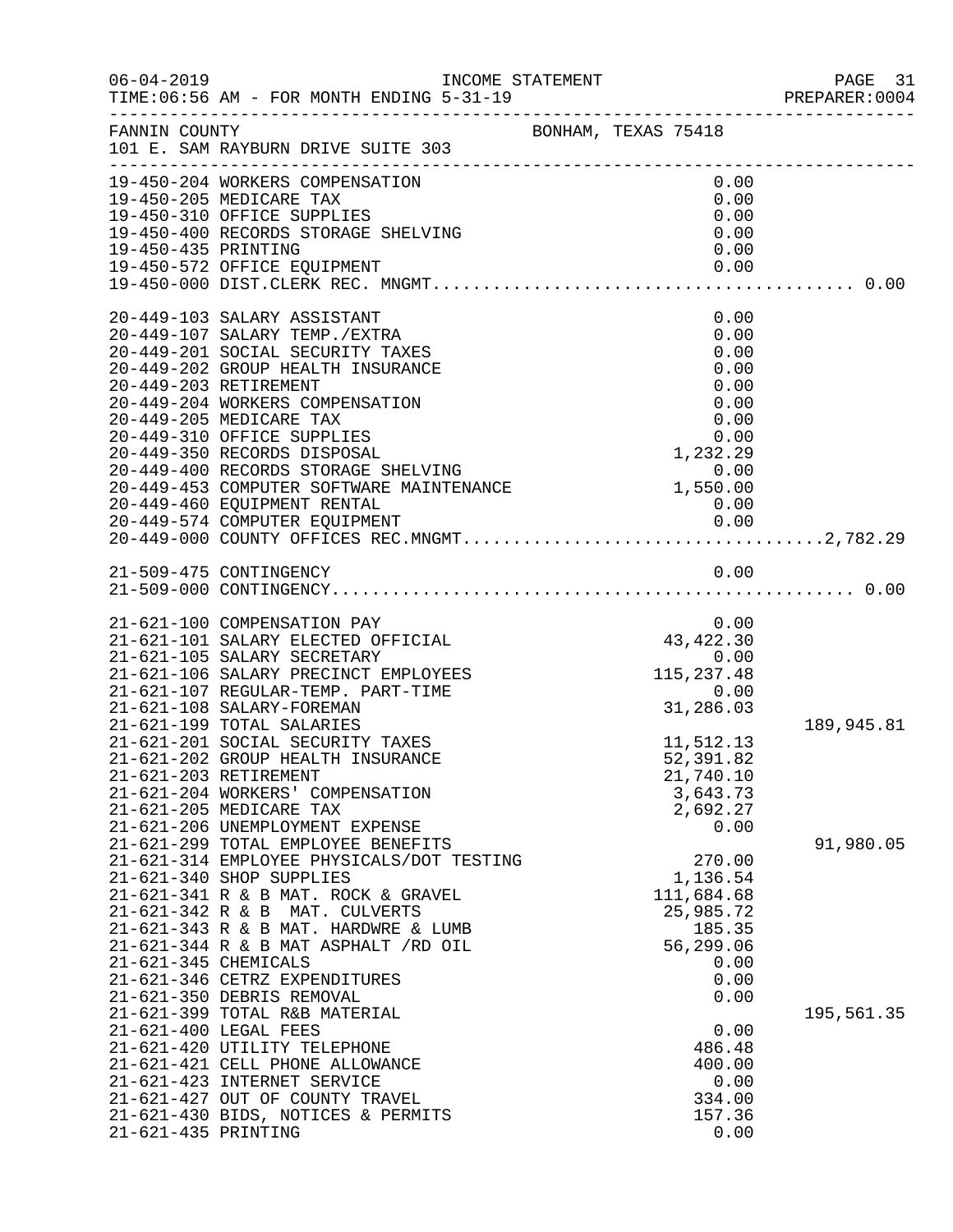|                 | TIME: 06:56 AM - FOR MONTH ENDING 5-31-19                                                                                                                                                                                                                                      |                     | PAGE 32<br>PREPARER: 0004 |
|-----------------|--------------------------------------------------------------------------------------------------------------------------------------------------------------------------------------------------------------------------------------------------------------------------------|---------------------|---------------------------|
|                 | FANNIN COUNTY<br>101 E. SAM RAYBURN DRIVE SUITE 303                                                                                                                                                                                                                            | BONHAM, TEXAS 75418 |                           |
|                 |                                                                                                                                                                                                                                                                                |                     |                           |
|                 | 21-621-440 UTILITY ELECTRICITY<br>21-621-440 UTILITY ELECTRICITY<br>21-621-442 UTILITY RIECTRICITY<br>21-621-442 UTILITY WATER<br>21-621-443 TRASH DUMPSTER PICKUP<br>21-621-450 R & M BUILDING<br>21-621-450 R & M BUILDING<br>21-621-457 R & M MACHINERY GAS & OIL<br>21-621 | 658.38              |                           |
|                 |                                                                                                                                                                                                                                                                                |                     |                           |
|                 |                                                                                                                                                                                                                                                                                |                     |                           |
|                 |                                                                                                                                                                                                                                                                                |                     |                           |
|                 |                                                                                                                                                                                                                                                                                |                     |                           |
|                 |                                                                                                                                                                                                                                                                                |                     |                           |
|                 |                                                                                                                                                                                                                                                                                |                     |                           |
|                 |                                                                                                                                                                                                                                                                                |                     |                           |
|                 |                                                                                                                                                                                                                                                                                |                     |                           |
|                 |                                                                                                                                                                                                                                                                                |                     |                           |
|                 |                                                                                                                                                                                                                                                                                |                     |                           |
|                 |                                                                                                                                                                                                                                                                                |                     |                           |
|                 | 21-621-402 INSURANCE<br>21-621-485 PRISONER SUPPLIES<br>21-621-488 FANNIN RURAL RAIL DISTRICT<br>21-621-490 MISCELLANEOUS<br>21-621-491 SOIL & WATER CONSERVATION<br>21-621-492 TDRA FLOOD CASH MATCH<br>21-621-494 FLOOD CONTROL SITE MAI                                     |                     |                           |
|                 |                                                                                                                                                                                                                                                                                |                     |                           |
|                 |                                                                                                                                                                                                                                                                                |                     |                           |
|                 |                                                                                                                                                                                                                                                                                |                     |                           |
|                 |                                                                                                                                                                                                                                                                                |                     |                           |
|                 |                                                                                                                                                                                                                                                                                |                     |                           |
|                 |                                                                                                                                                                                                                                                                                |                     |                           |
|                 | 21-621-494 FLOOD CONTROL SITE MAINTENANCE<br>21-621-495 PIPELINE SALES TAX REIMBURSEMENT<br>21-621-496 TCOG HAZARDOUS WASTEMATCH<br>21-621-499 TOTAL SER.& OTHER CHARGES<br>21-621-570 COMPUTER EQUIPMENT<br>20,000.00<br>20,000.00<br>20,00                                   |                     | 70,486.47                 |
|                 |                                                                                                                                                                                                                                                                                |                     |                           |
|                 |                                                                                                                                                                                                                                                                                |                     |                           |
|                 | 21-621-573 RADIO EQUIPMENT                                                                                                                                                                                                                                                     | 0.00                |                           |
|                 | 21-621-575 LAND AND BUILDING                                                                                                                                                                                                                                                   | 0.00                |                           |
|                 | 21-621-599 CAPITAL OUTLAY<br>21-621-630 NOTE PAYMENT                                                                                                                                                                                                                           |                     | 20,000.00                 |
|                 |                                                                                                                                                                                                                                                                                | 0.00                |                           |
|                 |                                                                                                                                                                                                                                                                                |                     |                           |
|                 |                                                                                                                                                                                                                                                                                |                     |                           |
|                 |                                                                                                                                                                                                                                                                                |                     |                           |
|                 | 21-625-105 SALARY SECRETARY                                                                                                                                                                                                                                                    | 6,840.90            |                           |
|                 | 21-625-201 SOCIAL SECURITY TAXES                                                                                                                                                                                                                                               | 308.44              |                           |
|                 | 21-625-202 GROUP HEALTH INSURANCE                                                                                                                                                                                                                                              | 1,912.64            |                           |
|                 | 21-625-203 RETIREMENT                                                                                                                                                                                                                                                          | 782.90              |                           |
|                 | 21-625-204 WORKERS' COMPENSATION                                                                                                                                                                                                                                               | 13.65               |                           |
|                 | 21-625-205 MEDICARE TAX                                                                                                                                                                                                                                                        | 71.84               |                           |
|                 | 21-625-310 OFFICE SUPPLIES<br>21-625-311 POSTAL EXPENSES                                                                                                                                                                                                                       | 68.04<br>0.00       |                           |
|                 | 21-625-353 COMPUTER EXPENSE                                                                                                                                                                                                                                                    | 0.00                |                           |
|                 | 21-625-427 OUT OF COUNTY TRAVEL                                                                                                                                                                                                                                                | 0.00                |                           |
| 21-625-480 BOND |                                                                                                                                                                                                                                                                                | 0.00                |                           |
|                 | 21-625-572 OFFICE EQUIPMENT                                                                                                                                                                                                                                                    | 0.00                |                           |
|                 | 21-625-574 COMPUTER EQUIPMENT                                                                                                                                                                                                                                                  | 0.00                |                           |
|                 | 21-625-000 ADMINISTRATIVE OFFICE R&B $#1$ 9,998.41                                                                                                                                                                                                                             |                     |                           |
|                 |                                                                                                                                                                                                                                                                                |                     |                           |
|                 | 22-509-475 CONTINGENCY                                                                                                                                                                                                                                                         | 0.00                |                           |
|                 |                                                                                                                                                                                                                                                                                |                     |                           |
|                 | 22-622-100 COMPENSATION PAY                                                                                                                                                                                                                                                    | 0.00                |                           |
|                 | 22-622-101 SALARY ELECTED OFFICIAL                                                                                                                                                                                                                                             | 43, 422.30          |                           |
|                 | 22-622-105 SALARY SECRETARY                                                                                                                                                                                                                                                    | 0.00                |                           |
|                 | 22-622-106 SALARY PRECINCT EMPLOYEES                                                                                                                                                                                                                                           | 152,970.18          |                           |
|                 | 22-622-107 REGULAR-TEMP. PART-TIME                                                                                                                                                                                                                                             | 0.00                |                           |
|                 | 22-622-199 TOTAL SALARIES                                                                                                                                                                                                                                                      |                     | 196,392.48                |
|                 | 22-622-201 SOCIAL SECURITY TAXES                                                                                                                                                                                                                                               | 11,701.99           |                           |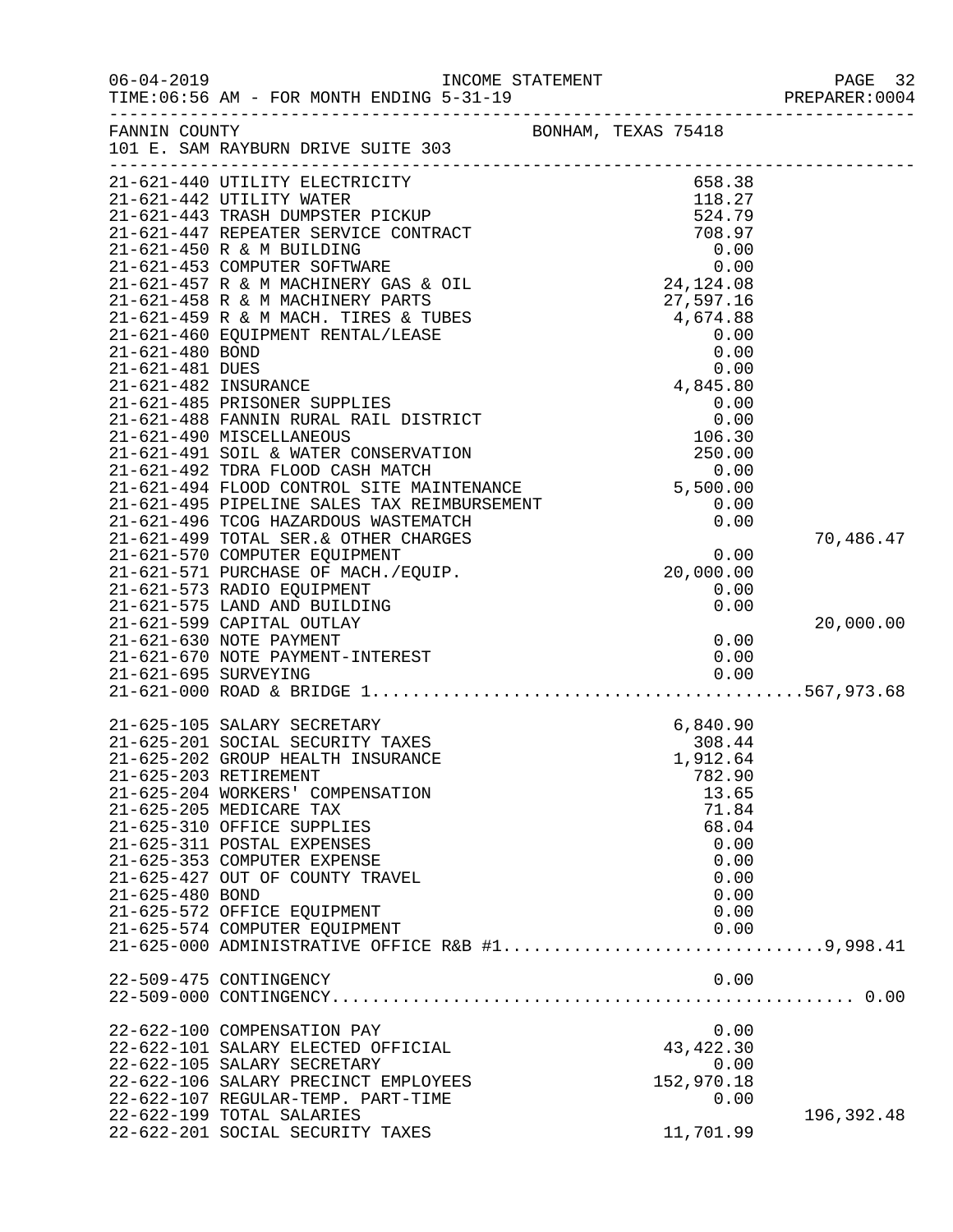| $06 - 04 - 2019$                        | TIME: 06:56 AM - FOR MONTH ENDING 5-31-19<br>----------------------------------                                                                                                                            |  |                                                                                             |            |
|-----------------------------------------|------------------------------------------------------------------------------------------------------------------------------------------------------------------------------------------------------------|--|---------------------------------------------------------------------------------------------|------------|
| FANNIN COUNTY                           | 101 E. SAM RAYBURN DRIVE SUITE 303                                                                                                                                                                         |  | BONHAM, TEXAS 75418                                                                         |            |
|                                         | 22-622-202 GROUP HEALTH INSURANCE<br>$22-622-202$ GROUP HEIREMENT<br>22-622-203 RETIREMENT<br>22-622-204 WORKERS' COMPENSATION 3,509.13<br>2,736.66                                                        |  | 61,200.64                                                                                   |            |
|                                         |                                                                                                                                                                                                            |  |                                                                                             |            |
|                                         |                                                                                                                                                                                                            |  |                                                                                             |            |
|                                         | 22-622-206 UNEMPLOYMENT EXPENSE 0.00<br>22-622-299 TOTAL EMPLOYEE BENEFITS 0.00<br>22-622-312 CONTRACT LABOR 0.00<br>22-622-314 EMPLOYEE PHYSICALS/DOT TESTING 300.00<br>22-622-340 SHOP SUPPLIES 2,310.03 |  |                                                                                             |            |
|                                         |                                                                                                                                                                                                            |  |                                                                                             | 101,624.56 |
|                                         |                                                                                                                                                                                                            |  |                                                                                             |            |
|                                         |                                                                                                                                                                                                            |  |                                                                                             |            |
|                                         |                                                                                                                                                                                                            |  | NVEL 2, 310.03<br>T7, 180.98<br>LUMB 38.50<br>(0.00<br>0.00<br>0.00<br>0.00<br>0.00<br>0.00 |            |
|                                         | 22-622-341 R & B MAT. ROCK & GRAVEL                                                                                                                                                                        |  |                                                                                             |            |
|                                         | 22-622-342 R & B MAT. CULVERTS<br>22-622-343 R & B MAT. HARDWRE & LUMB                                                                                                                                     |  |                                                                                             |            |
|                                         | 22-622-344 R & B MAT. ASPHALT/RD OIL                                                                                                                                                                       |  |                                                                                             |            |
| 22-622-345 CHEMICALS                    |                                                                                                                                                                                                            |  |                                                                                             |            |
|                                         | 22-622-346 CETRZ EXPENDITURES                                                                                                                                                                              |  |                                                                                             |            |
|                                         | 22-622-350 DEBRIS REMOVAL                                                                                                                                                                                  |  |                                                                                             |            |
| 22-622-395 UNIFORMS                     |                                                                                                                                                                                                            |  | 2,022.30                                                                                    |            |
|                                         | 22-622-399 TOTAL R&B MATERIALS                                                                                                                                                                             |  |                                                                                             | 92,596.07  |
|                                         | 22-622-400 LEGAL FEES                                                                                                                                                                                      |  | 0.00                                                                                        |            |
|                                         | 22-622-420 UTILITY TELEPHONE                                                                                                                                                                               |  | 1,079.08                                                                                    |            |
|                                         | 22-622-421 CELL PHONE ALLOWANCE                                                                                                                                                                            |  | 400.00                                                                                      |            |
|                                         | 22-622-427 OUT OF COUNTY TRAVEL                                                                                                                                                                            |  | 2,390.41                                                                                    |            |
|                                         | 22-622-430 BIDS, NOTICES & PERMITS                                                                                                                                                                         |  | 89.10                                                                                       |            |
| 22-622-435 PRINTING                     |                                                                                                                                                                                                            |  | 75.00                                                                                       |            |
|                                         | 22-622-440 UTILITY ELECTRICITY                                                                                                                                                                             |  | 1,031.46                                                                                    |            |
|                                         | 22-622-441 UTILITY GAS<br>22-622-442 UTILITY WATER                                                                                                                                                         |  | 603.78<br>547.68                                                                            |            |
|                                         | 22-622-443 TRASH PICKUP                                                                                                                                                                                    |  | 661.50                                                                                      |            |
|                                         | 22-622-447 REPEATER SERVICE CONTRACT                                                                                                                                                                       |  | 708.97                                                                                      |            |
|                                         | 22-622-450 R&M BUILDING                                                                                                                                                                                    |  | 0.00                                                                                        |            |
|                                         | 22-622-453 COMPUTER SOFTWARE                                                                                                                                                                               |  | 0.00                                                                                        |            |
|                                         | 22-622-457 R & M MACHINERY GAS & OIL                                                                                                                                                                       |  | 51,091.47                                                                                   |            |
|                                         | 22-622-458 R & M MACHINERY PARTS                                                                                                                                                                           |  | 30,552.92                                                                                   |            |
|                                         | 22-622-459 R & M MACH. TIRES & TUBES                                                                                                                                                                       |  | 4,330.29                                                                                    |            |
|                                         | 22-622-460 EQUIPMENT RENTAL/LEASE                                                                                                                                                                          |  | 0.00                                                                                        |            |
| 22-622-480 BOND                         |                                                                                                                                                                                                            |  | 178.00                                                                                      |            |
| 22-622-481 DUES<br>22-622-482 INSURANCE |                                                                                                                                                                                                            |  | 0.00<br>8,320.80                                                                            |            |
|                                         | 22-622-485 PRISONER SUPPLIES                                                                                                                                                                               |  | 0.00                                                                                        |            |
|                                         | 22-622-488 FANNIN RURAL RAIL DISTRICT                                                                                                                                                                      |  | 0.00                                                                                        |            |
|                                         | 22-622-490 MISCELLANEOUS                                                                                                                                                                                   |  | 0.00                                                                                        |            |
|                                         | 22-622-491 SOIL & WATER CONSERVATION                                                                                                                                                                       |  | 250.00                                                                                      |            |
|                                         | 22-622-492 TDRA FLOOD CASH MATCH                                                                                                                                                                           |  | 0.00                                                                                        |            |
|                                         | 22-622-493 TRENTON HIGH MEADOWS SUBDIVISION                                                                                                                                                                |  | 0.00                                                                                        |            |
|                                         | 22-622-494 FLOOD CONTROL SITE MAINTENANCE                                                                                                                                                                  |  | 4,000.00                                                                                    |            |
|                                         | 22-622-495 PIPELINE SALES TAX REIMBURSEMENT                                                                                                                                                                |  | 0.00                                                                                        |            |
|                                         | 22-622-496 TCOG HAZARDOUS WASTEMATCH                                                                                                                                                                       |  | 0.00                                                                                        |            |
|                                         | 22-622-499 TOTAL SER.& OTHER CHARGES                                                                                                                                                                       |  |                                                                                             | 106,310.46 |
|                                         | 22-622-562 LAND/BUILDING                                                                                                                                                                                   |  | 0.00                                                                                        |            |
|                                         | 22-622-570 COMPUTER EQUIPMENT<br>22-622-571 PURCHASE OF MACH./EQUIP.                                                                                                                                       |  | 0.00<br>0.00                                                                                |            |
|                                         | 22-622-573 RADIO EQUIPMENT                                                                                                                                                                                 |  | 0.00                                                                                        |            |
|                                         | 22-622-580 PRECINCT BRIDGE                                                                                                                                                                                 |  | 0.00                                                                                        |            |
|                                         | 22-622-599 CAPITAL OUTLAY                                                                                                                                                                                  |  |                                                                                             | 0.00       |
|                                         |                                                                                                                                                                                                            |  |                                                                                             |            |
|                                         |                                                                                                                                                                                                            |  |                                                                                             |            |
|                                         | 22-625-105 SALARY SECRETARY                                                                                                                                                                                |  | 6,840.90                                                                                    |            |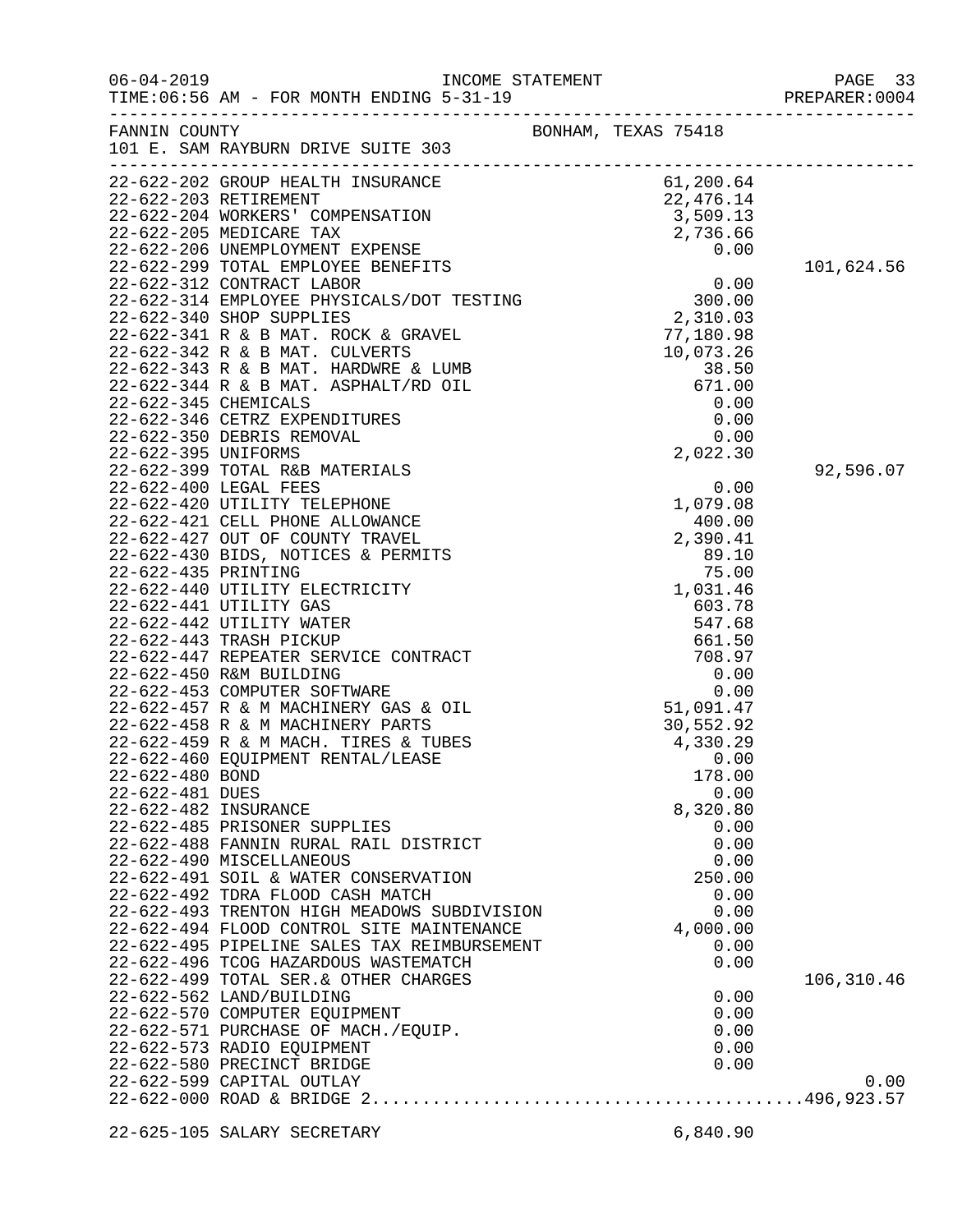| $06 - 04 - 2019$     | INCOME STATEMENT<br>TIME: 06:56 AM - FOR MONTH ENDING 5-31-19                                  |                     |                       |                              |              | PAGE 34<br>PREPARER: 0004 |
|----------------------|------------------------------------------------------------------------------------------------|---------------------|-----------------------|------------------------------|--------------|---------------------------|
| FANNIN COUNTY        | 101 E. SAM RAYBURN DRIVE SUITE 303                                                             | BONHAM, TEXAS 75418 |                       |                              |              |                           |
|                      | 22-625-201 SOCIAL SECURITY TAXES<br>22-625-202 GROUP HEALTH INSURANCE<br>22-625-203 RETIREMENT |                     |                       | 308.32<br>1,912.48<br>782.93 |              |                           |
|                      | 22-625-204 WORKERS' COMPENSATION                                                               |                     |                       | 13.65                        |              |                           |
|                      | 22-625-205 MEDICARE TAX                                                                        |                     |                       | 72.18                        |              |                           |
|                      | 22-625-310 OFFICE SUPPLIES                                                                     |                     |                       | 99.02                        |              |                           |
|                      | 22-625-311 POSTAL EXPENSES                                                                     |                     |                       |                              | 0.00         |                           |
|                      | 22-625-353 COMPUTER EXPENSE<br>22-625-427 OUT OF COUNTY TRAVEL                                 |                     |                       |                              | 0.00<br>0.00 |                           |
| 22-625-480 BOND      |                                                                                                |                     |                       |                              | 0.00         |                           |
|                      | 22-625-572 OFFICE EQUIPMENT                                                                    |                     |                       |                              | 0.00         |                           |
|                      | 22-625-574 COMPUTER EQUIPMENT                                                                  |                     |                       | 0.00                         |              |                           |
|                      |                                                                                                |                     |                       |                              |              |                           |
|                      |                                                                                                |                     |                       |                              |              |                           |
|                      | 23-509-475 CONTINGENCY                                                                         |                     |                       |                              | 0.00         |                           |
|                      |                                                                                                |                     |                       |                              |              |                           |
|                      | 23-623-100 COMPENSATION PAY                                                                    |                     | $0.00$<br>$43,422.30$ |                              |              |                           |
|                      | 23-623-101 SALARY ELECTED OFFICIAL<br>23-623-105 SALARY SECRETARY                              |                     |                       |                              |              |                           |
|                      | 23-623-106 SALARY PRECINCT EMPLOYEES                                                           |                     |                       | 5,568.93<br>167,292.75       |              |                           |
|                      | 23-623-107 REGULAR-TEMP. PART-TIME                                                             |                     |                       | 1,812.72                     |              |                           |
|                      | 23-623-199 TOTAL SALARIES                                                                      |                     |                       |                              |              | 218,096.70                |
|                      | 23-623-201 SOCIAL SECURITY TAXES                                                               |                     |                       | 13,456.21                    |              |                           |
|                      | 23-623-202 GROUP HEALTH INSURANCE<br>23-623-203 RETIREMENT                                     |                     |                       | 73,632.02<br>24,961.22       |              |                           |
|                      | 23-623-204 WORKERS' COMPENSATION                                                               |                     | 4,467.96              |                              |              |                           |
|                      | 23-623-205 MEDICARE TAX                                                                        |                     | 3,147.10              |                              |              |                           |
|                      | 23-623-206 UNEMPLOYMENT EXPENSE                                                                |                     |                       |                              | 0.00         |                           |
|                      | 23-623-299 TOTAL EMPLOYEE BENEFITS                                                             |                     |                       |                              |              | 119,664.51                |
|                      | 23-623-310 OFFICE SUPPLIES                                                                     |                     |                       | 147.04                       |              |                           |
|                      | 23-623-314 EMPLOYEE PHYSICALS/DOT TESTING<br>23-623-315 COPIER EXPENSE                         |                     |                       | 105.00                       | 0.00         |                           |
|                      | 23-623-340 SHOP SUPPLIES                                                                       |                     |                       | 1,708.45                     |              |                           |
|                      | 23-623-341 R & B MAT. ROCK & GRAVEL                                                            |                     |                       | 138, 378. 42                 |              |                           |
|                      | 23-623-342 R & B MAT. CULVERTS                                                                 |                     |                       | 18,047.18                    |              |                           |
|                      | 23-623-343 R & B MAT. HARDWRE & LUMB                                                           |                     |                       | 4,795.82                     |              |                           |
| 23-623-345 CHEMICALS | 23-623-344 R & B MAT. ASPHALT/RD OIL                                                           |                     |                       | 24,049.28                    | 0.00         |                           |
|                      | 23-623-346 CETRZ EXPENDITURES                                                                  |                     |                       |                              | 0.00         |                           |
|                      | 23-623-350 DEBRIS REMOVAL                                                                      |                     |                       | 1,107.00                     |              |                           |
| 23-623-395 UNIFORMS  |                                                                                                |                     |                       | 999.20                       |              |                           |
|                      | 23-623-399 TOTAL R&B MATERIALS                                                                 |                     |                       |                              |              | 189, 337.39               |
|                      | 23-623-400 LEGAL FEES                                                                          |                     |                       |                              | 0.00         |                           |
|                      | 23-623-420 UTILITY TELEPHONE<br>23-623-421 INTERNET SERVICE                                    |                     |                       | 655.31<br>610.12             |              |                           |
|                      | 23-623-423 CELL PHONE ALLOWANCE                                                                |                     |                       | 400.00                       |              |                           |
|                      | 23-623-427 OUT OF COUNTY TRAVEL                                                                |                     |                       | 2,037.80                     |              |                           |
|                      | 23-623-430 BIDS, NOTICES & PERMITS                                                             |                     |                       | 1,118.74                     |              |                           |
| 23-623-435 PRINTING  |                                                                                                |                     |                       |                              | 0.00         |                           |
|                      | 23-623-440 UTILITY ELECTRICITY<br>23-623-441 UTILITY GAS                                       |                     |                       | 1,697.59<br>311.00           |              |                           |
|                      | 23-623-442 UTILITY WATER                                                                       |                     |                       | 225.48                       |              |                           |
|                      | 23-623-443 TRASH DUMPSTER PICKUP                                                               |                     |                       | 524.79                       |              |                           |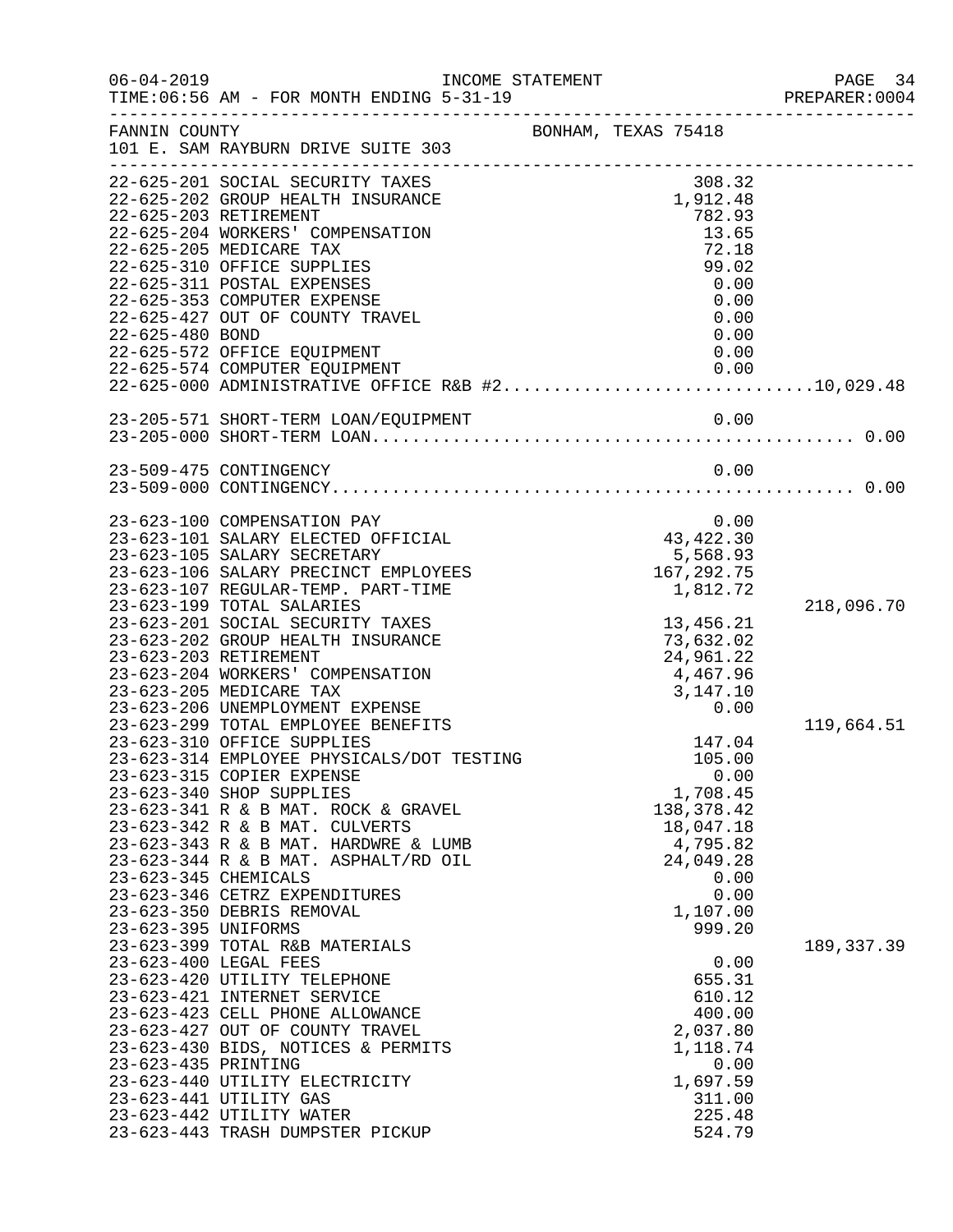| $06 - 04 - 2019$ | TIME: 06:56 AM - FOR MONTH ENDING 5-31-19                                                                                                                                                                                                                               |                                                         |             |
|------------------|-------------------------------------------------------------------------------------------------------------------------------------------------------------------------------------------------------------------------------------------------------------------------|---------------------------------------------------------|-------------|
| FANNIN COUNTY    |                                                                                                                                                                                                                                                                         | BONHAM, TEXAS 75418                                     |             |
|                  | 101 E. SAM RAYBURN DRIVE SUITE 303                                                                                                                                                                                                                                      |                                                         |             |
|                  |                                                                                                                                                                                                                                                                         |                                                         |             |
|                  |                                                                                                                                                                                                                                                                         |                                                         |             |
|                  |                                                                                                                                                                                                                                                                         |                                                         |             |
|                  |                                                                                                                                                                                                                                                                         |                                                         |             |
|                  |                                                                                                                                                                                                                                                                         |                                                         |             |
|                  |                                                                                                                                                                                                                                                                         |                                                         |             |
|                  |                                                                                                                                                                                                                                                                         |                                                         |             |
|                  |                                                                                                                                                                                                                                                                         |                                                         |             |
|                  |                                                                                                                                                                                                                                                                         |                                                         |             |
|                  |                                                                                                                                                                                                                                                                         |                                                         |             |
|                  |                                                                                                                                                                                                                                                                         |                                                         |             |
|                  |                                                                                                                                                                                                                                                                         |                                                         |             |
|                  |                                                                                                                                                                                                                                                                         |                                                         |             |
|                  |                                                                                                                                                                                                                                                                         |                                                         |             |
|                  | 23-623-492 TDRA FLOOD CASH MATCH                                                                                                                                                                                                                                        | 0.00                                                    |             |
|                  |                                                                                                                                                                                                                                                                         |                                                         |             |
|                  |                                                                                                                                                                                                                                                                         |                                                         |             |
|                  |                                                                                                                                                                                                                                                                         |                                                         |             |
|                  |                                                                                                                                                                                                                                                                         |                                                         | 210, 313.86 |
|                  |                                                                                                                                                                                                                                                                         |                                                         |             |
|                  |                                                                                                                                                                                                                                                                         |                                                         |             |
|                  | 23-623-492 TDRA FLOOD CASH MATCH<br>23-623-494 FLOOD CONTROL SITE MAINTENANCE<br>23-623-495 PIPELINE SALES TAX REIMBURSEMENT<br>23-623-496 TCOG HAZARDOUS WASTEMATCH<br>23-623-499 TOTAL SER.& OTHER CHARGES<br>23-623-562 LAND/BUILDING<br>23-623-572 OFFICE EQUIPMENT | 0.00                                                    |             |
|                  | 23-623-573 RADIO EQUIPMENT                                                                                                                                                                                                                                              | 0.00                                                    |             |
|                  | 23-623-575 LAND/BUILDING                                                                                                                                                                                                                                                | 0.00                                                    |             |
|                  | 23-623-580 PRECINCT BRIDGE                                                                                                                                                                                                                                              | 0.00                                                    |             |
|                  | 23-623-599 CAPITAL OUTLAY                                                                                                                                                                                                                                               |                                                         | 268, 317.32 |
|                  |                                                                                                                                                                                                                                                                         |                                                         |             |
|                  |                                                                                                                                                                                                                                                                         |                                                         |             |
|                  |                                                                                                                                                                                                                                                                         |                                                         |             |
|                  |                                                                                                                                                                                                                                                                         |                                                         |             |
|                  | 23-625-105 SALARY SECRETARY                                                                                                                                                                                                                                             | 4XES 6,840.90 4308.32 48 4308.32 48 5 1,912.48 5 702.30 |             |
|                  | 23-625-201 SOCIAL SECURITY TAXES                                                                                                                                                                                                                                        |                                                         |             |
|                  | 23-625-202 GROUP HEALTH INSURANCE                                                                                                                                                                                                                                       |                                                         |             |
|                  | 23-625-203 RETIREMENT                                                                                                                                                                                                                                                   | 782.93                                                  |             |
|                  | 23-625-204 WORKERS' COMPENSATION                                                                                                                                                                                                                                        | 13.65                                                   |             |
|                  | 23-625-205 MEDICARE TAX                                                                                                                                                                                                                                                 | 72.18                                                   |             |
|                  | 23-625-310 OFFICE SUPPLIES                                                                                                                                                                                                                                              | 66.25                                                   |             |
|                  | 23-625-311 POSTAL EXPENSES                                                                                                                                                                                                                                              | 0.00                                                    |             |
|                  | 23-625-353 COMPUTER EXPENSE                                                                                                                                                                                                                                             | 0.00                                                    |             |
|                  | 23-625-427 OUT OF COUNTY TRAVEL                                                                                                                                                                                                                                         | 0.00                                                    |             |
| 23-625-480 BOND  |                                                                                                                                                                                                                                                                         | 0.00                                                    |             |
|                  | 23-625-572 OFFICE EQUIPMENT                                                                                                                                                                                                                                             | 0.00                                                    |             |
|                  | 23-625-574 COMPUTER EQUIPMENT<br>23-625-000 ADMINISTRATIVE OFFICE R&B #39,996.71                                                                                                                                                                                        | 0.00                                                    |             |
|                  |                                                                                                                                                                                                                                                                         |                                                         |             |
|                  | 24-509-475 CONTINGENCY                                                                                                                                                                                                                                                  | 0.00                                                    |             |
|                  |                                                                                                                                                                                                                                                                         |                                                         |             |
|                  | 24-624-100 COMPENSATION PAY                                                                                                                                                                                                                                             | 0.00                                                    |             |
|                  | 24-624-101 SALARY ELECTED OFFICIAL                                                                                                                                                                                                                                      | 43, 422.30                                              |             |
|                  | 24-624-105 SALARY SECRETARY                                                                                                                                                                                                                                             | 19,064.70                                               |             |
|                  | 24-624-106 SALARY PRECINCT EMPLOYEES                                                                                                                                                                                                                                    | 107,118.01                                              |             |
|                  | 24-624-107 REGULAR-TEMP. PART-TIME                                                                                                                                                                                                                                      | 0.00                                                    |             |
|                  | 24-624-108 LABOR REIMBURSEMENT                                                                                                                                                                                                                                          | 0.00                                                    |             |
|                  | 24-624-199 TOTAL SALARIES                                                                                                                                                                                                                                               |                                                         | 169,605.01  |
|                  | 24-624-201 SOCIAL SECURITY TAXES                                                                                                                                                                                                                                        | 10,475.03                                               |             |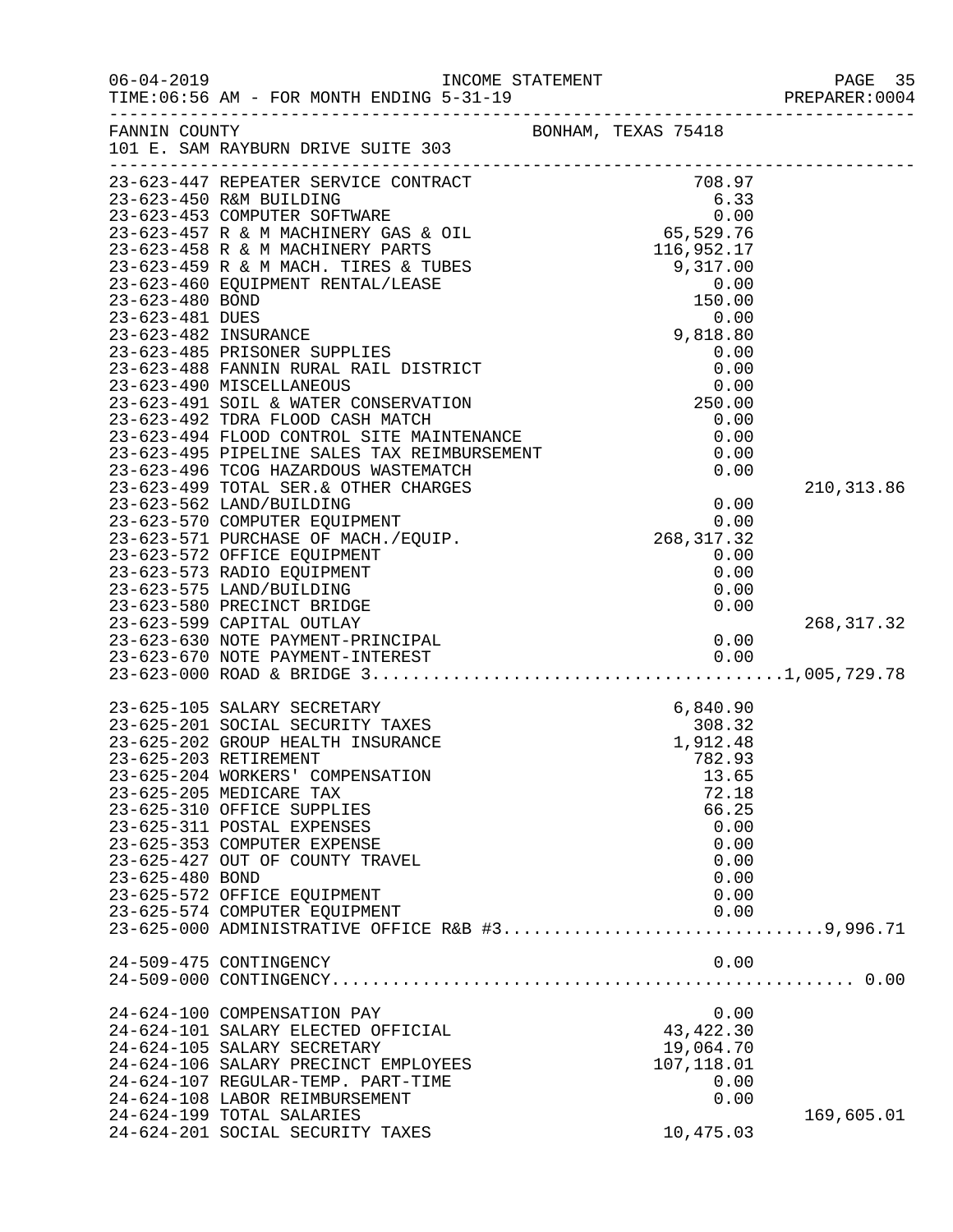| $06 - 04 - 2019$                   | TIME: 06:56 AM - FOR MONTH ENDING 5-31-19                                                                                                                                                                                                                                                                               |                                                                                                            | PAGE 36<br>PREPARER: 0004 |
|------------------------------------|-------------------------------------------------------------------------------------------------------------------------------------------------------------------------------------------------------------------------------------------------------------------------------------------------------------------------|------------------------------------------------------------------------------------------------------------|---------------------------|
| FANNIN COUNTY                      | 101 E. SAM RAYBURN DRIVE SUITE 303                                                                                                                                                                                                                                                                                      | BONHAM, TEXAS 75418                                                                                        |                           |
|                                    | 24-624-202 SROW MORE<br>24-624-203 RETIREMENT<br>24-624-204 WORKERS' COMPENSATION 2,827.58<br>2,449.73<br>2,449.73<br>24-624-206 UNEMPLOYMENT EXPENSE                                                                                                                                                                   | 58,331.86<br>0.00                                                                                          | 93,496.92                 |
|                                    |                                                                                                                                                                                                                                                                                                                         |                                                                                                            |                           |
| 24-624-435 PRINTING                | 24-624-399 TOTAL R&B MATERIALS<br>24-624-400 LEGAL FEES<br>24-624-420 UTILITY TELEPHONE<br>24-624-421 DSL INTERNET<br>24-624-423 CELL PHONE ALLOWANCE<br>24-624-427 OUT OF COUNTY TRAVEL<br>24-624-430 BIDS, NOTICES & PERMITS<br>24-624-440 UTILITY ELECTRICITY<br>24-624-441 UTILITY GAS                              | 0.00<br>763.38<br>495.76<br>0.00<br>3,185.50<br>89.10<br>0.00<br>2,129.36<br>519.10                        | 79,626.00                 |
| 24-624-480 BOND<br>24-624-481 DUES | 24-624-442 UTILITY WATER<br>24-624-443 TRASH PICKUP<br>24-624-447 REPEATER SERVICE CONTRACT<br>24-624-450 R&M BUILDING<br>24-624-453 COMPUTER SOFTWARE<br>24-624-457 R & M MACHINERY GAS & OIL<br>29,1<br>24-624-458 R & M MACHINERY PARTS<br>24-624-459 R & M MACH. TIRES & TUBES<br>24-624-460 EQUIPMENT RENTAL/LEASE | 379.96<br>1,729.50<br>708.97<br>0.00<br>0.00<br>29,196.29<br>13,984.56<br>6, 249.00<br>11,851.54<br>178.00 |                           |
| 24-624-482 INSURANCE               | 24-624-485 PRISONER'S SUPPLIES<br>24-624-488 FANNIN RURAL RAIL DISTRICT<br>24-624-490 MISCELLANEOUS<br>24-624-491 SOIL & WATER CONSERVATION<br>24-624-492 TDRA FLOOD CASH MATCH<br>24-624-494 FLOOD CONTROL SITE MAINTENANCE<br>24-624-495 PIPELINE SALES TAX REIMBURSEMENT<br>24-624-496 TCOG HAZARDOUS WASTEMATCH     | 0.00<br>5,338.80<br>0.00<br>0.00<br>0.00<br>250.00<br>0.00<br>0.00<br>0.00<br>0.00                         |                           |
| 24-624-575 BUILDING                | 24-624-499 TOTAL SER. & OTHER CHARGES<br>24-624-570 COMPUTER EQUIPMENT<br>24-624-571 PURCHASE OF MACH./EQUIP.<br>24-624-573 RADIO EQUIPMENT<br>24-624-599 CAPITAL OUTLAY                                                                                                                                                | 282.60<br>101,685.98<br>0.00<br>0.00                                                                       | 77,048.82<br>101,968.58   |
|                                    | 24-625-105 SALARY SECRETARY<br>24-625-201 SOCIAL SECURITY TAXES                                                                                                                                                                                                                                                         | 6,840.90<br>308.32                                                                                         |                           |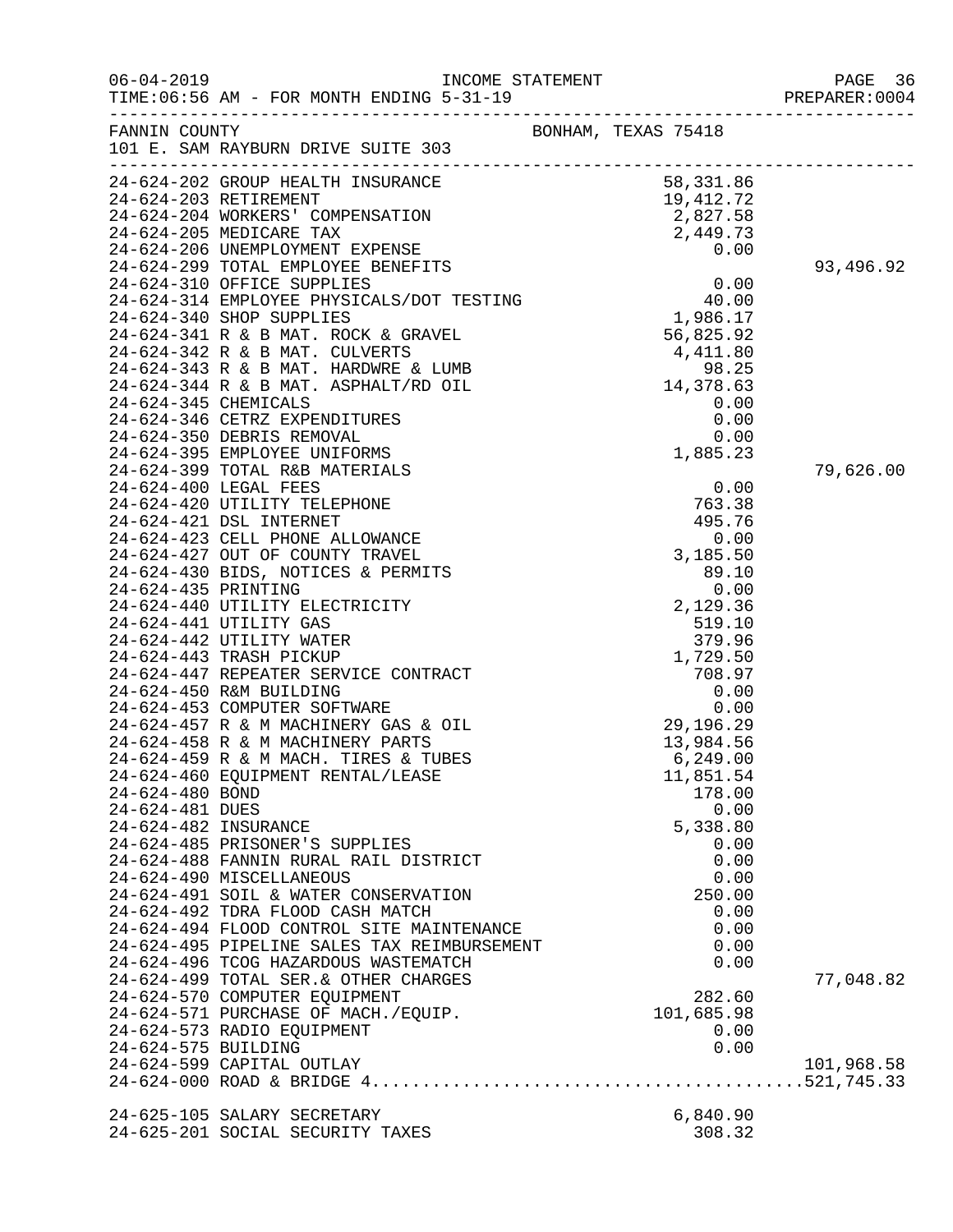| $06 - 04 - 2019$                            | INCOME STATEMENT<br>TIME: 06:56 AM - FOR MONTH ENDING 5-31-19                                                                                                                                                                                                                                                                                                                                                     |                     |                                                                                                | PAGE 37<br>PREPARER: 0004 |
|---------------------------------------------|-------------------------------------------------------------------------------------------------------------------------------------------------------------------------------------------------------------------------------------------------------------------------------------------------------------------------------------------------------------------------------------------------------------------|---------------------|------------------------------------------------------------------------------------------------|---------------------------|
| FANNIN COUNTY                               | 101 E. SAM RAYBURN DRIVE SUITE 303                                                                                                                                                                                                                                                                                                                                                                                | BONHAM, TEXAS 75418 |                                                                                                |                           |
| 24-625-480 BOND                             | 24-625-202 GROUP HEALTH INSURANCE<br>24-625-203 RETIREMENT<br>24-625-204 WORKERS' COMPENSATION<br>24-625-205 MEDICARE TAX<br>24-625-310 OFFICE SUPPLIES<br>24-625-311 POSTAL EXPENSES<br>24-625-353 COMPUTER EXPENSE<br>24-625-427 OUT OF COUNTY TRAVEL<br>24-625-572 OFFICE EQUIPMENT<br>24-625-574 COMPUTER EQUIPMENT<br>24-625-574 COMPUTER EQUIPMENT 0.00<br>24-625-000 ADMINISTRATIVE OFFICE R&B #410,030.46 |                     | 1,912.48<br>782.93<br>13.65<br>72.18<br>100.00<br>0.00<br>0.00<br>0.00<br>0.00<br>0.00<br>0.00 |                           |
|                                             | 25-625-310 OFFICE SUPPLIES<br>25-625-343 ROAD SIGNS<br>25-625-353 COMPUTER EXPENSE<br>25-625-427 TRAVEL EXPENSE<br>25-625-572 OFFICE EQUIPMENT                                                                                                                                                                                                                                                                    |                     | 0.00<br>0.00<br>0.00<br>0.00<br>0.00                                                           |                           |
|                                             | 26-455-420 OMNIBASE TELEPHONE LINE<br>26-455-572 OFFICE EQUIPMENT                                                                                                                                                                                                                                                                                                                                                 |                     | 0.00<br>0.00                                                                                   |                           |
|                                             | 27-456-452 R & M EQUIPMENT                                                                                                                                                                                                                                                                                                                                                                                        |                     | 236.00                                                                                         |                           |
|                                             | 28-457-423 INTERNET SERVICE<br>28-457-572 OFFICE EQUIPMENT                                                                                                                                                                                                                                                                                                                                                        |                     | 304.20<br>0.00                                                                                 |                           |
| 30-569-571 EQUIPMENT                        | 30-569-310 OFFICE SUPPLIES<br>30-569-421 ONLINE RESEARCH                                                                                                                                                                                                                                                                                                                                                          |                     | 0.00<br>0.00<br>0.00                                                                           |                           |
|                                             | 31-509-475 CONTINGENCY                                                                                                                                                                                                                                                                                                                                                                                            |                     | 0.00                                                                                           |                           |
|                                             | 31-510-403 ARCHITECTURAL FEES<br>31-510-451 ASBESTOS ABATEMENT<br>31-510-482 DEMOLITION<br>31-510-490 MISCELLANEOUS                                                                                                                                                                                                                                                                                               |                     | 0.00<br>0.00<br>0.00<br>0.00                                                                   |                           |
| 31-511-453 IT DESIGN<br>31-511-455 SECURITY | 31-511-165 CONSTRUCTION<br>31-511-403 ARCHITECTURAL FEES<br>31-511-451 ASBESTOS & OTHER TESTING<br>31-511-000 COURTHOUSE RESTORATION PHASE 258,000.00                                                                                                                                                                                                                                                             |                     | 0.00<br>58,000.00<br>0.00<br>0.00<br>0.00                                                      |                           |
|                                             | 33-498-310 OFFICE SUPPLIES<br>33-498-427 OUT OF COUNTY TRAVEL                                                                                                                                                                                                                                                                                                                                                     |                     | 0.00<br>0.00                                                                                   |                           |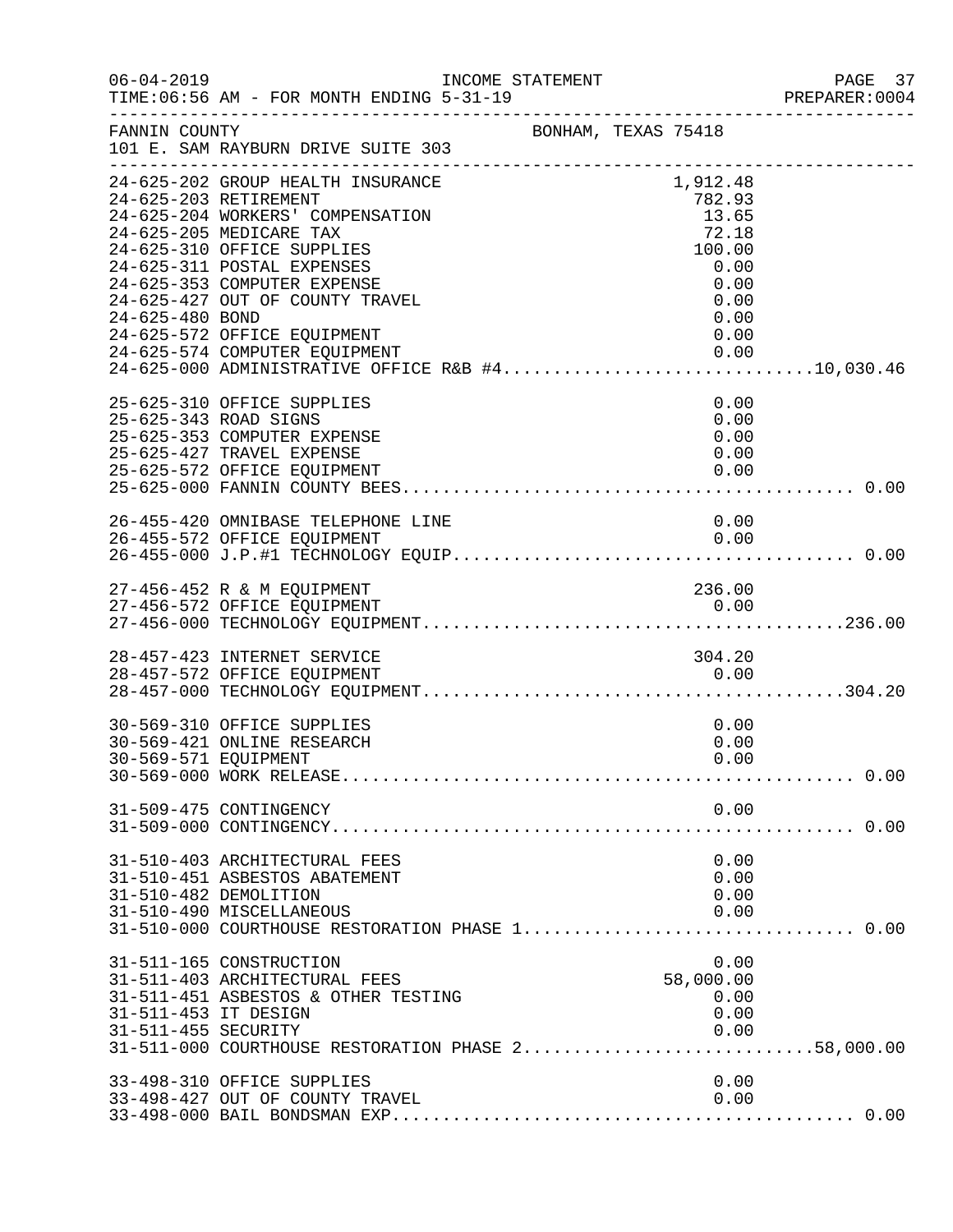| $06 - 04 - 2019$                                                  | INCOME STATEMENT<br>TIME: 06:56 AM - FOR MONTH ENDING 5-31-19<br>_____________________________________                                                                                                                                                                                                                                                                                       |                                                                                                                     | PAGE 38<br>PREPARER:0004 |
|-------------------------------------------------------------------|----------------------------------------------------------------------------------------------------------------------------------------------------------------------------------------------------------------------------------------------------------------------------------------------------------------------------------------------------------------------------------------------|---------------------------------------------------------------------------------------------------------------------|--------------------------|
| FANNIN COUNTY                                                     | BONHAM, TEXAS 75418<br>101 E. SAM RAYBURN DRIVE SUITE 303                                                                                                                                                                                                                                                                                                                                    |                                                                                                                     |                          |
|                                                                   | 34-450-107 SALARYTEMP/EXTRA<br>34-450-201 SOCIAL SECURITY TAXES<br>34-450-203 RETIREMENT<br>34-450-204 WORKERS COMPENSATION<br>34-450-205 MEDICARE TAX<br>34-450-572 OFFICE EQUIPMENT<br>34-450-572 OFFICE EQUIPMENT                      0.00<br>34-450-000 DISTRICT CT.RECORDS ARCHIVE EQUIPME 0.00                                                                                        | 0.00<br>0.00<br>0.00<br>0.00<br>0.00<br>0.00                                                                        |                          |
|                                                                   | 35-475-310 OFFICE SUPPLIES<br>35-475-421 LEXIS NEXIS ONLINE LEGAL RESEARCH 300.00<br>35-475-453 R&M COMPUTER<br>35-475-574 TECHNOLOGY                                                                                                                                                                                                                                                        | 0.00<br>0.00<br>0.00                                                                                                |                          |
|                                                                   | 36-475-107 SALARY SUPPLEMENT<br>36-475-201 SOCIAL SECURITY TAXES<br>36-475-203 RETIREMENT<br>36-475-204 WORKERS COMPENSATION<br>36-475-205 MEDICARE TAX<br>36-475-310 OFFICE SUPPLIES<br>36-475-321 CONTINUING EDUCATION<br>36-475-353 COMPUTER EXPENSE<br>36-475-421 INVESTIGATOR/HOT CK. ONLINE<br>36-475-490 MISCELLANEOUS<br>36-475-499 BANK SERVICE FEES<br>36-475-572 OFFICE EQUIPMENT | 0.00<br>0.00<br>0.00<br>0.00<br>0.00<br>0.00<br>0.00<br>0.00<br>$0.00$<br>1,076.10<br>0.00<br>0.00                  |                          |
| 36-477-203 RETIREMENT<br>36-477-321 TRAINING<br>36-477-480 TOWING | 36-477-107 SALARY SUPPLEMENT<br>36-477-201 SOCIAL SECURITY TAXES<br>36-477-204 WORKERS COMPENSATION<br>36-477-205 MEDICARE TAX<br>36-477-310 OFFICE SUPPLIES<br>36-477-470 CIVIL PROCESS<br>36-477-490 MISCELLANEOUS<br>36-477-499 BANK SERVICE FEES<br>36-477-572 OFFICE EQUIPMENT<br>36-477-574 COMPUTER EQUIPMENT                                                                         | 11,290.32<br>584.82<br>1,292.09<br>3.00<br>136.76<br>0.00<br>0.00<br>0.00<br>0.00<br>683.85<br>0.00<br>0.00<br>0.00 |                          |
|                                                                   | 38-645-412 PRESCRIPTIONS                                                                                                                                                                                                                                                                                                                                                                     | 0.00                                                                                                                |                          |
|                                                                   | 39-645-404 COBRA/INSURANCE<br>39-645-410 CERT. REG. NURSE ANES.<br>39-645-411 PHYSICIAN, NON-EMERGENCY<br>39-645-412 PRESCRIPTIONS, DRUGS<br>39-645-413 HOSPITAL-INPATIENT<br>39-645-414 HOSPITAL, OUTPATIENT<br>39-645-415 LABORATORY/X-RAY<br>39-645-418 FED. QUALIFIED HEALTH CENTER<br>39-645-422 AMBULATORY SURGICAL CENTER<br>39-645-422 AMBULATORY SURGICAL CENTER                    | 0.00<br>0.00<br>0.00<br>0.00<br>0.00<br>0.00<br>0.00<br>0.00<br>0.00                                                |                          |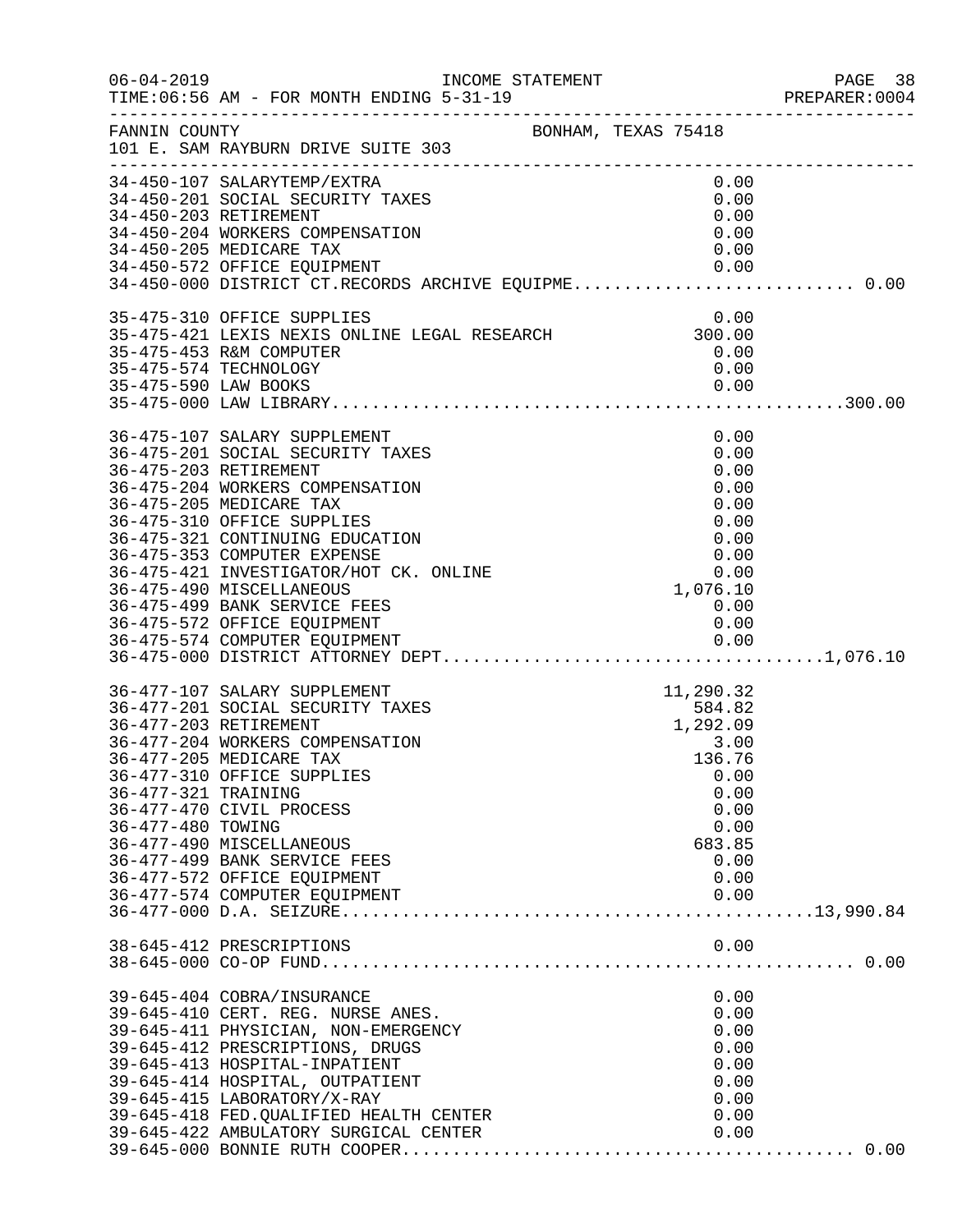| $06 - 04 - 2019$                            | INCOME STATEMENT<br>TIME: 06:56 AM - FOR MONTH ENDING 5-31-19                                                                                                                                                                                              |                     |                                                                                        | PAGE 39<br>PREPARER: 0004 |
|---------------------------------------------|------------------------------------------------------------------------------------------------------------------------------------------------------------------------------------------------------------------------------------------------------------|---------------------|----------------------------------------------------------------------------------------|---------------------------|
| FANNIN COUNTY                               | 101 E. SAM RAYBURN DRIVE SUITE 303                                                                                                                                                                                                                         | BONHAM, TEXAS 75418 |                                                                                        |                           |
|                                             | 40-411-310 OFFICE SUPPLIES<br>40-411-427 OUT OF COUNTY TRAVEL<br>40-411-574 COMPUTER EQUIPMENT                                                                                                                                                             |                     | 988.78<br>823.25                                                                       |                           |
| 41-406-310 SUPPLIES<br>41-406-330 GAS & OIL | 41-406-427 TRAINING EXPENSE                                                                                                                                                                                                                                |                     | 0.00<br>0.00<br>0.00                                                                   |                           |
|                                             | 42-477-310 OFFICE SUPPLIES<br>42-477-415 CONSULTANT<br>42-477-427 TRAVEL AND TRAINING<br>42-477-574 COMPUTER EQUIPMENT                                                                                                                                     |                     | 0.00<br>0.00<br>0.00<br>0.00                                                           |                           |
|                                             | 44-412-578 2011 EQUIPMENT<br>44-412-579 2012 EQUIPMENT<br>44-412-580 2013 EQUIPMENT<br>44-412-581 2014 EQUIPMENT<br>44-412-582 2015 EQUIPMENT<br>44-412-583 2016 EQUIPMENT                                                                                 |                     | 0.00<br>0.00<br>0.00<br>0.00<br>0.00<br>0.00                                           |                           |
| 45-403-103 SALARY<br>45-403-481 DUES        | 45-403-201 SOCIAL SECURITY<br>45-403-204 WORKERS COMPENSATION<br>45-403-205 MEDICARE TAX<br>45-403-310 OFFICE SUPPLIES<br>45-403-427 OUT OF COUNTY TRAVEL<br>45-403-572 OFFICE EQUIPMENT<br>45-403-573 ELECTION EQUIPMENT<br>45-403-574 COMPUTER EQUIPMENT |                     | 128.00<br>7.94<br>0.00<br>1.86<br>850.00<br>1,791.98<br>200.00<br>0.00<br>0.00<br>0.00 |                           |
| 46-475-330 GAS/OIL<br>46-475-454 R&M AUTO   | 46-475-310 OFFICE SUPPLIES<br>46-475-314 SAFE ROOM REIMBURSEMENT<br>46-475-427 OUT OF COUNTY TRAVEL<br>46-475-573 RADIO EQUIPMENT<br>46-475-574 COMPUTER EQUIPMENT<br>46-475-000 SAFE ROOM REIMBURSEMENT PROGRAM35,745.25                                  |                     | 215.25<br>35, 527.25<br>2.75<br>0.00<br>0.00<br>0.00<br>0.00                           |                           |
|                                             | 48-403-421 ELECTION INTERNET<br>48-403-485 LICENSE/SUPPORT<br>48-403-573 ELECTION EQUIPMENT                                                                                                                                                                |                     | 0.00<br>0.00<br>516.30                                                                 |                           |
| 49-475-103 SALARY                           | 49-475-201 SOCIAL SECURITY<br>49-475-202 GROUP HEALTH INSURANCE<br>49-475-203 RETIREMENT<br>49-475-204 WORKER'S COMPENSATION<br>49-475-205 MEDICARE TAX                                                                                                    |                     | 0.00<br>0.00<br>0.00<br>0.00<br>0.00<br>0.00                                           |                           |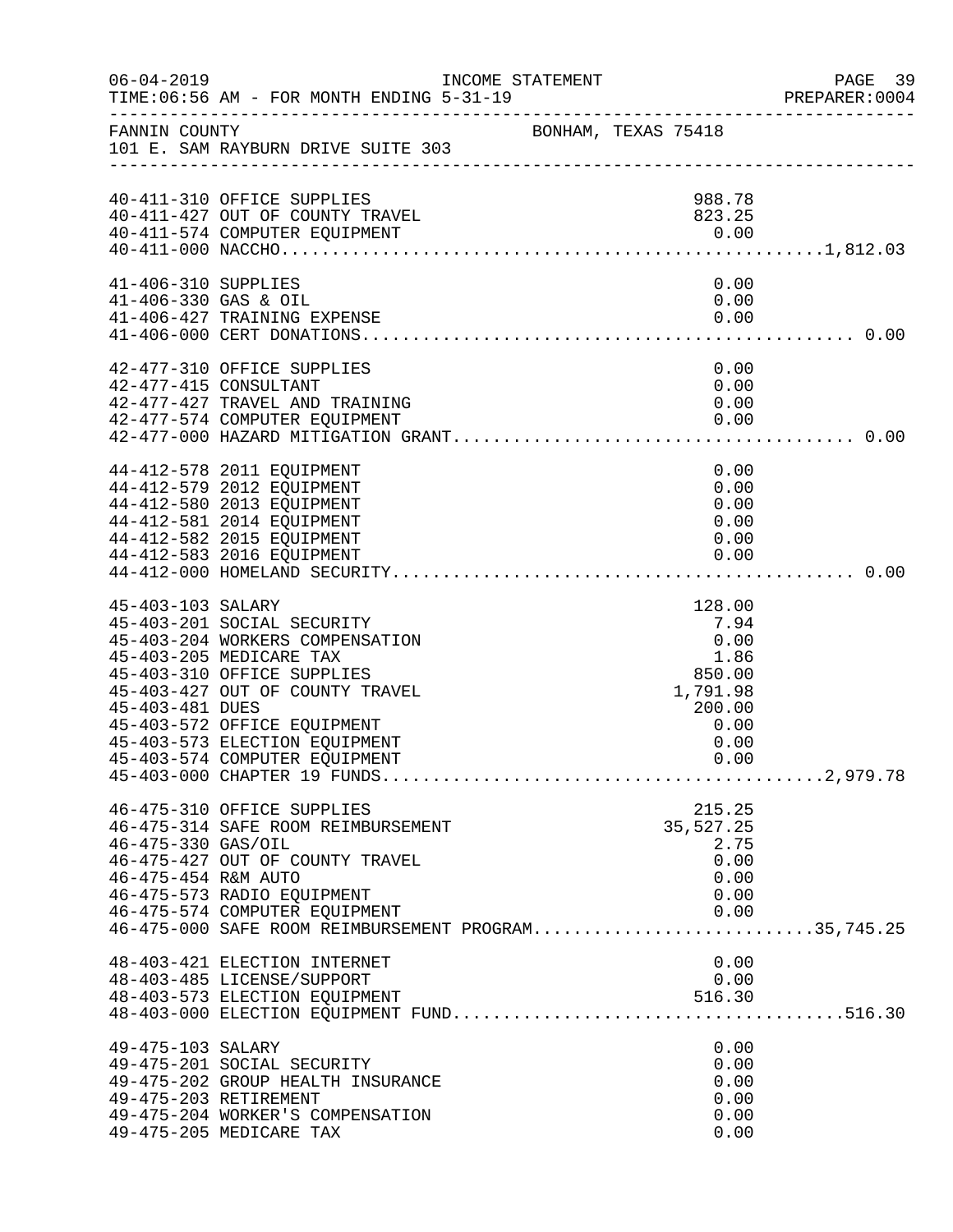| $06 - 04 - 2019$                                                                      | INCOME STATEMENT<br>TIME: 06:56 AM - FOR MONTH ENDING 5-31-19<br>-----------------------                                                                                                                                                                                                                                                                                                                                                                                                                                                                                                                                                     |                                                                                                                                                                                                          | PAGE 40<br>PREPARER: 0004<br>______________________________________ |
|---------------------------------------------------------------------------------------|----------------------------------------------------------------------------------------------------------------------------------------------------------------------------------------------------------------------------------------------------------------------------------------------------------------------------------------------------------------------------------------------------------------------------------------------------------------------------------------------------------------------------------------------------------------------------------------------------------------------------------------------|----------------------------------------------------------------------------------------------------------------------------------------------------------------------------------------------------------|---------------------------------------------------------------------|
| FANNIN COUNTY                                                                         | 101 E. SAM RAYBURN DRIVE SUITE 303                                                                                                                                                                                                                                                                                                                                                                                                                                                                                                                                                                                                           | BONHAM, TEXAS 75418                                                                                                                                                                                      |                                                                     |
|                                                                                       | 49-475-310 OFFICE SUPPLIES<br>49-475-427 TRAINING/TUITION/OUT OF COUNTY<br>49-475-572 OFFICE EQUIPMENT                                                                                                                                                                                                                                                                                                                                                                                                                                                                                                                                       | 0.00<br>0.00<br>619.89<br>0.00                                                                                                                                                                           |                                                                     |
|                                                                                       | 51-440-572 OFFICE EQUIPMENT<br>51-440-572 OFFICE EQUIPMENT<br>51-440-000 CO.CLK.COURT TECHNOLOGY EQUIPMENT879.99                                                                                                                                                                                                                                                                                                                                                                                                                                                                                                                             | 879.99                                                                                                                                                                                                   |                                                                     |
|                                                                                       | 52-449-572 OFFICE EQUIPMENT<br>52-449-000 CO.CLK.COURT RECORDS PRES.EQUIPMENT 0.00                                                                                                                                                                                                                                                                                                                                                                                                                                                                                                                                                           | 0.00                                                                                                                                                                                                     |                                                                     |
|                                                                                       | 53-403-437 DIGITAL IMAGING                                                                                                                                                                                                                                                                                                                                                                                                                                                                                                                                                                                                                   | 66,072.35                                                                                                                                                                                                |                                                                     |
| 55-560-435 PRINTING                                                                   | 55-560-427 OUT OF COUNTY TRAVEL<br>55-560-428 TRAINING & TUITION                                                                                                                                                                                                                                                                                                                                                                                                                                                                                                                                                                             | 0.00<br>0.00<br>2,332.70<br>0.00                                                                                                                                                                         |                                                                     |
| 56-560-108 SALARY<br>56-560-310 SUPPLIES<br>56-560-454 R&M AUTO<br>56-560-579 WEAPONS | 56-560-201 SOCIAL SECURITY TAXES<br>56-560-202 GROUP HEALTH INSURANCE<br>56-560-203 RETIREMENT<br>56-560-204 WORKERS COMPENSATION<br>56-560-205 MEDICARE TAX<br>56-560-316 EMPLOYEE AWARDS BANQUET<br>56-560-395 UNIFORMS/PROT.VESTS<br>56-560-423 INTERNET SERVICE<br>56-560-427 OUT OF COUNTY TRAVEL<br>56-560-428 TRAINING & TUITION<br>56-560-452 R & M EQUIPMENT<br>56-560-460 EQUIPMENT RENTAL/LEASE<br>56-560-490 MISCELLANEOUS<br>56-560-495 NARCOTICS AND/OR OTHER INVESTIGATIO<br>56-560-499 BANK SERVICE FEES<br>56-560-571 AUTOMOBILES<br>56-560-572 OFFICE EQUIPMENT<br>56-560-573 TELEPHONE EQUIPMENT<br>56-560-574 TECHNOLOGY | 0.00<br>0.00<br>0.00<br>0.00<br>0.00<br>0.00<br>1,997.54<br>0.00<br>0.00<br>2,793.18<br>0.00<br>0.00<br>0.00<br>208.19<br>0.00<br>0.00<br>0.00<br>0.00<br>0.00<br>2,414.00<br>0.00<br>7,149.00<br>955.92 |                                                                     |
| 56-565-108 SALARY                                                                     | 56-565-201 SOCIAL SECURITY TAXES<br>56-565-202 GROUP HEALTH INSURANCE<br>56-565-203 RETIREMENT<br>56-565-204 WORKERS COMPENSATION<br>56-565-205 MEDICARE TAX<br>56-565-000 INVESTIGATOR CRIMES AGAINST CHILDRE 0.00                                                                                                                                                                                                                                                                                                                                                                                                                          | 0.00<br>0.00<br>0.00<br>0.00<br>0.00<br>0.00                                                                                                                                                             |                                                                     |
|                                                                                       | 56-570-310 OFFICE & MISC. SUPPLIES                                                                                                                                                                                                                                                                                                                                                                                                                                                                                                                                                                                                           | 0.00                                                                                                                                                                                                     |                                                                     |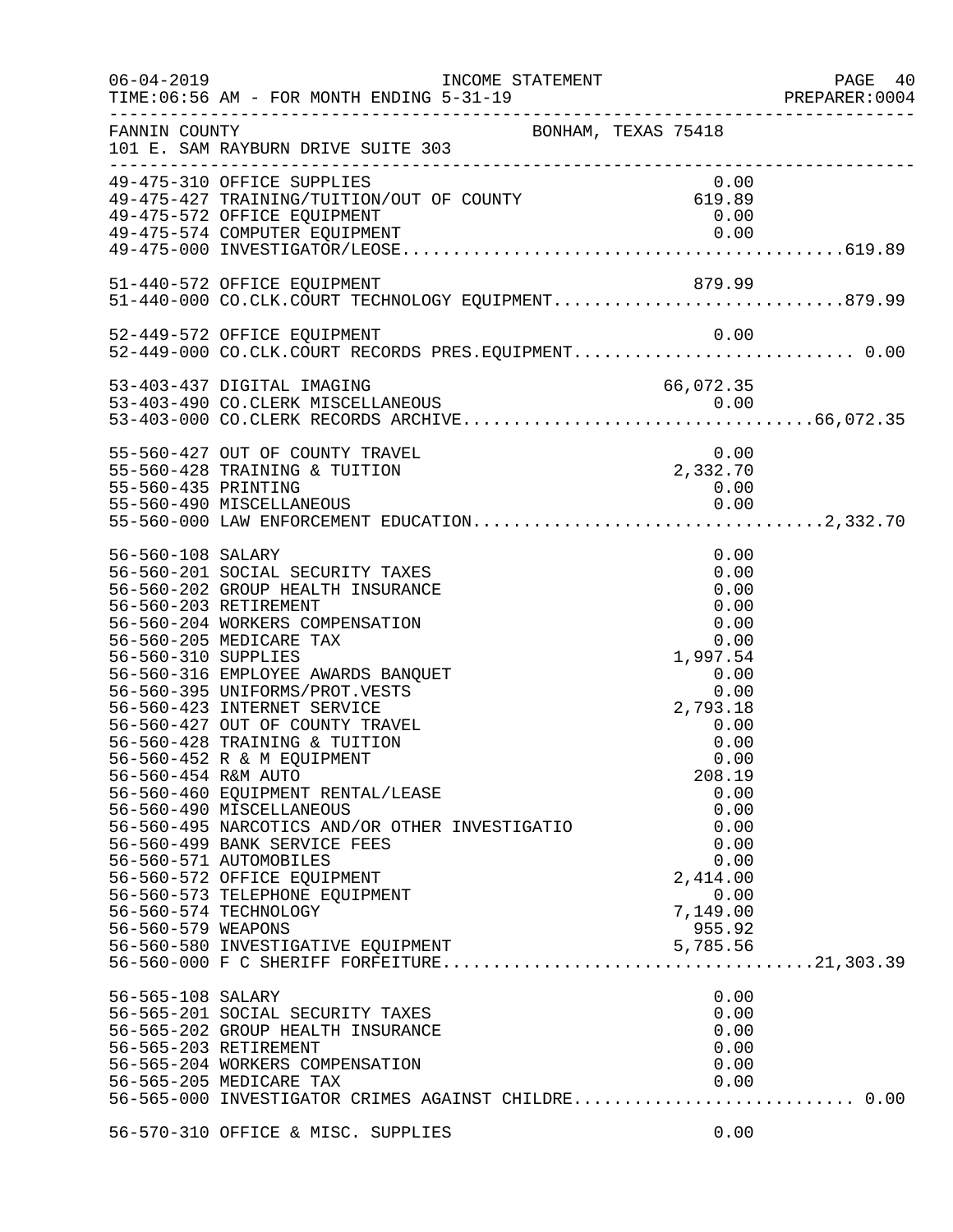| $06 - 04 - 2019$                                                   | INCOME STATEMENT<br>TIME: 06:56 AM - FOR MONTH ENDING 5-31-19<br>___________________________________                                                                                                                                                                                                                                       |                                                                                     | PAGE 41<br>PREPARER: 0004 |
|--------------------------------------------------------------------|--------------------------------------------------------------------------------------------------------------------------------------------------------------------------------------------------------------------------------------------------------------------------------------------------------------------------------------------|-------------------------------------------------------------------------------------|---------------------------|
| FANNIN COUNTY                                                      | BONHAM, TEXAS 75418<br>101 E. SAM RAYBURN DRIVE SUITE 303                                                                                                                                                                                                                                                                                  |                                                                                     |                           |
| 56-570-572 EQUIPMENT                                               | 56-570-395 UNIFORMS/PROT. VESTS/BADGES<br>56-570-571 AUTOMOBILES<br>56-570-574 TECHNOLOGY<br>56-570-579 WEAPONS 17,270.30<br>56-570-000 FEDERAL FORFEITURE FUNDS 201817,693.46                                                                                                                                                             | 0.00<br>0.00<br>0.00<br>423.16                                                      |                           |
| 57-560-310 SUPPLIES<br>57-560-395 UNIFORMS<br>57-560-571 EQUIPMENT | 57-560-427 OUT OF COUNTY TRAVEL<br>57-560-428 TRAINING/TUITION<br>57-560-580 PURCHASE OF ANIMAL                                                                                                                                                                                                                                            | 0.00<br>0.00<br>0.00<br>0.00<br>546.18<br>0.00                                      |                           |
|                                                                    | 59-425-433 DRUG COURT PROGRAMS<br>59-425-437 ATTORNEY FEES DRUG COURT                                                                                                                                                                                                                                                                      | 540.00<br>990.00                                                                    |                           |
|                                                                    | 60-620-309 ANNUAL PAYING AGENT REGISTRAR FEES<br>60-620-400 BOND LEGAL FEES 0.00<br>60-620-401 CONTINUING DISCLOSURE FEES 2,250.00<br>60-620-401 CONTINUING DISCLOSURE FEES 2,250.00<br>60-620-490 MISCELLANEOUS<br>60-620-627 PRINCIPAL, 2017 GO BONDS<br>60-620-628 PRINCIPAL, JAIL '98 BONDS<br>60-620-629 PRINCIPAL, SERIAL BONDS 1992 | $0.00$<br>160,000.00<br>$\begin{array}{c} 0\, .\, 0\, 0\ 0\, .\, 0\, 0 \end{array}$ |                           |
|                                                                    | 60-660-667 INTEREST, 2017 GO BONDS<br>60-660-668 INTEREST JAIL'98 BONDS<br>60-660-669 INTEREST, SERIAL BONDS<br>60-660-670 INTEREST, 2018 GO BONDS                                                                                                                                                                                         | 106,437.50<br>0.00<br>0.00<br>0.00                                                  |                           |
|                                                                    | 61-440-572 OFFICE EQUIPMENT<br>61-440-000 DIST.CLK.COURT TECHNOLOGY EQUIPMENT 0.00                                                                                                                                                                                                                                                         | 0.00                                                                                |                           |
|                                                                    | 62-449-572 OFFICE EQUIPMENT                                                                                                                                                                                                                                                                                                                | 0.00                                                                                |                           |
|                                                                    | 63-551-427 OUT OF COUNTY TRAVEL<br>63-551-428 TRAINING & TUITION                                                                                                                                                                                                                                                                           | 0.00<br>0.00                                                                        |                           |
|                                                                    | 64-552-427 OUT OF COUNTY TRAVEL<br>64-552-428 TRAINING & TUITION                                                                                                                                                                                                                                                                           | 0.00<br>0.00                                                                        |                           |
|                                                                    | 65-553-427 OUT OF COUNTY TRAVEL<br>65-553-428 TRAINING & TUITION                                                                                                                                                                                                                                                                           | 0.00<br>0.00                                                                        |                           |
|                                                                    | 66-509-475 CONTINGENCY                                                                                                                                                                                                                                                                                                                     | 0.00                                                                                |                           |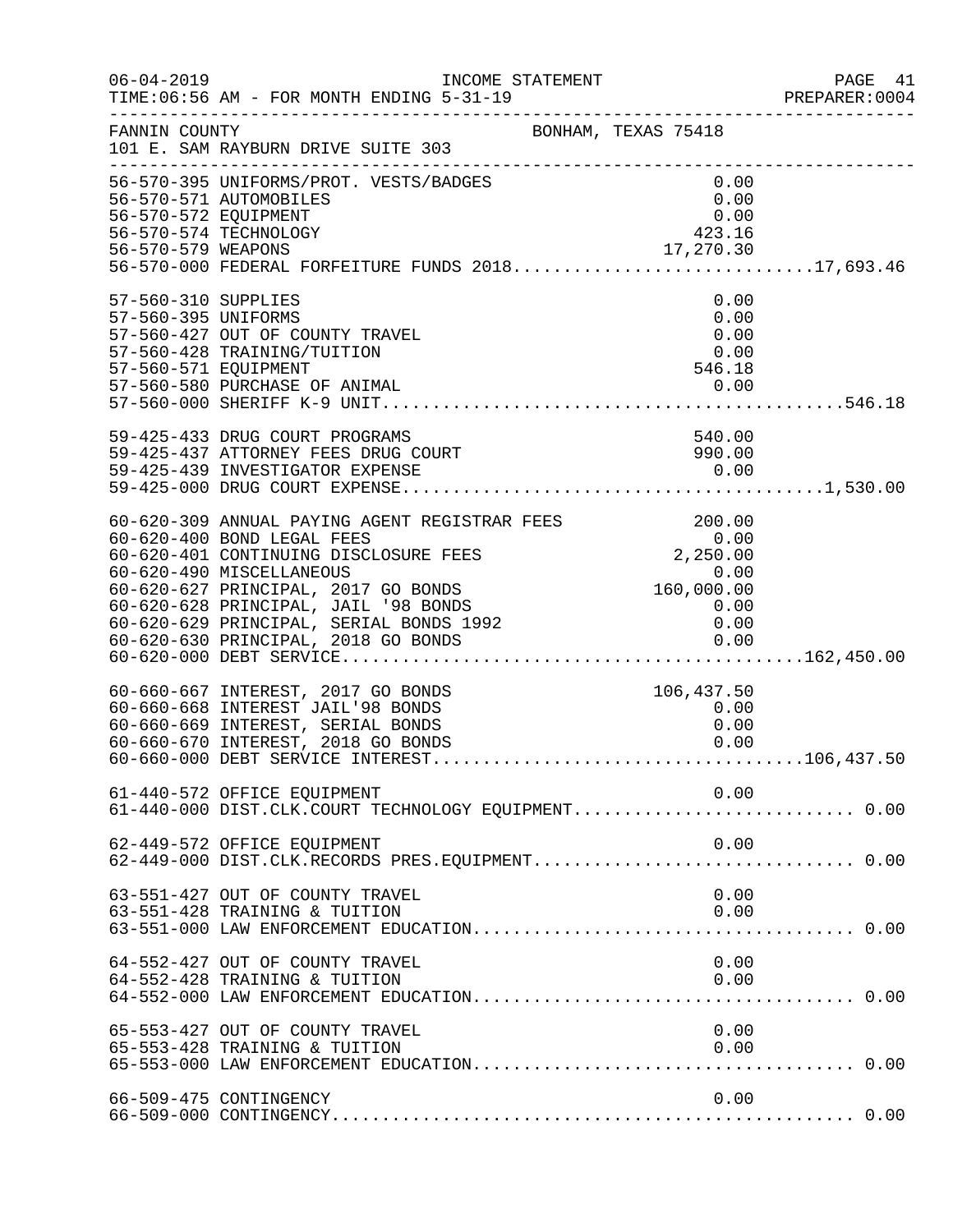| $06 - 04 - 2019$     |                                                                                                                                                                                                                                             | INCOME STATEMENT                                                  | PAGE 42<br>PREPARER: 0004 |
|----------------------|---------------------------------------------------------------------------------------------------------------------------------------------------------------------------------------------------------------------------------------------|-------------------------------------------------------------------|---------------------------|
|                      | FANNIN COUNTY<br>101 E. SAM RAYBURN DRIVE SUITE 303                                                                                                                                                                                         | BONHAM, TEXAS 75418                                               |                           |
|                      | 66-666-165 CONSTRUCTION                                                                                                                                                                                                                     | 0.00                                                              |                           |
|                      | 66-666-400 ATTORNEY FEES                                                                                                                                                                                                                    | 0.00                                                              |                           |
|                      | 66-666-402 ENGINEERING                                                                                                                                                                                                                      | 0.00                                                              |                           |
|                      | 66-666-403 ARCHITECTURAL FEES                                                                                                                                                                                                               | 0.00                                                              |                           |
|                      | 66-666-426 PROFESSIONAL FEES                                                                                                                                                                                                                | 2,230.00                                                          |                           |
|                      | 66-666-430 BIDS & NOTICES                                                                                                                                                                                                                   | 81.00                                                             |                           |
|                      | 66-666-450 R & M BUILDINGS<br>66-666-451 ASBESTOS ABATEMENT                                                                                                                                                                                 | $\begin{array}{r} 0.00 \\ 0.00 \\ 57.00 \\ 15,736.00 \end{array}$ |                           |
|                      | 66-666-453 IT DESIGN/SECURITY DESIGN                                                                                                                                                                                                        |                                                                   |                           |
|                      | 66-666-482 DEMOLITION                                                                                                                                                                                                                       |                                                                   |                           |
|                      | 66-666-490 MISCELLANEOUS                                                                                                                                                                                                                    | 0.00<br>0.00                                                      |                           |
| 66-666-535 BUILDING  |                                                                                                                                                                                                                                             | 0.00                                                              |                           |
|                      | 66-666-574 TECHNOLOGY                                                                                                                                                                                                                       | 0.00                                                              |                           |
|                      |                                                                                                                                                                                                                                             |                                                                   |                           |
|                      |                                                                                                                                                                                                                                             |                                                                   |                           |
|                      | 00-00/-105 CONSTRUCTION<br>66-667-167 CONSTRUCTION MANAGER AGENT<br>66-667-400 ATTORNEY FEES<br>66-667-403 ARCHITECTURAL FEES<br>66-667-421 INTERNET SERVICES<br>66-667-421 INTERNET SERVICES<br>66-667-426 PROFESSIONAL FEES<br>66-667-430 |                                                                   |                           |
|                      |                                                                                                                                                                                                                                             |                                                                   |                           |
|                      |                                                                                                                                                                                                                                             |                                                                   |                           |
|                      |                                                                                                                                                                                                                                             |                                                                   |                           |
|                      |                                                                                                                                                                                                                                             |                                                                   |                           |
|                      |                                                                                                                                                                                                                                             |                                                                   |                           |
|                      |                                                                                                                                                                                                                                             |                                                                   |                           |
|                      |                                                                                                                                                                                                                                             |                                                                   |                           |
|                      |                                                                                                                                                                                                                                             | 0.00                                                              |                           |
|                      | 66-667-451 ASBESTOS & OTHER TESTING<br>66-667-453 IT DESIGN/SECURITY DESIGN                                                                                                                                                                 | 0.00                                                              |                           |
| 66-667-455 SECURITY  |                                                                                                                                                                                                                                             | 0.00                                                              |                           |
|                      | 66-667-470 OFFICE LEASE                                                                                                                                                                                                                     | 2,200.00                                                          |                           |
|                      | 66-667-490 MISCELLANEOUS                                                                                                                                                                                                                    | 15.92                                                             |                           |
|                      |                                                                                                                                                                                                                                             |                                                                   |                           |
|                      | 0.00 0.00<br>66-667-000 COURTHOUSE CONSTRUCTION PHASE 239,306.07                                                                                                                                                                            |                                                                   |                           |
|                      | 67-560-428 TRAINING & TUITION                                                                                                                                                                                                               | 1,645.91                                                          |                           |
|                      | 67-560-580 INVESTIGATIVE EQUIPMENT                                                                                                                                                                                                          | 0.00                                                              |                           |
|                      | $67-560-000$ F.C. SHERIFF ANNUAL PAYMENT1,645.91                                                                                                                                                                                            |                                                                   |                           |
|                      | 68-509-475 CONTINGENCY                                                                                                                                                                                                                      | 0.00                                                              |                           |
|                      |                                                                                                                                                                                                                                             |                                                                   |                           |
|                      | 68-668-165 CONSTRUCTION                                                                                                                                                                                                                     | 0.00                                                              |                           |
|                      | 68-668-400 ATTORNEY FEES                                                                                                                                                                                                                    | 0.00                                                              |                           |
|                      | 68-668-402 ENGINEERING                                                                                                                                                                                                                      | 0.00                                                              |                           |
|                      | 68-668-403 ARCHITECTURAL FEES                                                                                                                                                                                                               | 0.00                                                              |                           |
|                      | 68-668-426 PROFESSIONAL FEES                                                                                                                                                                                                                | 0.00                                                              |                           |
|                      | 68-668-430 BIDS & NOTICES<br>68-668-450 R & M BUILDINGS                                                                                                                                                                                     | 0.00                                                              |                           |
|                      | 68-668-490 MISCELLANEOUS                                                                                                                                                                                                                    | 0.00<br>0.00                                                      |                           |
| 68-668-535 BUILDING  |                                                                                                                                                                                                                                             | 0.00                                                              |                           |
| 68-668-695 SURVEYING |                                                                                                                                                                                                                                             | 0.00                                                              |                           |
|                      |                                                                                                                                                                                                                                             |                                                                   |                           |
|                      | 70-622-399 CLAIM SETTLEMENTS                                                                                                                                                                                                                | 0.00                                                              |                           |
|                      | 70-622-426 APPRAISAL FEES                                                                                                                                                                                                                   | 0.00                                                              |                           |
|                      | 70-622-429 RELOCATING UTILITIES                                                                                                                                                                                                             | 0.00                                                              |                           |
|                      | 70-622-449 CONTRACT EXPENSES FOR FM87 R.O.W.                                                                                                                                                                                                | 0.00                                                              |                           |
|                      |                                                                                                                                                                                                                                             |                                                                   |                           |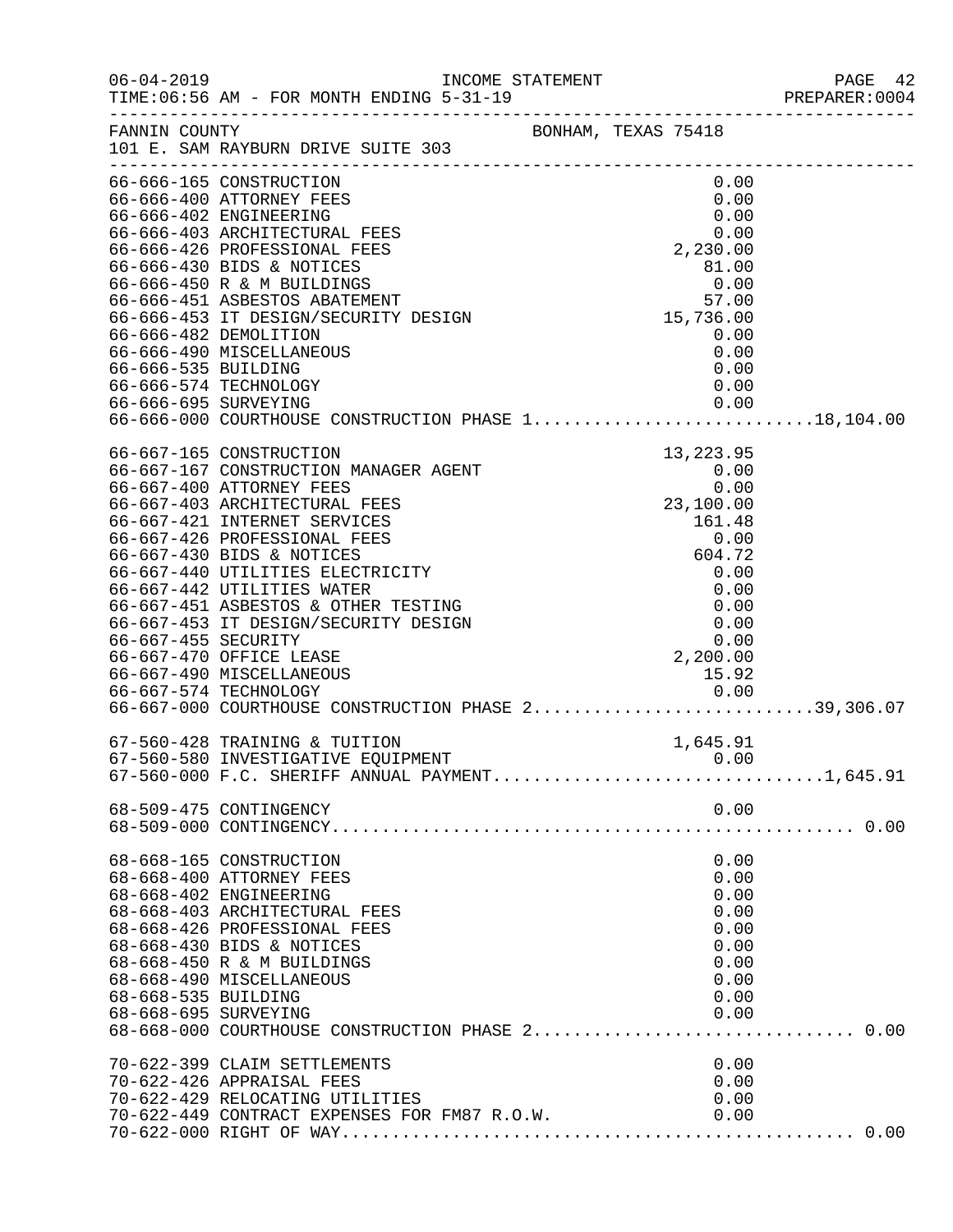|                   | INCOME STATEMENT                                                                                                                                                                                                                                                                                                                                                                                                                                                               |  |                                                                                                                                 | PREPARER: 0004 |
|-------------------|--------------------------------------------------------------------------------------------------------------------------------------------------------------------------------------------------------------------------------------------------------------------------------------------------------------------------------------------------------------------------------------------------------------------------------------------------------------------------------|--|---------------------------------------------------------------------------------------------------------------------------------|----------------|
| FANNIN COUNTY     | BONHAM, TEXAS 75418<br>101 E. SAM RAYBURN DRIVE SUITE 303                                                                                                                                                                                                                                                                                                                                                                                                                      |  |                                                                                                                                 |                |
|                   | 70-629-500 RIGHT OF WAY PUR HWY #82<br>70-629-501 RIGHT OF WAY PURCHASE FM #87<br>70-629-502 RIGHT OF WAY PURCHASE HWY #121<br>70-629-503 RIGHT OF WAY PURCHASE HWY.78                                                                                                                                                                                                                                                                                                         |  | 0.00<br>0.00<br>0.00<br>0.00                                                                                                    |                |
| 71-475-108 SALARY | 71-475-201 SOCIAL SECURITY TAXES<br>71-475-202 GROUP HEALTH INSURANCE<br>71-475-203 RETIREMENT<br>71-475-204 WORKERS COMPENSATION<br>71-475-205 MEDICARE TAX<br>71-475-000 INVESTIGATOR CRIMES AGAINST WOMEN 0.00                                                                                                                                                                                                                                                              |  | 0.00<br>0.00<br>0.00<br>0.00<br>0.00<br>0.00                                                                                    |                |
| 72-560-108 SALARY | 72-560-201 SOCIAL SECURITY TAXES<br>72-560-202 GROUP HEALTH INSURANCE<br>72-560-203 RETIREMENT<br>72-560-204 WORKERS COMPENSATION<br>72-560-205 MEDICARE TAX<br>72-560-000 INVESTIGATOR CRIMES AGAINST CHILDRE 0.00                                                                                                                                                                                                                                                            |  | 0.00<br>0.00<br>0.00<br>0.00<br>0.00<br>0.00                                                                                    |                |
|                   |                                                                                                                                                                                                                                                                                                                                                                                                                                                                                |  |                                                                                                                                 |                |
|                   | 81-590-490 MISCELLANEOUS<br>81-590-576 LUCAS CHEST COMPRESSION SYSTEM<br>81-590-579 WEAPONS/TASERS                                                                                                                                                                                                                                                                                                                                                                             |  | 0.00<br>0.00<br>0.00                                                                                                            |                |
|                   | 82-623-341 R & B MAT. ROCK & GRAVEL<br>82-623-344 R & B MAT. ASPHALT/ROAD OIL<br>82-623-490 MISCELLANEOUS<br>82-623-000 ROAD & BRIDGE #3 LAKE ROAD EXPENSES 0.00                                                                                                                                                                                                                                                                                                               |  | 0.00<br>0.00<br>0.00                                                                                                            |                |
|                   | 83-624-341 R & B MAT. ROCK & GRAVEL<br>83-624-344 R & B MAT. ASPHALT/ROAD OIL<br>83-624-490 MISCELLANEOUS<br>83-624-571 PURCHASE OF MACH./EQUIP.<br>83-624-571 PURCHASE OF MACH.7EQUIP.<br>83-624-000 ROAD & BRIDGE #4 LAKE ROAD EXPENSES47,148.77                                                                                                                                                                                                                             |  | 47, 148. 77<br>0.00<br>0.00<br>0.00                                                                                             |                |
|                   | 84-560-104 SALARIES DEPUTIES<br>84-560-201 SOCIAL SECURITY TAXES<br>84-560-202 GROUP HEALTH INSURANCE<br>84-560-203 RETIREMENT<br>84-560-204 WORKERS' COMPENSATION<br>84-560-205 MEDICARE TAX<br>84-560-206 UNEMPLOYMENT EXPENSE<br>84-560-250 EMPLOYEE PHYSICALS<br>84-560-320 WEAPONS SUPPLIES<br>84-560-321 PATROL SUPPLIES<br>84-560-395 UNIFORMS/OTHER<br>84-560-421 CELL PHONE<br>84-560-422 R & M RADIO<br>84-560-427 TRAVEL AND TRAINING<br>84-560-452 R & M EQUIPMENT |  | 5,706.62<br>353.11<br>956.26<br>651.12<br>0.00<br>82.59<br>0.00<br>0.00<br>0.00<br>0.00<br>0.00<br>0.00<br>0.00<br>0.00<br>0.00 |                |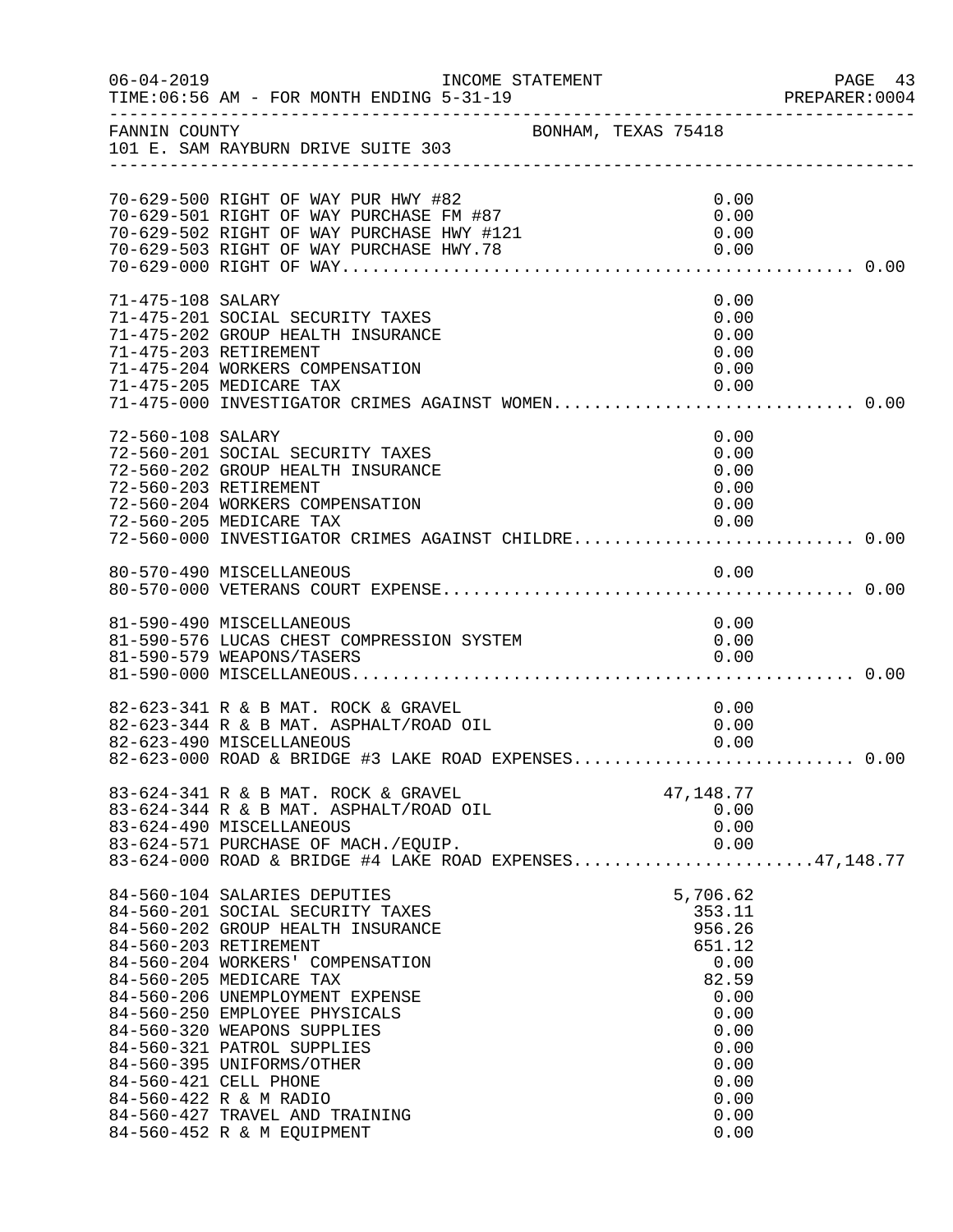|                    | 06-04-2019 INCOME STATEMENT<br>TIME: 06:56 AM - FOR MONTH ENDING 5-31-19<br>______________________________________                                                                                                                                                                                                                                                                                      |                                                                              | PAGE 44<br>PREPARER:0004 |
|--------------------|---------------------------------------------------------------------------------------------------------------------------------------------------------------------------------------------------------------------------------------------------------------------------------------------------------------------------------------------------------------------------------------------------------|------------------------------------------------------------------------------|--------------------------|
| FANNIN COUNTY      | BONHAM, TEXAS 75418<br>101 E. SAM RAYBURN DRIVE SUITE 303                                                                                                                                                                                                                                                                                                                                               |                                                                              |                          |
| 84-560-579 WEAPONS | 84-560-574 TECHNOLOGY<br>84-560-575 PURCHASE AUTOS, BOATS, ATV'S<br>84-560-579 WEADONG                                                                                                                                                                                                                                                                                                                  | 0.00<br>0.00<br>0.00<br>0.00<br>0.00<br>0.00<br>0.00<br>0.00                 |                          |
|                    |                                                                                                                                                                                                                                                                                                                                                                                                         | 0.00                                                                         |                          |
|                    | 87-575-310 OFFICE SUPP./MISC.<br>87-575-319 RESTITUTION<br>87-575-320 COURT COSTS<br>87-575-320 COURT COSTS<br>87-575-321 REIMBURSEMENT OF FEES FOR OTHER COU 6.00<br>87-575-353 COMPUTER EXPENSE<br>87-575-416 STRUCTURAL FAMILY THERAPY<br>87-575-427 TRAVEL AND TRAINING                                                                                                                             | 1,252.76<br>623.50<br>240.00<br>0.00<br>0.00<br>0.00                         |                          |
|                    | 88-645-409 DIABETIC SUPPLIES<br>88-645-410 CERT. REG. NURSE ANES.<br>88-645-411 PHYSICIAN, NON-EMERGENCY<br>88-645-412 PRESCRIPTIONS, DRUGS<br>88-645-413 HOSPITAL, INPATIENT<br>88-645-414 HOSPITAL, OUTPATIENT<br>88-645-415 LABORATORY/X-RAY<br>88-645-418 FED. QUALIFIED HEALTH CENTER<br>88-645-430 PUBLI HEALTH CENTER<br>88-645-420 RURAL HEALTH CLINIC<br>88-645-422 AMBULATORY SURGICAL CENTER | 0.00<br>0.00<br>0.00<br>0.00<br>0.00<br>0.00<br>0.00<br>0.00<br>0.00<br>0.00 | 0.00                     |
|                    | 89-581-416 STRUCTURAL FAMILY THERAPY 32,500.00<br>89-581-000 STRUCTURAL FAMILY THERAPY OOG32,500.00                                                                                                                                                                                                                                                                                                     |                                                                              |                          |
|                    | 89-588-103 SALARY COMM.CORR.OFFICERS<br>89-588-201 SOCIAL SECURITY TAX<br>89-588-202 GROUP HEALTH INSURANCE<br>89-588-203 RETIREMENT<br>89-588-204 WORKERS COMPENSATION<br>89-588-205 MEDICARE TAX<br>89-588-310 OFFICE SUPPLIES<br>89-588-574 COMPUTER EQUIPMENT                                                                                                                                       | 0.00<br>0.00<br>0.00<br>0.00<br>0.00<br>0.00<br>0.00<br>0.00                 |                          |
|                    | 89-589-416 STRUCTURAL FAMILY THERAPY<br>89-589-469 UNEXPENDED FUNDS<br>89-589-469 UNEXPENDED FUNDS<br>89-589-000 REGIONAL DIVERSIONS ALTERNATIVES17,500.00                                                                                                                                                                                                                                              | 17,500.00<br>0.00                                                            |                          |
|                    | 89-590-102 SALARY APPOINTED OFFICIAL<br>89-590-103 SALARY COMM.CORR.OFFICERS<br>89-590-201 SOCIAL SECURITY TAX<br>89-590-202 GROUP HEALTH INSURANCE<br>89-590-203 RETIREMENT                                                                                                                                                                                                                            | 22,252.86<br>26,595.72<br>2,954.54<br>10,524.96<br>5,589.56                  |                          |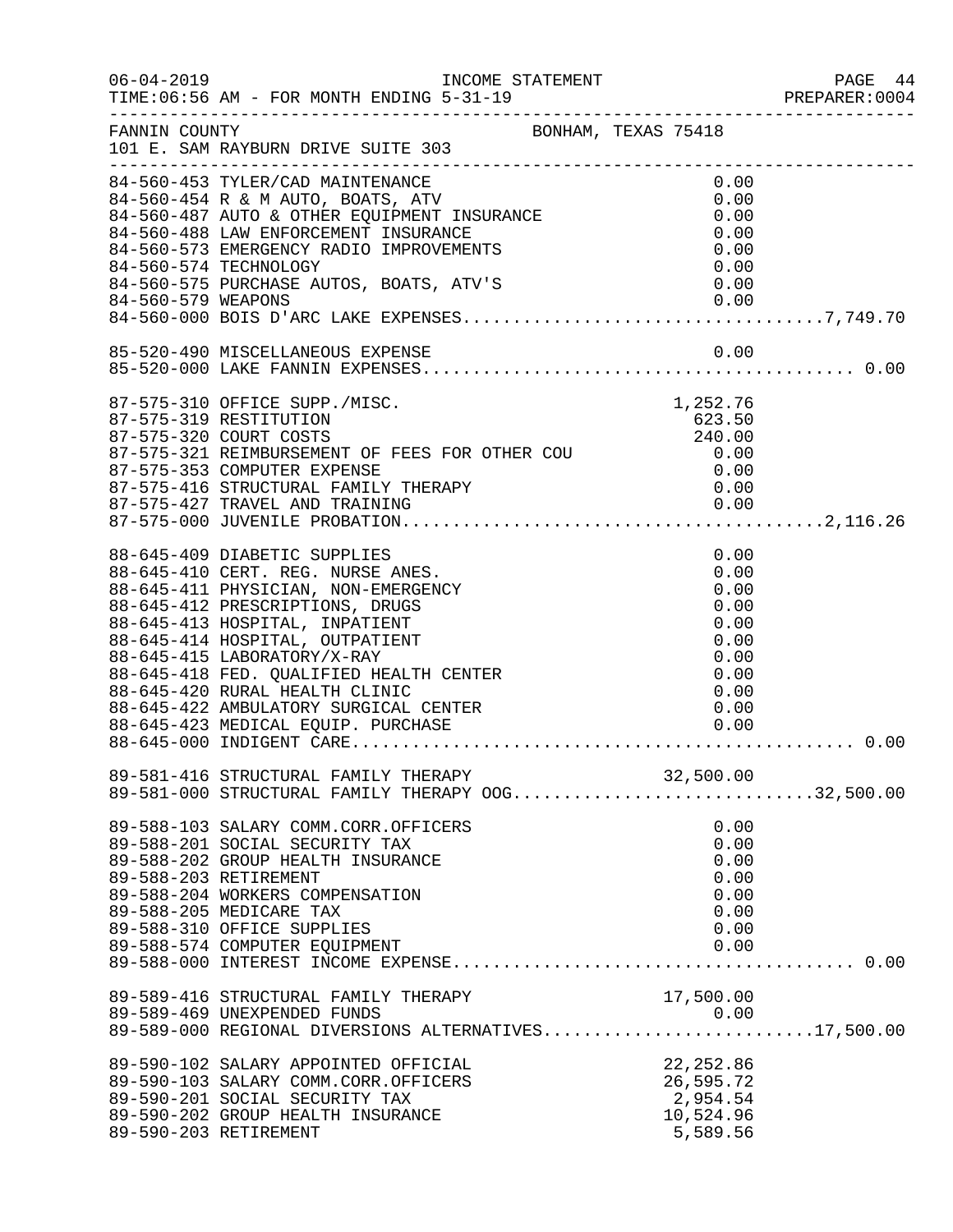| $06 - 04 - 2019$     | INCOME STATEMENT<br>TIME: 06:56 AM - FOR MONTH ENDING 5-31-19                                                                                                                                                                                                                                                                                                      |                                                                      |                                                                                                      |      | PAGE 45<br>PREPARER: 0004 |
|----------------------|--------------------------------------------------------------------------------------------------------------------------------------------------------------------------------------------------------------------------------------------------------------------------------------------------------------------------------------------------------------------|----------------------------------------------------------------------|------------------------------------------------------------------------------------------------------|------|---------------------------|
|                      | FANNIN COUNTY<br>101 E. SAM RAYBURN DRIVE SUITE 303                                                                                                                                                                                                                                                                                                                | BONHAM, TEXAS 75418                                                  |                                                                                                      |      |                           |
|                      | 279.38<br>89-590-310 OPERATING/TRAVEL EXPENSES<br>89-590-469 UNEXPENDED FUNDS<br>89-590-469 UNEXPENDED FUNDS<br>89-500-463<br>89-590-469 UNEXPENDED FUNDS<br>89-590-000 BASIC PROBATION SUPERVISION74,202.81                                                                                                                                                       |                                                                      |                                                                                                      |      |                           |
|                      | 89-591-102 SALARY APPOINTED OFFICIAL<br>89-591-103 SALARY COMM.CORR.OFFICERS<br>89-591-201 SOCIAL SECURITY TAX<br>89-591-202 GROUP HEALTH INSURANCE<br>89-591-203 RETIREMENT<br>$\begin{array}{r} 7,404.55 \\ 223.10 \\ 552.04 \\ 0.00 \end{array}$<br>89-591-204 WORKERS COMPENSATION<br>89-591-205 MEDICARE TAX                                                  | AL<br>RS 21, 238.02<br>2, 359.94<br>8, 406.72<br>4, 464.33<br>223.10 |                                                                                                      |      |                           |
| 89-592-408 DETENTION | 89-592-102 SALARY APPOINTED OFFICIAL<br>89-592-102 SALARY APPOINTED OFFICIAL<br>89-592-103 SALARY COMM.CORR.OFFICERS<br>89-592-201 SOCIAL SECURITY TAX<br>89-592-202 GROUP HEALTH INSURANCE<br>89-592-203 RETIREMENT<br>89-592-203 RETIREM<br>89-592-469 UNEXPENDED FUNDS<br>89-592-000 PRE/POST ADJUDICATION FACILITIES5,612.05                                   |                                                                      | 0.00                                                                                                 |      |                           |
|                      | 89-593-102 SALARY APPOINTED OFFICIAL<br>89-593-103 SALARY COMM.CORR.OFFICERS<br>89-593-201 SOCIAL SECURITY TAX<br>89-593-202 GROUP HEALTH INSURANCE<br>89-593-203 RETIREMENT<br>89-593-204 WORKERS COMPENSATION<br>89-593-205 MEDICARE TAX<br>89-593-415 RESIDENTIAL PLACEMENT                                                                                     | AL<br>2,206.26<br>2,637.00<br>293.34<br>1,044.00<br>554.00           | 554.53<br>27.70<br>68.56<br>0.00                                                                     |      |                           |
|                      | 89-594-102 SALARY APPOINTED OFFICIAL<br>89-594-103 SALARY COMM.CORR.OFFICERS<br>89-594-201 SOCIAL SECURITY TAX<br>89-594-202 GROUP HEALTH INSURANCE<br>89-594-203 RETIREMENT<br>89-594-204 WORKERS COMPENSATION<br>89-594-205 MEDICARE TAX<br>89-594-413 PSYCHOLOGICAL<br>89-594-414 COUNSELING<br>89-594-415 RESIDENTIAL PLACEMENT<br>89-594-469 UNEXPENDED FUNDS |                                                                      | 1,158.84<br>1,385.10<br>154.08<br>548.64<br>291.25<br>14.55<br>36.08<br>1,575.00<br>4,835.00<br>0.00 | 0.00 |                           |
|                      | 89-994-415 RESIDENTIAL PLACEMENT 22,754.60<br>89-994-488 LAW ENFORCEMENT INSURANCE 723.00<br>89-994-000 LOCAL FUNDS CARRIED FORWARD23,477.60                                                                                                                                                                                                                       |                                                                      |                                                                                                      |      |                           |
|                      | 89-995-102 SALARY APPOINTED OFFICIAL<br>89-995-103 SALARY COMM.CORR.OFFICERS                                                                                                                                                                                                                                                                                       |                                                                      | 3,311.10<br>3,957.30                                                                                 |      |                           |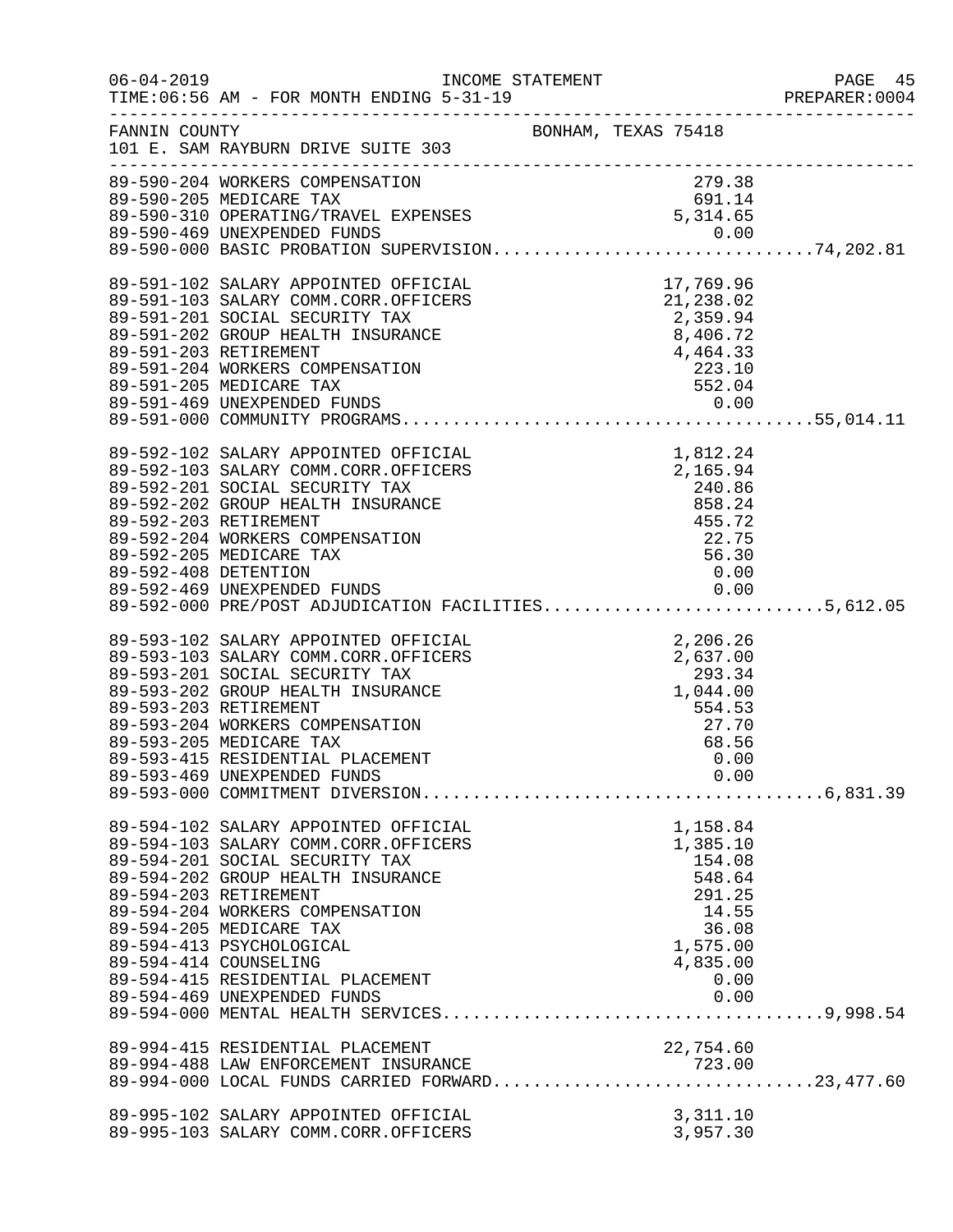| $06 - 04 - 2019$ | TIME: 06:56 AM - FOR MONTH ENDING 5-31-19                                                                                                                                                                                                                                                                                                                                                                                                                                                      |                                                                                                                    | PAGE 46<br>PREPARER: 0004 |
|------------------|------------------------------------------------------------------------------------------------------------------------------------------------------------------------------------------------------------------------------------------------------------------------------------------------------------------------------------------------------------------------------------------------------------------------------------------------------------------------------------------------|--------------------------------------------------------------------------------------------------------------------|---------------------------|
| FANNIN COUNTY    | BONHAM, TEXAS 75418<br>101 E. SAM RAYBURN DRIVE SUITE 303                                                                                                                                                                                                                                                                                                                                                                                                                                      |                                                                                                                    |                           |
|                  | 89-995-105 OFFICE MANAGER<br>89-995-201 SOCIAL SECURITY TAX<br>89-995-202 GROUP HEALTH INSURANCE<br>89-995-203 RETIREMENT<br>89-995-204 WORKERS COMPENSATION<br>89-995-205 MEDICARE TAX<br>89-995-401 AUDIT EXPENSE<br>89-995-405 DETENTION OPERATING COST FY19<br>89-995-406 DETENTION OPERATING COST FY18<br>89-995-407 DETENTION OPERATING COST FY17<br>89-995-414 COUNSELING<br>89-995-415 RESIDENTIAL PLACEMENT<br>89-995-416 STRUCTURAL FAMILY THERAPY<br>89-995-427 TRAVEL AND TRAINING | 0.00<br>440.02<br>1,567.68<br>832.39<br>41.57<br>102.84<br>101,776.62<br>$0.00$<br>10,000.00<br>0.00<br>0.0<br>0.0 |                           |
|                  | 92-700-310 OFFICE SUPPLIES<br>92-700-430 BIDS AND NOTICES<br>92-700-484 APPRAISALS                                                                                                                                                                                                                                                                                                                                                                                                             | 0.00<br>0.00<br>0.00                                                                                               |                           |
|                  | 93-909-414 GRANT ADMINISTRATION<br>93-909-415 CONSTRUCTION EXPENSE<br>93-909-416 ENGINEERING                                                                                                                                                                                                                                                                                                                                                                                                   | 0.00<br>0.00<br>0.00                                                                                               |                           |
|                  |                                                                                                                                                                                                                                                                                                                                                                                                                                                                                                |                                                                                                                    |                           |
|                  |                                                                                                                                                                                                                                                                                                                                                                                                                                                                                                |                                                                                                                    |                           |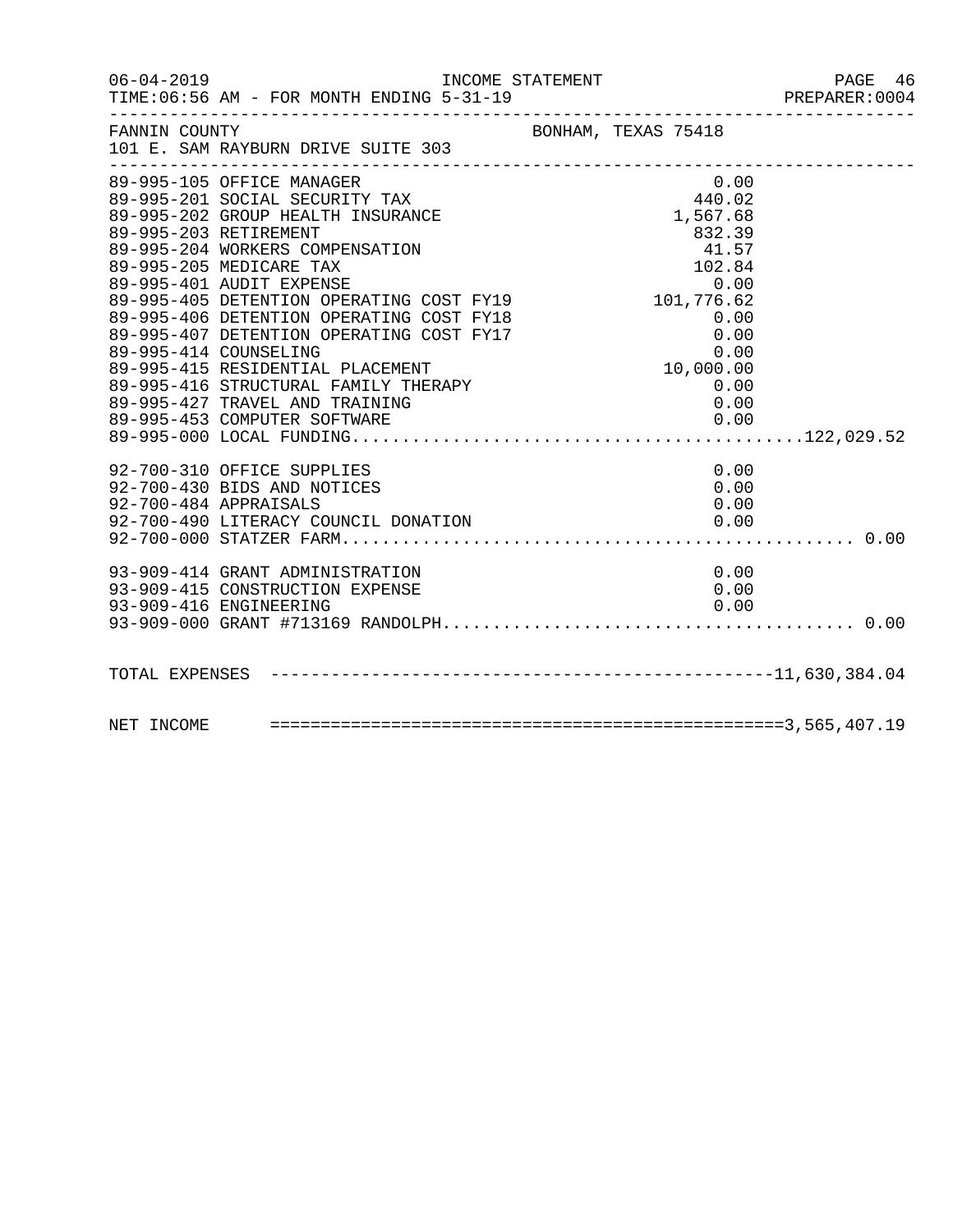| $06 - 04 - 2019$    |                                                                                                                                                                                                                                                                                   | BALANCE SHEET |                                                                                        | PAGE 1<br>PREPARER:0004 |
|---------------------|-----------------------------------------------------------------------------------------------------------------------------------------------------------------------------------------------------------------------------------------------------------------------------------|---------------|----------------------------------------------------------------------------------------|-------------------------|
| FANNIN COUNTY       | 101 E. SAM RAYBURN DRIVE SUITE 303                                                                                                                                                                                                                                                |               | BONHAM, TEXAS 75418                                                                    |                         |
|                     | ***** ASSETS *****                                                                                                                                                                                                                                                                |               |                                                                                        |                         |
| 10-100-100 PAYROLL  |                                                                                                                                                                                                                                                                                   |               | 237.80                                                                                 |                         |
|                     | 10-103-100 GENERAL-COMBINED FUNDS CHECKING 1,740,716.20<br>10-103-110 BUSINESS MONEY FUND ACCOUNT $2,008,256.82$<br>10-103-175 TEXPOOL                                                                                                                                            |               |                                                                                        |                         |
|                     |                                                                                                                                                                                                                                                                                   |               |                                                                                        |                         |
|                     | 10-105-003 COUNTY CLERK CHANGE FUND<br>10-105-075 CO.ATTORNEY CHANGE FUND<br>10-105-115 JURY CASH ON HAND<br>10-105-450 DISTRICT CLK.CHANGE FUND<br>10-105-455 JP#1 CASH ON HAND<br>10-105-457 JP#3 CASH ON HAND                                                                  |               | 100.00<br>0.00<br>1,000.00<br>50.00<br>100.00<br>100.00                                |                         |
|                     | 10-120-305 FINES RECEIVABLE<br>10-120-306 ALLOWANCE FOR UNCOLLECTIBLES<br>10-120-307 ALOWANCE FOR UNCOLLECTIBLES HOSPITA 100,000.00-<br>10-120-311 TAXES RECEIVABLE<br>10-120-312 DUE FROM OTHER GOVERNMENTS<br>10-120-313 DUE FROM OTHER FUNDS<br>10-120-314 ACCOUNTS RECEIVABLE |               | 6, 362, 503.45<br>1,820,597.35-<br>583,348.03<br>146,204.07<br>61,365.99<br>148,570.00 |                         |
|                     | 10-133-089 DUE FROM T.J.P.C.                                                                                                                                                                                                                                                      |               | 0.00                                                                                   |                         |
| 10-513-162 BUILDING |                                                                                                                                                                                                                                                                                   |               | 0.00                                                                                   |                         |
|                     | 10-999-100 A/P CLEARING ACCOUNT                                                                                                                                                                                                                                                   |               | 0.00                                                                                   |                         |
| 11-100-100 PAYROLL  |                                                                                                                                                                                                                                                                                   |               | 0.00                                                                                   |                         |
|                     | 11-102-100 A/P CLEARING                                                                                                                                                                                                                                                           |               | 0.00                                                                                   |                         |
|                     | 11-103-100 C.H. SECURITY-COMBINED FUNDS CKING 105,979.47                                                                                                                                                                                                                          |               |                                                                                        |                         |
|                     | 11-120-313 DUE FROM OTHER FUNDS                                                                                                                                                                                                                                                   |               | 1,125.43                                                                               |                         |
|                     | 12-102-100 A/P CLEARING                                                                                                                                                                                                                                                           |               | 0.00                                                                                   |                         |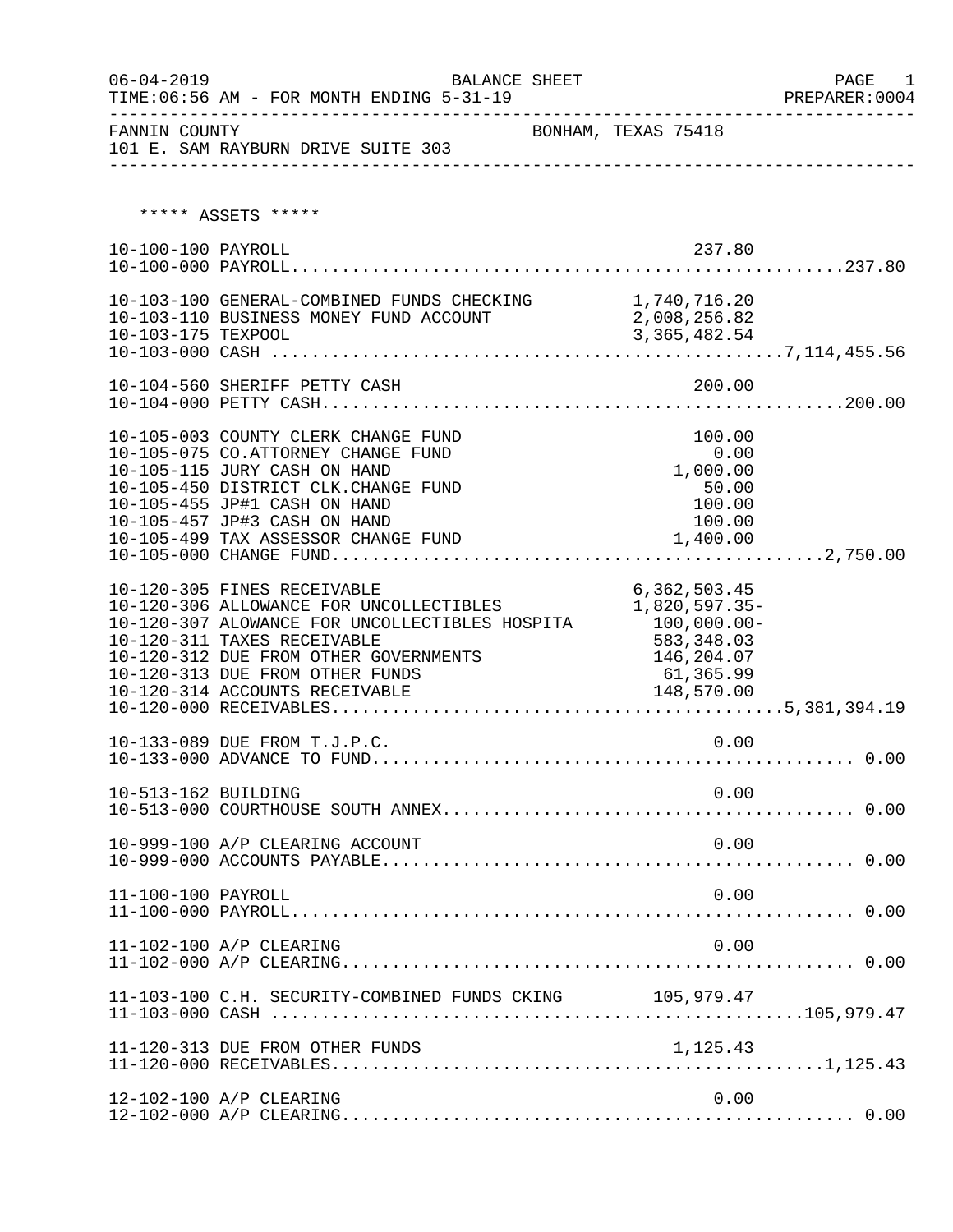| $06 - 04 - 2019$   | BALANCE SHEET<br>TIME: 06:56 AM - FOR MONTH ENDING 5-31-19<br>. <u>.</u> . |           | PAGE 2 |
|--------------------|----------------------------------------------------------------------------|-----------|--------|
| FANNIN COUNTY      | BONHAM, TEXAS 75418<br>101 E. SAM RAYBURN DRIVE SUITE 303                  |           |        |
|                    | 12-103-100 CO.CLK.VITAL STAT.-COMB.FUNDS CKING 4,088.13                    |           |        |
|                    | 12-120-313 DUE FROM OTHER FUNDS                                            | 84.00     |        |
|                    | 13-102-100 A/P CLEARING                                                    | 0.00      |        |
|                    | 13-103-113 SURETY BAIL BOND FEE                                            | 4,230.00  |        |
|                    | 14-102-100 A/P CLEARING                                                    | 0.00      |        |
|                    | 14-103-100 JUST.CT.BLDG.SEC.-COMB.FUNDS CKING 17,346.65                    |           |        |
|                    | 14-120-313 DUE FROM OTHER FUNDS                                            | 66.77     |        |
|                    | 16-102-100 A/P CLEARING                                                    | 0.00      |        |
|                    | 16-103-100 CO.JUDGE EXCESS SUPP.-COMB.FUND CK 17,624.67                    |           |        |
|                    | 17-102-100 A/P CLEARING                                                    | 0.00      |        |
|                    | 17-103-100 PROB.JUDGES ED.-COMB. FUNDS CKING 4,852.50                      |           |        |
|                    | 17-120-313 DUE FROM OTHER FUNDS                                            | 25.00     |        |
| 18-100-100 PAYROLL |                                                                            | 0.00      |        |
|                    | 18-102-100 A/P CLEARING                                                    | 0.00      |        |
|                    | 18-103-100 CO.CLK.REC.MNGMT.-COMB.FUNDS CKING                              | 57,525.02 |        |
|                    | 18-120-313 DUE FROM OTHER FUNDS                                            | 6,194.83  |        |
| 19-100-100 PAYROLL |                                                                            | 0.00      |        |
|                    | 19-102-100 A/P CLEARING                                                    | 0.00      |        |
|                    | 19-103-100 DIST.CLK.REC.MNGMT-COMB.FUNDS CKING 12,551.15                   |           |        |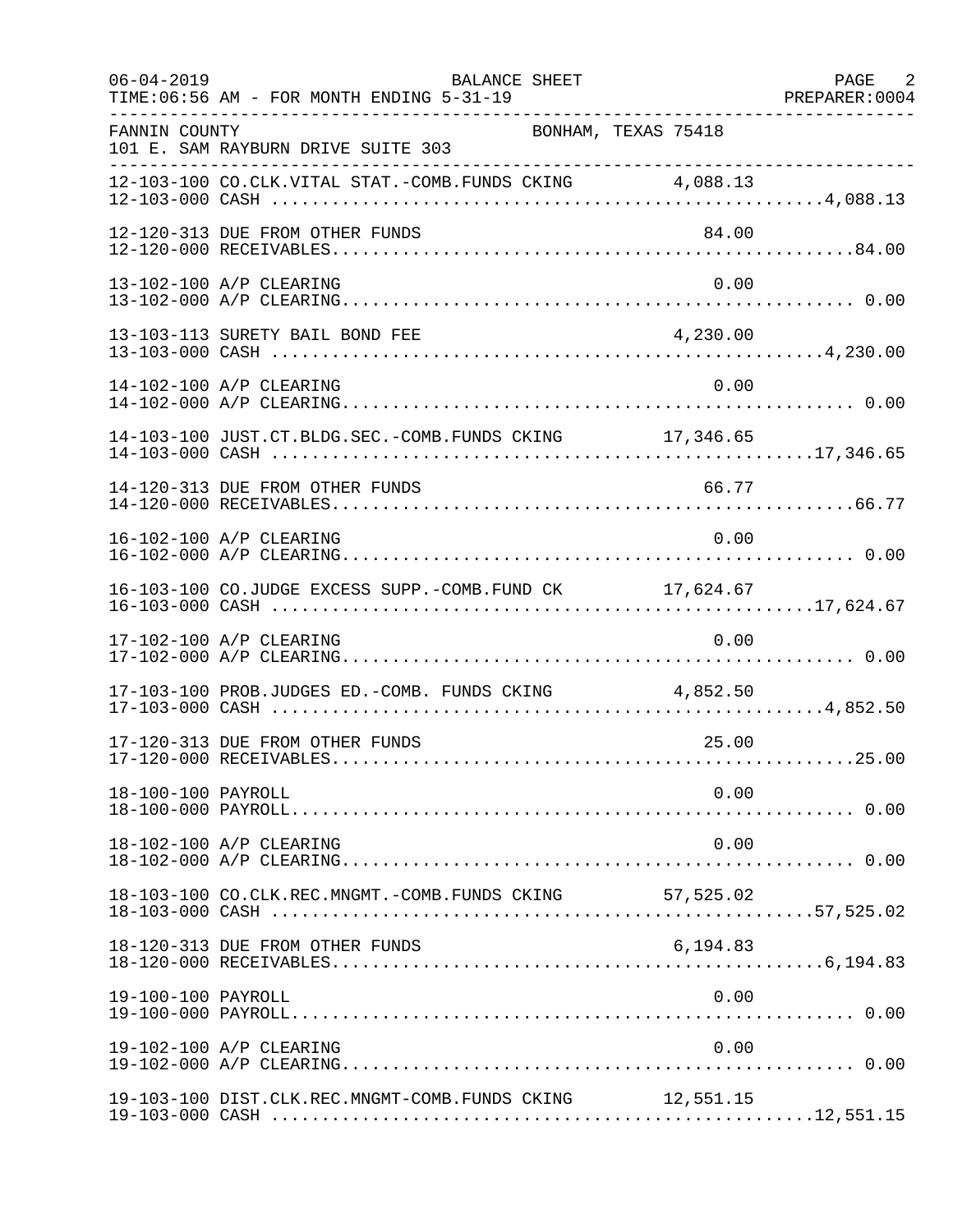| $06 - 04 - 2019$                       | BALANCE SHEET<br>TIME: 06:56 AM - FOR MONTH ENDING 5-31-19<br>. _ _ _ _ _ _ _ _ _ _ _ _ _ _ _ _ _                                     |                                                | PAGE 3<br>PREPARER: 0004 |
|----------------------------------------|---------------------------------------------------------------------------------------------------------------------------------------|------------------------------------------------|--------------------------|
| FANNIN COUNTY                          | BONHAM, TEXAS 75418<br>101 E. SAM RAYBURN DRIVE SUITE 303                                                                             |                                                |                          |
|                                        | 19-120-313 DUE FROM OTHER FUNDS                                                                                                       | 186.65                                         |                          |
| 20-100-100 PAYROLL                     |                                                                                                                                       | 0.00                                           |                          |
|                                        | 20-102-100 A/P CLEARING                                                                                                               | 0.00                                           |                          |
|                                        | 20-103-100 CO.OFF.REC.MNGMT-COMB. FUNDS CKING 47,285.78                                                                               |                                                |                          |
|                                        |                                                                                                                                       |                                                |                          |
| 21-100-100 PAYROLL                     |                                                                                                                                       | 0.00                                           |                          |
|                                        | 21-102-100 A/P CLEARING                                                                                                               | 0.00                                           |                          |
| 21-103-175 TEXPOOL                     | 21-103-100 R&B#1-COMBINED FUNDS CHECKING                                                                                              | 182,908.15<br>17,991.69                        |                          |
|                                        | 21-120-311 TAXES RECEIVABLE<br>21-120-312 DUE FROM OTHER GOVERNMENTS<br>21-120-313 DUE FROM OTHER FUNDS<br>21-120-315 INVENTORY ASSET | 31,539.44<br>8,402.82<br>3,155.88<br>9,596.02  |                          |
| 21-621-500 LAND<br>21-621-535 BUILDING | 21-621-599 CAPITAL OUTLAY                                                                                                             | 0.00<br>0.00                                   | 0.00<br>0.00             |
| 22-100-100 PAYROLL                     |                                                                                                                                       | 0.00                                           |                          |
|                                        | 22-102-100 A/P CLEARING                                                                                                               | 0.00                                           |                          |
| 22-103-175 TEXPOOL                     | 22-103-100 R&B#2- COMBINED FUNDS CHECKING                                                                                             | 383, 352.96<br>257,324.89                      |                          |
|                                        | 22-120-311 TAXES RECEIVABLE<br>22-120-312 DUE FROM OTHER GOVERNMENT<br>22-120-313 DUE FROM OTHER FUNDS<br>22-120-315 INVENTORY ASSET  | 35,406.18<br>9,319.86<br>3,676.18<br>43,974.52 |                          |
| 22-622-500 LAND<br>22-622-535 BUILDING | 22-622-575 LAND/BUILDING<br>22-622-599 CAPITAL OUTLAY                                                                                 | 0.00<br>0.00<br>0.00                           | 0.00                     |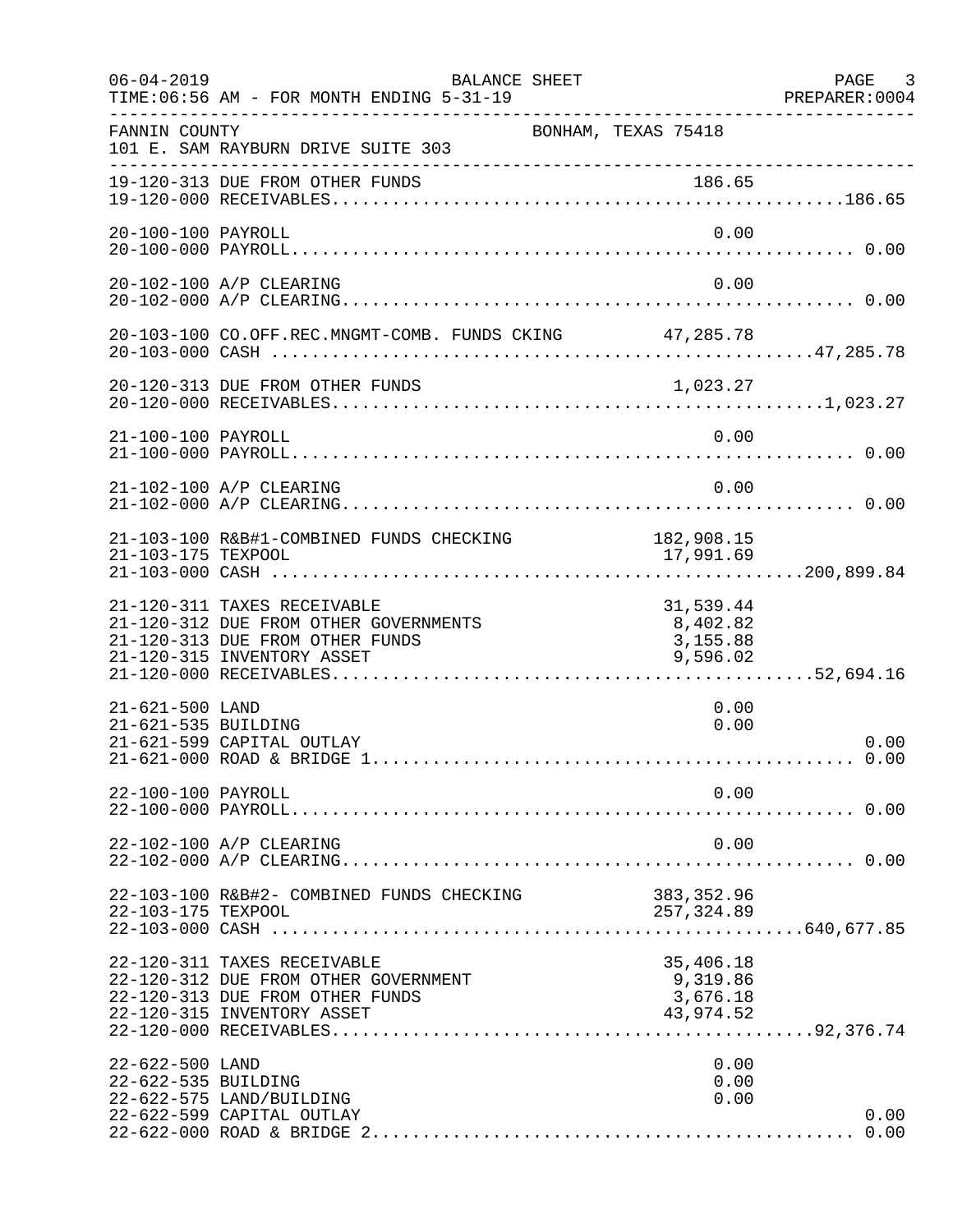| $06 - 04 - 2019$                       | BALANCE SHEET<br>TIME: 06:56 AM - FOR MONTH ENDING 5-31-19                                              |                                                 | PAGE 4<br>PREPARER:0004 |
|----------------------------------------|---------------------------------------------------------------------------------------------------------|-------------------------------------------------|-------------------------|
| FANNIN COUNTY                          | 101 E. SAM RAYBURN DRIVE SUITE 303                                                                      | BONHAM, TEXAS 75418                             |                         |
| 23-100-100 PAYROLL                     |                                                                                                         |                                                 | 0.00                    |
|                                        | 23-102-100 A/P CLEARING                                                                                 |                                                 | 0.00                    |
|                                        |                                                                                                         |                                                 |                         |
| 23-120-315 INVENTORY                   | 23-120-311 TAXES RECEIVABLE<br>23-120-312 DUE FROM OTHER GOVERNMENTS<br>23-120-313 DUE FROM OTHER FUNDS | 53,118.05<br>14,682.25<br>5,514.25<br>66,704.86 |                         |
| 23-623-500 LAND<br>23-623-535 BUILDING | 23-623-599 CAPITAL OUTLAY                                                                               |                                                 | 0.00<br>0.00<br>0.00    |
| 24-100-100 PAYROLL                     |                                                                                                         |                                                 | 0.00                    |
|                                        | 24-102-100 A/P CLEARING                                                                                 |                                                 | 0.00                    |
| 24-103-175 TEXPOOL                     | 24-103-100 R&B#4- COMBINED FUNDS CHECKING                                                               | 78,169.67<br>306,010.54                         |                         |
| 24-120-315 INVENTORY                   | 24-120-311 TAXES RECEIVABLE<br>24-120-312 DUE FROM OTHER GOVERNMENTS<br>24-120-313 DUE FROM OTHER FUNDS | 29,512.36<br>8,357.46<br>3,138.83<br>6,887.10   |                         |
| 24-624-500 LAND<br>24-624-535 BUILDING | 24-624-599 CAPITAL OUTLAY                                                                               |                                                 | 0.00<br>0.00<br>0.00    |
|                                        | 25-103-100 BEES-COMBINED FUNDS CHECKING                                                                 | 2,177.67                                        |                         |
|                                        | 26-102-100 A/P CLEARING                                                                                 |                                                 | 0.00                    |
|                                        | 26-103-100 J.P.#1 JUST.CT.TECH-COMB.FUND CKING 47,695.22                                                |                                                 |                         |
|                                        | 26-120-313 DUE FROM OTHER FUNDS                                                                         | 148.95                                          |                         |
|                                        | 27-102-100 A/P CLEARING                                                                                 |                                                 | 0.00                    |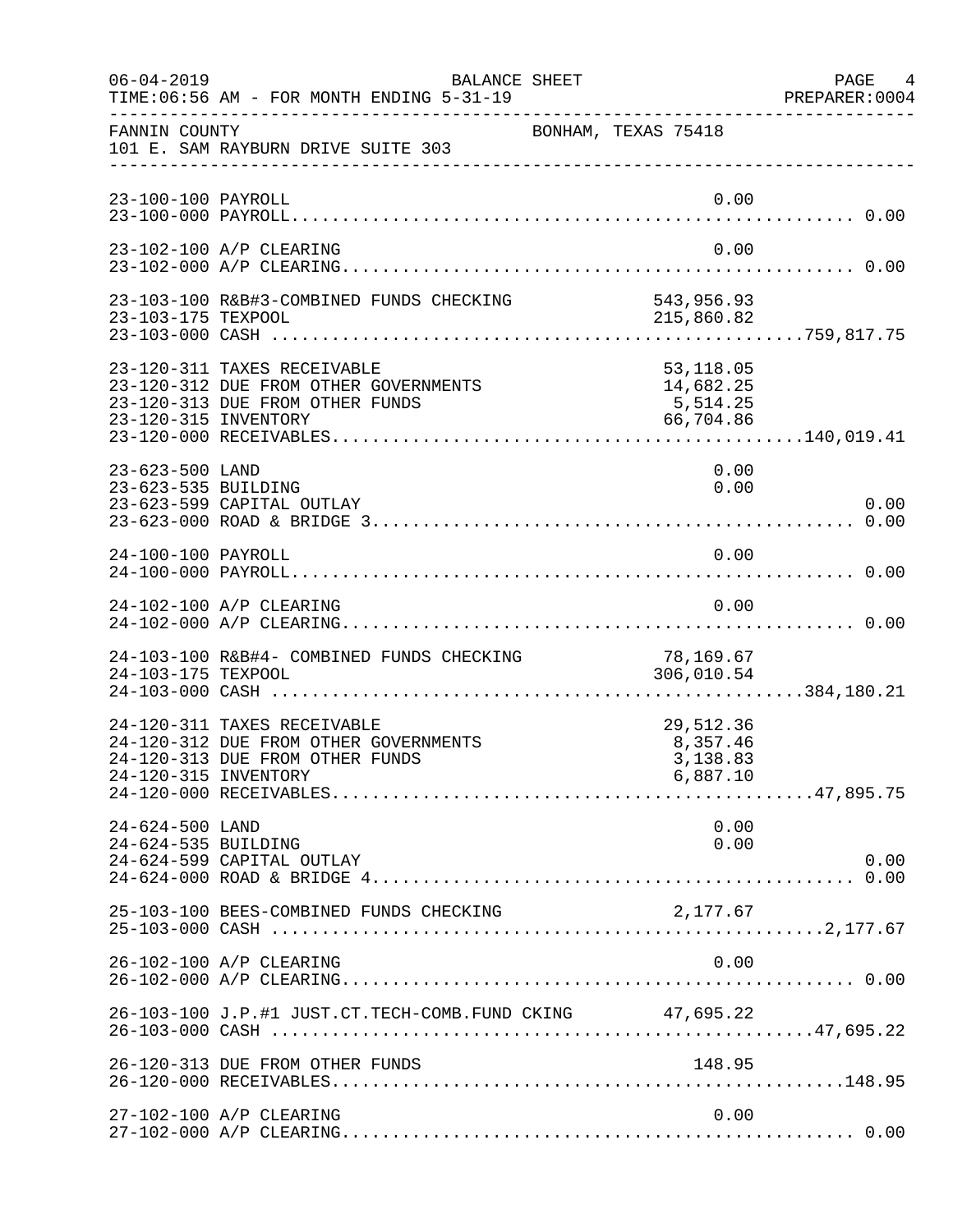| $06 - 04 - 2019$   | <b>BALANCE SHEET</b><br>TIME: 06:56 AM - FOR MONTH ENDING 5-31-19                                      |           | 5<br>PAGE<br>PREPARER: 0004 |
|--------------------|--------------------------------------------------------------------------------------------------------|-----------|-----------------------------|
| FANNIN COUNTY      | BONHAM, TEXAS 75418<br>101 E. SAM RAYBURN DRIVE SUITE 303                                              |           |                             |
|                    | 27-103-100 J.P.#2 JUST.CT.TECH-COMB.FUND CKING 10,256.39                                               |           |                             |
|                    | 27-120-313 DUE FROM OTHER FUNDS                                                                        | 27.99     |                             |
|                    | 28-102-100 A/P CLEARING                                                                                | 0.00      |                             |
|                    | 28-103-100 J.P.#3 JUST.CT.TECH-COMB.FUND CKING 5,354.05                                                |           |                             |
|                    | 28-120-313 DUE FROM OTHER FUNDS                                                                        | 90.09     |                             |
|                    | 30-103-100 SHERIFF WORK RELEASE-COMB FUND CKIN 983.14                                                  |           |                             |
| 31-103-175 TEXPOOL | 31-103-100 COURTHOUSE RESTORATION-COMB. FUND 47,817.92-                                                | 0.00      |                             |
|                    | 33-102-100 A/P CLEARING                                                                                | 0.00      |                             |
|                    | 33-103-100 BAIL BONDSMAN APP.-COMB FUND CKING 8,596.74<br>33-103-000 BAIL BONDSMAN AP.FEE CASH8,596.74 |           |                             |
| 34-100-100 PAYROLL |                                                                                                        | 0.00      |                             |
|                    | 34-103-100 DISTRICT CT.REC.ARCHIVE COMB.FUND C 29,986.35                                               |           |                             |
|                    | 34-120-313 DUE FROM OTHER FUNDS                                                                        | 331.18    |                             |
|                    | 35-103-100 LAW LIBRARY-COMBINED FUND CHECKING 165,392.04                                               |           |                             |
|                    | 35-120-313 DUE FROM OTHER FUNDS                                                                        | 1,049.55  |                             |
| 36-100-100 PAYROLL |                                                                                                        | 0.00      |                             |
|                    | 36-102-100 A/P CLEARING                                                                                | 0.00      |                             |
|                    | 36-103-136 D. A. FEE CASH ACCT.                                                                        | 12,205.72 |                             |
|                    | 36-999-100 A/P CLEARING ACCOUNT                                                                        | 0.00      |                             |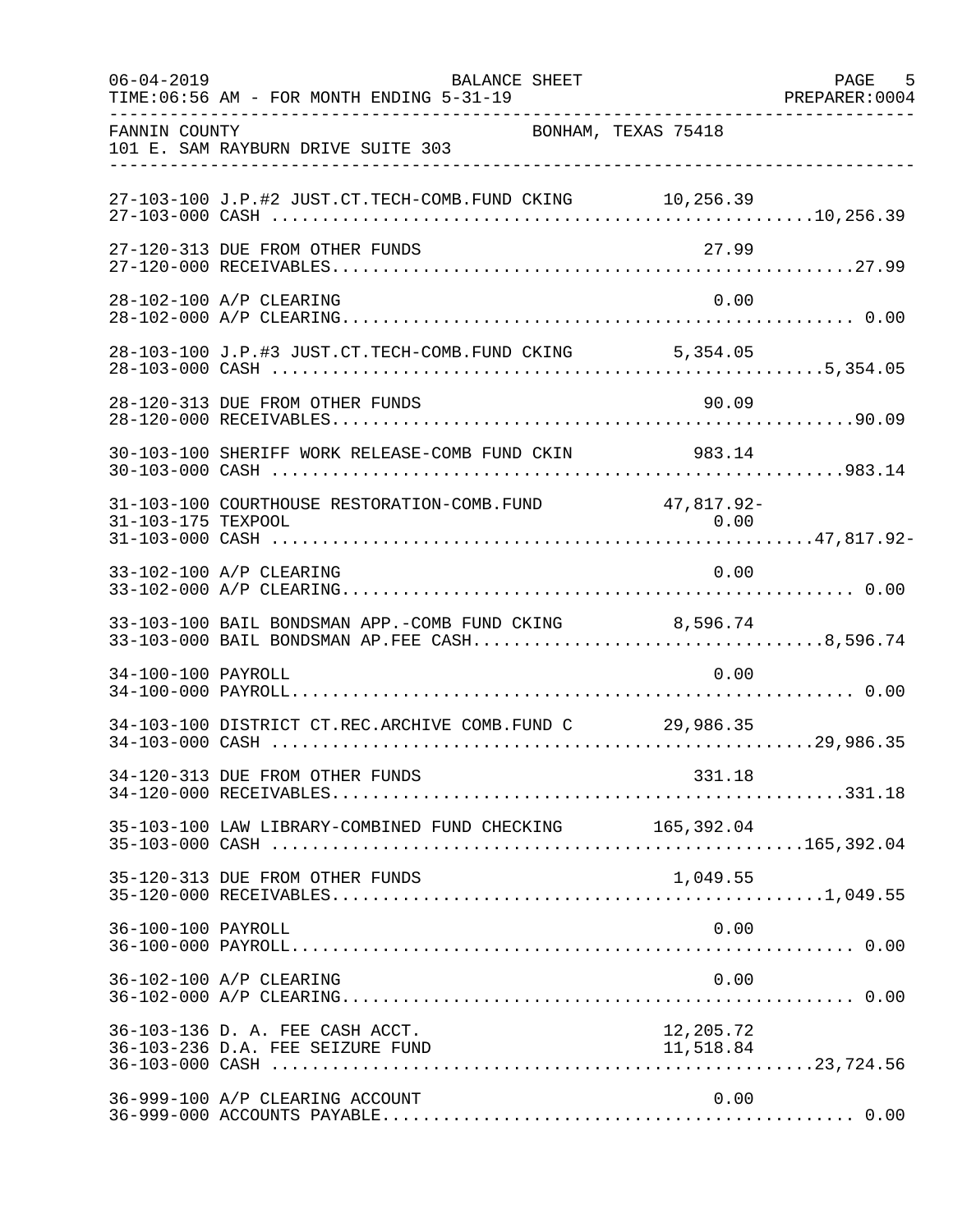| $06 - 04 - 2019$   | <b>BALANCE SHEET</b><br>TIME: 06:56 AM - FOR MONTH ENDING 5-31-19                          | PREPARER: 0004 | PAGE 6 |
|--------------------|--------------------------------------------------------------------------------------------|----------------|--------|
| FANNIN COUNTY      | BONHAM, TEXAS 75418<br>101 E. SAM RAYBURN DRIVE SUITE 303                                  |                |        |
|                    |                                                                                            |                |        |
|                    | 38-102-100 A/P CLEARING                                                                    | 0.00           |        |
|                    | 38-103-100 IHC CO-OP GIN-COMBINED FUND CKING                                               | 520.14         |        |
|                    | 39-102-100 A/P CLEARING                                                                    | 0.00           |        |
|                    | 39-103-100 IHC B.R. COOPER-COMB. FUND CHECKING 14,353.62<br>39-103-175 B.R. COOPER-TEXPOOL | 6, 286.71      |        |
|                    | 40-103-100 NAACHO-COMBINED FUND CKING                                                      | 551.43         |        |
|                    | 41-102-100 A/P CLEARING                                                                    | 0.00           |        |
|                    | 41-103-100 CITIZEN CORPS(CERT)-COMB. FUND CKING 450.00                                     |                |        |
|                    | 41-120-312 DUE FROM OTHER GOVERNMENTS                                                      | 0.00           |        |
|                    | 42-103-100 HAZARD MITIGATION-COMB. FUND CKING. 428.64-                                     |                |        |
|                    | 44-102-100 A/P CLEARING                                                                    | 0.00           |        |
|                    | 44-103-100 HOMELAND SECURITY-COMB. FUND CHKING                                             | 0.00           |        |
|                    | 44-120-312 DUE FROM OTHER GOVERNMENT                                                       | 0.00           |        |
| 45-100-100 PAYROLL |                                                                                            | 0.00           |        |
|                    | 45-103-100 CHAPTER 19-COMBINED FUNDS CHECKING 2,979.78-                                    |                |        |
|                    | 45-120-312 DUE FROM OTHER GOVERNMENT                                                       | 0.00           |        |
|                    | 46-103-100 SAFE ROOM REIMB. PROG. - COMB. FUNDS 7, 465.66                                  |                |        |
|                    | 46-120-312 DUE FROM OTHER GOVERNMENTS                                                      | 0.00           |        |
|                    | 48-103-100 ELECTION EQUIP.FUND-COMBINED FUNDS 32,384.59                                    |                |        |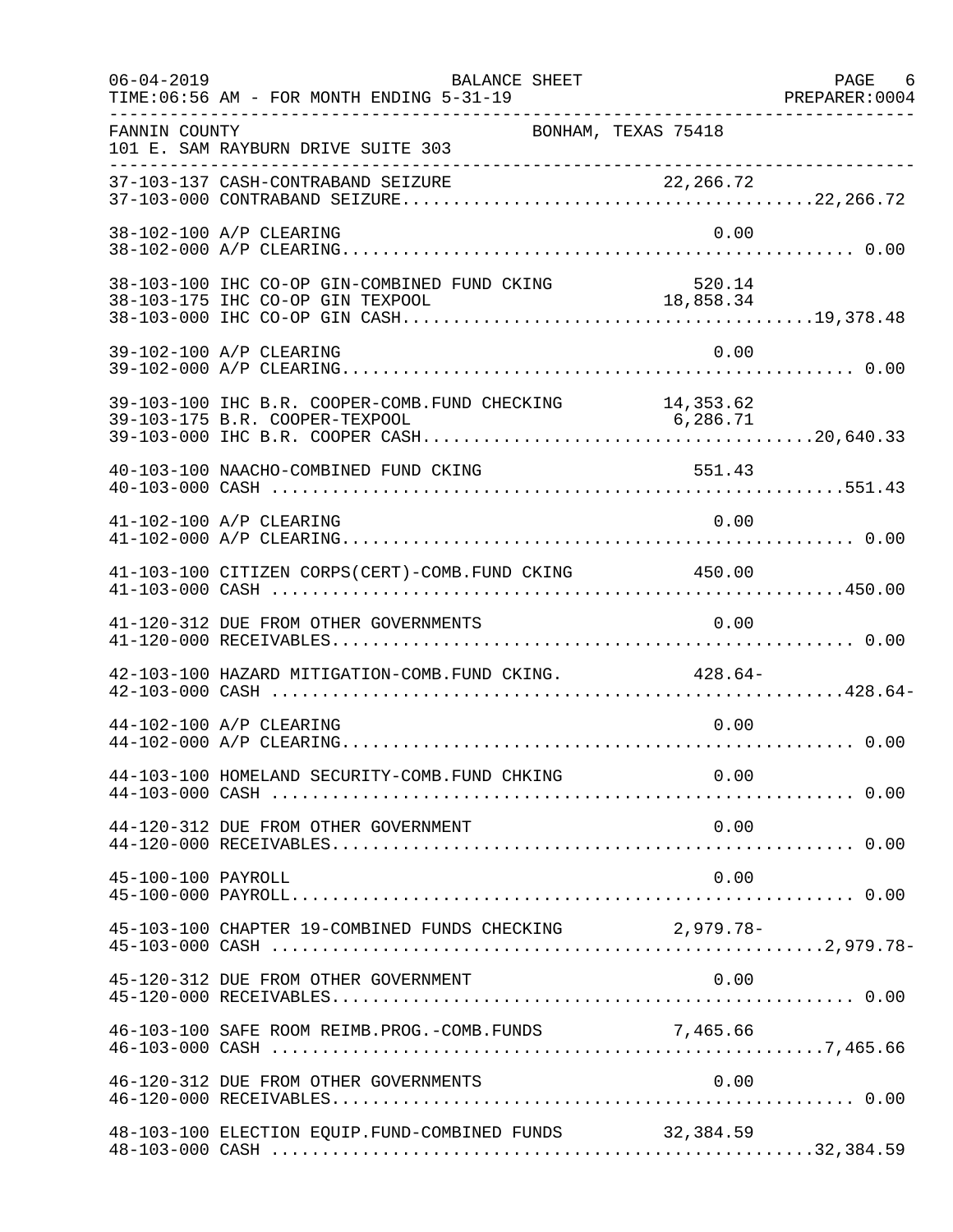| $06 - 04 - 2019$   | BALANCE SHEET<br>TIME: 06:56 AM - FOR MONTH ENDING 5-31-19                                                                                |                     | PAGE 7<br>PREPARER: 0004 |
|--------------------|-------------------------------------------------------------------------------------------------------------------------------------------|---------------------|--------------------------|
| FANNIN COUNTY      | 101 E. SAM RAYBURN DRIVE SUITE 303                                                                                                        | BONHAM, TEXAS 75418 |                          |
| 49-100-100 PAYROLL |                                                                                                                                           | 0.00                |                          |
|                    | 49-103-100 INVESTIGATOR/LEOSE-COMB.FUNDS                                                                                                  | 681.66              |                          |
|                    | 51-103-100 CO.CLK.CO.& DIST.CT.TECHNOLOGY-COMB 7,034.37                                                                                   |                     |                          |
|                    | 51-120-313 DUE FROM OTHER FUNDS                                                                                                           | 65.59               |                          |
|                    | 52-103-100 CO.CLK.COURT RECORDS PRESERVATION-C 12,703.49                                                                                  |                     |                          |
|                    | 52-120-313 DUE FROM OTHER FUNDS                                                                                                           | 90.00               |                          |
|                    | 53-103-100 CO.CLK.REC.ARCHIVE -COMB.FUNDS CKIN 244,388.20                                                                                 |                     |                          |
|                    | 53-120-313 DUE FROM OTHER FUNDS                                                                                                           | 6,410.00            |                          |
|                    | 55-102-100 A/P CLEARING                                                                                                                   | 0.00                |                          |
|                    | 55-103-155 F.C. LAW ENFORCEMENT EDUCATION                                                                                                 | 0.05                |                          |
|                    | 55-999-100 A/P CLEARING ACCOUNT                                                                                                           | 0.00                |                          |
| 56-100-100 PAYROLL |                                                                                                                                           | 0.00                |                          |
|                    | 56-102-100 A/P CLEARING                                                                                                                   | 0.00                |                          |
|                    | 56-103-156 CASH-F C SHERIFF FORFEITURE<br>56-103-159 CASH-F C SHERIFF FORFEITURE 2018<br>56-103-159 CASH-FEDERAL FORFEITURE 2018 2,324.36 | 37,492.03           |                          |
|                    | 56-999-100 A/P CLEARING ACCOUNT                                                                                                           | 0.00                |                          |
|                    | 57-103-100 SHERIFF K-9 UNIT-COMB.FUND CHECKING                                                                                            | 49.11               |                          |
|                    |                                                                                                                                           |                     |                          |
|                    | 59-120-313 DUE FROM OTHER FUNDS                                                                                                           | 325.92              |                          |
|                    | 60-103-100 SINKING-COMBINED FUND CHECKING                                                                                                 | 251,036.07          |                          |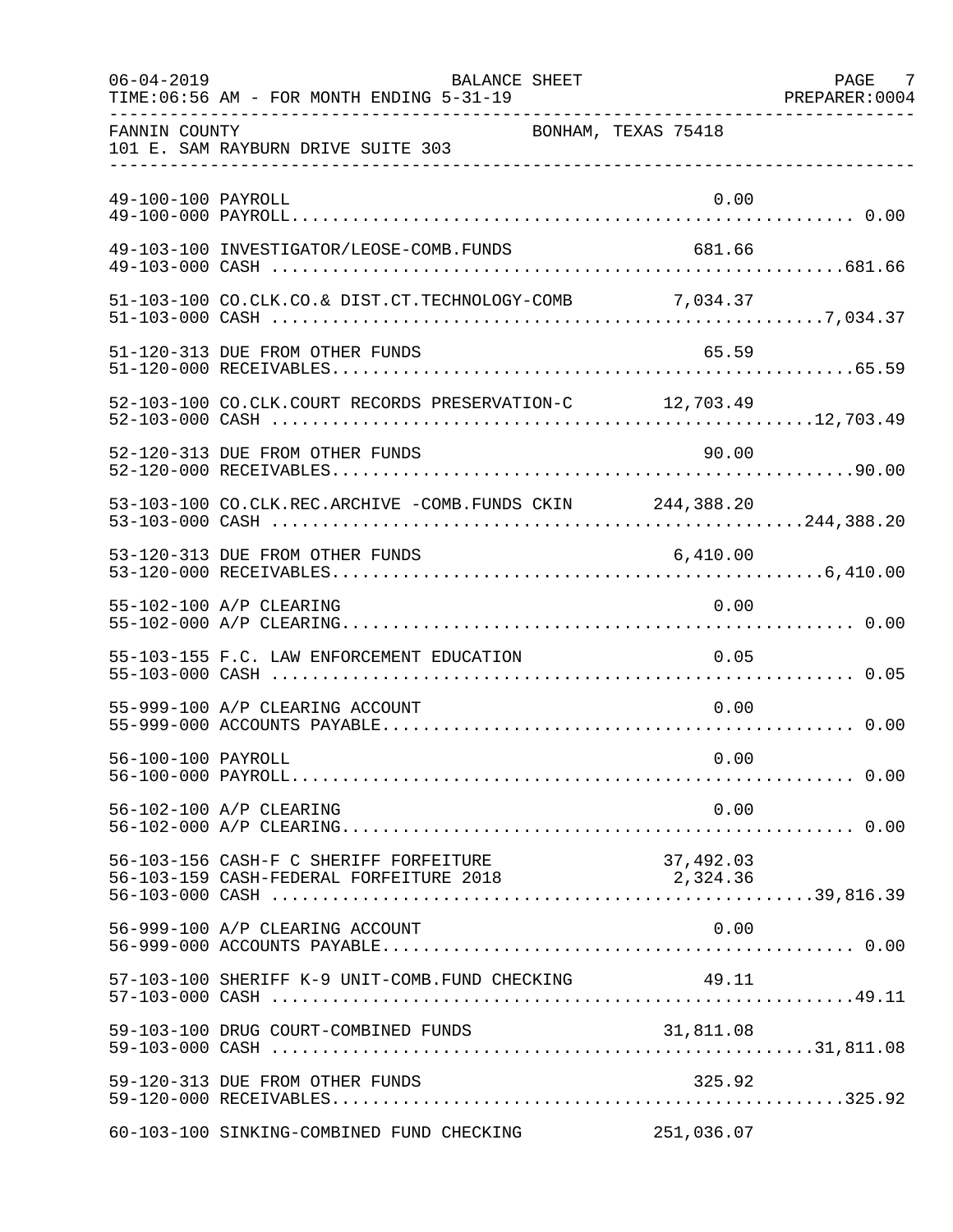| $06 - 04 - 2019$   | BALANCE SHEET<br>TIME: 06:56 AM - FOR MONTH ENDING 5-31-19<br>_____________________________________    |                      | PAGE 8<br>PREPARER: 0004 |
|--------------------|--------------------------------------------------------------------------------------------------------|----------------------|--------------------------|
| FANNIN COUNTY      | BONHAM, TEXAS 75418<br>101 E. SAM RAYBURN DRIVE SUITE 303                                              |                      |                          |
| 60-103-175 TEXPOOL | 60-103-260 SINKING-CASH 1998<br>60-103-275 TEXPOOL-1998 JAIL                                           | 0.00<br>0.00<br>0.00 |                          |
|                    | 60-120-311 TAXES RECEIVABLE<br>60-120-312 DUE FROM OTHER GOVERNMENT<br>60-120-313 DUE FROM OTHER FUNDS | 0.00<br>0.00<br>0.00 |                          |
|                    | 61-103-100 DIST.CLK.CO.& DIST.CT.TECH.-COMBINE 3,104.35                                                |                      |                          |
|                    | 61-120-313 DUE FROM OTHER FUNDS                                                                        | 36.57                |                          |
|                    | 62-103-100 DIST.CLK.COURT RECORDS PRESERVATION 32,508.25                                               |                      |                          |
|                    | 62-120-313 DUE FROM OTHER FUNDS                                                                        | 221.18               |                          |
|                    | 63-103-100 LEOSE CONST.#1-COMBINED FUNDS CHECK 1,688.40                                                |                      |                          |
|                    | 64-103-100 LEOSE CONST.#2-COMBINED FUNDS CHECK 1,360.10                                                |                      |                          |
|                    | 65-103-100 LEOSE CONST.#3-COMBINED FUNDS CHECK 2,691.63                                                |                      |                          |
| 66-103-175 TEXPOOL | 66-103-100 GO BONDS CONST. 2017-COMBINED FUNDS 56,396.40-<br>66-103-166 ICS DEPOSIT                    | 5,565,085.09<br>0.00 |                          |
|                    | 67-103-100 ANNUAL PAYMENT-COMBINED FUND CKING 2,538.14                                                 |                      |                          |
| 68-103-175 TEXPOOL | 0.00 68-103-100 GO BONDS CONST.2018-COMB.FUNDS CHEC<br>6,281,344.71 6,281,344.71 MONEY EIND ACCOUNT    | 0.00                 |                          |
|                    | 70-102-100 A/P CLEARING                                                                                | 0.00                 |                          |
| 70-103-175 TEXPOOL | 70-103-100 RIGHT OF WAY-COMBINED FUND CHECKING 16,069.89<br>70-103-170 RIGHT OF WAY CASH ACCT.         | 0.00<br>83,308.69    |                          |
|                    | 70-133-010 ADVANCE TO GENERAL<br>70-133-021 ADVANCE TO R&B #1<br>70-133-022 ADVANCE TO R&B #2          | 0.00<br>0.00<br>0.00 |                          |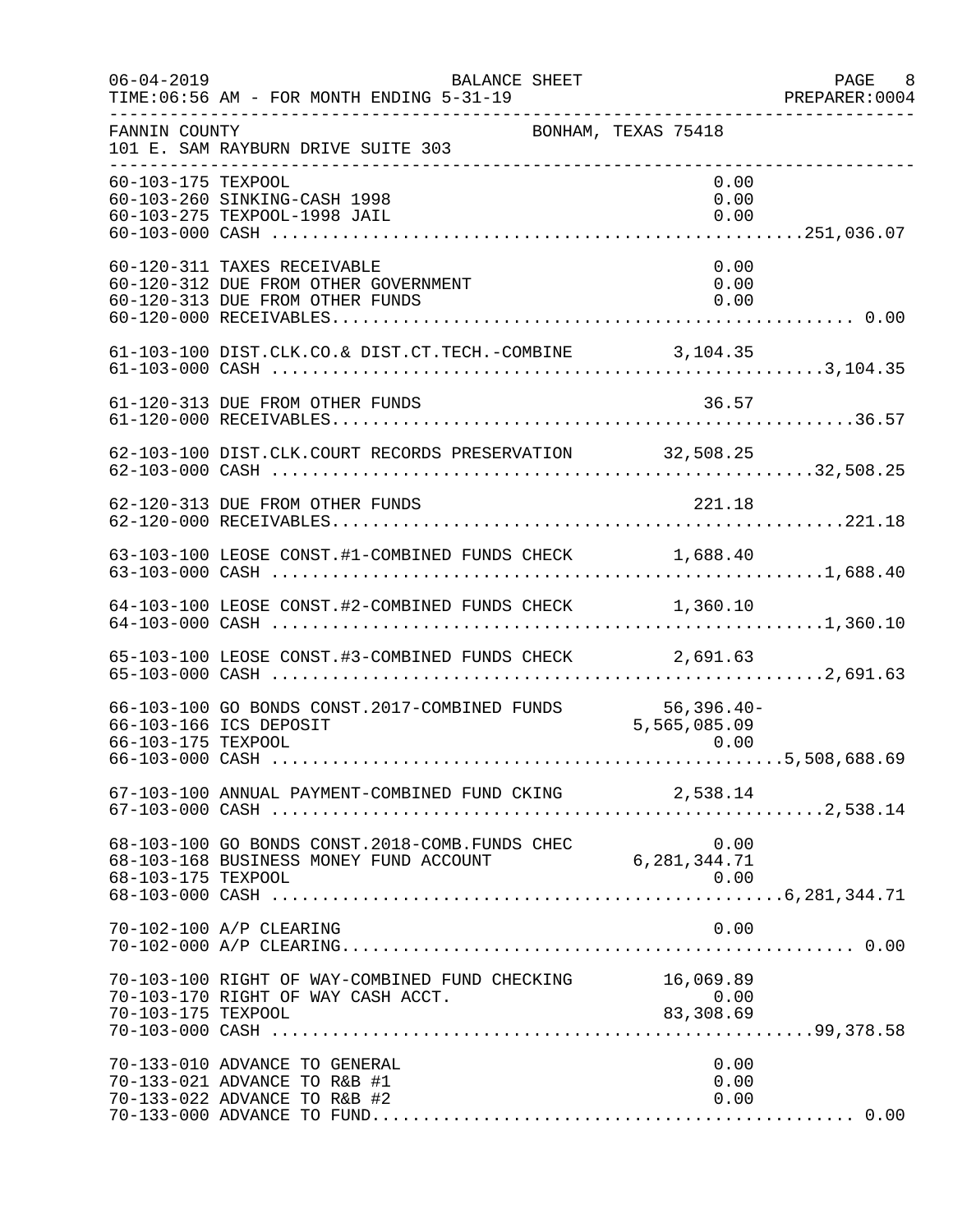| $06 - 04 - 2019$   | BALANCE SHEET<br>TIME: 06:56 AM - FOR MONTH ENDING 5-31-19                                                                                                                                                                                                    |                                                                               | PAGE 9 |
|--------------------|---------------------------------------------------------------------------------------------------------------------------------------------------------------------------------------------------------------------------------------------------------------|-------------------------------------------------------------------------------|--------|
| FANNIN COUNTY      | BONHAM, TEXAS 75418<br>101 E. SAM RAYBURN DRIVE SUITE 303                                                                                                                                                                                                     |                                                                               |        |
|                    | 70-999-100 A/P CLEARING ACCOUNT                                                                                                                                                                                                                               |                                                                               |        |
| 71-100-100 PAYROLL |                                                                                                                                                                                                                                                               | 0.00                                                                          |        |
|                    | 71-103-100 INV. CRIMES AGAINST WOMEN-COMB. FUNDS                                                                                                                                                                                                              | 0.00                                                                          |        |
|                    | 71-120-312 DUE FROM OTHER GOVERNMENTS                                                                                                                                                                                                                         | 0.00                                                                          |        |
| 72-100-100 PAYROLL |                                                                                                                                                                                                                                                               | 0.00                                                                          |        |
|                    | 72-103-100 INV. CRIMES AGAINST CHILDREN-COMB. FU                                                                                                                                                                                                              | $\sim$ 0.00                                                                   |        |
|                    | 72-120-312 DUE FROM OTHER GOVERNMENTS                                                                                                                                                                                                                         | 0.00                                                                          |        |
|                    | 80-103-180 CASH-VETERANS COURT PROGRAM                                                                                                                                                                                                                        | 600.00                                                                        |        |
|                    | 81-103-100 LAKE-COMBINED FUNDS CHECKING                                                                                                                                                                                                                       | 4,021.21                                                                      |        |
|                    | 82-103-100 LAKE PCT 3-COMBINED FUNDS CKING 484,263.00                                                                                                                                                                                                         |                                                                               |        |
|                    | 83-103-100 LAKE PCT 4-COMBINED FUNDS CKING 339,851.23                                                                                                                                                                                                         |                                                                               |        |
| 84-100-100 PAYROLL |                                                                                                                                                                                                                                                               | 0.00                                                                          |        |
|                    | 84-103-100 BOIS D'ARC-COMBINED FUNDS CHECKING 594,750.30                                                                                                                                                                                                      |                                                                               |        |
|                    |                                                                                                                                                                                                                                                               |                                                                               |        |
|                    | 87-103-187 CASH-JUVENILE PROBATION                                                                                                                                                                                                                            | 2,078.81                                                                      |        |
|                    | 88-103-100 IHC - COMBINED FUNDS CHECKING                                                                                                                                                                                                                      | 0.00                                                                          |        |
| 89-100-100 PAYROLL |                                                                                                                                                                                                                                                               | $2,579.08-$                                                                   |        |
|                    | 89-103-689 CASH-STRUCTURAL FAM.THER.GRANT OOG<br>89-103-988 CASH-LOCAL FUNDS CARRIED FORWARD<br>89-103-992 CASH-INTEREST INCOME<br>89-103-993 CASH-BASIC PROBATION SUPERVISION<br>89-103-994 CASH-COMMUNITY PROGRAMS<br>89-103-995 CASH-LOCAL FUNDING FY 2019 | $20,000.00 -$<br>30,784.58<br>13,182.83<br>18,625.26<br>8,441.67<br>36,813.80 |        |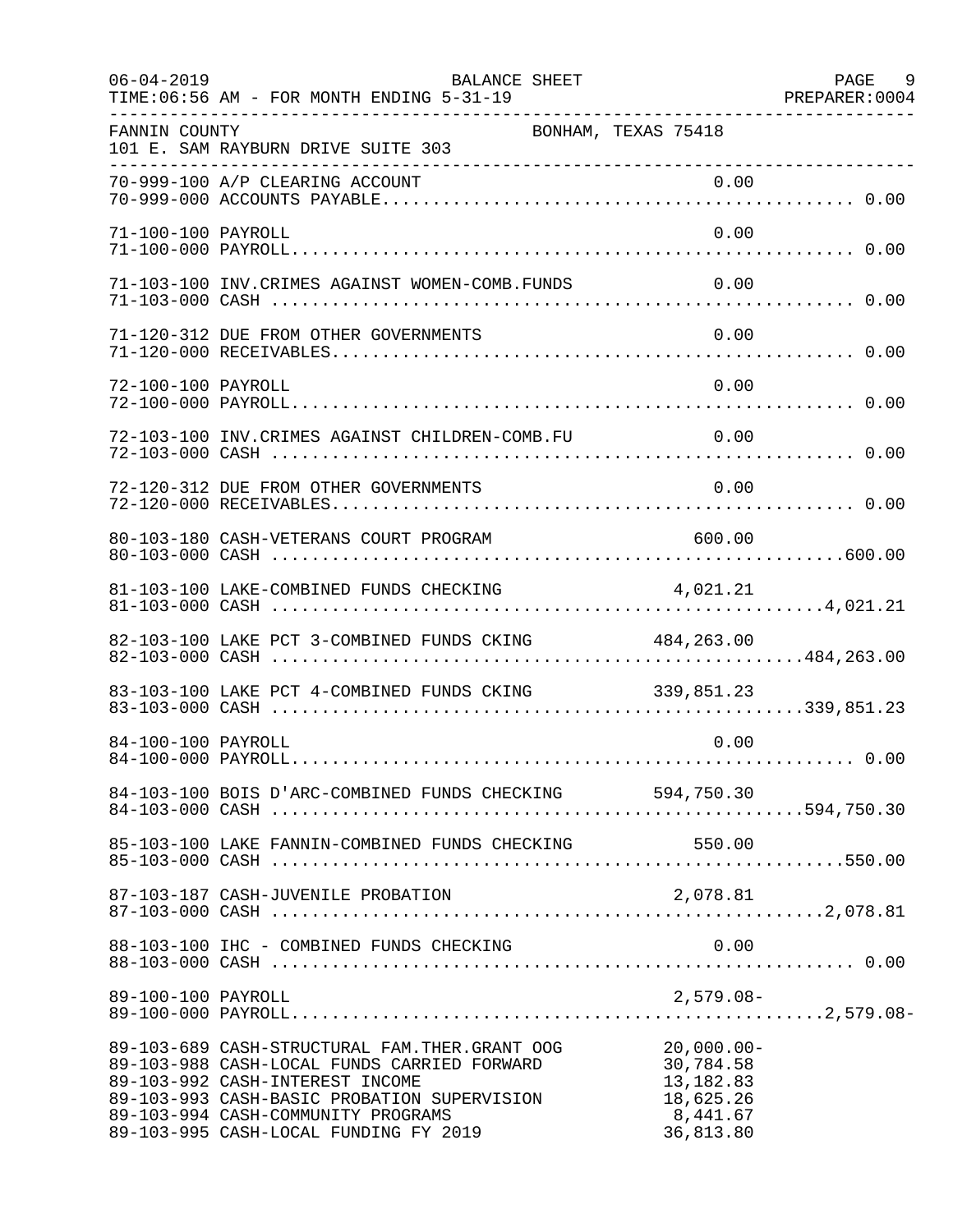|                                                                                   | $06 - 04 - 2019$<br>BALANCE SHEET                                                                                                                                                                                                                                                                                                                                                                                                                                                                                                                                                            |                                                                                                                                                                                              |      | PAGE 10<br>PREPARER:0004 |
|-----------------------------------------------------------------------------------|----------------------------------------------------------------------------------------------------------------------------------------------------------------------------------------------------------------------------------------------------------------------------------------------------------------------------------------------------------------------------------------------------------------------------------------------------------------------------------------------------------------------------------------------------------------------------------------------|----------------------------------------------------------------------------------------------------------------------------------------------------------------------------------------------|------|--------------------------|
| FANNIN COUNTY                                                                     | 101 E. SAM RAYBURN DRIVE SUITE 303                                                                                                                                                                                                                                                                                                                                                                                                                                                                                                                                                           | BONHAM, TEXAS 75418                                                                                                                                                                          |      |                          |
|                                                                                   | 89-103-996 CASH-PRE/POST ADJUDICATION<br>89-103-997 CASH-COMMITMENT DIVERSION<br>89-103-998 CASH-MENTAL HEALTH SERVICES<br>89-103-999 CASH-REGIONALS DIVERSIONS ALTERNATI 2,023.00-                                                                                                                                                                                                                                                                                                                                                                                                          | $596.83$<br>726.93<br>2,356.62                                                                                                                                                               |      |                          |
|                                                                                   |                                                                                                                                                                                                                                                                                                                                                                                                                                                                                                                                                                                              |                                                                                                                                                                                              |      |                          |
|                                                                                   | 92-999-100 A/P CLEARING ACCOUNT                                                                                                                                                                                                                                                                                                                                                                                                                                                                                                                                                              |                                                                                                                                                                                              | 0.00 |                          |
|                                                                                   |                                                                                                                                                                                                                                                                                                                                                                                                                                                                                                                                                                                              |                                                                                                                                                                                              |      |                          |
|                                                                                   |                                                                                                                                                                                                                                                                                                                                                                                                                                                                                                                                                                                              |                                                                                                                                                                                              |      |                          |
|                                                                                   | 95-100-100 PAYROLL CASH                                                                                                                                                                                                                                                                                                                                                                                                                                                                                                                                                                      | 19.99                                                                                                                                                                                        |      |                          |
| 98-160-100 LAND<br>98-160-200 BUILDINGS<br>98-160-230 ROADS<br>98-160-235 BRIDGES | 98-160-200 BUILDINGS<br>98-160-201 ACCUM.DEPRECIATION-BUILDINGS<br>98-160-210 AUTOMOBILES AND TRUCKS<br>98-160-211 ACCUM.DEPR.AUTOS AND TRUCKS<br>98-160-215 COMPUTER EQUIPMENT<br>98-160-216 ACCUM.DEPR.-COMPUTER EQUIPMENT<br>98-160-220 OFFICE EQUIPMENT<br>99,653.24<br>98-160-221 ACCUM.DEPR.-OFFICE EQUIPMENT<br>99,653.24-<br>98-160-225 RADIO EQUIPMENT<br>99,653.24-<br>98-160-226 ACCU<br>98-160-227 SECURITY EQUIPMENT<br>98-160-228 ACCUM.DEP.-SECURITY EQUIPMENT<br>98-160-231 ACCUM. DEPRECIATION-ROADS<br>98-160-236 ACCUM. DEPRECIATION-BRIDGES<br>98-160-300 ROAD EQUIPMENT | 341,561.30<br>4,737,000.00<br>$3,376,677.74-$<br>2,013,774.80<br>1,436,261.71-<br>5,578.00<br>464.83-<br>17,817,815.13<br>14, 344, 578.06-<br>10,687,643.03<br>4,936,832.54-<br>3,376,053.43 |      |                          |
|                                                                                   | 98-271-200 EQUITY ACCOUNT                                                                                                                                                                                                                                                                                                                                                                                                                                                                                                                                                                    | 12,212,495.66-                                                                                                                                                                               |      |                          |
|                                                                                   | 99-170-200 DEFERRED PENSION OUTFLOW<br>99-170-000 DEFERRED PENSION OUTFLOW1,805,395.00                                                                                                                                                                                                                                                                                                                                                                                                                                                                                                       | 1,805,395.00                                                                                                                                                                                 |      |                          |
|                                                                                   |                                                                                                                                                                                                                                                                                                                                                                                                                                                                                                                                                                                              |                                                                                                                                                                                              |      |                          |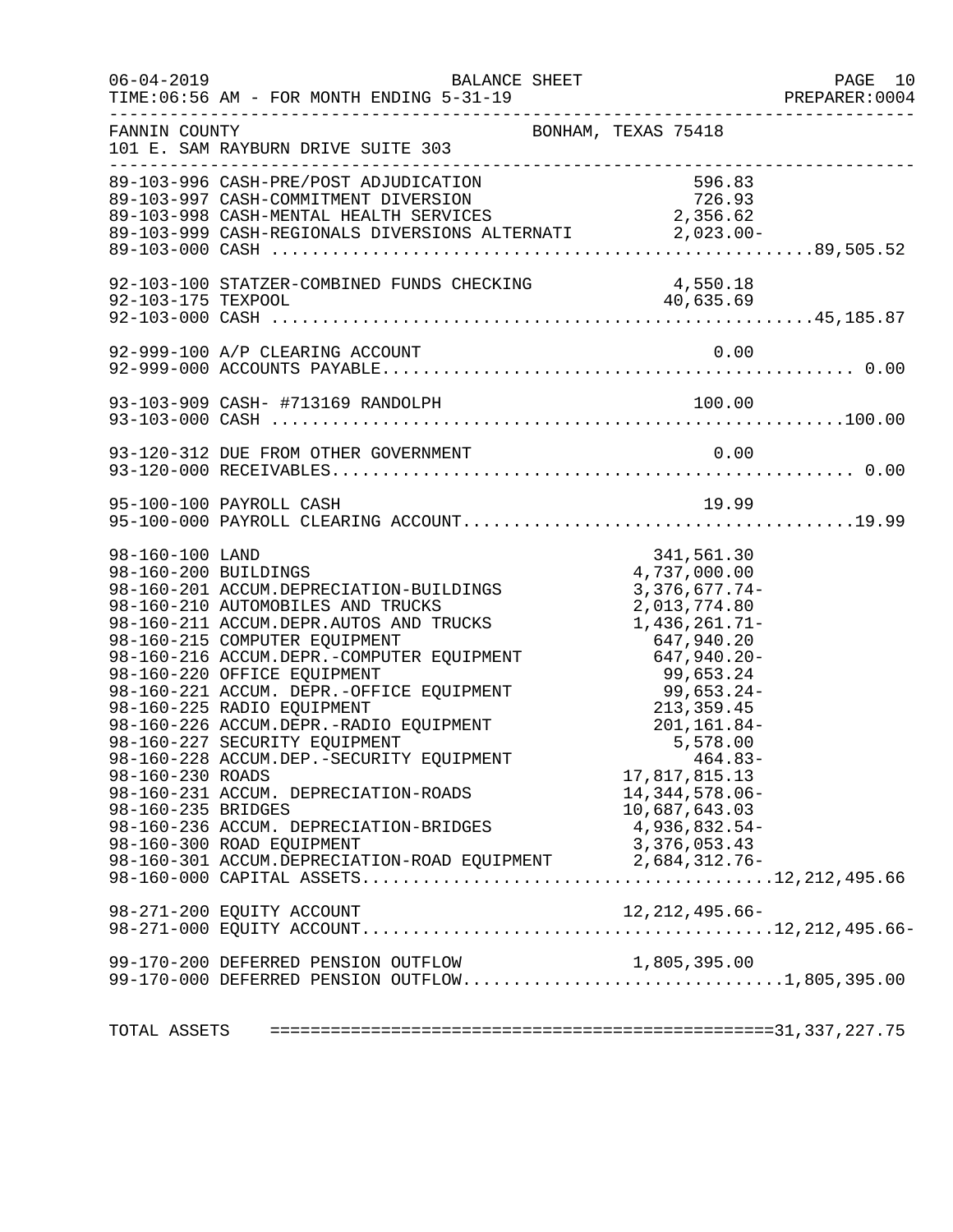| $06 - 04 - 2019$<br>TIME:06:56 AM - FOR MONTH ENDING 5-31-19 | BALANCE SHEET       | PAGE 11<br>PREPARER: 0004 |
|--------------------------------------------------------------|---------------------|---------------------------|
| FANNIN COUNTY<br>101 E. SAM RAYBURN DRIVE SUITE 303          | BONHAM, TEXAS 75418 |                           |

\*\*\*\*\* LIABILITIES \*\*\*\*\*

|                                                   | 10-200-097 DUE TO OTHER GOVERNMENTS-FINES<br>10-200-099 DUE TO OTHERS-FINES<br>10-200-150 ACCRUED SALARY PAYABLE<br>10-200-155 ACCRUED FRINGE BENEFITS<br>10-200-200 DEFERRED TAX REVENUE | 723,639.47<br>2,476,621.92<br>150,403.37<br>67,427.05<br>556,989.63 |  |
|---------------------------------------------------|-------------------------------------------------------------------------------------------------------------------------------------------------------------------------------------------|---------------------------------------------------------------------|--|
| 10-207-070 DUE TO R.O.W.<br>10-207-090 DUE TO CJD | 10-207-089 DUE TO T.J.P.C.<br>10-207-970 DUE TO OTHER GOVERNMENTS                                                                                                                         | 0.00<br>0.00<br>1,794.00<br>0.00<br>344.79                          |  |
|                                                   |                                                                                                                                                                                           |                                                                     |  |
|                                                   |                                                                                                                                                                                           |                                                                     |  |
|                                                   | 11-200-910 SYSTEM ADDED LIABILITY LINE-ITEM<br>11-200-000 SYSTEM ADDED LIABILITY DEPARTMENT 0.00                                                                                          | 0.00                                                                |  |
|                                                   |                                                                                                                                                                                           |                                                                     |  |
|                                                   | 12-200-910 SYSTEM ADDED LIABILITY LINE-ITEM 0.00<br>12-200-000 SYSTEM ADDED LIABILITY DEPARTMENT 0.00                                                                                     |                                                                     |  |
|                                                   |                                                                                                                                                                                           |                                                                     |  |
|                                                   |                                                                                                                                                                                           |                                                                     |  |
|                                                   | 13-271-200 EQUITY ACCOUNT                                                                                                                                                                 | $180.00 -$                                                          |  |
|                                                   |                                                                                                                                                                                           |                                                                     |  |
|                                                   | 14-271-200 EQUITY ACCOUNT                                                                                                                                                                 | 17,199.60                                                           |  |
|                                                   | 16-200-910 SYSTEM ADDED LIABILITY LINE-ITEM<br>16-200-000 SYSTEM ADDED LIABILITY DEPARTMENT 0.00                                                                                          | 0.00                                                                |  |
|                                                   | 16-271-200 EQUITY ACCOUNT                                                                                                                                                                 | 17,624.67                                                           |  |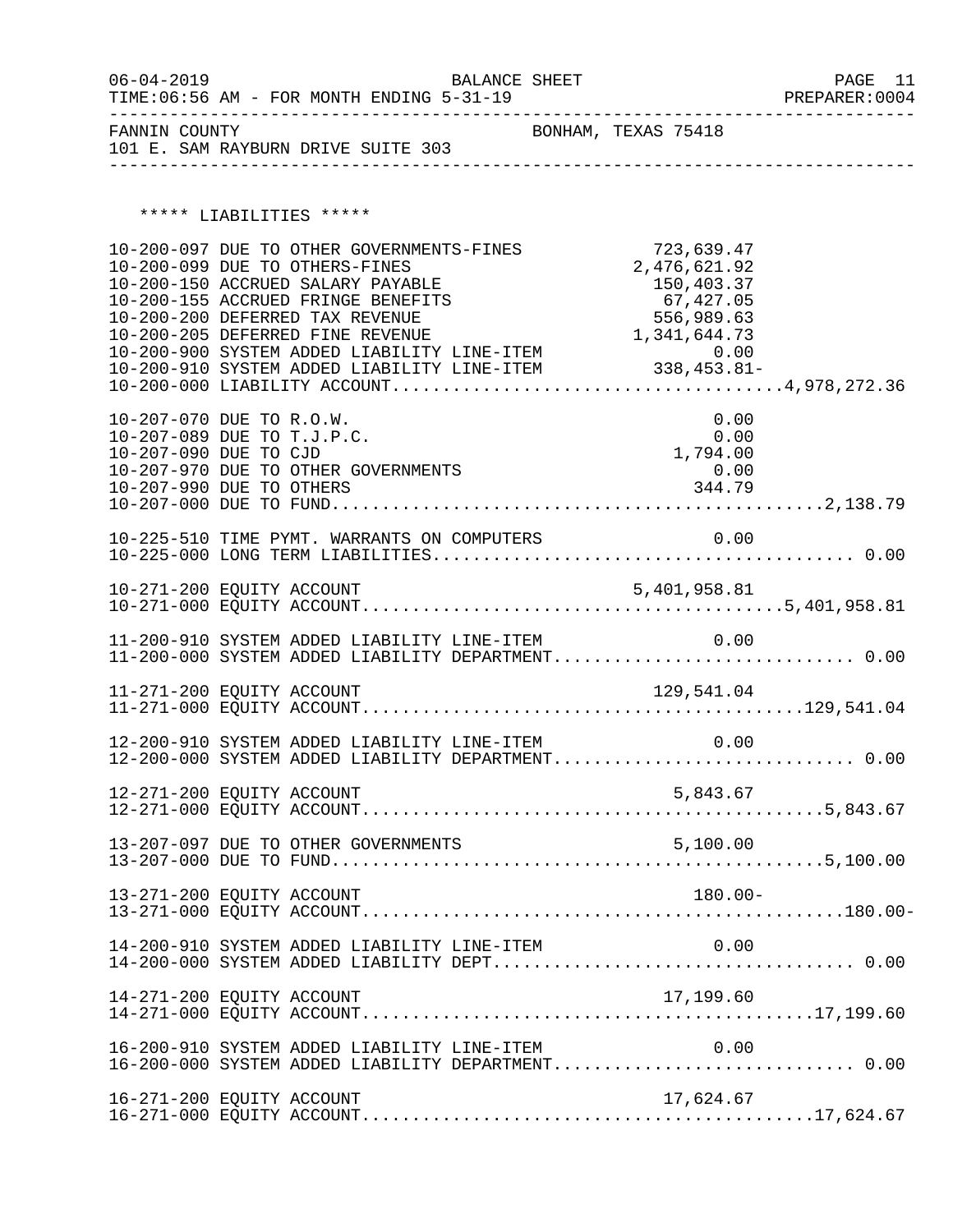| $06 - 04 - 2019$ | TIME: 06:56 AM - FOR MONTH ENDING 5-31-19                                                                                                                                                                                                                                                                                                                                                                                                                                                                                                                                                   | BALANCE SHEET       |                                 | PAGE 12<br>PREPARER:0004 |
|------------------|---------------------------------------------------------------------------------------------------------------------------------------------------------------------------------------------------------------------------------------------------------------------------------------------------------------------------------------------------------------------------------------------------------------------------------------------------------------------------------------------------------------------------------------------------------------------------------------------|---------------------|---------------------------------|--------------------------|
| FANNIN COUNTY    | 101 E. SAM RAYBURN DRIVE SUITE 303<br>______________________                                                                                                                                                                                                                                                                                                                                                                                                                                                                                                                                | BONHAM, TEXAS 75418 |                                 |                          |
|                  |                                                                                                                                                                                                                                                                                                                                                                                                                                                                                                                                                                                             |                     |                                 |                          |
|                  | 18-200-150 ACCRUED SALARY PAYABLE<br>18-200-155 ACCRUED FRINGE BENEFITS<br>18-200-910 SYSTEM ADDED LIABILITY LINE-ITEM 0.00<br>18-200-000 SYSTEM ADDED LIABILITY DEPARTMENT1,753.51                                                                                                                                                                                                                                                                                                                                                                                                         |                     | 1,123.70                        |                          |
|                  | 18-271-200 EQUITY ACCOUNT                                                                                                                                                                                                                                                                                                                                                                                                                                                                                                                                                                   |                     | 79,657.55                       |                          |
|                  | 19-200-150 ACCRUED SALARY PAYABLE<br>19-200-155 ACCRUED FRINGE BENEFITS<br>19-200-910 SYSTEM ADDED LIABILITY LINE-ITEM                                                                                                                                                                                                                                                                                                                                                                                                                                                                      |                     | 0.01<br>0.00<br>0.00            |                          |
|                  | 19-271-200 EQUITY ACCOUNT                                                                                                                                                                                                                                                                                                                                                                                                                                                                                                                                                                   |                     | 11, 212.95                      |                          |
|                  | 20-200-150 ACCRUED SALARY PAYABLE<br>20-200-155 ACCRUED FRINGE BENEFITS<br>20-200-910 SYSTEM ADDED LIABILITY LINE-ITEM 0.00<br>20-200-000 SYSTEM ADDED LIABILITY DEPARTMENT374.91                                                                                                                                                                                                                                                                                                                                                                                                           |                     | 316.17                          |                          |
|                  |                                                                                                                                                                                                                                                                                                                                                                                                                                                                                                                                                                                             |                     |                                 |                          |
|                  | 21-200-150 ACCRUED SALARY PAYABLE<br>21-200-155 ACCRUED FRINGE BENEFITS                                                                                                                                                                                                                                                                                                                                                                                                                                                                                                                     |                     | 11,400.30<br>5,267.57           |                          |
|                  | 21-207-070 DUE TO RIGHT OF WAY<br>21-207-131 DUE TO RD. DIST. 17A                                                                                                                                                                                                                                                                                                                                                                                                                                                                                                                           |                     | 0.00<br>0.00                    |                          |
|                  | 21-231-100 LOAN BSB EQUIPMENT                                                                                                                                                                                                                                                                                                                                                                                                                                                                                                                                                               |                     | 0.00                            |                          |
|                  |                                                                                                                                                                                                                                                                                                                                                                                                                                                                                                                                                                                             |                     |                                 |                          |
|                  | 22-200-150 ACCRUED SALARY PAYABLE<br>22-200-155 ACCRUED FRINGE BENEFITS<br>22-200-200 DEFERRED TAX REVENUE<br>22-200-900 SYSTEM ADDED LIABILITY LINE-ITEM<br>$\begin{tabular}{lllllllll} \multicolumn{2}{c c }{\texttt{--0.00}} & \multicolumn{2}{c }{\texttt{--0.00}} & \multicolumn{2}{c }{\texttt{--0.00}} & \multicolumn{2}{c }{\texttt{--0.00}} & \multicolumn{2}{c }{\texttt{--0.00}} & \multicolumn{2}{c }{\texttt{--0.00}} & \multicolumn{2}{c }{\texttt{--0.00}} & \multicolumn{2}{c }{\texttt{--0.00}} & \multicolumn{2}{c }{\texttt{--0.00}} & \multicolumn{2}{c }{\texttt{--0.$ |                     | 957.40, د<br>5,609.02<br>33,630 |                          |
|                  | 22-207-070 DUE TO RIGHT OF WAY                                                                                                                                                                                                                                                                                                                                                                                                                                                                                                                                                              |                     | 0.00                            |                          |
|                  | 22-271-200 EQUITY ACCOUNT                                                                                                                                                                                                                                                                                                                                                                                                                                                                                                                                                                   |                     | 390,287.72                      |                          |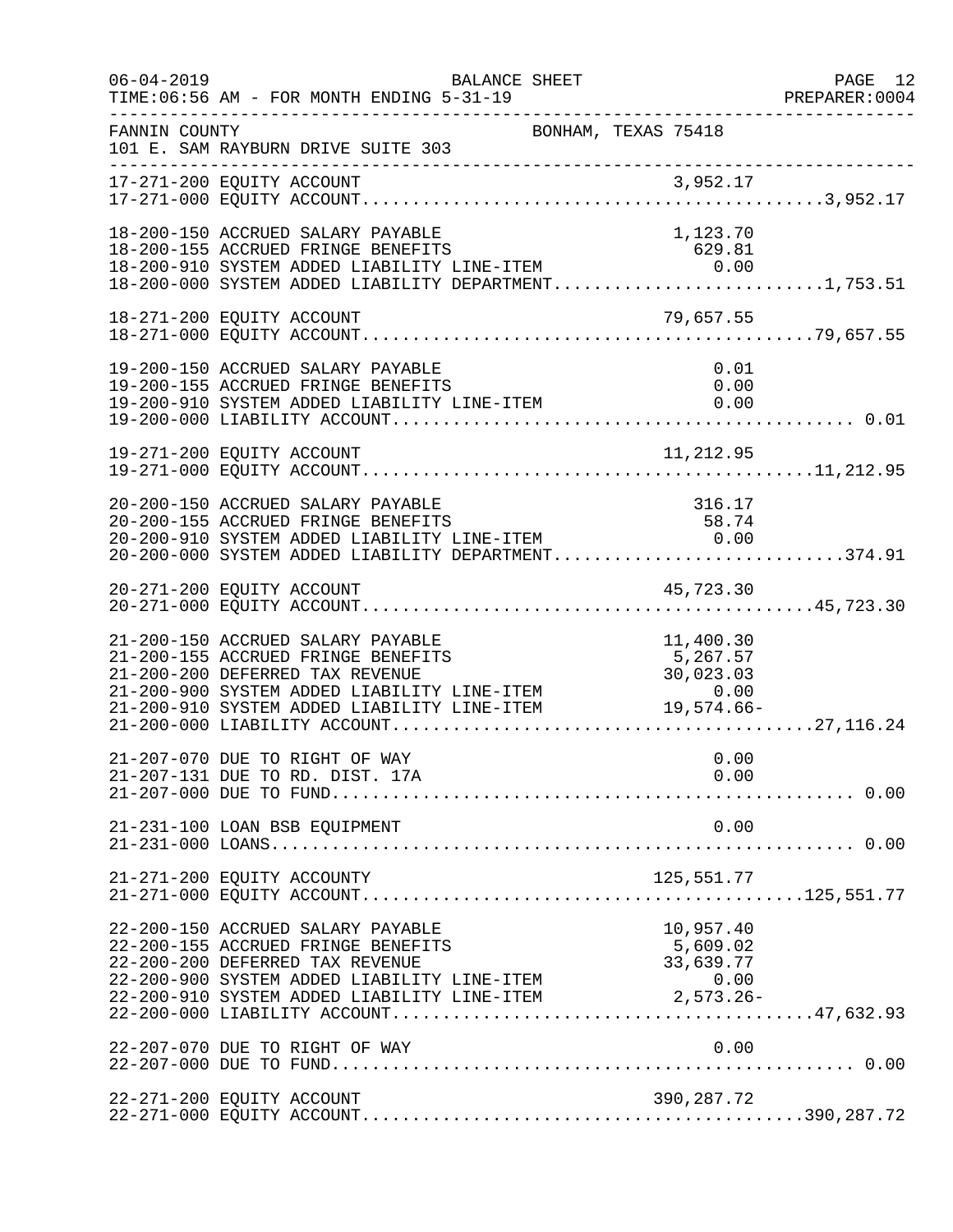| $06 - 04 - 2019$ | BALANCE SHEET<br>TIME: 06:56 AM - FOR MONTH ENDING 5-31-19                                                                                                                                                                                                                   |                                    | PAGE 13<br>PREPARER: 0004 |
|------------------|------------------------------------------------------------------------------------------------------------------------------------------------------------------------------------------------------------------------------------------------------------------------------|------------------------------------|---------------------------|
| FANNIN COUNTY    | BONHAM, TEXAS 75418<br>101 E. SAM RAYBURN DRIVE SUITE 303                                                                                                                                                                                                                    |                                    | _____________________     |
|                  | 23-200-150 ACCRUED SALARY PAYABLE<br>23-200-155 ACCRUED FRINGE BENEFITS<br>23-200-200 DEFERRED TAX REVENUE<br>$23-200-900$ SYSTEM ADDED LIABILITY LINE-ITEM $0.00$<br>23-200-910 SYSTEM ADDED LIABILITY LINE-ITEM $12,481.81-$                                               | 10,785.65<br>5,606.58<br>50,468.42 |                           |
|                  | 23-231-571 LOAN OF CAPITAL EQUIP. PURCHASE                                                                                                                                                                                                                                   | 0.00                               |                           |
|                  | 23-271-200 EQUITY ACCOUNT                                                                                                                                                                                                                                                    | 670,453.05                         |                           |
|                  | 24-200-150 ACCRUED SALARY PAYABLE<br>24-200-155 ACCRUED FRINGE BENEFITS<br>24-200-200 DEFERRED TAX REVENUE<br>24-200-200 SYSTEM ADDED LIABILITY LINE-ITEM<br>$24-200-900$ SYSTEM ADDED LIABILITY LINE-ITEM $0.00$<br>24-200-910 SYSTEM ADDED LIABILITY LINE-ITEM $4,417.15-$ | 9,049.70<br>4,413.27<br>28,004.13  |                           |
|                  | 24-271-200 EQUITY ACCOUNT                                                                                                                                                                                                                                                    | 255,048.45                         |                           |
|                  | 25-271-200 EQUITY ACCOUNT                                                                                                                                                                                                                                                    | 2,177.67                           |                           |
|                  | 26-200-910 SYSTEM ADDED LIABILITY LINE-ITEM 0.00<br>26-200-000 SYSTEM ADDED LIABILITY DEPARTMENT 0.00                                                                                                                                                                        |                                    |                           |
|                  | 26-271-200 EQUITY ACCOUNT                                                                                                                                                                                                                                                    | 47,297.31                          |                           |
|                  | 27-271-200 EQUITY ACCOUNT                                                                                                                                                                                                                                                    | 10,385.09                          |                           |
|                  | 28-200-910 SYSTEM ADDED LIABILITY LINE-ITEM 0.00<br>28-200-000 SYSTEM ADDED LIABILITY DEPARTMENT 0.00                                                                                                                                                                        |                                    |                           |
|                  | 28-271-200 EQUITY ACCOUNT                                                                                                                                                                                                                                                    | 5,489.36                           |                           |
|                  | 30-271-200 EQUITY ACCOUNT                                                                                                                                                                                                                                                    | 983.14                             |                           |
|                  | 31-271-200 EQUITY ACCOUNT                                                                                                                                                                                                                                                    | 107,332.28-                        |                           |
|                  | 33-271-200 EQUITY ACCOUNT                                                                                                                                                                                                                                                    | 8,596.74                           |                           |
|                  | 34-271-200 EQUITY ACCOUNT                                                                                                                                                                                                                                                    | 27,602.26                          |                           |
|                  | 35-200-910 SYSTEM ADDED LIABILITY LI                                                                                                                                                                                                                                         | $300.00 -$                         |                           |
|                  | 35-271-200 EQUITY ACCOUNT                                                                                                                                                                                                                                                    | 158,976.18                         |                           |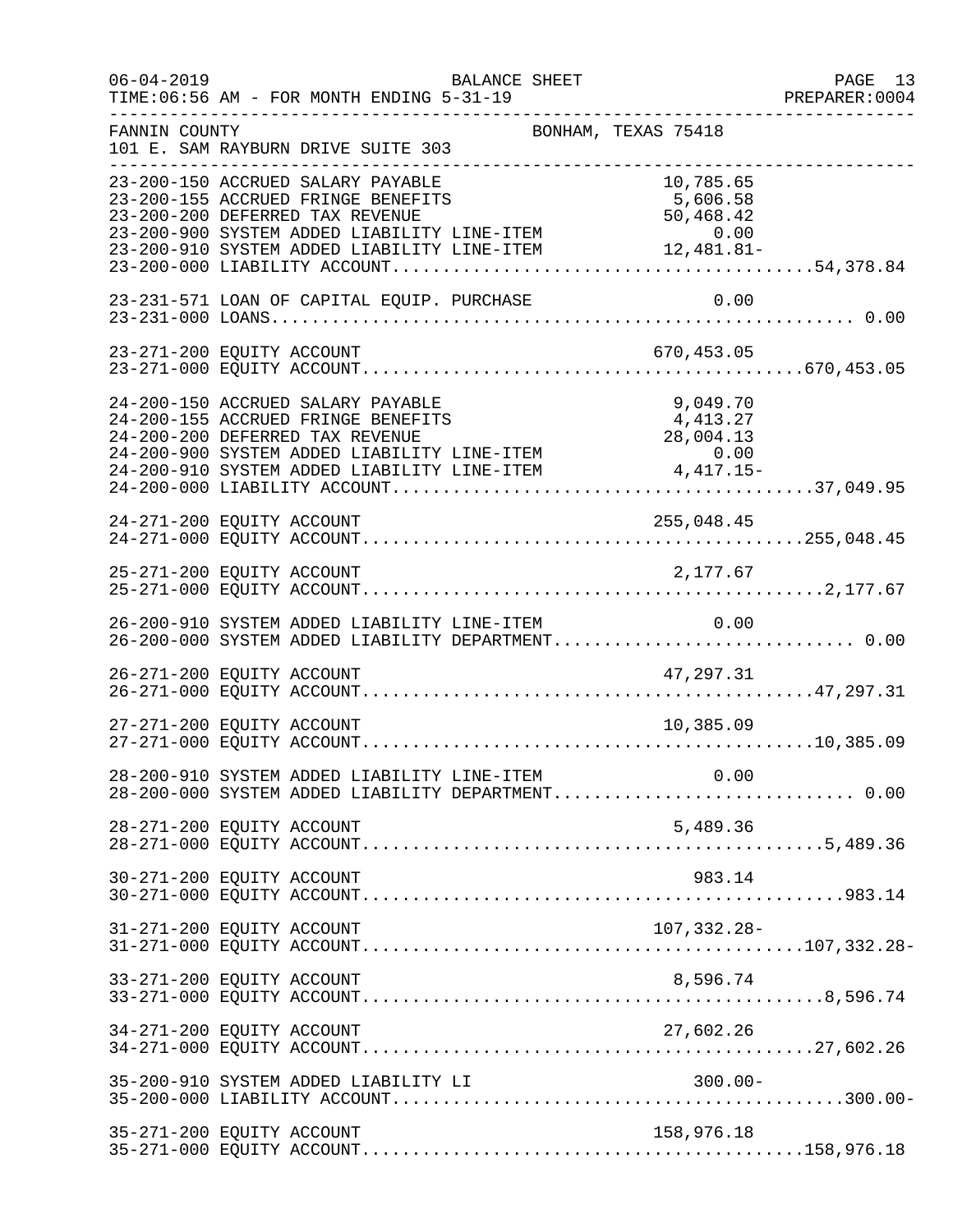|               | $06 - 04 - 2019$<br>BALANCE SHEET<br>TIME: 06:56 AM - FOR MONTH ENDING 5-31-19                                         | PAGE 14              |
|---------------|------------------------------------------------------------------------------------------------------------------------|----------------------|
| FANNIN COUNTY | BONHAM, TEXAS 75418<br>101 E. SAM RAYBURN DRIVE SUITE 303                                                              |                      |
|               | 36-200-150 ACCRUED SALARY PAYABLE<br>36-200-155 ACCRUED FRINGE BENEFITS<br>36-200-910 SYSTEM ADDED LIABILITY LINE-ITEM | 0.00<br>0.01<br>0.00 |
|               | 36-271-200 EQUITY ACCOUNT<br>33,575.55                                                                                 |                      |
|               |                                                                                                                        |                      |
|               | 37-207-099 HELD IN TRUST                                                                                               | 19,862.70            |
|               |                                                                                                                        |                      |
|               | 38-200-900 SYSTEM ADDED LIABILITY LINE-ITEM<br>38-200-000 SYSTEM ADDED LIABILITY DEPARTMENT 0.00                       | 0.00                 |
|               | 19,094.65<br>38-271-200 EQUITY ACCOUNT                                                                                 |                      |
|               | 39-200-900 SYSTEM ADDED LIABILITY LINE-ITEM 0.00<br>39-200-000 SYSTEM ADDED LIABILITY DEPARTMENT 0.00                  |                      |
|               | 39-271-200 EQUITY ACCOUNT<br>19,347.80                                                                                 |                      |
|               | 40-200-910 SYSTEM ADDED LIABILITY LINE-ITEM<br>40-200-000 SYSTEM ADDED LIABILITY DEPARTMENT 0.00                       | 0.00                 |
|               | 40-271-200 EQUITY ACCOUNT                                                                                              | 2,363.46             |
|               | 41-200-910 SYSTEM ADDED LIABILITY LINE-ITEM 0.00<br>41-200-000 SYSTEM ADDED LIABILITY DEPARTMENT 0.00                  |                      |
|               | 41-207-095 DUE TO OTHER FUNDS                                                                                          | 0.00                 |
|               | 41-271-200 EQUITY ACCOUNT                                                                                              | 300.00               |
|               | 42-200-910 SYSTEM ADDED LIABILITY LINE-ITEM<br>42-200-000 SYSTEM ADDED LIABILITY DEPARTMENT 0.00                       | 0.00                 |
|               | 42-271-200 EQUITY ACCOUNT                                                                                              | $428.64-$            |
|               | $44-200-910$ SYSTEM ADDED LIABILITY LINE-ITEM $0.00$<br>$44-200-000$ SYSTEM ADDED LIABILITY DEPARTMENT0.00             |                      |
|               | 44-207-095 DUE TO OTHER FUNDS                                                                                          | 0.00                 |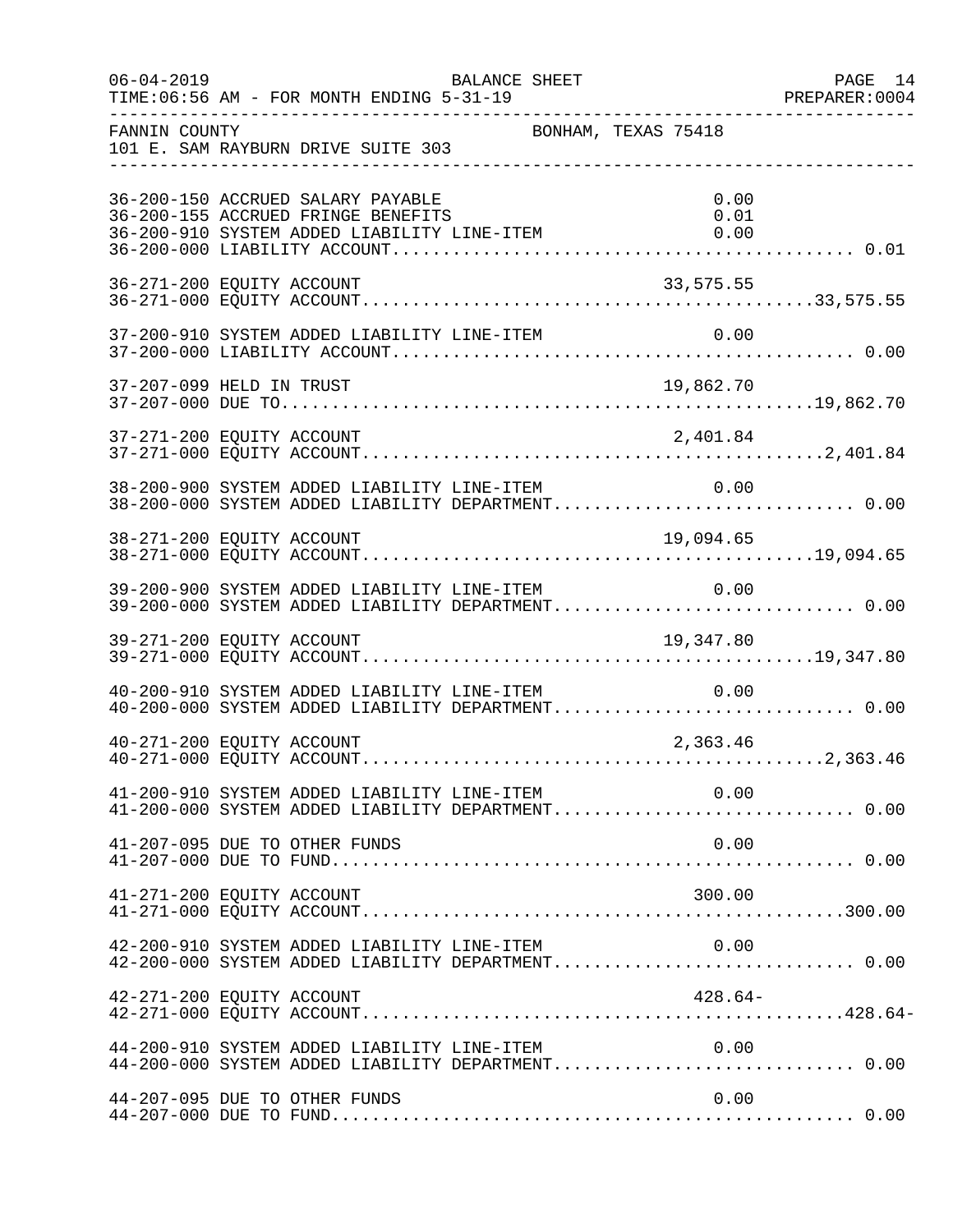| $06 - 04 - 2019$ | BALANCE SHEET<br>TIME: 06:56 AM - FOR MONTH ENDING 5-31-19                                                                                                                                                                                     | PAGE 15 |
|------------------|------------------------------------------------------------------------------------------------------------------------------------------------------------------------------------------------------------------------------------------------|---------|
| FANNIN COUNTY    | BONHAM, TEXAS 75418<br>101 E. SAM RAYBURN DRIVE SUITE 303<br>______________________                                                                                                                                                            |         |
|                  | 0.00<br>44-271-200 EQUITY ACCOUNT                                                                                                                                                                                                              |         |
|                  | 45-200-150 ACCRUED SALARY PAYABLE<br>302.00<br>45-200-155 ACCRUED FRINGE BENEFITS<br>0.00<br>45-200-155 ACCRUED FRINGE BENEFITS 0.00<br>45-200-910 SYSTEM ADDED LIABILITY LINE-ITEM 0.00<br>45-200-000 SYSTEM ADDED LIABILITY DEPARTMENT302.00 |         |
|                  | 0.00<br>45-207-095 DUE TO OTHER FUNDS                                                                                                                                                                                                          |         |
|                  | $394.11-$<br>45-271-200 EQUITY ACCOUNT                                                                                                                                                                                                         |         |
|                  | 46-200-910 SYSTEM ADDED LIABILITY LINE-ITEM<br>0.00                                                                                                                                                                                            |         |
|                  | 46-271-200 EQUITY ACCOUNT<br>5,783.65                                                                                                                                                                                                          |         |
|                  | 48-200-910 SYSTEM ADDED LIABILITY LINE-ITEM 0.00<br>48-200-000 SYSTEM ADDED LIABILITY DEPARTMENT 0.00                                                                                                                                          |         |
|                  | 48-271-200 EQUITY ACCOUNT<br>31,302.43                                                                                                                                                                                                         |         |
|                  | 619.89<br>49-271-200 EQUITY ACCOUNT                                                                                                                                                                                                            |         |
|                  | 51-271-200 EQUITY ACCOUNT<br>7,795.03                                                                                                                                                                                                          |         |
|                  | 52-200-910 SYSTEM ADDED LIABILITY LINE-ITEM 619.64-<br>52-200-000 SYSTEM ADDED LIABILITY DEPARTMENT619.64-                                                                                                                                     |         |
|                  | 12,906.82<br>52-271-200 EQUITY ACCOUNT                                                                                                                                                                                                         |         |
|                  | 53-200-910 SYSTEM ADDED LIABILITY LINE-ITEM 37,392.00-<br>53-200-000 SYSTEM ADDED LIABILITY DEPARTMENT37,392.00-                                                                                                                               |         |
|                  | 53-271-200 EQUITY ACCOUNT                                                                                                                                                                                                                      |         |
|                  | 55-200-910 SYSTEM ADDED LIABILITY LINE-ITEM<br>0.00                                                                                                                                                                                            |         |
|                  | 49.80<br>55-271-200 EQUITY ACCOUNT                                                                                                                                                                                                             |         |
|                  |                                                                                                                                                                                                                                                |         |
|                  |                                                                                                                                                                                                                                                |         |
|                  | 57-200-910 SYSTEM ADDED LIABILITY LINE-ITEM<br>0.00<br>57-200-000 SYSTEM ADDED LIABILITY DEPARTMENT 0.00                                                                                                                                       |         |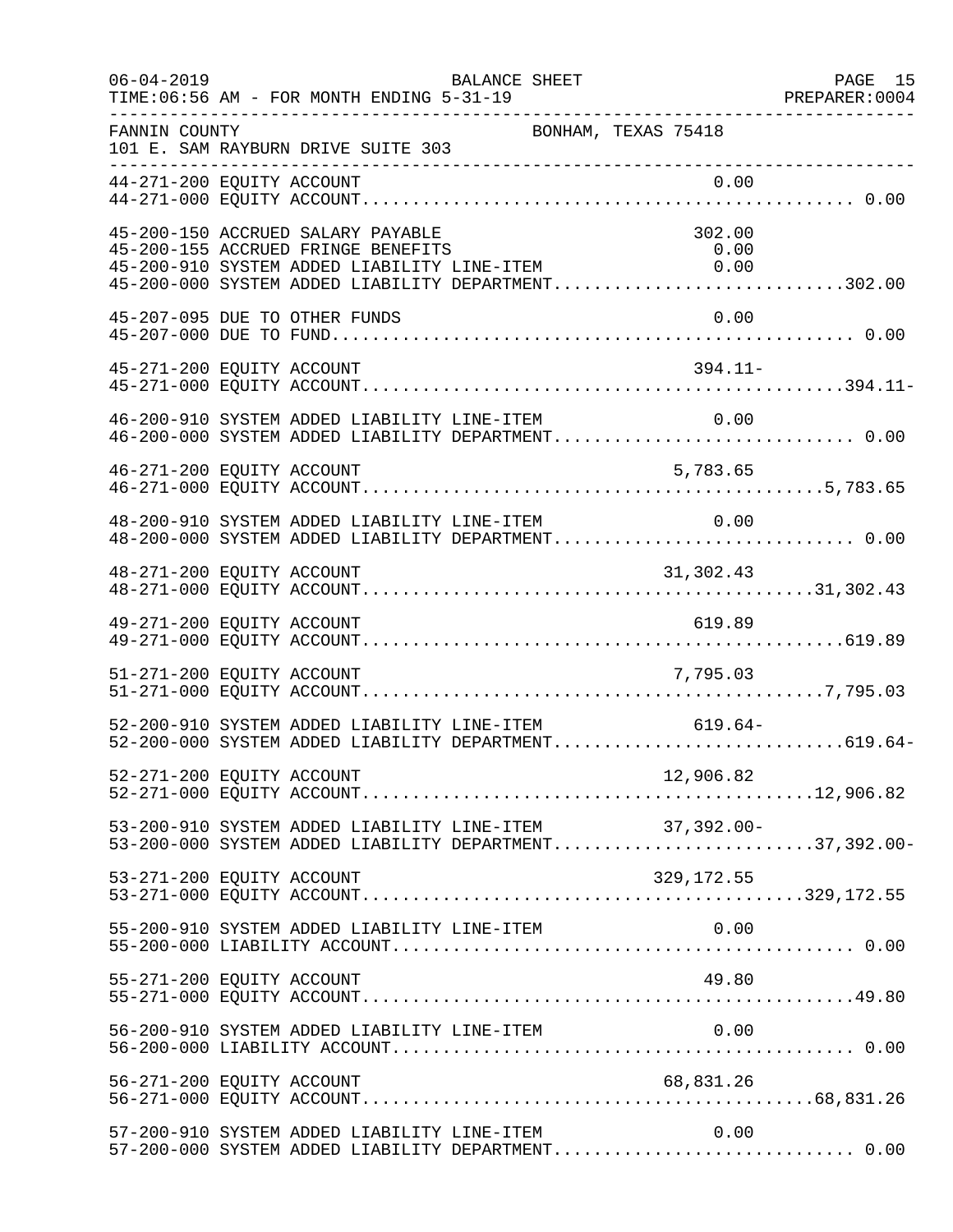| $06 - 04 - 2019$ | TIME: 06:56 AM - FOR MONTH ENDING 5-31-19                                                          | BALANCE SHEET |                     | PAGE 16<br>PREPARER:0004 |
|------------------|----------------------------------------------------------------------------------------------------|---------------|---------------------|--------------------------|
| FANNIN COUNTY    | 101 E. SAM RAYBURN DRIVE SUITE 303                                                                 |               | BONHAM, TEXAS 75418 |                          |
|                  | 57-271-200 EQUITY ACCOUNT                                                                          |               | 595.29              |                          |
|                  | 59-200-910 SYSTEM ADDED LIABILITY LINE-ITEM<br>59-200-000 SYSTEM ADDED LIABILITY DEPARTMENT675.00- |               | 675.00-             |                          |
|                  | 59-271-200 EQUITY ACCOUNT                                                                          |               | 32,601.59           |                          |
|                  | 60-200-200 DEFERRED REVENUE<br>60-200-910 SYSTEM ADDED LIABILITY LINE-ITEM                         |               | 0.00<br>0.00        |                          |
|                  | 60-271-200 EQUITY ACCOUNT                                                                          |               | 85,876.32           |                          |
|                  | 61-271-200 EQUITY ACCOUNT                                                                          |               | 2,838.24            |                          |
|                  | 62-271-200 EQUITY ACCOUNT                                                                          |               | 30,620.31           |                          |
|                  |                                                                                                    |               |                     |                          |
|                  | 63-271-200 EQUITY ACCOUNT                                                                          |               | 1,006.88            |                          |
|                  | 64-200-910 SYSTEM ADDED LIABILITY LINE ITEM                                                        |               | 0.00                |                          |
|                  | 64-271-200 EQUITY ACCOUNT                                                                          |               | 678.48              |                          |
|                  |                                                                                                    |               |                     |                          |
|                  | 65-271-200 EQUITY ACCOUNT                                                                          |               | 2,010.11            |                          |
|                  | 66-200-910 SYSTEM ADDED LIABILITY LINE-ITEM 4,166.30-                                              |               |                     |                          |
|                  | 66-231-200 2017 GO BONDS PAYABLE                                                                   |               | 0.00                |                          |
|                  | 66-271-200 EQUITY ACCOUNT                                                                          |               | 5,526,895.58        |                          |
|                  | 67-200-910 SYSTEM ADDED LIABILITY LINE-ITEM                                                        |               | 0.00                |                          |
|                  | 67-271-200 EQUITY ACCOUNT                                                                          |               | $5,815.95-$         |                          |
|                  | 68-200-910 SYSTEM ADDED LIABILITY LINE -ITEM                                                       |               | 0.00                |                          |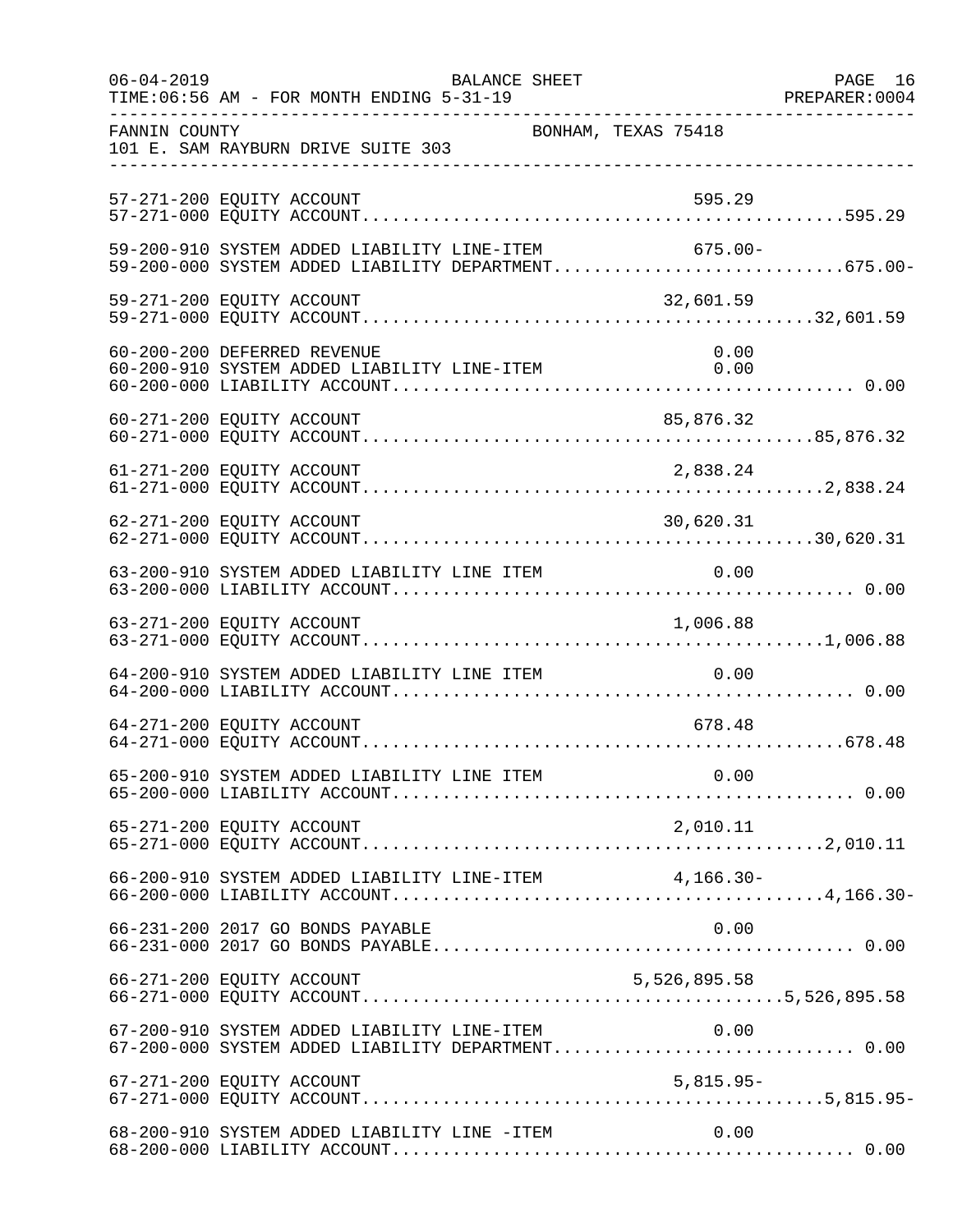| $06 - 04 - 2019$          | TIME: 06:56 AM - FOR MONTH ENDING 5-31-19   | BALANCE SHEET                                                                                   | PREPARER: 0004                                                                                             | PAGE 17 |
|---------------------------|---------------------------------------------|-------------------------------------------------------------------------------------------------|------------------------------------------------------------------------------------------------------------|---------|
| FANNIN COUNTY             | 101 E. SAM RAYBURN DRIVE SUITE 303          | BONHAM, TEXAS 75418                                                                             |                                                                                                            |         |
|                           | 68-231-200 2018 GO BONDS PAYABLE            |                                                                                                 |                                                                                                            |         |
| 68-271-200 EQUITY ACCOUNT |                                             |                                                                                                 | 0.00                                                                                                       |         |
|                           |                                             | 70-200-900 SYSTEM ADDED LIABILITY LINE-ITEM<br>70-200-910 SYSTEM ADDED LIABILITY LINE-ITEM 0.00 | 0.00                                                                                                       |         |
| 70-271-200 EQUITY ACCOUNT |                                             |                                                                                                 | 98,107.48                                                                                                  |         |
|                           | 71-200-910 SYSTEM ADDED LIABILITY LINE-ITEM |                                                                                                 | 0.00                                                                                                       |         |
| 71-271-200 EQUITY ACCOUNT |                                             |                                                                                                 | 0.00                                                                                                       |         |
|                           |                                             |                                                                                                 | 72-200-910 SYSTEM ADDEND LIABILITY LINE-ITEM 0.00<br>72-200-000 SYSTEM ADDED LIABILITY DEPARTMENT 0.00     |         |
|                           |                                             |                                                                                                 |                                                                                                            |         |
|                           |                                             | 80-200-910 SYSTEM ADDED LIABILITY LINE-ITEM 0.00                                                |                                                                                                            |         |
| 80-271-200 EQUITY ACCOUNT |                                             |                                                                                                 | 250.00                                                                                                     |         |
|                           |                                             |                                                                                                 | 81-200-910 SYSTEM ADDED LIABILITY LINE ITEM 30,992.00-<br>81-200-000 SYSTEM ADDED LIABILITY DEPT30,992.00- |         |
|                           |                                             |                                                                                                 |                                                                                                            |         |
|                           |                                             |                                                                                                 |                                                                                                            |         |
|                           |                                             |                                                                                                 |                                                                                                            |         |
|                           |                                             | 83-200-910 SYSTEM ADDED LIABILITY LINE ITEM                                                     | 0.00                                                                                                       |         |
| 83-271-200 EQUITY ACCOUNT |                                             |                                                                                                 | 387,000.00                                                                                                 |         |
|                           |                                             |                                                                                                 |                                                                                                            |         |
| 84-271-200 EQUITY ACCOUNT |                                             |                                                                                                 | 0.00                                                                                                       |         |
|                           |                                             | 85-200-910 SYSTEM ADDED LIABILITY LINE-ITEM                                                     | 0.00<br>85-200-000 SYSTEM ADDED LIABILITY DEPARTMENT 0.00                                                  |         |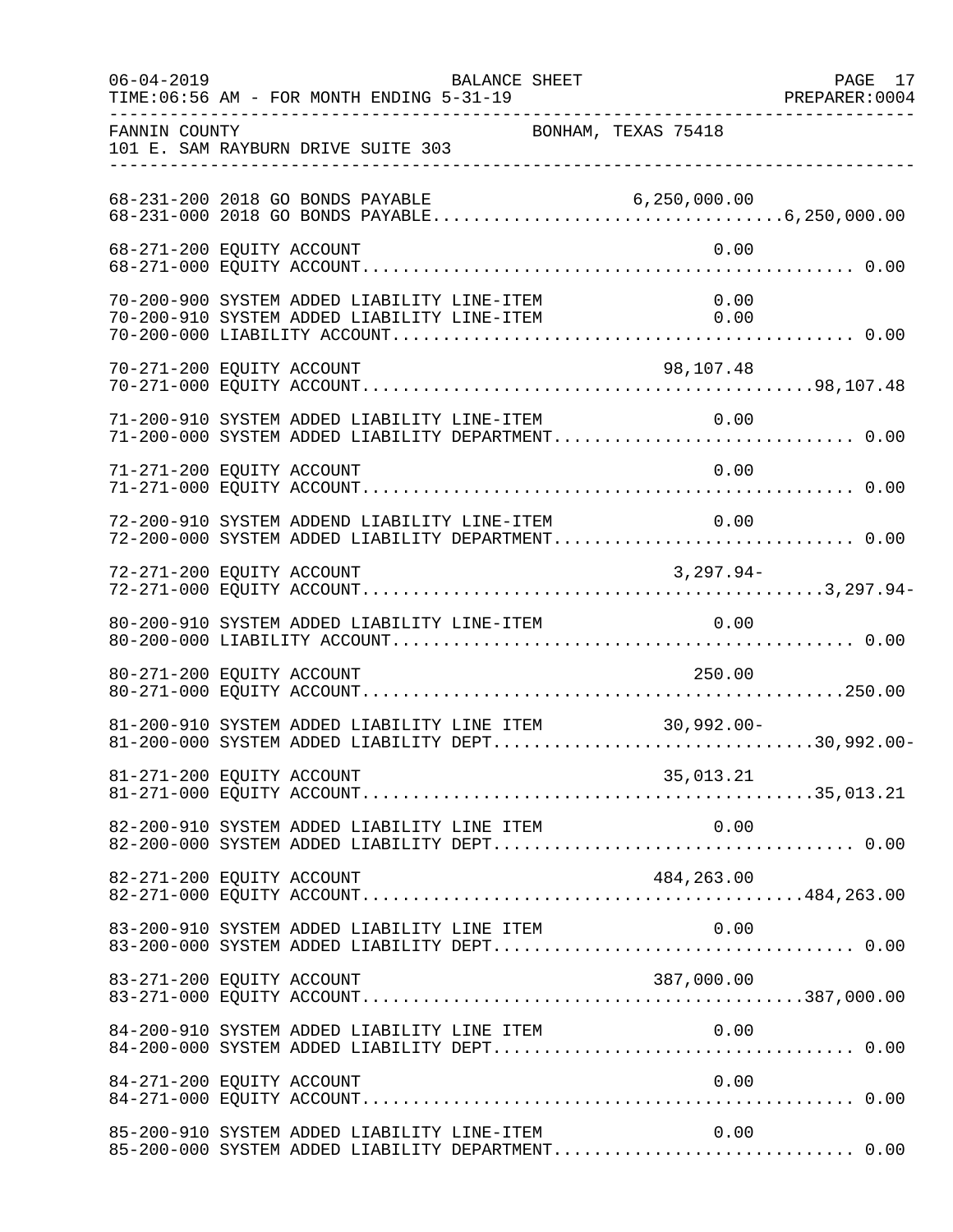| $06 - 04 - 2019$    | BALANCE SHEET<br>TIME: 06:56 AM - FOR MONTH ENDING 5-31-19                                                                                                                                                                                                                                                                                                                                                                                                                                                                                                               |                                                                                                                                                                                              | PAGE 18 |
|---------------------|--------------------------------------------------------------------------------------------------------------------------------------------------------------------------------------------------------------------------------------------------------------------------------------------------------------------------------------------------------------------------------------------------------------------------------------------------------------------------------------------------------------------------------------------------------------------------|----------------------------------------------------------------------------------------------------------------------------------------------------------------------------------------------|---------|
| FANNIN COUNTY       | 101 E. SAM RAYBURN DRIVE SUITE 303                                                                                                                                                                                                                                                                                                                                                                                                                                                                                                                                       | BONHAM, TEXAS 75418                                                                                                                                                                          |         |
|                     | 85-271-200 EQUITY ACCOUNT                                                                                                                                                                                                                                                                                                                                                                                                                                                                                                                                                | 0.00                                                                                                                                                                                         |         |
|                     | 87-200-910 SYSTEM ADDED LIABILITY LINE-ITEM<br>87-200-000 SYSTEM ADDED LIABILITY DEPARTMENT 0.00                                                                                                                                                                                                                                                                                                                                                                                                                                                                         | 0.00                                                                                                                                                                                         |         |
|                     |                                                                                                                                                                                                                                                                                                                                                                                                                                                                                                                                                                          |                                                                                                                                                                                              |         |
|                     | 87-271-200 EQUITY ACCOUNT                                                                                                                                                                                                                                                                                                                                                                                                                                                                                                                                                | 2,431.57                                                                                                                                                                                     |         |
|                     | 88-271-200 EQUITY ACCOUNT                                                                                                                                                                                                                                                                                                                                                                                                                                                                                                                                                | 0.00                                                                                                                                                                                         |         |
|                     | 89-220-189 DEFERRED REVENUE                                                                                                                                                                                                                                                                                                                                                                                                                                                                                                                                              | 0.00                                                                                                                                                                                         |         |
|                     | 89-271-200 EQUITY ACCOUNT                                                                                                                                                                                                                                                                                                                                                                                                                                                                                                                                                | 50,047.11                                                                                                                                                                                    |         |
|                     | 92-200-900 SYSTEM ADDED LIABILITY LINE-ITEM 0.00<br>92-200-910 SYSTEM ADDED LIABILITY LINE-ITEM 0.00<br>92-200-000 SYSTEM ADDED LIABILITY DEPARTMENT 0.00                                                                                                                                                                                                                                                                                                                                                                                                                |                                                                                                                                                                                              |         |
|                     | 92-271-200 EQUITY ACCOUNT                                                                                                                                                                                                                                                                                                                                                                                                                                                                                                                                                | 44,570.41                                                                                                                                                                                    |         |
|                     | 93-200-910 SYSTEM ADDED LIABILITY                                                                                                                                                                                                                                                                                                                                                                                                                                                                                                                                        | 0.00                                                                                                                                                                                         |         |
|                     | 93-271-200 EQUITY ACCOUNT                                                                                                                                                                                                                                                                                                                                                                                                                                                                                                                                                | 100.00                                                                                                                                                                                       |         |
|                     | 95-200-910 SYSTEM ADDED LIABILITY LINE-ITEM 0.00<br>95-200-000 SYSTEM ADDED LIABILITY DEPARTMENT 0.00                                                                                                                                                                                                                                                                                                                                                                                                                                                                    |                                                                                                                                                                                              |         |
| 95-271-200 DEPOSITS |                                                                                                                                                                                                                                                                                                                                                                                                                                                                                                                                                                          | 24.36                                                                                                                                                                                        |         |
|                     | 99-200-240 ACCRUED INTEREST<br>99-200-250 GENERAL OBLIGATION BOND<br>99-200-251 GOB-CURRENT PORTION<br>99-200-255 BOND DISCOUNT CURRENT<br>99-200-256 BOND DISCOUNT<br>99-200-257 BOND PREMIUM CURRENT<br>99-200-258 BOND PREMIUM<br>99-200-275 NOTES PAYABLE<br>99-200-277 NOTE #16240648-SHERIFF<br>99-200-278 NOTE #16308936-SHERIFF<br>99-200-279 NOTE #16291000-R&B#3<br>99-200-280 NOTE #16295968-R&B#3<br>99-200-281 ODYSSEY #16235752-GENERAL<br>99-200-310 CAPITAL LEASE-CURRENT PORTION<br>99-200-350 ACCRUED COMPENSATION<br>99-200-400 NET PENSION LIABILITY | 109,948.00<br>6,090,000.00<br>60,000.00<br>$2,699.60-$<br>$63,440.69-$<br>10,976.99<br>257,959.36<br>0.00<br>0.00<br>0.00<br>0.00<br>0.00<br>0.00<br>89,024.03<br>179,813.42<br>2,174,592.00 |         |